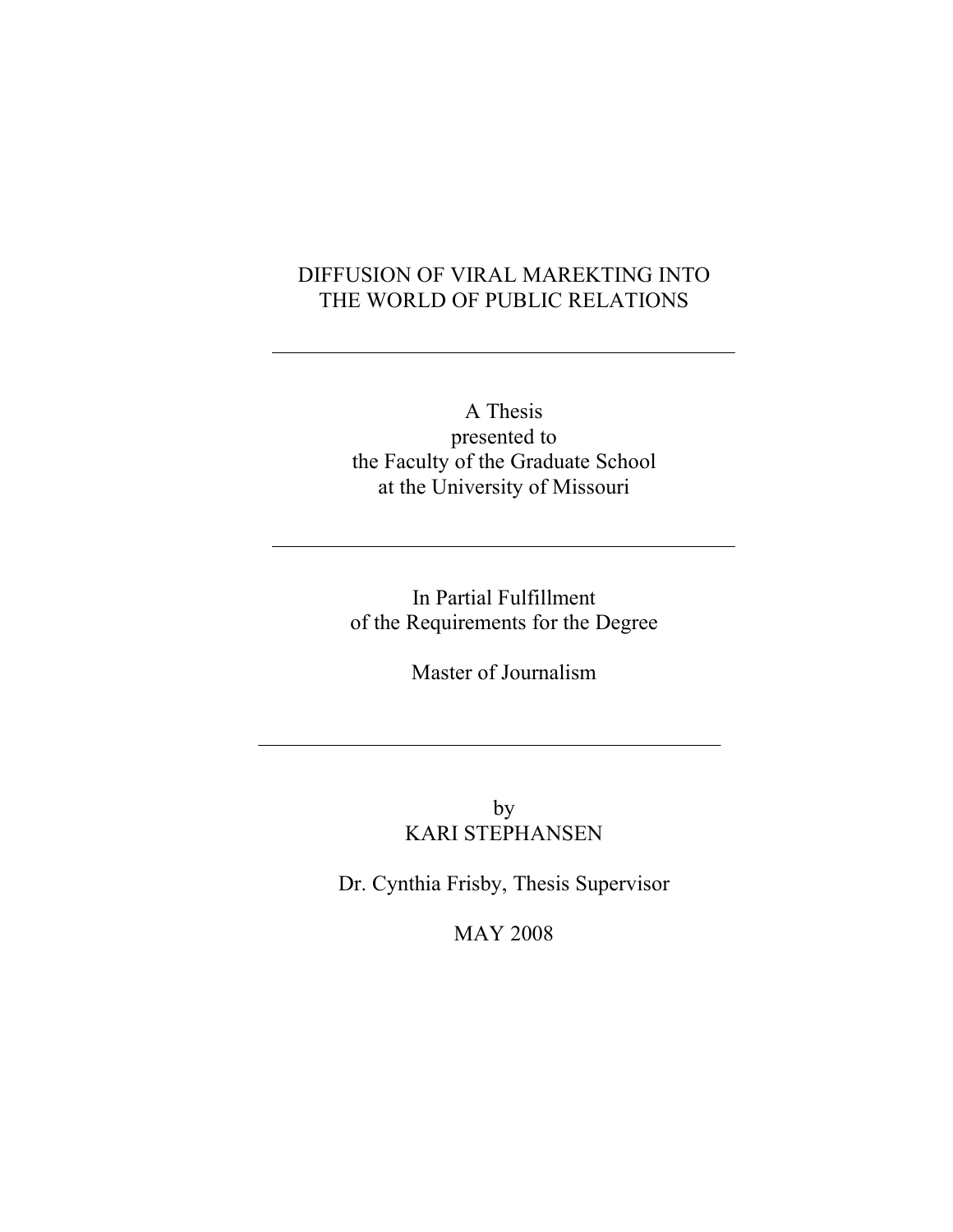The undersigned, appointed by the dean of the Graduate School, have examined the thesis entitled

# DIFFUSION OF VIRAL MARKETING INTO THE WORLD OF PUBLIC RELATIONS

presented by Kari Stephansen,

a candidate for the degree master of journalism, and hereby certify that, in their opinion, it is worthy of acceptance.

Dr. Cynthia Frisby

Dr. Glen Cameron

Dr. Shelly Rodgers

Dr. Michael Porter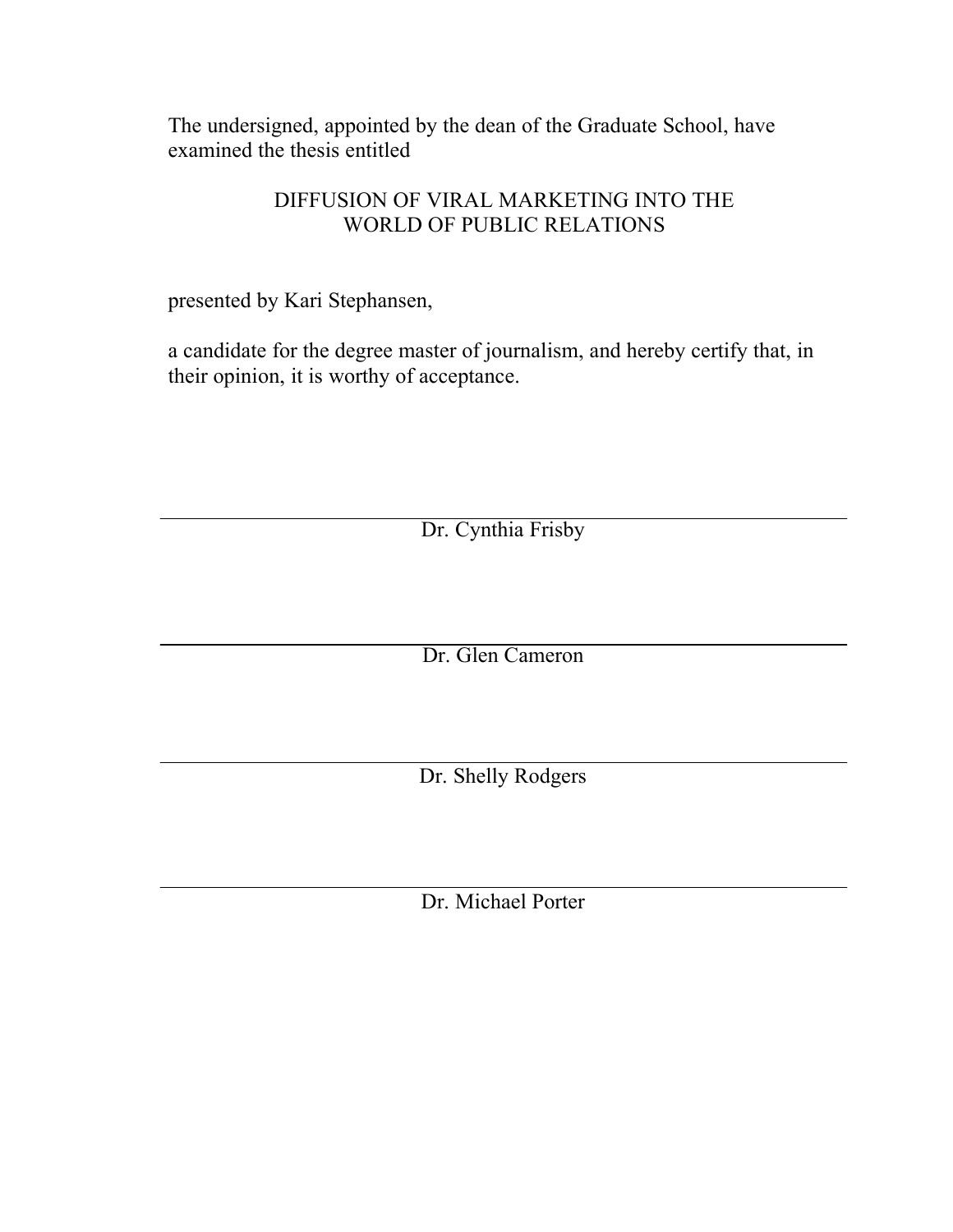# TO MOM, DAD, ERIK AND NICOLE

Thank you for holding me up when it seemed like I would fall. I love you.

"Hold fast to dreams for if dreams die, life is a broken winged bird that cannot fly."

-Langston Hughes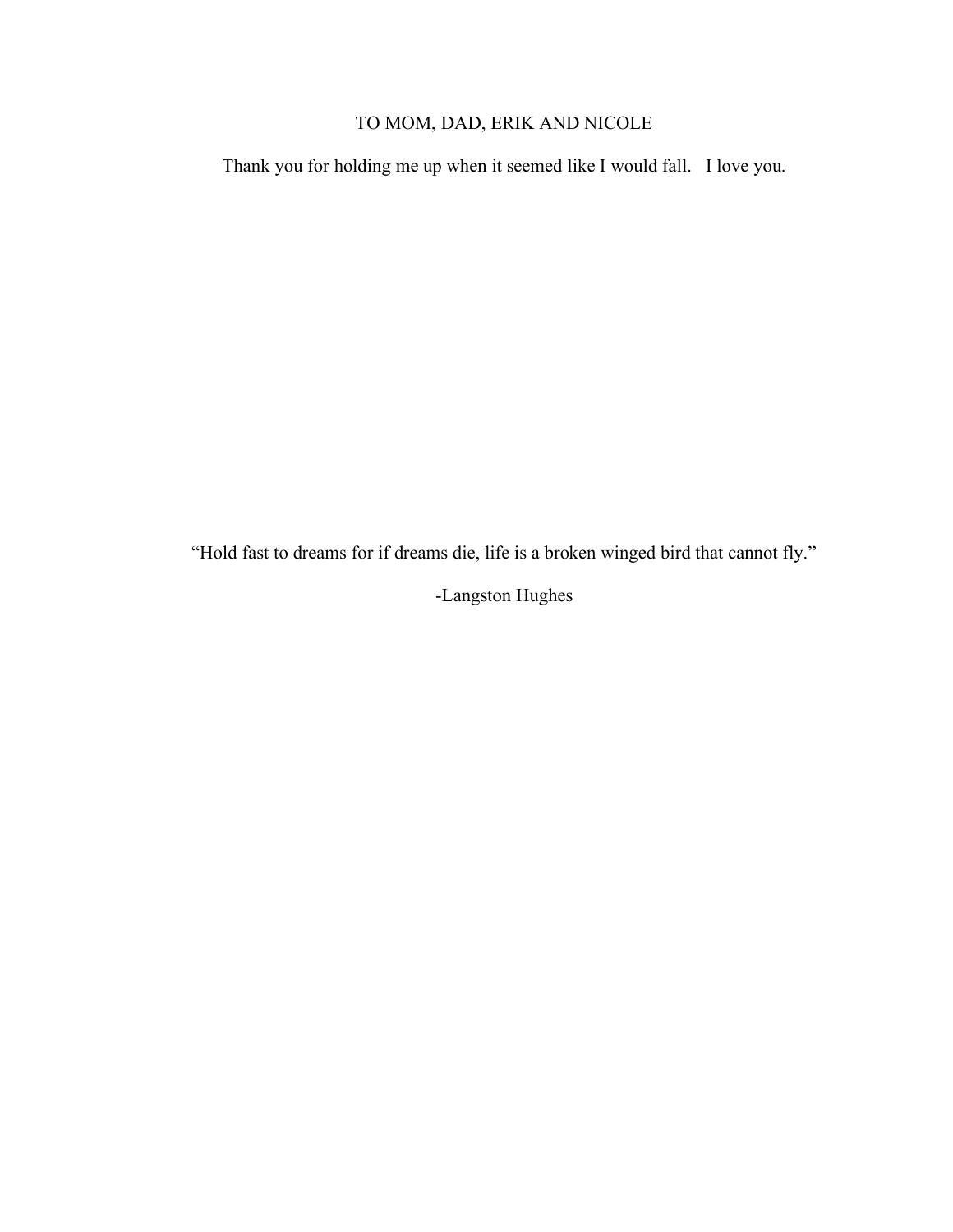#### ACKNOWLEDGEMENTS

Through my five years at the University of Missouri, I have classes with professors of all kinds. None contained the passion that Dr. Frisby carried from her life into the classroom. No matter how I felt going into lecture, I had a renewed sense of capability and want to assurance that I had chosen the right major when I left. The challenging nature of Dr. Frisby's classes, while sometimes made me want to quit, only proved to me that I was able to do anything as long as I tried. It was this that gave me confidence to pursue a Master's degree. Having her as my advisor and committee chair was a true blessing. Her positive attitude and continued support gave me the extra pushes I needed to produce work that I am proud of. This is just one example. To Dr. Frisby, I owe my self-assurance to complete tasks that I would have once deemed too difficult.

There were definitely more professors who have influenced my academic career in other ways. Dr. Rodgers has undeniable knowledge and intelligence that is inspiring. Her class encouraged me to look at an interactive aspect of advertising when determining my thesis topic. Dr. Cameron was a breath of fresh air in the graduate program. He always listened to what his students said and then added his pearls of wisdom, which were constantly enlightening. Finally, Dr. Porter taught me to examine how media affects society, which is the essence of this thesis. I am grateful for all their guidance in this effort.

Lastly, I could not have finished this body of work without the support of Kate Renick. She provided me with a laugh, article, or nugget of wisdom that I needed throughout this research. Graduate school may not have been possible without her.

ii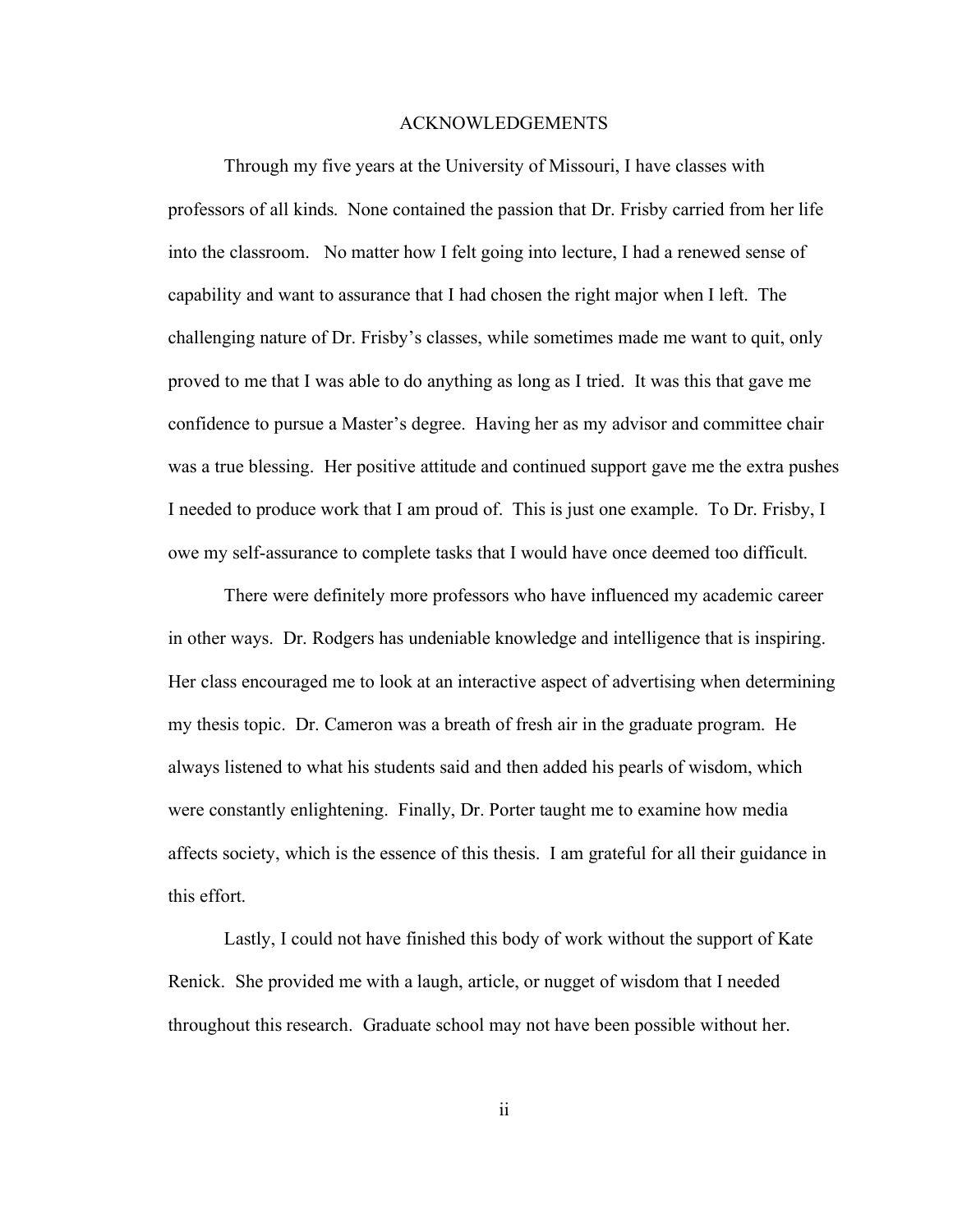| <b>CHAPTER</b> |                                                                                                                                                                                                                                                                                                                                                                                                                                                                                                                                          |
|----------------|------------------------------------------------------------------------------------------------------------------------------------------------------------------------------------------------------------------------------------------------------------------------------------------------------------------------------------------------------------------------------------------------------------------------------------------------------------------------------------------------------------------------------------------|
|                |                                                                                                                                                                                                                                                                                                                                                                                                                                                                                                                                          |
| 2              | Diffusion of Innovations Theory<br>Ideas as Innovation                                                                                                                                                                                                                                                                                                                                                                                                                                                                                   |
|                | Viral Marketing: What is it?<br>Drawbacks of Viral Marketing<br>Viral Marketing: Content and Who To Target<br>Who To Target<br>Content<br>Social Networks: On and Off-Line Communities<br><b>Internet Relationships</b><br>Forming Friendships<br><b>Internet Harm</b><br>What Exactly is Public Relations?<br>Encroachment<br>So, What About Advertising?<br>Purpose of Advertising<br>The Confusion Continues: Advertising, Public Relations,<br>and Marketing<br>Differentiation<br>Integration<br><b>Resulting Research Question</b> |
|                | 23<br><b>Textual and Thematic Analysis</b><br><b>Thematic Analysis</b><br>Limitations<br><b>What Texts Were Studied</b><br>Finding Articles and Selecting Populations<br>What Was Looked For<br>Analysis                                                                                                                                                                                                                                                                                                                                 |

## TABLE OF CONTENTS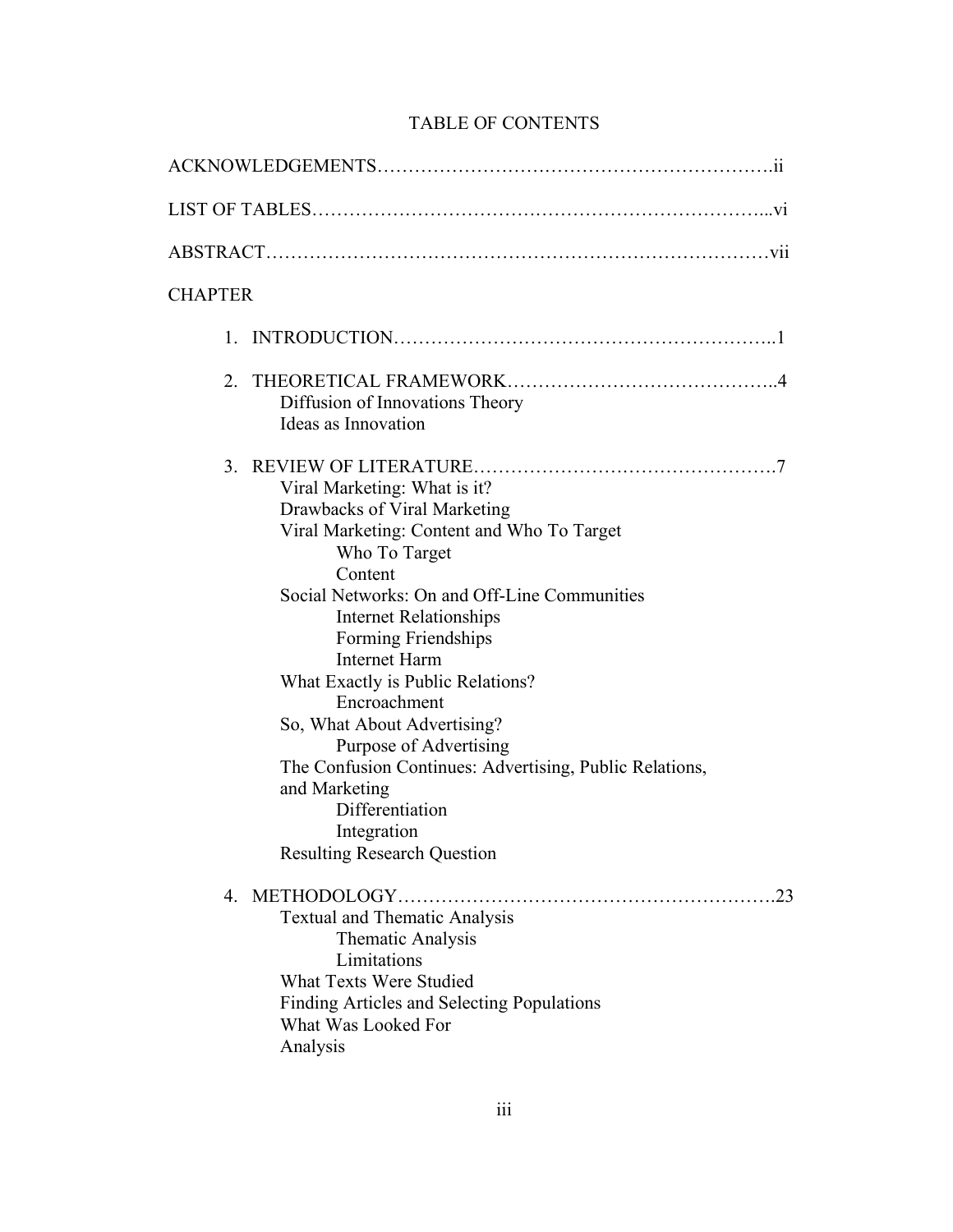| 5. | RESULTS                                                 |
|----|---------------------------------------------------------|
|    |                                                         |
|    | Proposition 1                                           |
|    | Keeping Up with News Outlets                            |
|    | Public Relations Focus on How-To                        |
|    | Proposition 2                                           |
|    | Name Changes                                            |
|    | Distance with Techniques                                |
|    | Proposition 6                                           |
|    | <b>High Complexity</b>                                  |
|    | <b>Integrated Communications</b>                        |
|    | <b>Viral Marketing Produces Buzz</b>                    |
|    | Benefits of Viral are Relative Advantage                |
|    | Proposition 3                                           |
|    | Technology Change: Use of Mobile Phones                 |
|    | Change Due to Audiences                                 |
|    | Proposition 4                                           |
|    | Examples with Off-Line Support                          |
|    | Proposition 5                                           |
|    | 45<br>Other Findings                                    |
|    | 1. Maintaining Consistent Strategy and the Big Idea     |
|    | <b>Integrated Campaigns</b>                             |
|    | 2. Understanding the Audience and Building Relationship |
|    | with Brand $\&$ A New Way of Thinking: Consumer         |
|    | <b>Generated Content</b>                                |
|    | Targeting the Right Audience                            |
|    | <b>Building Brand Relationships</b>                     |
|    | <b>Using Those Relationships</b>                        |
|    | Lack of Control                                         |
|    | 3. Corporate Reputation                                 |
|    | Dealing with Blogs                                      |
|    | Responding to Negative Viral                            |
|    | 4 Measurement                                           |
|    | Multiple, Ambiguous Measures                            |
| 6. | DISCUSSION.                                             |
|    | Public Relations as Laggards                            |
|    | Problem with Adoption                                   |
|    | Relative Advantage and High Complexity                  |
|    | Relative Advantage                                      |
|    | <b>High Complexity</b>                                  |
|    | <b>Importance of Audience</b>                           |
|    | <b>Integrated Communications Campaigns</b>              |
|    | Changes in the Industry                                 |
|    | <b>Crisis Communications</b>                            |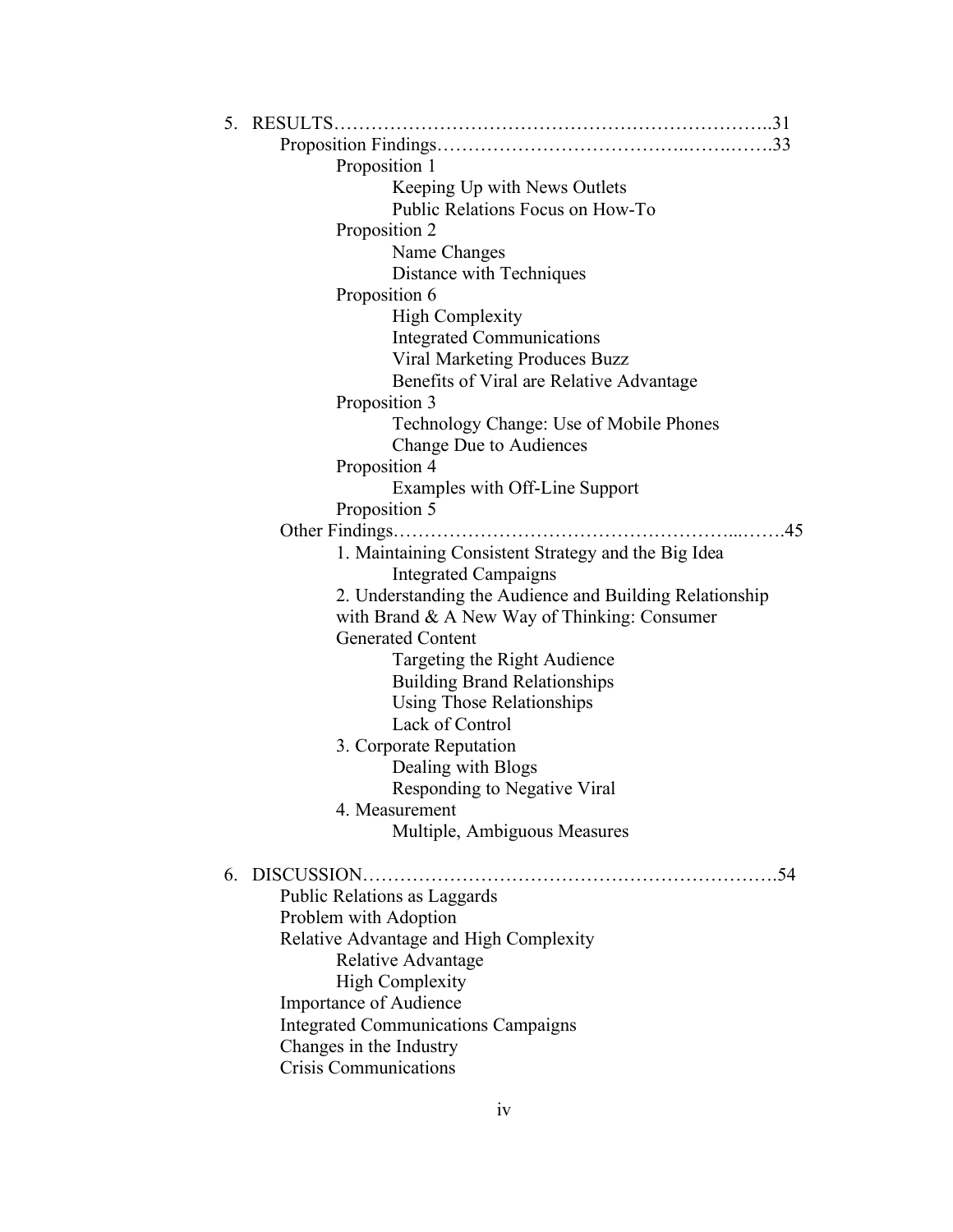| Diffusion of Viral Marketing |  |
|------------------------------|--|
| What It Means for Viral      |  |
|                              |  |
|                              |  |
| Practicality of Research     |  |
| Creating the Big Idea        |  |
| <b>Marketing Connection</b>  |  |
| Areas to Improve             |  |
| Limitations                  |  |
| <b>Future Research</b>       |  |
| Implications for the Future  |  |
|                              |  |
|                              |  |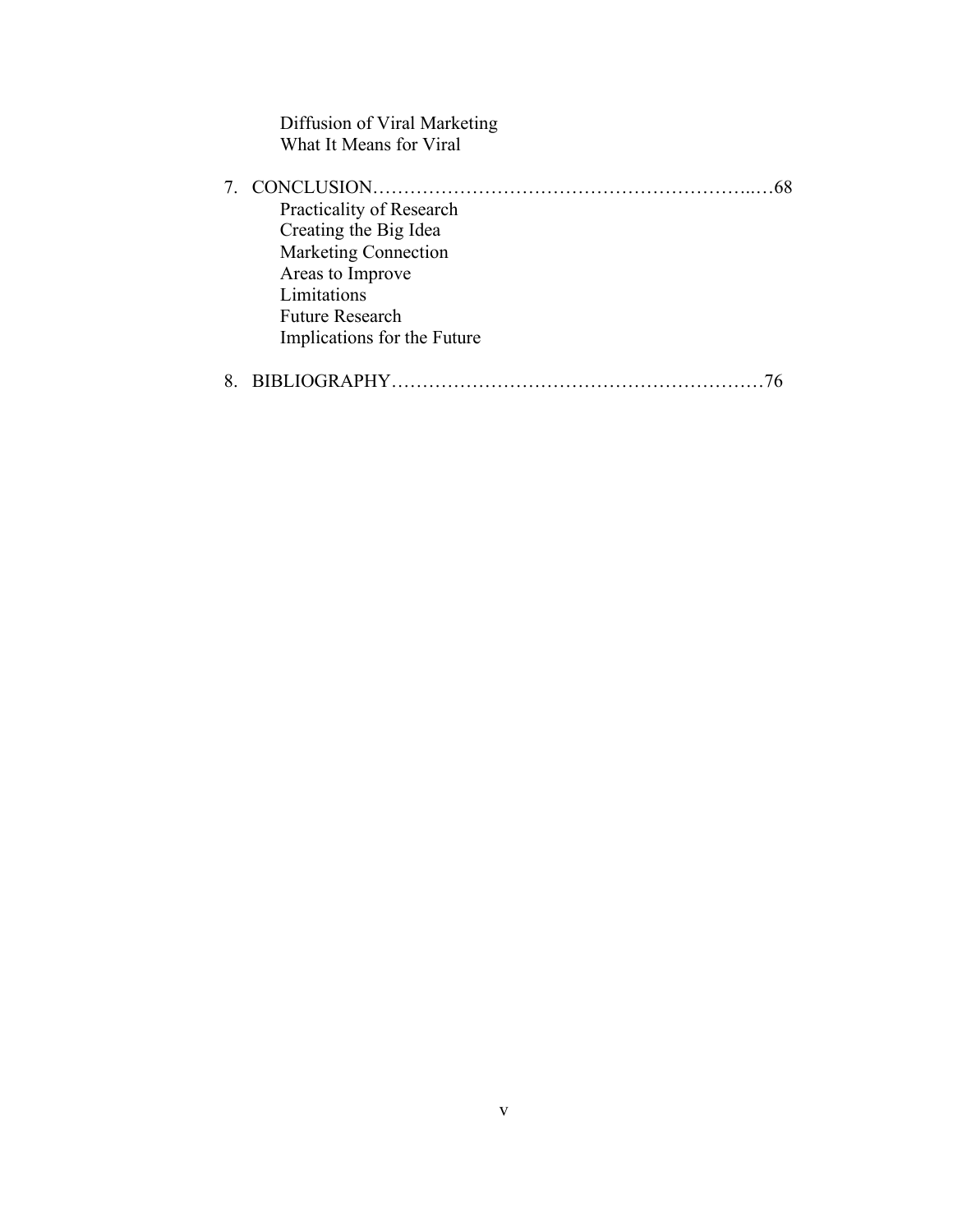## LIST OF TABLES

| Table | Page |
|-------|------|
|       |      |
|       |      |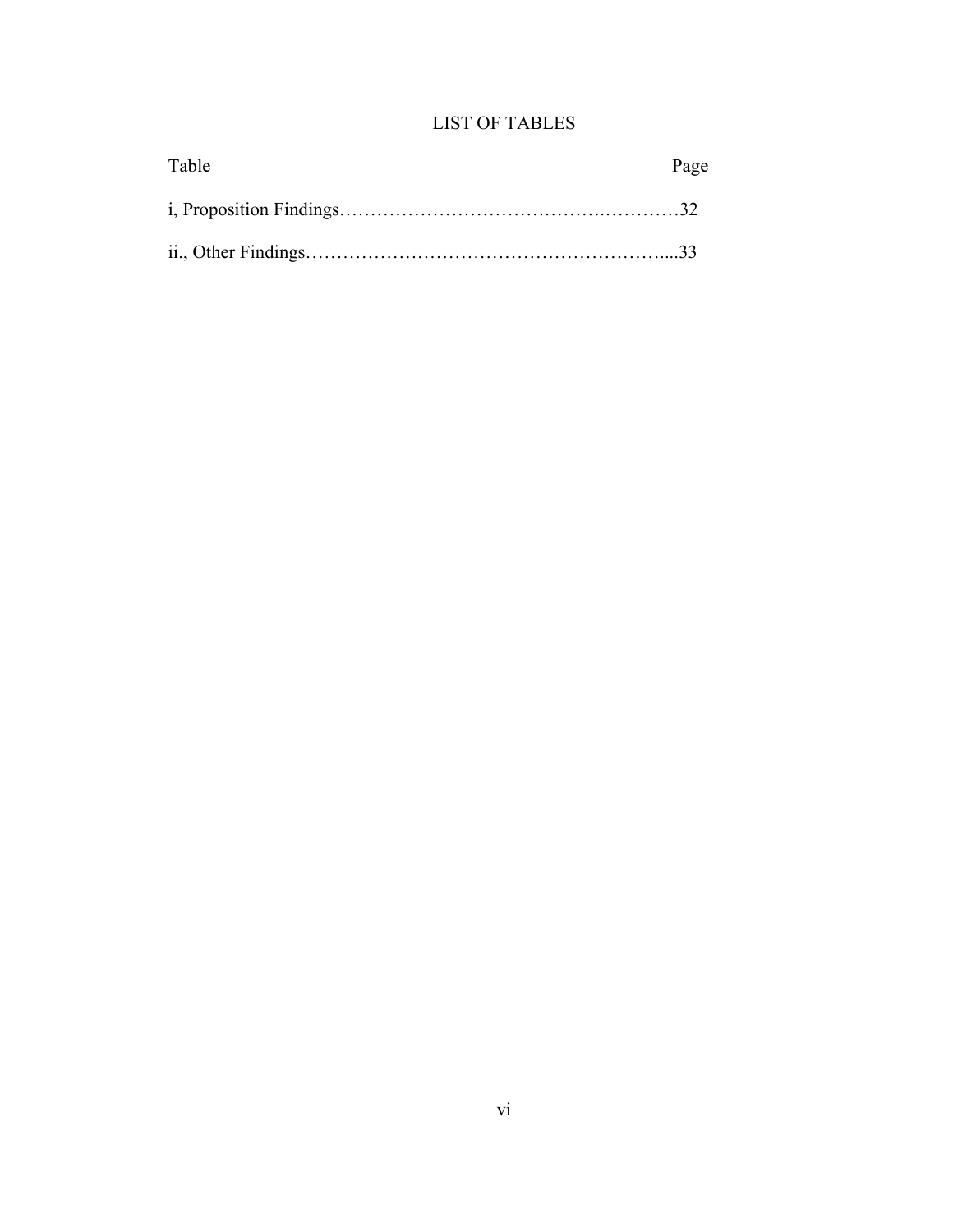## DIFFUSION OF VIRAL MARKETING INTO THE WORLD OF PUBLIC RELATIONS

Kari Stephansen

Dr. Cynthia Frisby, Thesis Supervisor

## ABSTRACT

With the ever-changing world of technology, consumers can be reached through more and more media. These opportunities are only possible if the advertising and public relations industries follow their audiences and understand how to reach them effectively. This research examined how the public relations industry was adopting the technique of viral marketing. This method of delivery allows messages to be subtly given to audiences and then gives consumers control to pass that message along to their friends. Since marketing is attached to this technique, and it was an advertising technique initially, it was predicted that public relations would avoid using viral marketing to reach their audiences.

To perform this research, textual and thematic analysis were completed. Four trade journals were analyzed, *Advertising Age, AD Week, PR Week, and PR News,* two from advertising and two from public relations, and they were analyzed in relation to the diffusion of innovations theory. The comparison of the two allowed for trends to be pulled out from the 200 articles that were sampled and read. What was found was that public relations professionals are laggards in terms of adopting viral marketing. It is important for public relations to understand that they must follow their audience on-line and build brand relationships with them through the social means of viral marketing.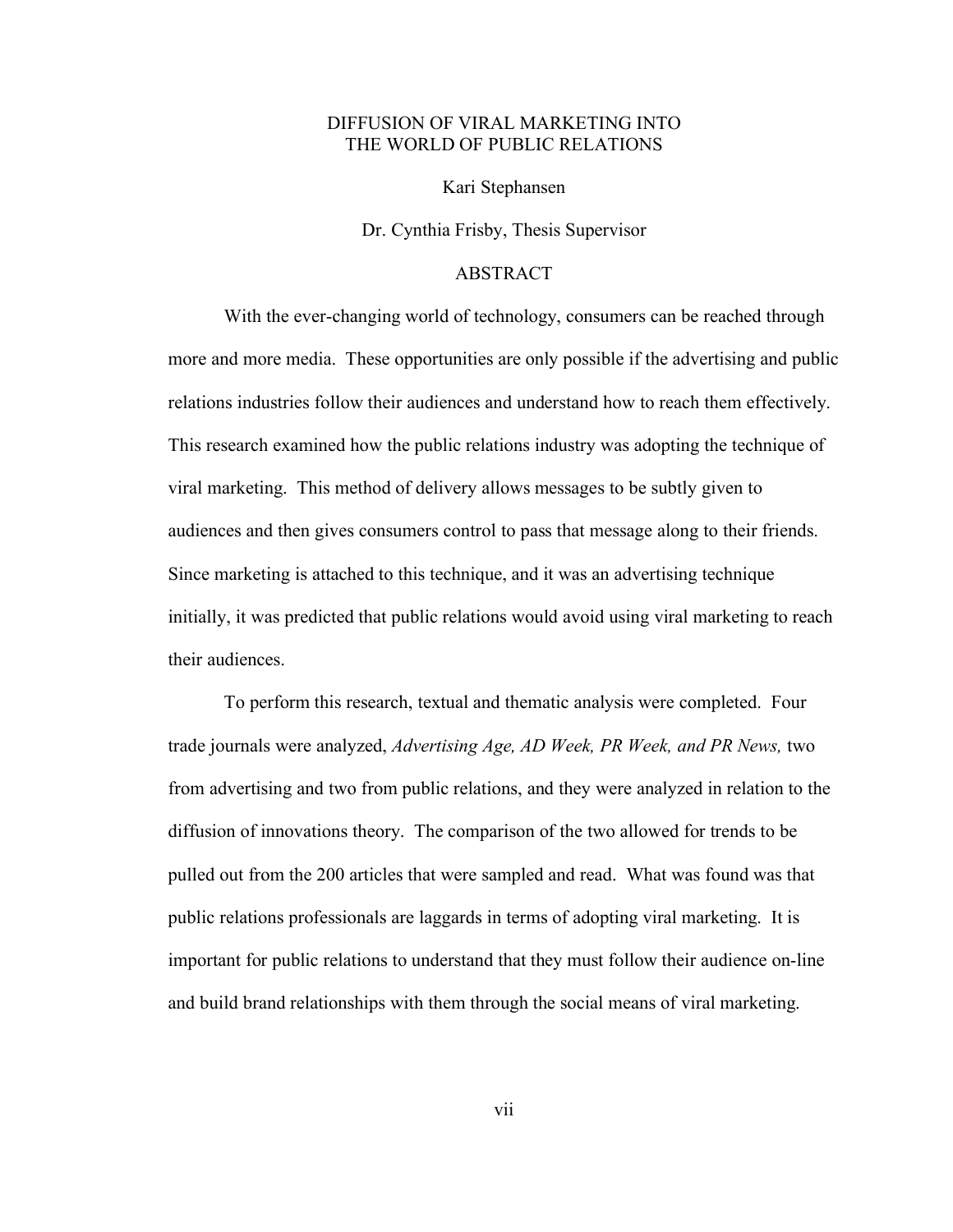## **[1] INTRODUCTION**

With less and less people trusting and paying attention to traditional advertising, advertisers and marketers are turning to more innovative ways to reach their audiences, and viral marketing is one of them. Public relations is now realizing the benefits of viral marketing and is trying to integrate it into its tactics. There are issues that arise though for public relations managers to be associated with a marketing technique. This research aims to discover how public relations is overcoming those stereotypes and integrating this technique into their strategies. With ever changing technology, it is important to stay on top of the trends and continue to reach audiences in creative ways. The importance of this study lies in that statement. Practitioners and academics must understand how viral marketing is being implemented and transformed to better fit the intentions of public relations agencies.

Viral marketing is such a new phenomenon in the marketing world that not much research has currently been done on its impact to marketers and society. What is known though is that it can produce far-reaching results for advertisers looking to reach the mass audiences that traditional methods no longer satisfy. The Internet is now giving the tried and true method of word of mouth communication a new angle, and new way for marketers to reach more people (Vilpponen, Winter, & Sundqvist, 2006). Viral marketing can have the same effects as word of mouth communication through a peer's affect on a person's attitudes and behaviors toward a product and service. Putting theories and practice together will help practitioners create effective campaigns that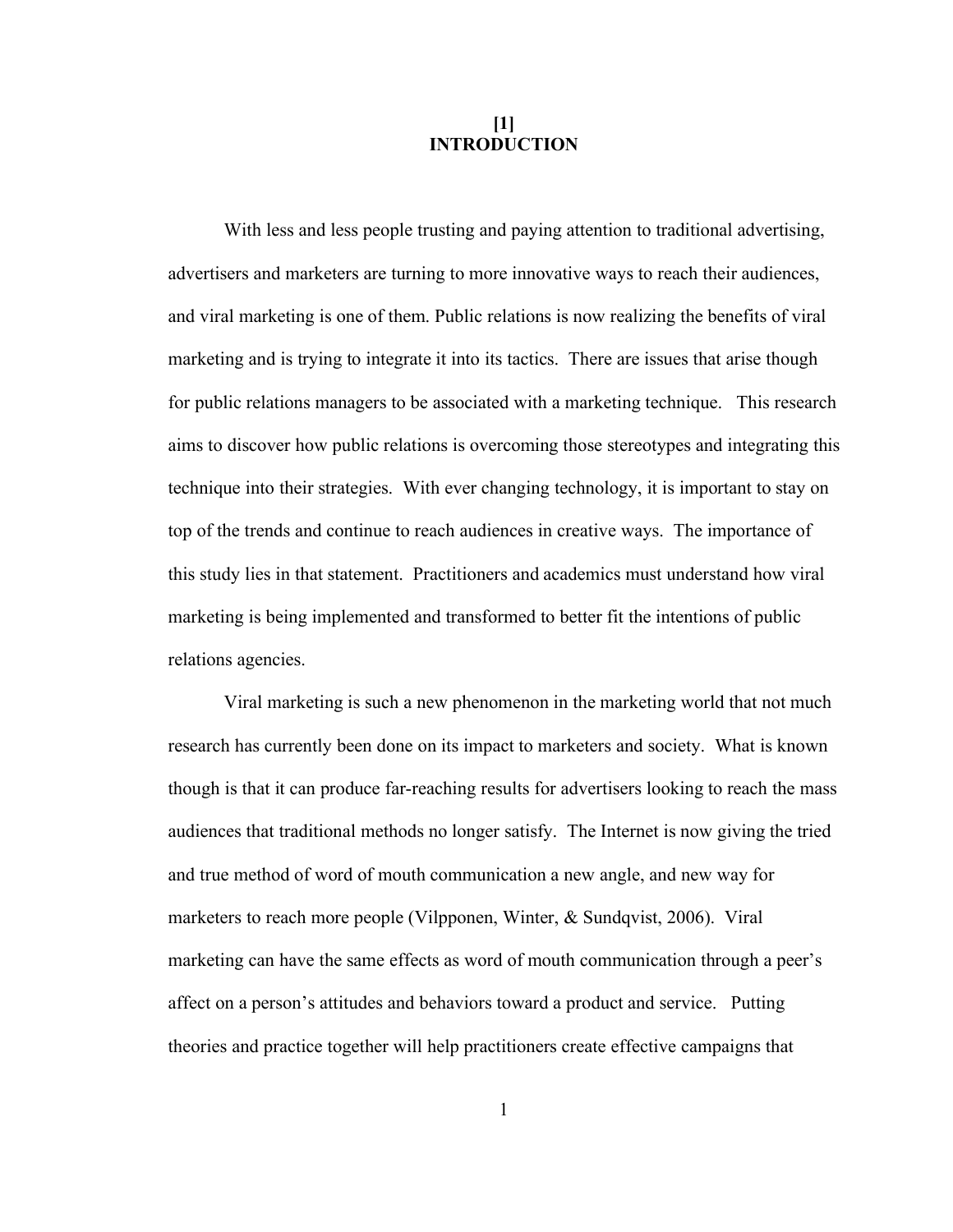spread their message to the people that will have a vested interest in what information it is giving them.

Supplying consumers with new ways to be affected by advertising will reactivate the results that traditional advertising once produced. Advertisers have the job of grabbing the attention of consumers and then influencing their attitudes, and with as fast as the world changes, there are more ways for people to ignore advertising. Advertisers must turn to the more innovative ways like viral marketing to send campaign messages. The research that can and should be done on this topic can only benefit advertisers in their quest for reaching consumers.

As one can see, as of right now, much viral marketing talk is directed towards advertisers. Public relations practitioners also need to grab the attention of the audience, but with different motivations. The ways that public relations once reached their audiences is no longer enough, just as advertising found traditional methods are no longer as effective as they once were. New media is the wave of the future and in order to reach target markets, all must turn to the Internet. Viral marketing is the new, credible way for companies to effectively promote their products or services.

As with any new innovation, there are complexities with using it. These involve definitions, names, and techniques. Since many see a dichotomy between advertising and public relations the use of viral marketing in both fields causes even more confusion. The relevance of this paper falls in within this separation of the two and what it means for the proliferation of viral marketing. Since one can plainly see that agencies in both fields must move with technology, this is a topic that cannot be ignored. This paper hopes to explore how each field is using the technique, but more importantly what are the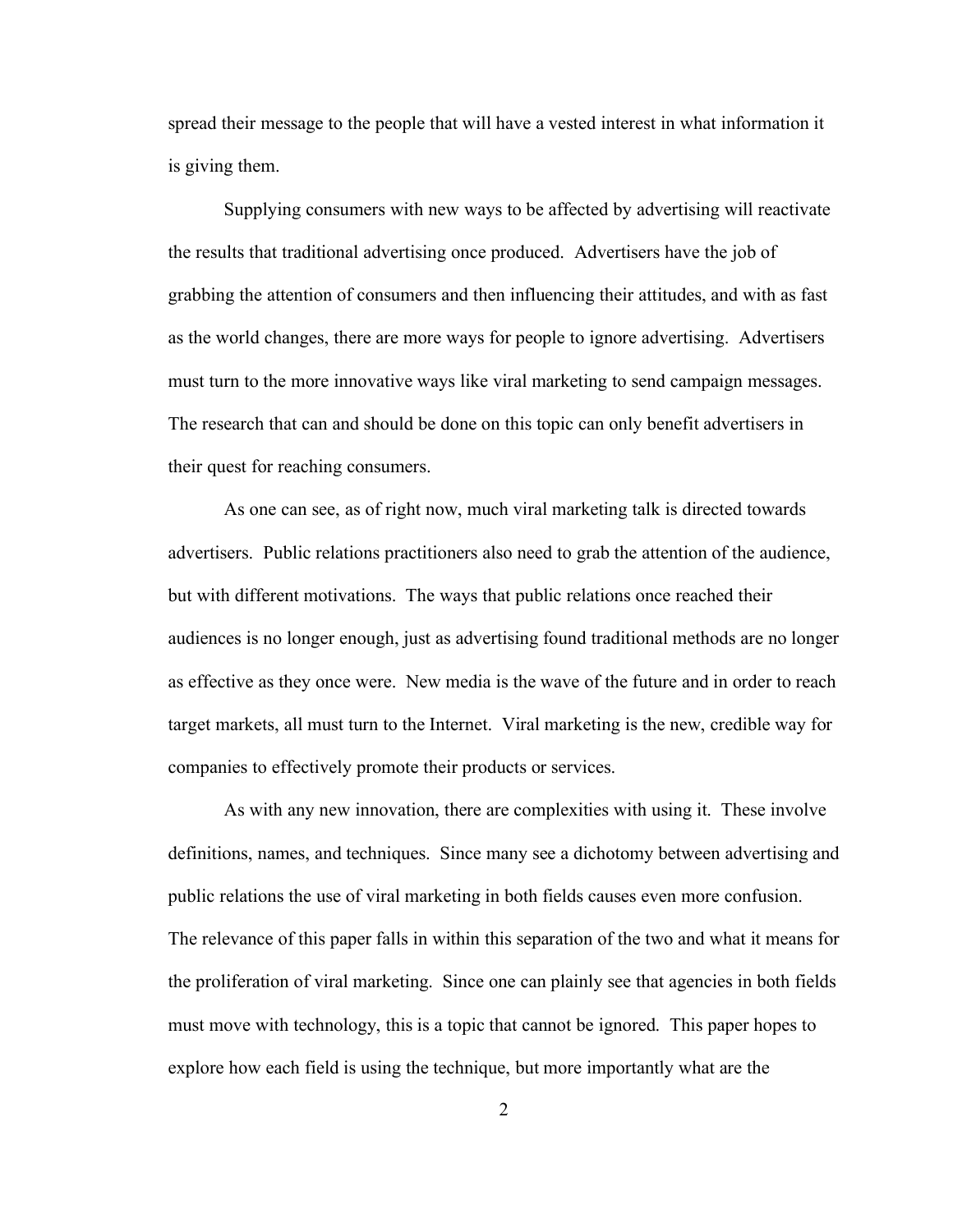differences. This will help practitioners and academics understand how public relations is adopting viral marketing into their field of work.

This paper will address how to define viral marketing and how it is currently being used. This initial step will look at previous literature in order to discover a working definition that can be applied to the later research that will be performed. Social networks are a key aspect in viral marketing, and they will also be examined. This aspect will give more insight into the importance of viral marketing and how agencies are using the method. The diffusion of innovations theory will be applied to the topic by looking at viral marketing as an innovation for public relations. Lastly, the conceptual topics that caused this research to take place will be studied, which include definitions of public relations and advertising, and how the two relate to each other and marketing. By looking at the current literature on each of these topics, it will give a clearer picture of the themes that will be important to look for when performing the primary research.

This research will be accomplished by analyzing advertising and public relations trade journals. A textual and thematic analysis will allow the researcher to extract the themes that are found when professionals discuss viral marketing. By looking at the differences between advertising and public relations, it will be easier to determine the ways in which public relations is accepting the method. It is expected that there will be some changes made to viral marketing in order to make it more appealing and acceptable to the public relations field. These changes include the name and the techniques of applying it to campaigns. This area of research is exploratory; therefore, this will be a base for future research. It is imperative set the groundwork to be able to understand what is happening in the field before more in depth research can begin.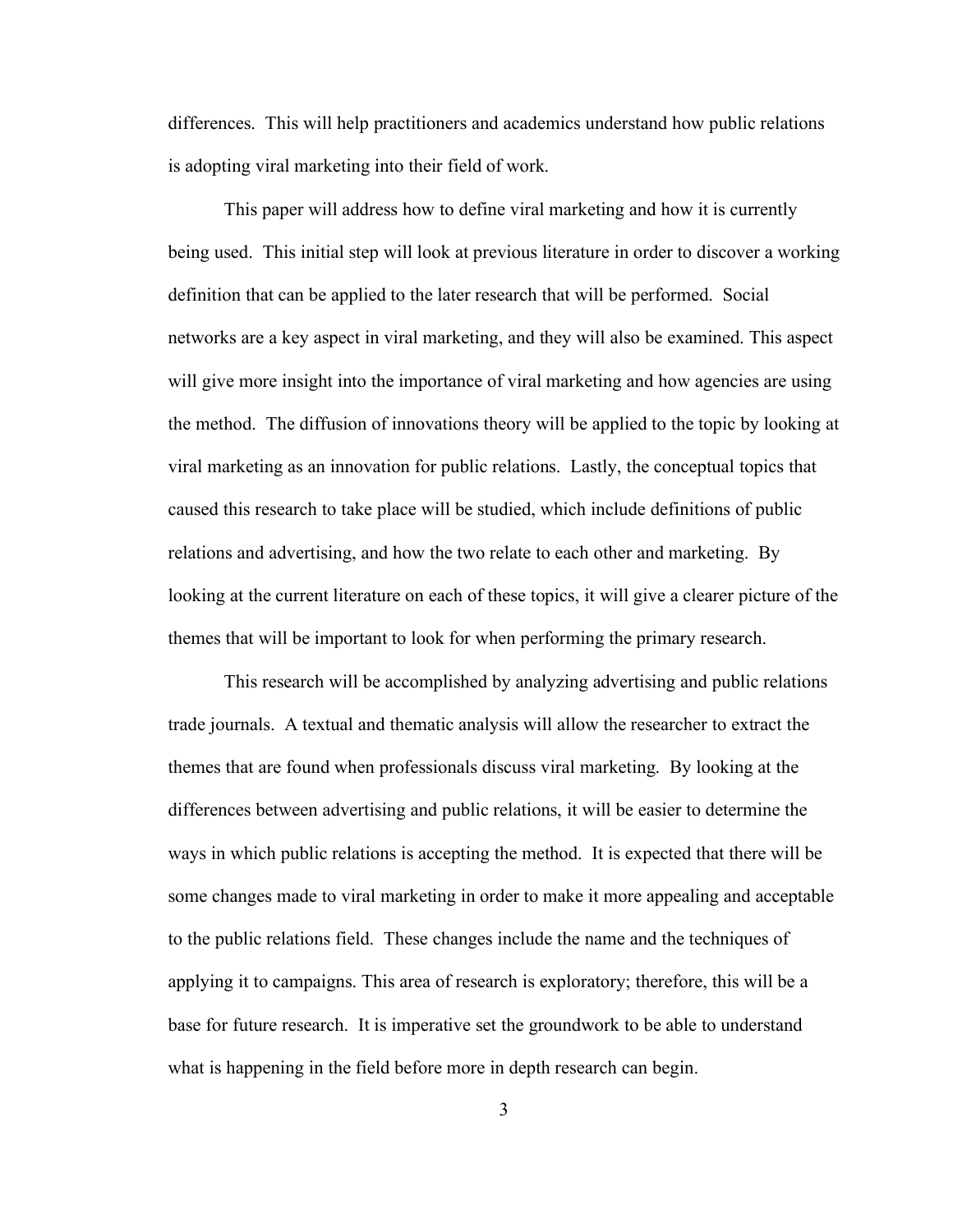## **[2] THEORETICAL FRAMEWORK**

## **Diffusion of Innovations Theory**

The diffusion of innovations theory was first defined in the 1960s with the exploration of rural farmers' adoption of hybrid corn seed. This theory examines how new ideas, practices, and objects are disseminated among a network of people through interpersonal and mass communication means. The classic model for this has four main elements including: "1. The innovation, defined as an idea, practice or object perceived as new by an individual or other relevant unit of adoption, 2. Which is communicated through certain channels, 3. Over time, 4. Among the members of a social system" (Rogers, 1976, pp. 292). Rogers and Singhal (1996) then studied the adoption rate of new medical procedures of rural doctors to discover how ideas are passed between a social group. He then noted that word of mouth communication can fit into the diffusion model in relation to interpersonal communication and where mass communication is then involved.

Diffusion of innovations occurs when consumers go through "a mental process through which an individual passes from first hearing about an innovation to final adoption" (Rogers, 1962, pp. 76). Consumers must make their own decisions about the information that they receive to determine whether or not they will adopt the innovation based on the meanings and consequences of other decisions. There are five stages that a person will go through to complete and adoption and they are outlined by Rogers (1962) and include several decisions such as observing a problem, making an analysis of it,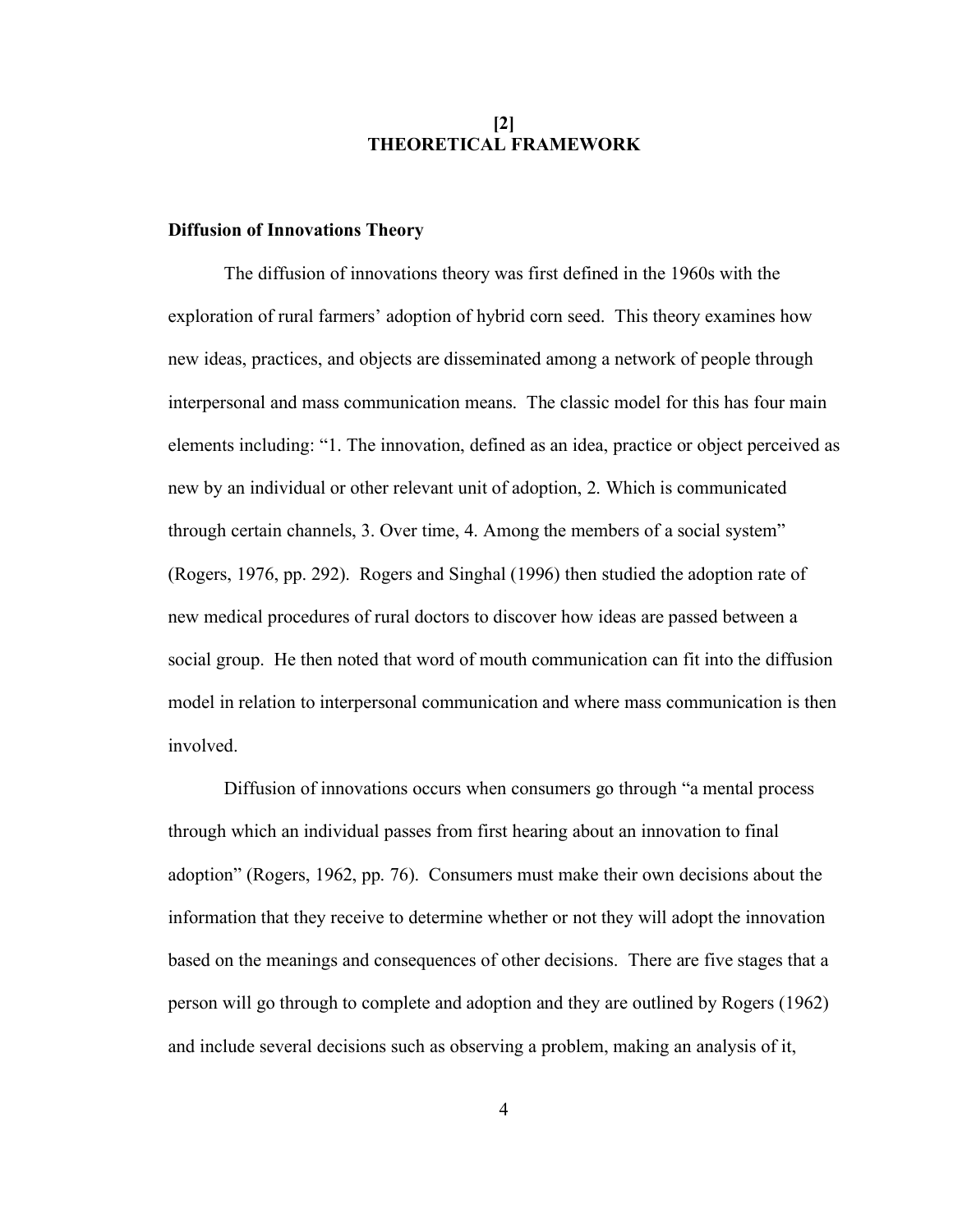deciding the available courses of action, taking action, and then accepting the consequences of those decisions. Consumers typically make these decisions at different adoption rates. Rogers (1995) classifies these as innovators, early adopters, early majority, late majority, and laggards. Each holds numerous, yet different characteristics along the adoption curve. Looking at this shows that diffusion of innovations is not simply a technical matter, instead, it is a social process (Rogers 1995).

#### **Ideas as Innovation**

Viral marketing is an innovation and, therefore, it can be diffused through agencies much like new products are diffused among consumers. In this case the public relations agencies are consumers that are trying out viral marketing for the first time. Rodgers and Chen (2002) examined post-adoption attitudes of Internet advertising with advertising and public relations industries. An important aspect of this theory that they pointed out was that the innovation adoption depended on relative advantage and complexity. Relative advantage refers to the way in which an adopter considers the innovation to have an advantage over previous methods of completing a task. Complexity refers to the difficulty level of the use and implementation of the innovation in the eyes of the adopter. These two factors play a large role into whether an agency would adopt viral marketing. If there is a relative advantage and a low complexity perceived by the practitioner, the adoption of viral marketing will be likely, and vice versa.

An interesting note in this research that may be seen in the results of the current research is that pubic relations firms had more positive post-adoption attitudes toward the Internet compared to advertising agencies. They had more confidence in their ability to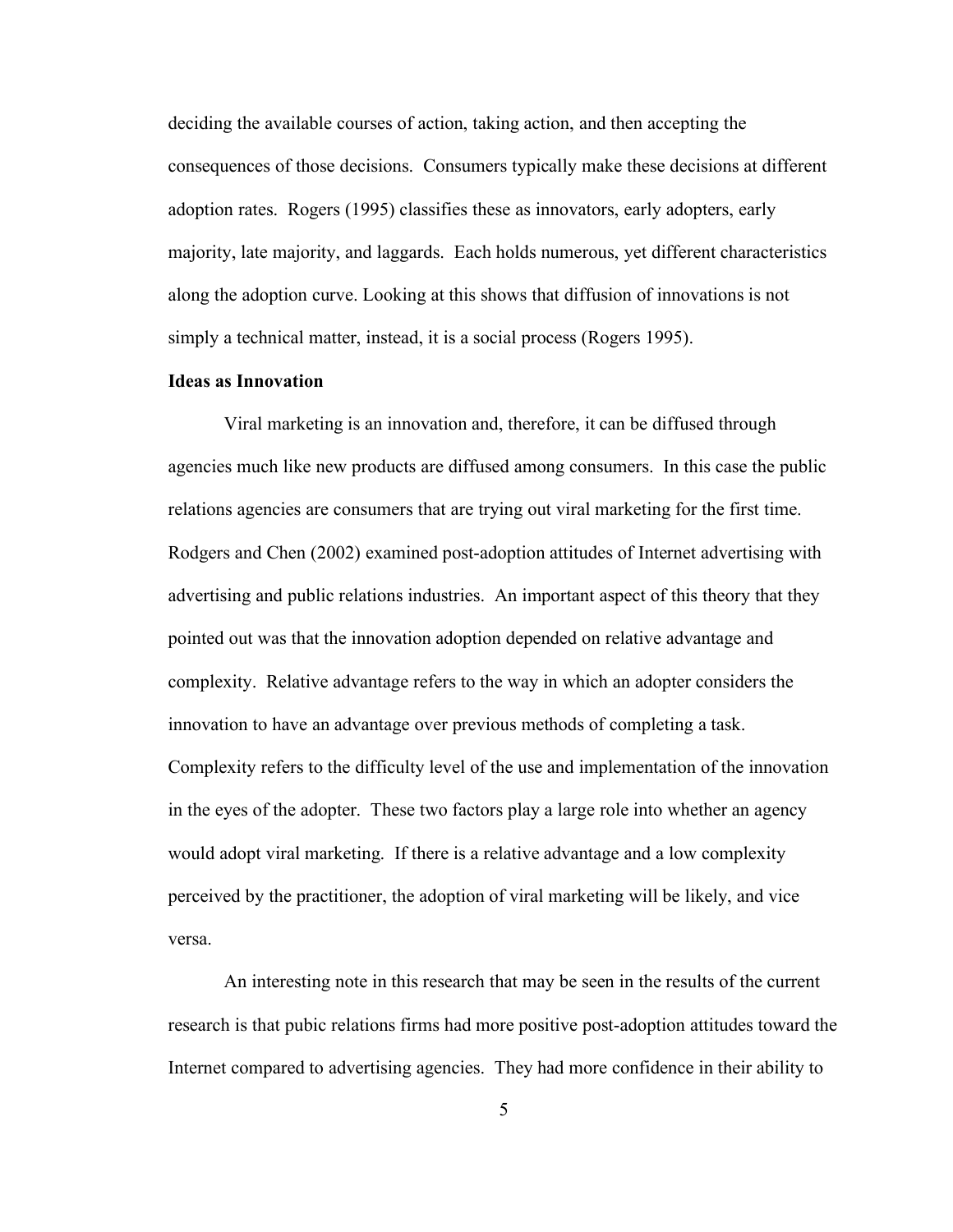use the new technology (Rodgers, Chen, 2002). With this current research, it is proposed that this will contradict what will be found in terms of viral marketing. The attachment of marketing to the name of the method seems like an inhibitor, which would make the public relations field laggards when adopting viral marketing. Like Rodgers and Chen (2002) looked at the attitudes after adoption though, this research will try to determine how viral marketing is perceived which in turn affects its ultimate adoption.

In much the same vein, Integrated Marketing Communications (IMC) diffusion was studied when it was introduced to Asian countries (Kitchen, Li, 2005; Kim, Han, Schultz, 2004). IMC is a concept surrounding strategic communications, and the research done looks at how well agencies in China and South Korea adopted this concept and how workers felt about integrating IMC into their corporate culture. One problem with the adoption of IMC into these cultures is not only the difference in business administration, but also in the way that the communication is bundled. There were problems with having all types of communication, advertising, marketing, and public relations, fall under the same umbrella term. It is believed that these same problems with the name of viral marketing will be found in this research.

Technology is another area of innovation that is studied using this theory model. Many universities consider technology transfer a way to marketing intellectual property which again shows that ideas are innovations that can be adopted or not (Coppola, 2006). The growth of technology is followed through the S-curves that Rogers created so many years ago, and demonstrates that there are times when failure occurs. That is another topic that will be looked at with the diffusion of viral marketing through public relations agencies.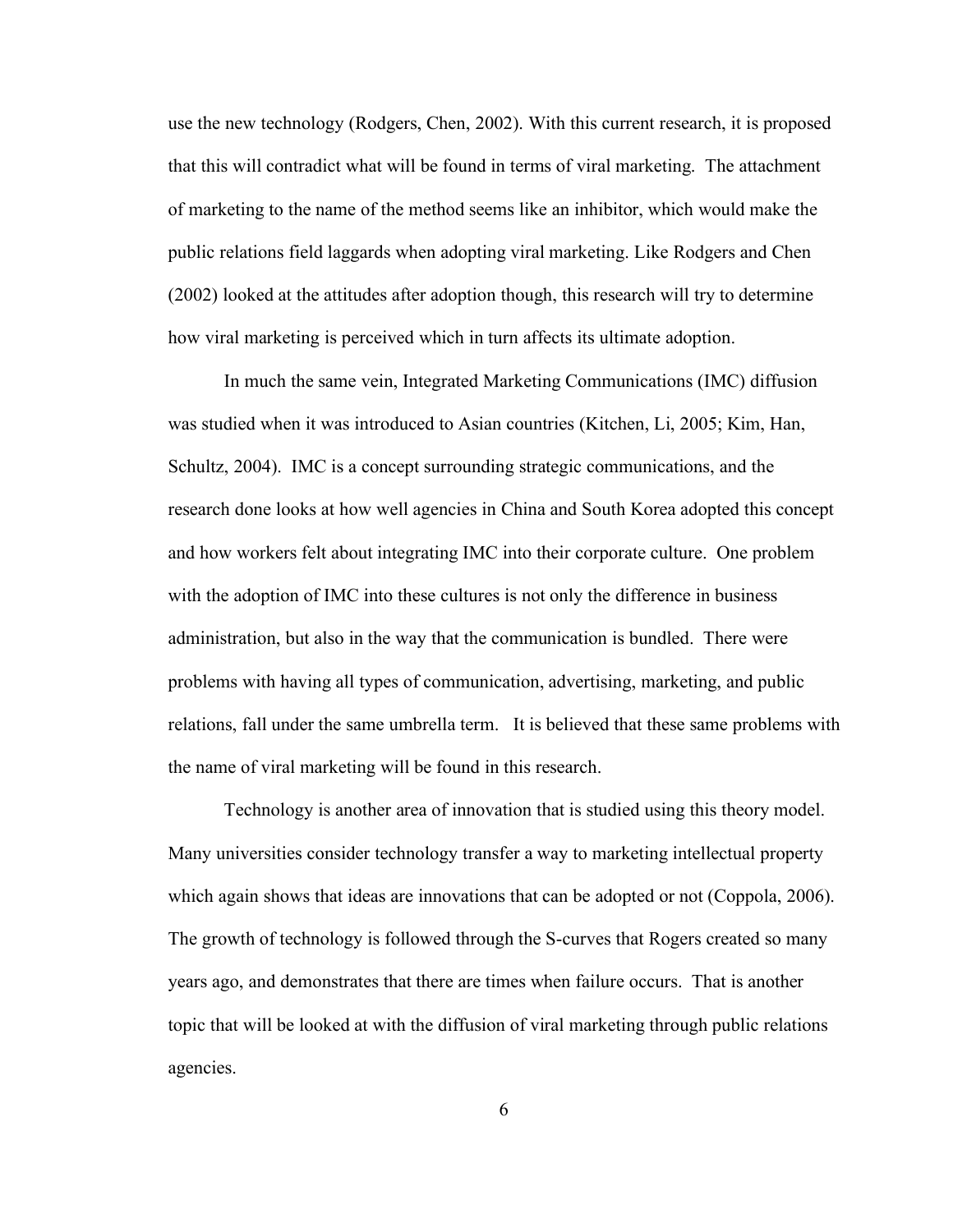## **[3] REVIEW OF LITERATURE**

### **Viral Marketing: What is it?**

The actual term *viral* is what turns people off to this technique because of the word's negative connotation. But, the origination of the term does come from a disease driven definition. Jurveston noted that the proliferation of a message was "from an epidemiological perspective, as if Zeus sneezed over a planet" (Jurveston, 2000). He then consulted his physician wife and learned "that a sneeze released 2 million particles" (Kharif, 2000; Porter & Golan, 2006, pp. 31). It can then be seen that this new technique spread information much like a virus, and the name viral marketing was created.

Since the advent of Hotmail, a free web-based e-mail service provider, in 1996, viral marketing became a new phenomenon. It launched this e-mail system from zero to 12 million users in just 18 months while spending very little on their advertising budget (Jurvetson, 2000). This had never happened before, and their method needed a definition. Jurvetson (2000) simply defined viral marketing as, "networked-enhanced word of mouth."

What was created by Hotmail was an essential aspect of viral marketing that every campaign will have. Audiences better receive viral marketing than third party advertising because it is an implied endorsement from a friend. While it is still labeled as advertising, it is more powerful than a traditional advertisement because people give added credibility to their friends' recommendations (Jurveston, 2000).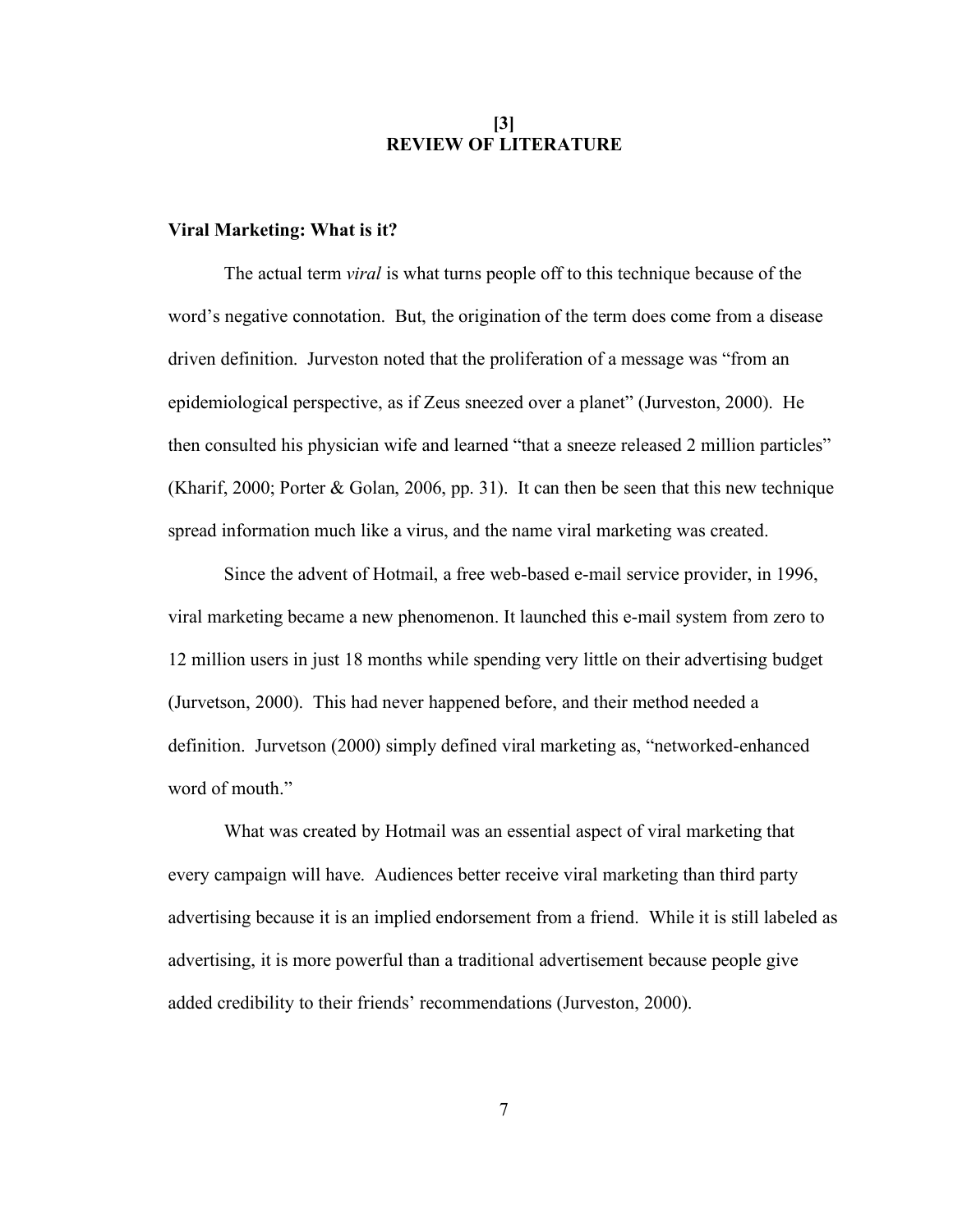Viral marketing does more than just use the Internet to send advertising messages, it uses pre-existing social networks to quickly and cheaply diffuse a message, better than traditional advertising. This is supported by research on the topic. According to Porter and Golan (2006, pp. 30), it "relies on provocative content to motivate unpaid peer-topeer communication of persuasive messages from identified sponsors." Helm (2000, pp. 159) also describes this technique as " a communication and distribution concept that relies on customers to transmit digital products via electronic mail to other potential customers in their social sphere and to animate these contacts to also transmit the products."

Additionally, Welker (2002, pp. 4) used the Hotmail example to explain viral marketing as "strategies that allow an easier, accelerated, and cost reduced transmission of messages by creating environments for a self-replicating, exponentially increasing diffusion, spiritualization, and impact of the message." It is clear that viral marketing is efficient, not costly, and sends trusted messages quickly among peers.

Phelps, et al (2004) says that viral marketing means "encouraging honest communication among consumers." Viral marketing allows consumers to control the content; they decide if others will receive the advertising message. Hotmail was such a success because it followed the basic definitions outlined here and allowed the parent company to do little to promote itself among users while growing in a way that traditional advertising cannot offer.

#### **Drawbacks of Viral Marketing**

It is important to remember that with such a great sounding idea, there are limitations and drawbacks. One problem is that there are certain products that lend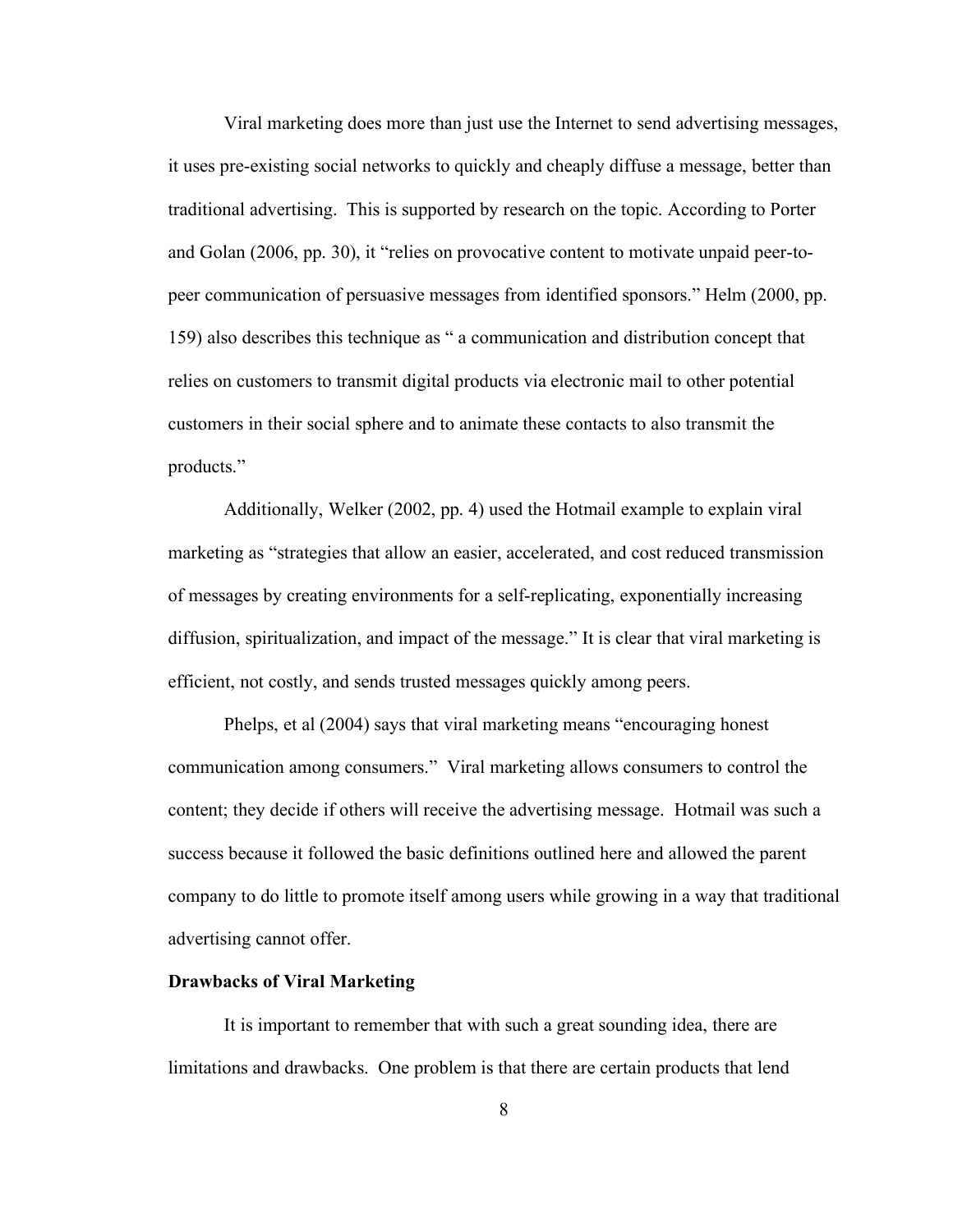themselves nicely to viral marketing, and if the inappropriate products try to diffuse using this method, a counterproductive effect might occur and cause unfavorable attitudes towards those products (Leskovec et al., 2007). Since viral marketing is ultimately controlled by the consumer, "information passed on by customers might be filtered, incomplete, and biased" (Helm, 2000, pp. 160). Porter and Golan (2006) agree on this subject and recognized that companies give consumers a certain amount of control over the product and brand when it is released virally; viral marketers cannot watch or manage what is happening to the message (Helm, 2000; Welker, 2002).

Another problem to take into consideration is the idea of 'spam.' People may believe that these messages are junk mail that is not important enough to either send on or open. "E-mail saturation and misuse (spam) of the medium may already depress response rates" (Phelps et al., 2004, pp. 334). Even with these issues, viral marketing should not be dismissed because of its many benefits for companies.

Viral marketing allows advertisers to reach millions of people with ease and low cost. This method can be successful in diffusing new products, as seen with the Hotmail example. Viral marketing can add a credibility that traditional advertising cannot because it is peer-to-peer communication, not advertiser to consumer communication. It is an innovative advertising technique that cannot be overlooked because of its wide reaching possibilities.

#### **Viral Marketing: Content and Who to Target**

As addressed earlier, one of the concerns with viral marketing is the products that lend themselves best to this form of advertising. With that, it is necessary to look at the content of messages and discover what messages are best received and then passed along.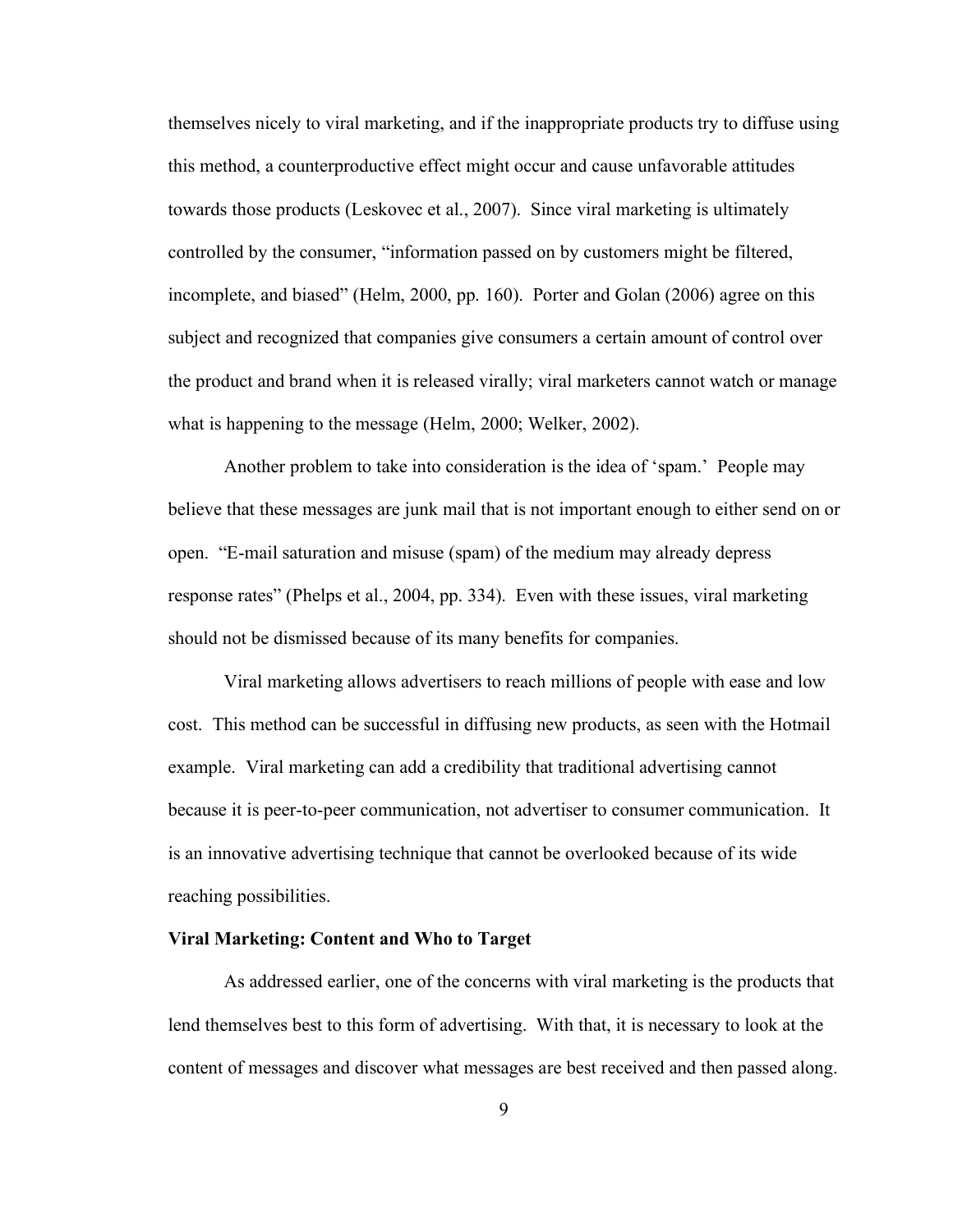There will also be some discussion about whom to target and why they pass along viral messages. Knowing this will allow advertisers to send the correct messages to the correct people.

## **Who to Target**

The content that is in the message will ultimately decide who receives that original message. After that, it is beyond the viral marketer's control. Phelps et al. (2004) describes two of the best types of people to which to market. One is *Viral Mavens*, which is a group of frequent e-mail senders who are likely to send viral messages to their peers; the other is *Infrequent Senders* who are less likely to send emails and more leery of these types of e-mails. Obviously, it seems Viral Mavens should be contacted to send messages, but Infrequent Senders should not be ignored. It seems that the one of the major problems in why they send less messages is simply because they receive less. Therefore, a marketer just needs to send them relevant and interesting emails, and they will eagerly pass them along (Phelps et al., 2004). The content of the messages is what determines if these messages will be passed along.

## **Content**

The research that has currently been conducted concerning the content of viral marketing is limited, but all point in the same direction. Emotionally charged (humorous, fearful, sad, or inspirational) e-mails will be the best received by consumers and most likely to be passed on to peers (Welker, 2002; Phelps et al., 2004). It is also important to look at the motivations and desires of the people that are receiving the original messages. For example, "nonprofit organizations with public service goals may pay special attention to the important role of social motivations" (Phelps et al., 2004, pp. 346). There are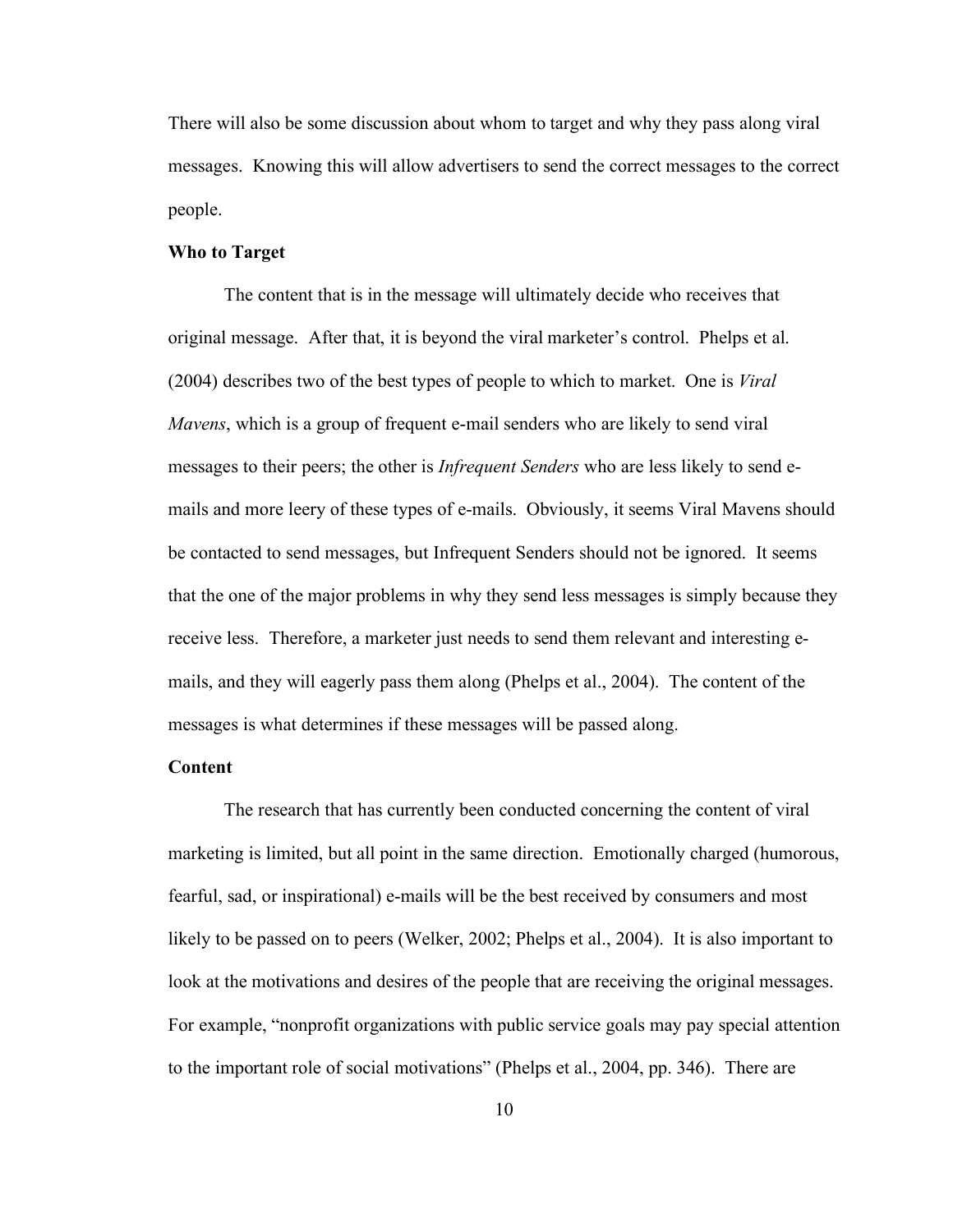"common human motivators" that produce incentives for consumers to share information with others, and to fill those niche needs, many times humor is the common filler (Porter & Golan 2006, pp. 31; Welker, 2002). Tapping into strong emotions is one of the best ways to have a successful viral campaign, along with a product that lends itself to this type of direct marketing.

Norman and Russell (2006) studied the motivations for passing along e-mails with an Internet based survey. It found that there was little motivation in relation to selfinterest, such as being entered into a \$500 lottery for participation. People were more interested in passing along e-mails if they were involved with the product and had a high relationship with the survey topic. They were also more likely to do so if they had a large amount of ties in their social network, and those ties shared common interest in the topic.

Ultimately, it is the product or message content that will control who receives the viral message from their peers. Leskovec, Adamic, and Humberman (2007) agree that the interest of the parties involved is one of the most influential aspects of whether a message will be passed along. They state that marketers should analyze the demographics and psychographics, including their interests of the social networks, of their customers. Having a clear understanding of who the target audience is and what they are involved in is the only way to have a successful viral marketing campaign.

Having that basic understanding of how a company's product matches their target audiences' beliefs is essential for viral marketing. For a successful campaign, one must have a product, content in the message, and an audience that complement each other. This cohesiveness will encourage original message receivers to send that message to their peers and start the brilliance of viral marketing.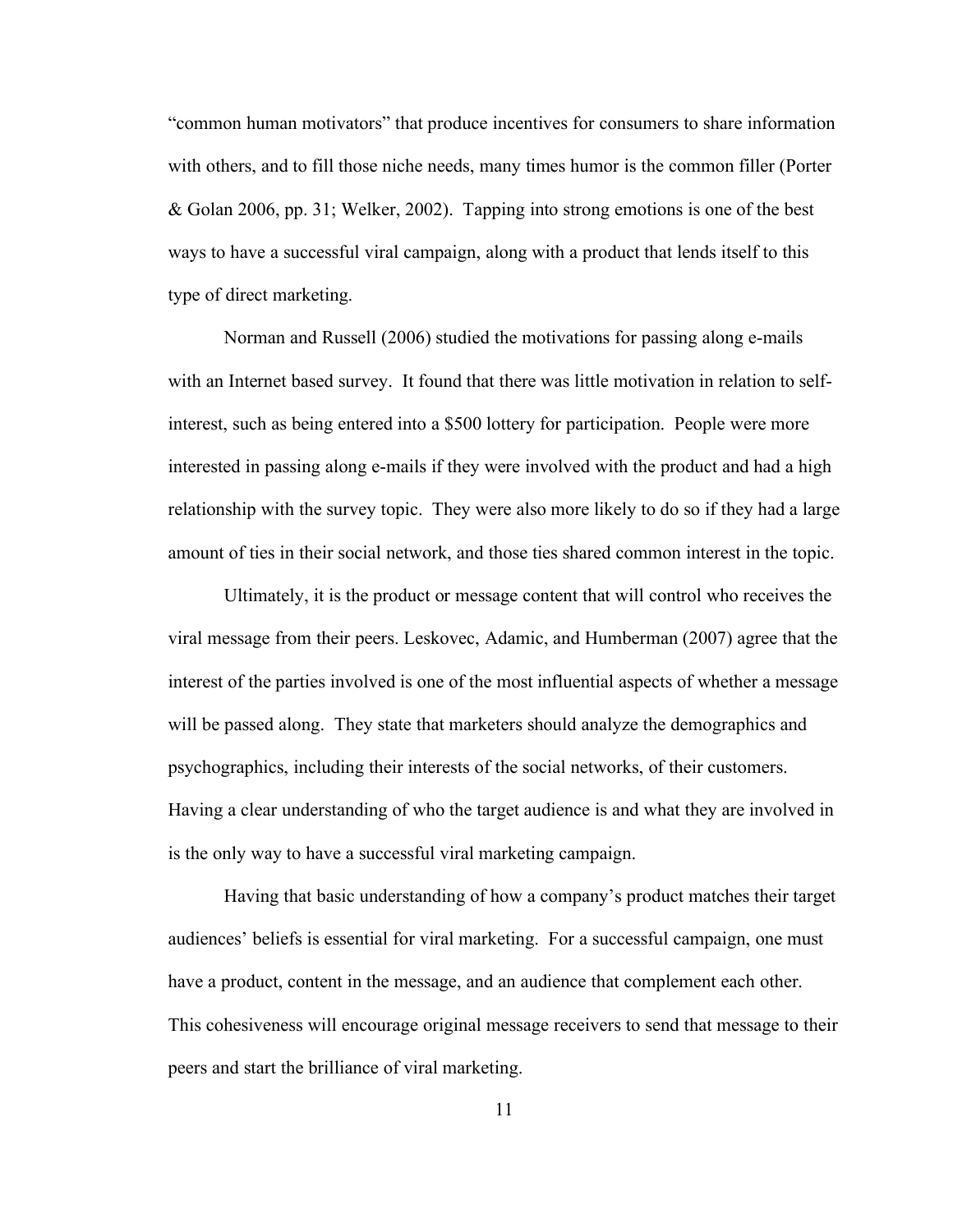#### **Social Networks: On and Off-line Communities**

Viral marketing exploits existing social networks to send its messages. A social network is "a set of people (or organizations or other social entities) connected by a set of social relationships, such as friendship, co-working or information exchange" (Garton, Haythornthwaite, & Wellman, 1997). Wellman (2001, pp. 228) continues this definition by stating that social networks provide for "sociability support, information, and sense of belonging." No longer do social networks have to be defined by physical proximity, the Internet allows for social networks that consist of people with similar interests. With the proliferation of the Internet, the term social network is questioned and many wonder if a social network can be just as strong on-line as off-line.

#### **Internet Relationships**

People are turning to the Internet to communicate with each other, particularly over e-mail, and they do this to maintain interpersonal relationships (McKenna & Bargh, 2003; Wellman, 2001). McKenna and Bargh (2003) have found that the Internet does bring people together because their lives are actively shaped by this emerging technology. The Internet is actually a place for people to create relationships on a deeper basis such as shared values and beliefs, and personal desires and goals, which all negates media stories toting the negative connotations of the Internet making people depressed and lonely (McKenna & Bargh, 2003). Wellman (2001, pp. 229) conducted a similar study and found that "cyberspace has become cyberplace;" the Internet is not an isolating medium, instead it brings people together on and off-line.

Some dynamics of the Internet that support social networks include: making the household an important base for computer-supported social networks and therefore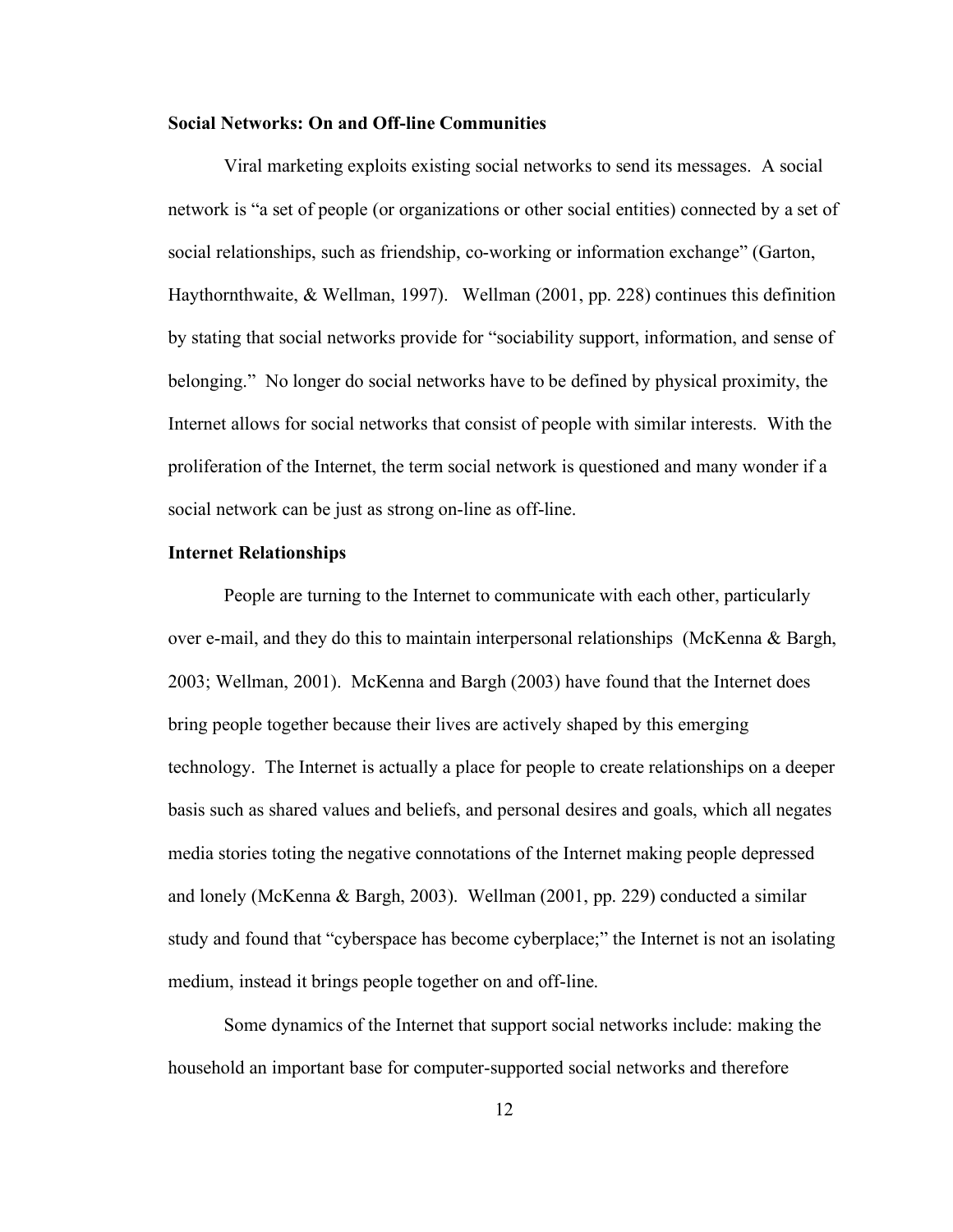contacting neighbors more often because it is seen as less intrusive, greater involvement in networks with shared interests, better connectivity within social networks which include feelings of belonging, feeling wanted, and shared identity (Wellman, 2001). All of this is evidence that the Internet is a place for people with common interests to come together and share information with each other.

## **Forming Friendships**

Carter (2005) conducted a study that looked at an on-line and off-line community called Cybercity and how friendships were formed on-line. It found that the Internet has become an integral part of the everyday life for the people in Cybercity. It is a place for them to meet more friends and many times those friendships are being moved off-line. No longer are relationships confined to include people in the workplace or home to sustain friendships (Carter, 2005). Another such study was done by Wellman (2001) with Netville in Toronto, Canada. Here, the Internet brought together the people of the community and encouraged them to meet off-line. Such connection over the Internet is particularly being seen in the workplace.

More and more people are turning to their pre-existing networks at work and in learning environments to gain knowledge (Wellman, 2001; Cho et al., 2005). Cho et al. (2005) found that for networks to thrive, there needed to be a meaningful sense of shared identity. This connection builds lasting ties between the network members, which are important to understand for viral marketing.

## **Internet Harm**

The view that the Internet can harm social relationships must not be ignored. There has been research done that states that the Internet actually disconnects people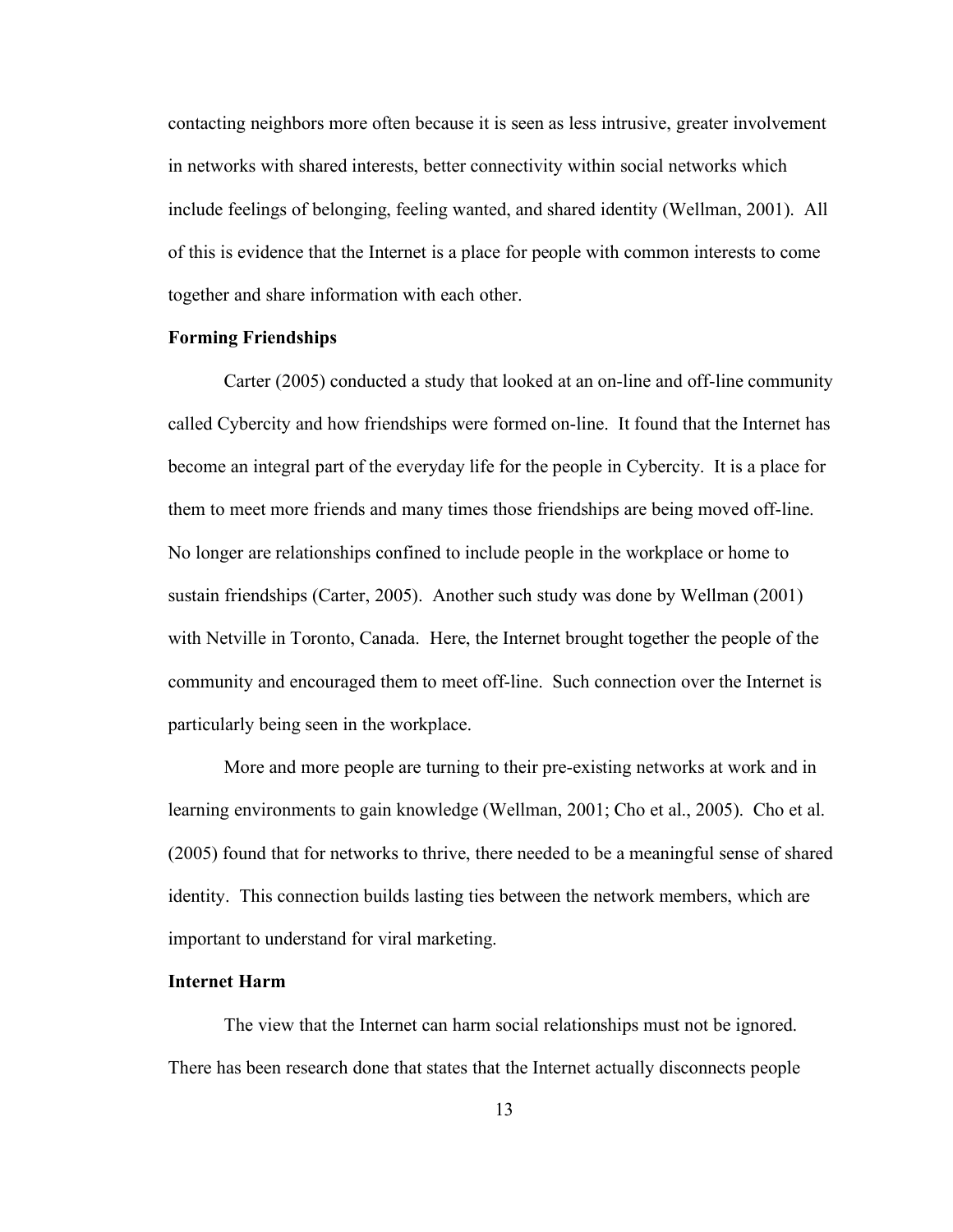from local and family interaction, and people belong to these communities where the other members have unconfirmed identities (Kraut et al, 1998; Nie 2001). A longitudinal study performed by Kraut et al. (1998) found that using the Internet for communication caused decreased communication with family members in the household, a decrease in the size of social circles, and increases in depression and loneliness. This study is a couple of years old, and newer research, which has been discussed shows opposite findings, and it only studied people who spent a large amount of time on the Internet.

Nie (2001) did find similar results with surreys as Kraut. It was found that the Internet does not cause users to become more sociable, but instead that they already display those characteristics. And, the surveys suggested that the Internet may reduce interpersonal interaction and communication (Nie, 2001). The Internet can still provide a place for people to come together and interact, and for advertisers, they can have discussions about products.

Even with some findings not supporting the Internet's positive role in the formation and maintenance of social networks, it cannot be denied that people use the Internet to communicate. There is enough evidence to prove that social networks with shared interests can be useful conduits for viral marketing. It is those pre-existing networks that advertisers can tap into to send messages that will be gladly shared within the networks.

Public relations officers are now recognizing the power of the Internet connecting organizations with their stakeholders. A two-way communication, in which public relations boasts, is now even more possible with the Internet and social networks agencies can create. There is no longer uni-directional communication with stakeholders,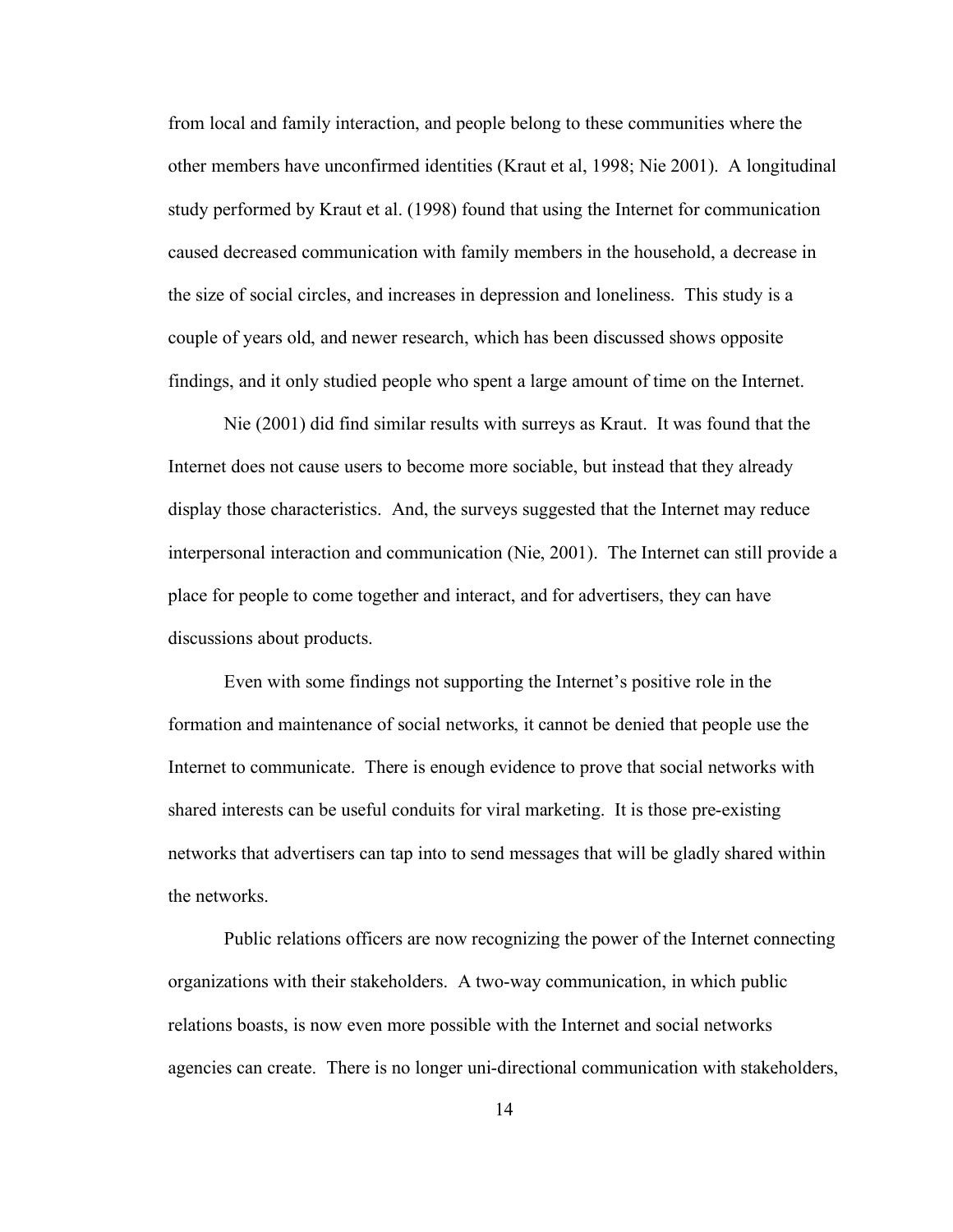just telling them what they need to know. It is now a communication with and between stakeholders (van der Merwe, Pitt and Abratt, 2005). Strength is given to stakeholders because public relations managers are creating online social networks for them which gives them a voice in the organization's actions.

#### **What exactly is public relations?**

There is actually a confusion within the entire public relations profession as how to define itself. Part of the problem is the fact that there are many areas of specialty and diversity within the practice (Black, Sharpe, 1983). Many feel that the term 'public relations' is a tainted term with negative connotations of being spin-doctors and all publicity is good publicity (Wragg ,1992; Tilley, 2005). According to Tilley (2005), there are companies that ban the term public relations from their corporate titles because it implies such terrible, brainless actions. Something to consider when trying to define public relations is to know what is not public relations.

Publicity many times is thought of as interchangeable with public relations. This is highly mistaken. Publicity is actually a tool of public relations, it is an avenue to get information our to publics (Smith, 1996; Black and Sharpe, 1983). Confusion also lies in the term 'publics' because it does not mean that managers deal solely with the general public. Publics include stakeholders, which are customers, employees, shareholders, management, and more (Wragg, 1992; Tilley, 2005; Cropp, Pincus, 2001). The range of activities that a public relations officer performs is so wide and varied that it also leads to confusion. These include: media relations, employee communications, investor relations, political relations, corporate identity, sponsorship, community relations, and customer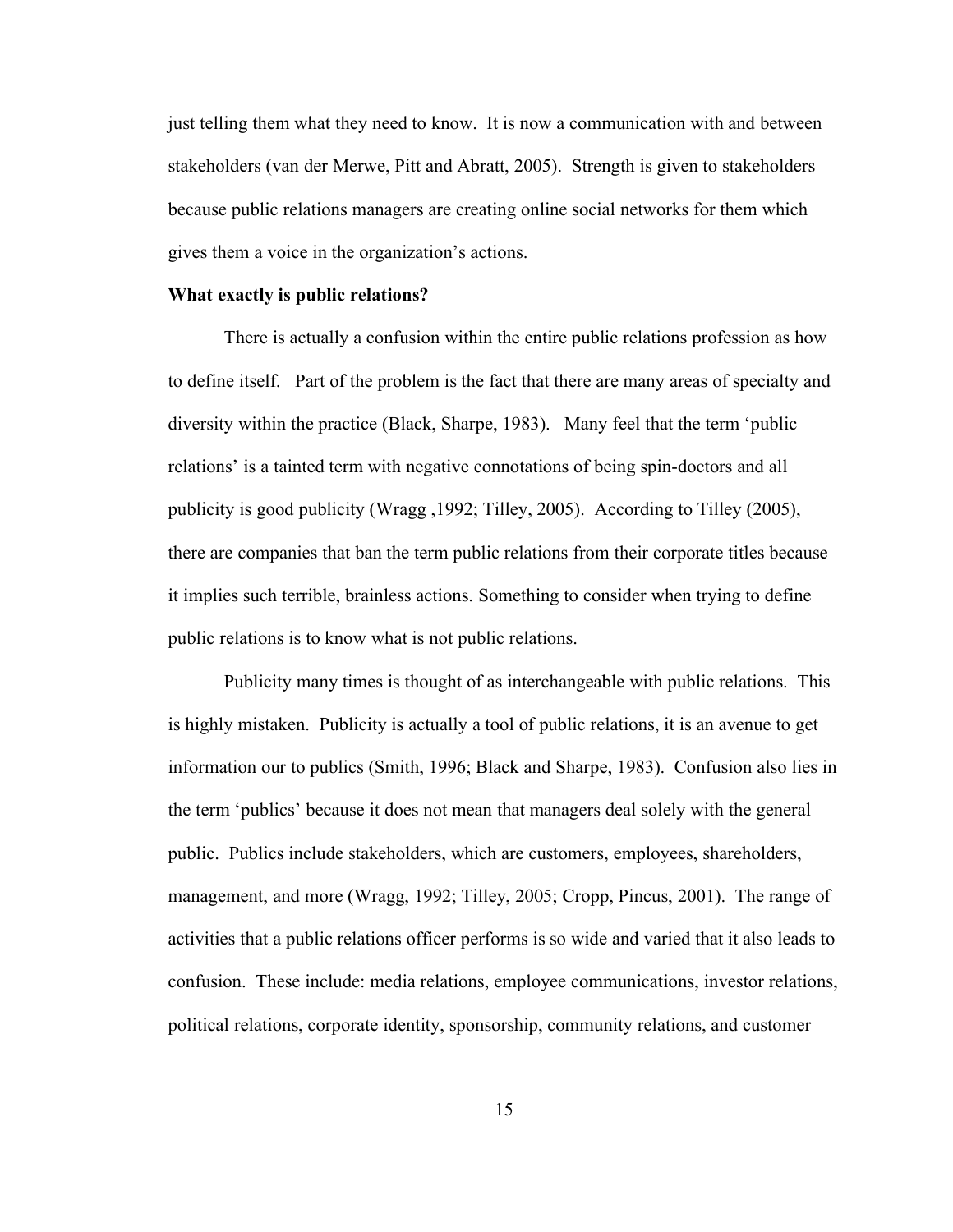relations (Wragg, 1992). There is so much involved with public relations that the line often gets blurred between it and other professions.

## **Encroachment**

A growing trend that is occurring is what Lauzen (1992) and others calls "Public Relations Encroachment." This occurs when professional in other fiends such as marketing, law, human resources, or engineering become top professional in the public relations department at a company. This causes a rethinking of what public relations actually is and many times in corporations it just becomes a technical support function instead of being part of central management (Lauzen, 1992). The problem here being that a manger role has much more power and influence than a technician role does (Kelly, 1994). This occurs when the public relations department is weak and another department, particularly marketing takes over. This encroachment on the public relations function does not help to have a working definition of the profession.

According to Black and Sharpe (1983),

"the purpose of public relations is to establish a two-way communication to resolve conflicts of interest by seeking common ground or areas of mutual interest, and to establish understanding based on truth, knowledge, and full information" (pg. 3).

This is a slightly dated explanation of public relations and more recent academics would disagree with this idea of public relations being a function of two-way symmetrical and asymmetrical models. Cancel, Cameron, Sallot, and Mitrook (1997) took a more practical look at public relations and realized that using a continuum from pure advocacy to pure accommodation was a more accurate depiction of how public relations works with its publics.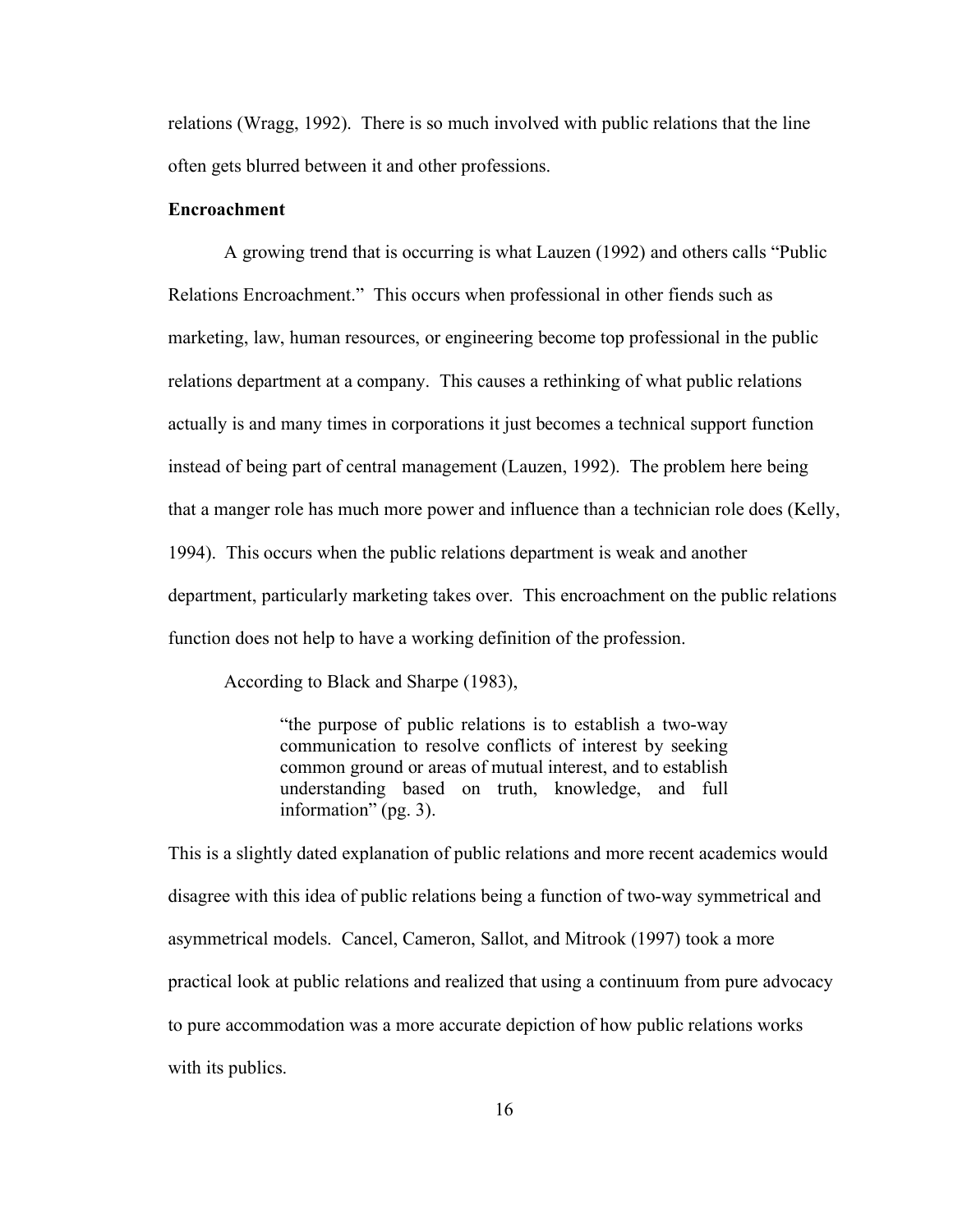So, the definition is still unclear and different scholars have different ideas of what the purpose of public relations actually is. It is actually not only scholars that have been working at this conundrum, but professionals, professional associations, like Public Relations Society of America (PRSA), and trade publications have all attempted to nail down a definition. It seems that there is no one answer and organizations define the department according to the functions that it needs to perform for the company (Fritz, Pincus, 2001).

From all the literature, it can be broadly assumed that public relations is a management function that helps an organization to mediate between its policies and its multiple publics through a variety of techniques. While that is a vague understanding of the field, it does show that managers must work with all involved in a company and appease all.

#### **So, What About Advertising?**

As with public relations, there is some uncertainty with how to define advertising. With the ever changing technology, advertising must change to follow their audiences. This makes defining the field difficult and constantly changing. A general definition created from elements of numerous attempts at a definition is, "Advertising is a paid nonpersonal communication from an identified sponsor, using mass media to persuade or influence an audience" (Richards, Curran 2002, pp. 64). There is still debate with this definition because of the way that technology has allowed more targeted messages at consumers, therefore negating the mass media aspect of this definition (Richards, Curran, 2002).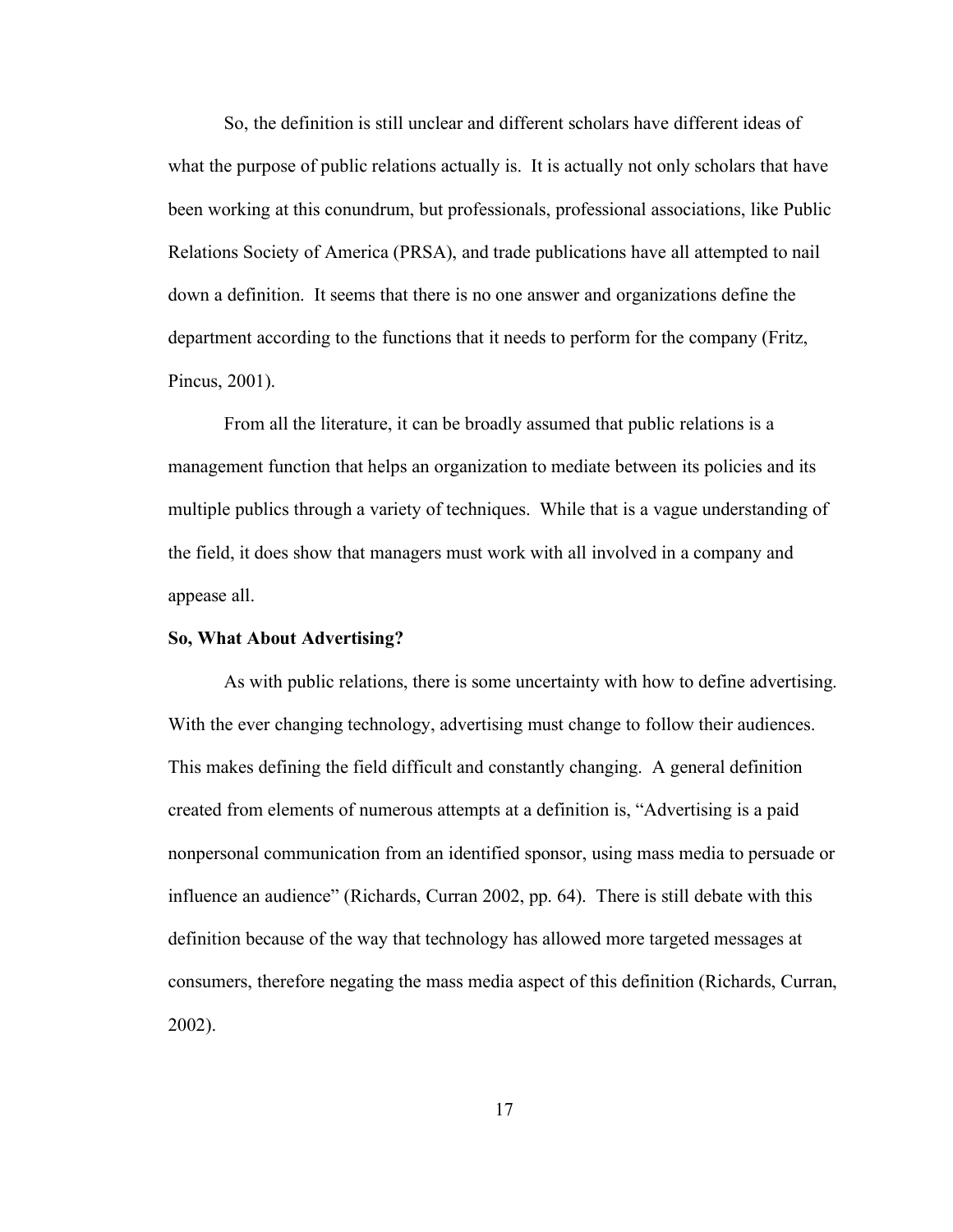What advertising is not is marketing. Marketing is a much broader concept that involves the four P's which are product, place, promotion, and price. Advertising is a subset of promotion (Brierley, 2002). The two concepts work together, but are not one in the same. Marketing is the umbrella term under which many believe advertising and public relations fall as functions of the process. It will be addressed later that not all in public relations feel that it belongs in the same realm of marketing. Advertising though cannot deny that in order for promotion to take place, the practice must be utilized.

#### **Purpose of Advertising**

A better question could be, "why advertise?" This question is addressed more by scholars and authors than the question of the actual definition of the practice. Brierley (2002) points out three of those reasons. The most common use of advertising is to increase sales or use of a product or service. A long-term profit goal may be a more beneficial, but advertising can help. Advertising can also work to improve a company's corporate image by "persuad[ing] people that the company is benevolent and trustworthy" (pp. 45). The last function of advertising that Brierley spells out is social advertising, which attempts to change people's behavior. Examples include anti-smoking and anti-drug campaigns.

Smith (1996) looks at advertising's purpose from a more business-like perspective. In this case, advertising is used to send the most persuasive messages to the target audience. It must be he most creative and attention-getting way possible. But, in this perspective, technology is taken into account and realizes that these messages can be much more tailored to reach very specific audiences, not just mass amounts of people for the same bill. It must be remembered that advertising is a powerful tool for companies.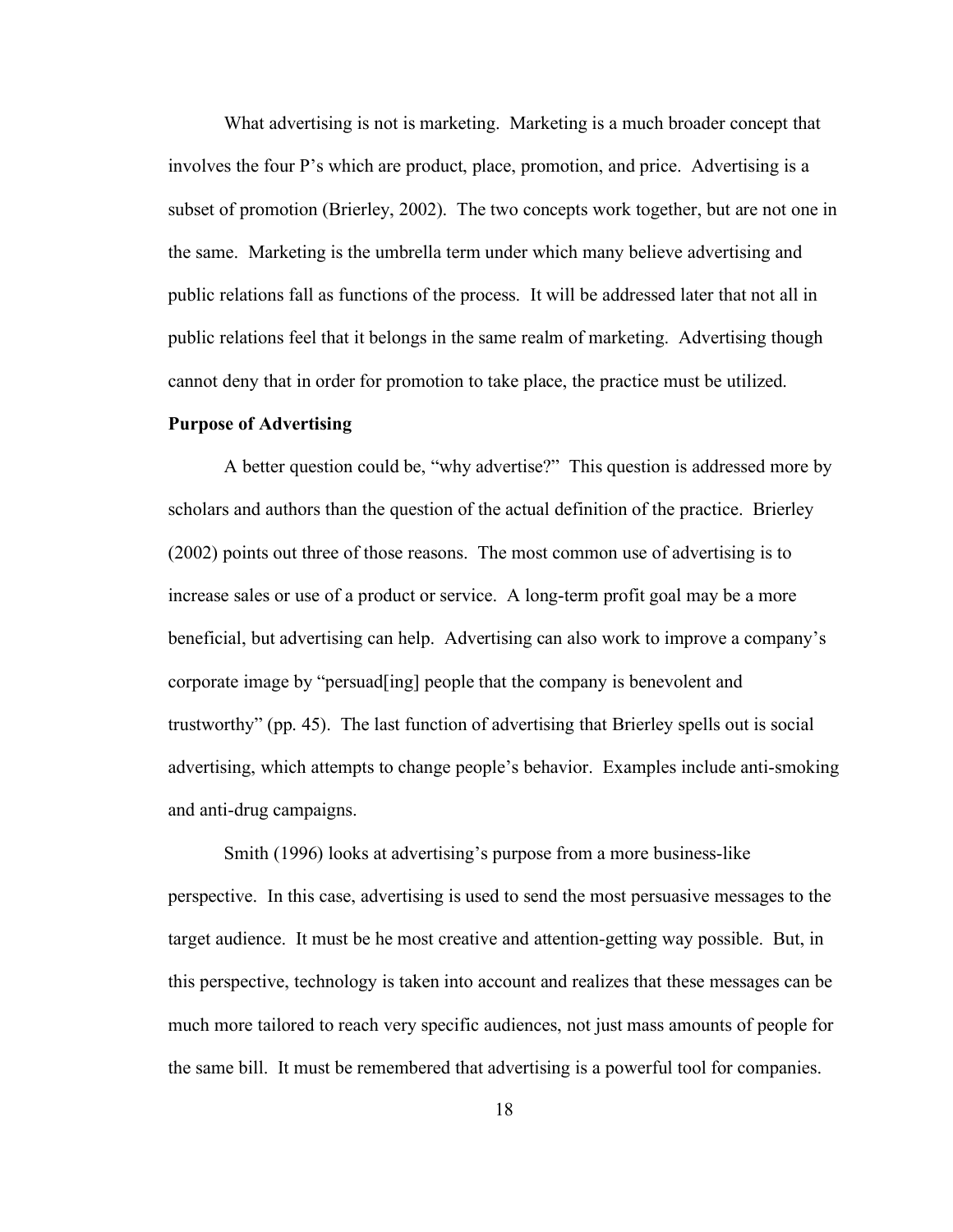"Advertising informs, it sells, and it enables businesses of all sizes to move forward and upward" (Smith, 1996, pp. 37). So while there may not be one agreed upon definition, one thing that cannot be ignored is advertising's power in the market place.

## **The Confusion Continues: Advertising, Public Relations, and Marketing**

The term marketing as stated earlier is an overarching topic in which includes the aspect of promotion. In many research and text books, public relations and advertising will be placed together in the promotion category (Brierly, 2002; Smith, 1996; ). These tend to be more marketing and advertising driven than public relations minded. Public relations managers in general try to separate themselves from the marketing function of an organization (Harris, 1993; Smith, 1996).

Wragg (1992) recognizes that part of the problem with the distinction being made between public relations and advertising/marketing is the fact that the marketing department many times ignores the fact the public relations can be used to help promote the introduction of a product. When public relations is not ignored by the marketing department, it is used as a way to access and form media relations, even though there is much more that public relations can accomplish. With the media, public relations is seen as giving corporations mention in trustworthy editorial coverage (Brierly 2002).

## **Differentiation**

Marketing departments should realize that public relations can help them beyond their aim at gaining sales. Public relations can help to build relationships with clients, but also foster healthy relationships within a corporation to achieve long-term goals (Grates, 2003). There are benefits with public relations departments beyond getting free publicity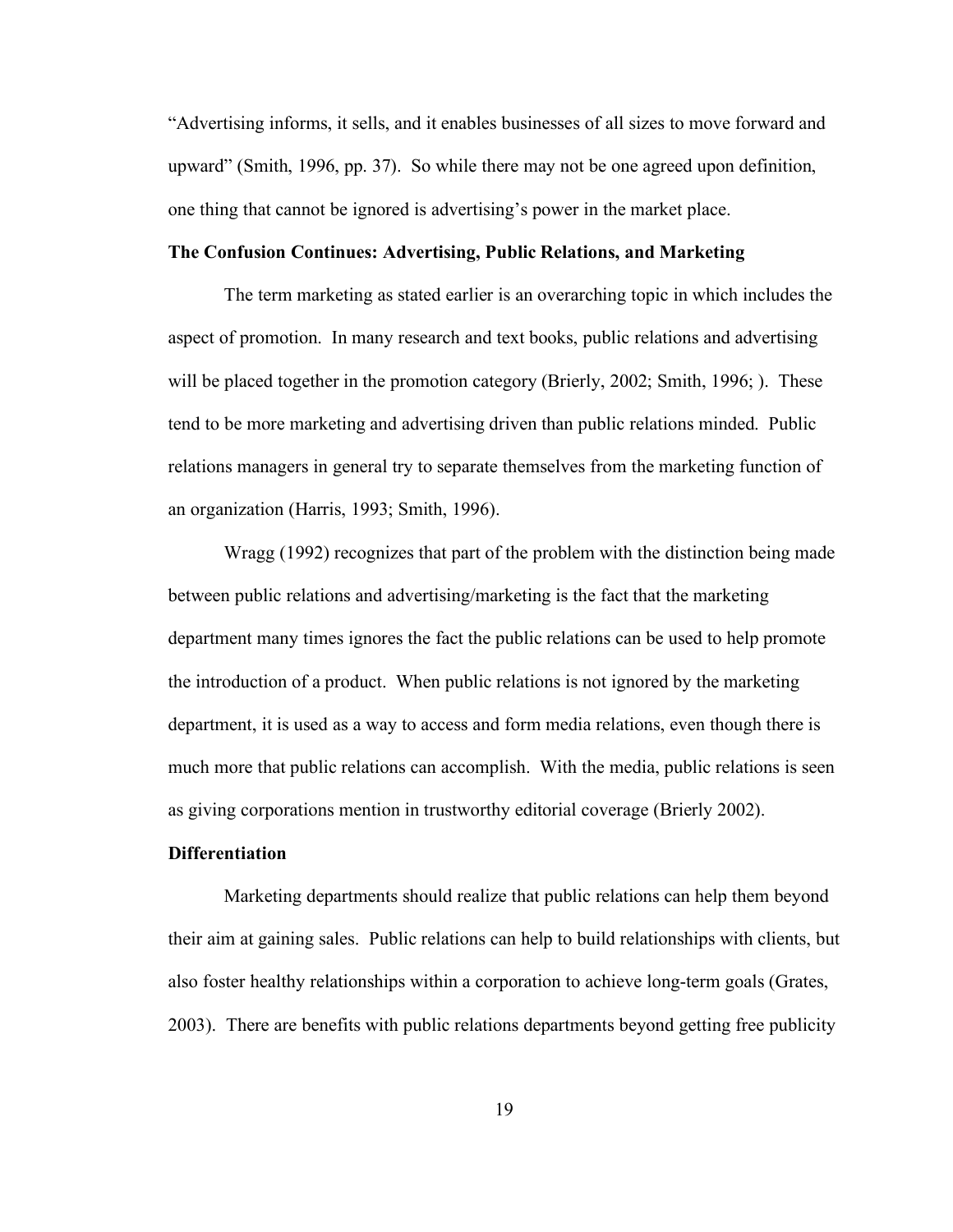for a product in the media. It should also be taken into account that public relations will be at the forefront of the lines when there is a crisis in the organization (Wragg, 1992).

Therefore, the public relations managers must be a part of the entire process of product implementation, and not an afterthought of the marketing department. Overall, public relations should be seen as more concerned with activities that promote corporate image, where marketing is more concerned with achieving sales (Wragg, 1992; Black, Sharpe, 1983). This dissimilarity is why public relations shies away from being associated with marketing.

Advertising is thought of as the first and foremost function of the promotion put into effect through marketing. This is partly due to the fact that all public relations events are consider "free advertising" because advertising promotes a product through paid media whereas public relations promotes a product through free sources such as press relaeases to news organizations (Smith, 1996; Black, Sharpe, 1983). Public relations is not "free advertising." It has many more functions than getting a product or service into the news. But, it is noteworthy to understand the paid difference between advertising and public relations. This demonstrates the difference in their ultimate goals with a product launch or other goal of the company's promotional materials. The next step is to integrate these two concepts with the emergence of integrated marketing communications (IMC).

#### **Integration**

IMC is the major communications/marketing development in the  $20<sup>th</sup>$  Century. "It attempts to combine, integrate, and synergize different elements of communications mix, as the strength of one are used to offset the weaknesses of others" (Kitchen, 1995,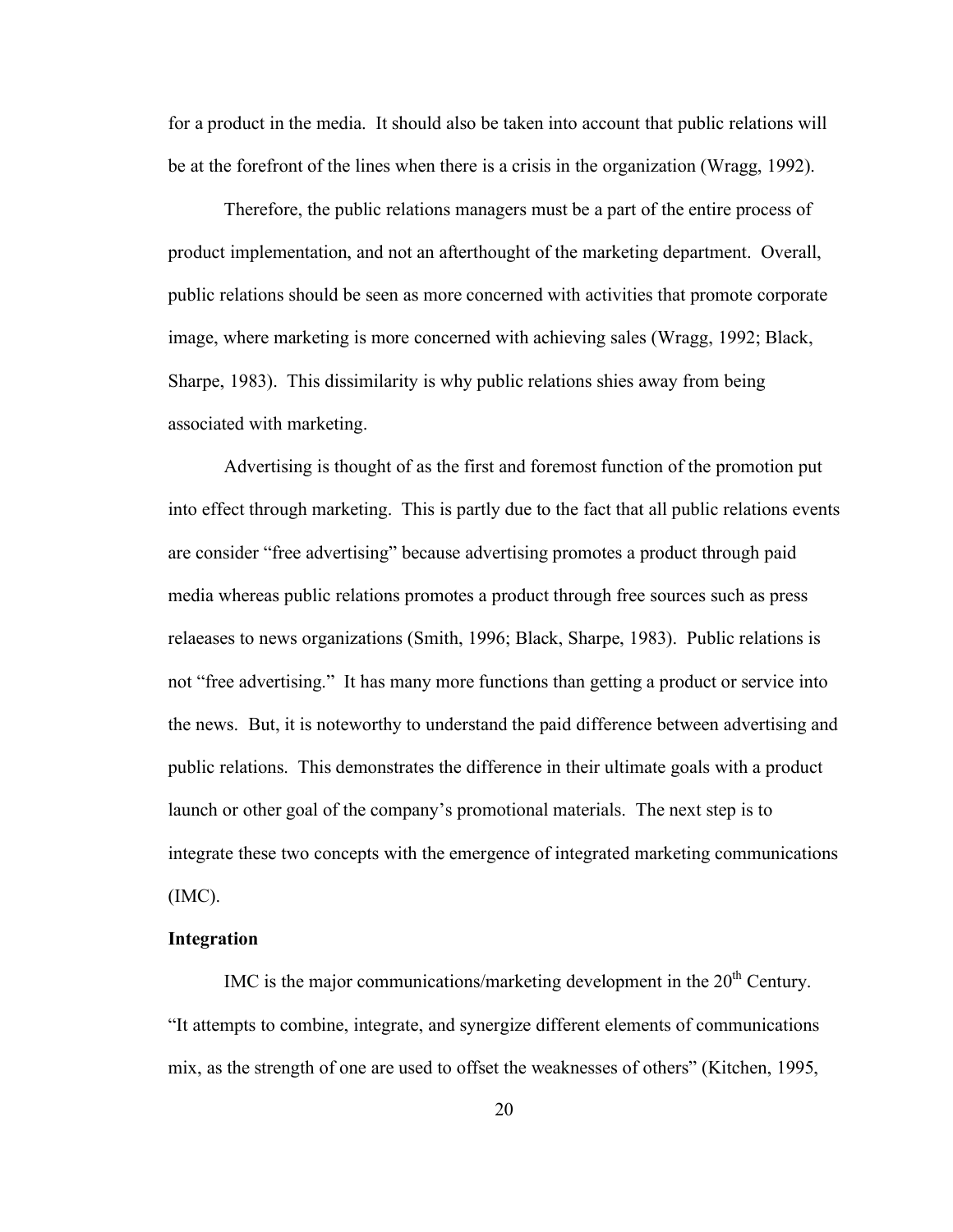pp. 72). Doing this allows a company to consolidate all of its communication efforts to "to present an individual, focused, marketing, sales, or image message" (Smith, 1996, pp. 3). This last statement demonstrates where one of the problems lies with IMC, which is the one that will be focused on in this research.

The various communication departments within an organization had for years operated autonomously and integration of them was a thought, but never acted upon (Kitchen, 2005). This development in the field causes public relations managers to fear the encroachment of marketing (Harris, 1993). All communications would now have the same goal, which public relations often does not share with marketing. The division between these departments is causing IMC to have difficulties diffusing through corporations, even though there is research (Kitchen, 2005) that shows its positive impact on campaign effectiveness.

#### **Resulting Research Question**

From this research it seems that a term like 'viral marketing' would cause strife in a public relations department. Advertising and marketing have embraced this new technique to reach consumers who are ignoring traditional advertising efforts. Public relations must evolve their strategies to be able to continue to have effects on their publics. Viral marketing is one way to accomplish such goal, but with the schism between marketing and public relations that practitioners try to maintain, it could be seen as an impossible endeavor.

There is a reason that the name and the techniques are being studied because public relations could alter the concept slightly so it fits better into their realm of work. When the question refers to the title, it means the actual name of viral marketing.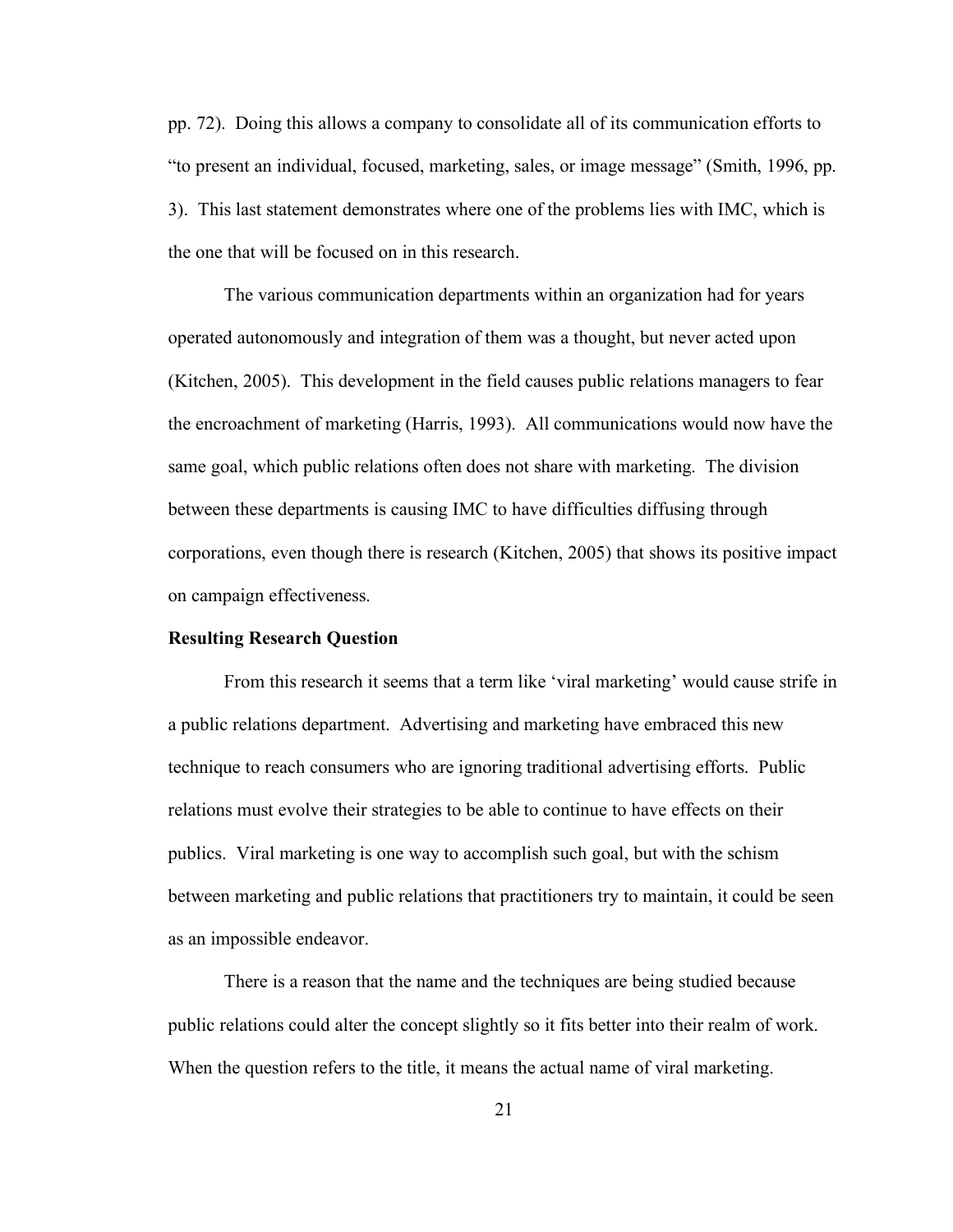Preliminary research has shown that public relations professionals are changing the name of viral marketing. These name changes all point to the fact that public relations may not be extremely willing to accept viral marketing as one of their promotional tools. It is not hard to imagine that in these times of constantly changing technology, that something that relies on that technology like viral marketing would also need to evolve. The new ways that professionals can utilize social networks will be researched.

It is these new techniques that will also give a clue into how public relations is using viral marketing. When viral marketing was first presented into the advertising world, it was thought that it would only be successful using e-mail as a means to reach millions of people. Now, there are specific social networking sites that can be employed, and this research will discover what else is out there that is being used in terms of viral marketing.

One of the most important aspects of this research question is the adoption of viral marketing into the public relations industry. Adoption includes all the ways in which public relations professionals recognize that they are doing a viral activity. Viral activity is simply the exploit of social networks to pass along a promotional/advertising message. Since, as discussed earlier, public relations likes to separate itself from advertising and marketing, it is important to know when and how they are integrating viral marketing into their business practices. It will give an insight into the world of viral marketing and understand the changes that it has undergone in its eleven years of existence.

All of this research leads to the question:

**How has viral marketing diffused through the public relations industry and in what ways in terms of technique and name has viral marketing changed to influence its adoption?**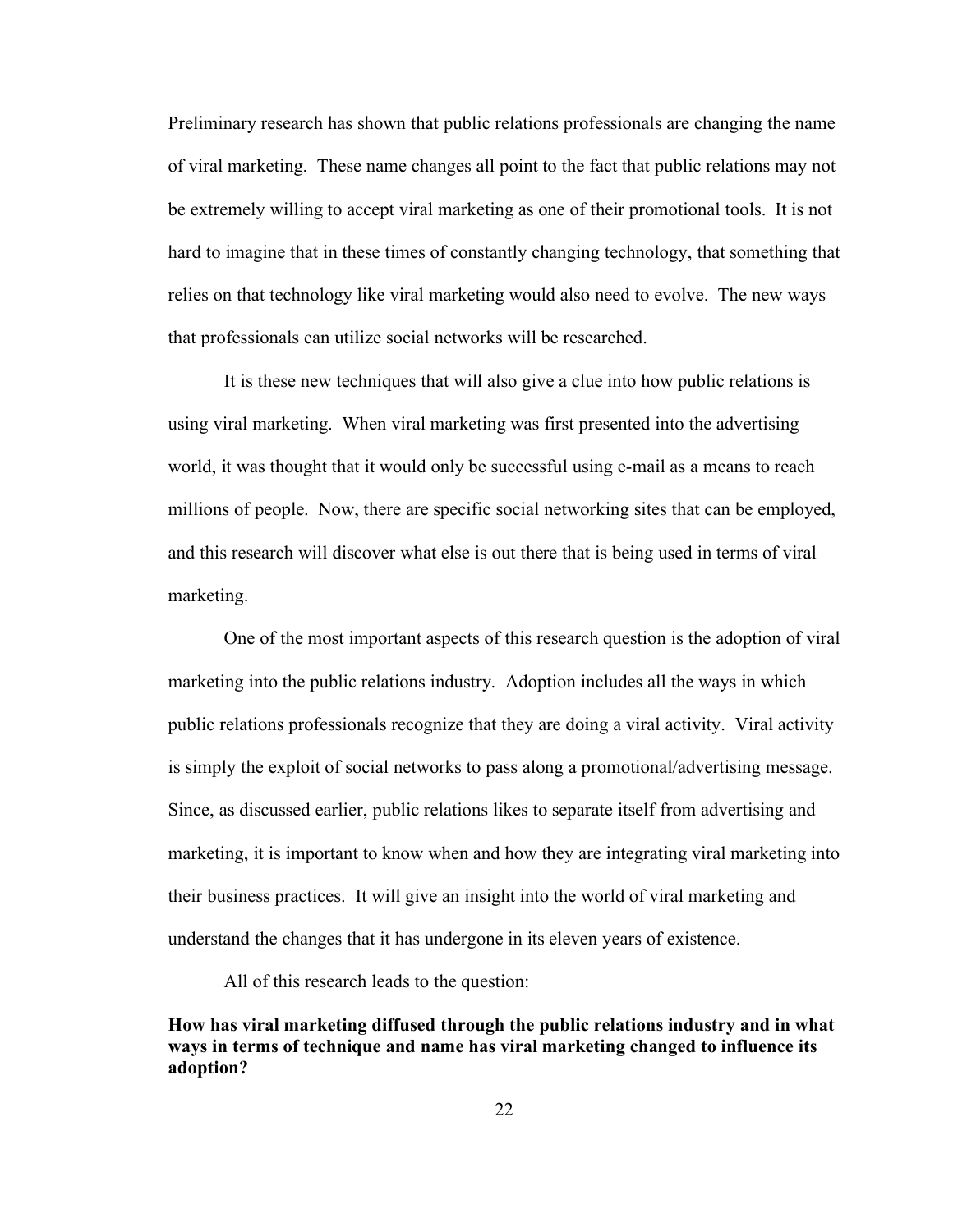## **[4] METHODOLOGY**

### **Textual and Thematic Analysis**

In order to perform this research, a textual thematic analysis was performed. The best way to discover if adoption has occurred in this research is to see if the trade journals are discussing the innovation. Therefore, a textual analysis of articles related to viral marketing was performed. From that analysis, themes were found to show ways in which viral marketing has been integrated in the public relations industry. Since there is no past research done on this topic, this research will be the base for many future studies. Because of this, the combination method used was created to be able to get a full understanding of this unexplored topic. Starting with textual analysis to set a base framework for the thematic analysis that then took place.

Textual analysis was used over a content analysis because at this point, there was nothing to quantify yet. The big picture needed to be looked at first. Textual analysis allows for the text to be taken apart and then relate each of the parts to one another (Berger, 1995). Discovering overall trends in the business was the ultimate goal, and content analysis would not adequately accomplish the researcher's intentions. Since a quantitative content analysis did not take place, this can be seen as a qualitative content analysis, insofar as the researcher did, to an extent, coding. But, no statistical tests on the data were performed.

Instead, the texts were looked at as a whole and allowed for a richer comparison between them (Berger, 1995). In this research, the base of the texts was the trade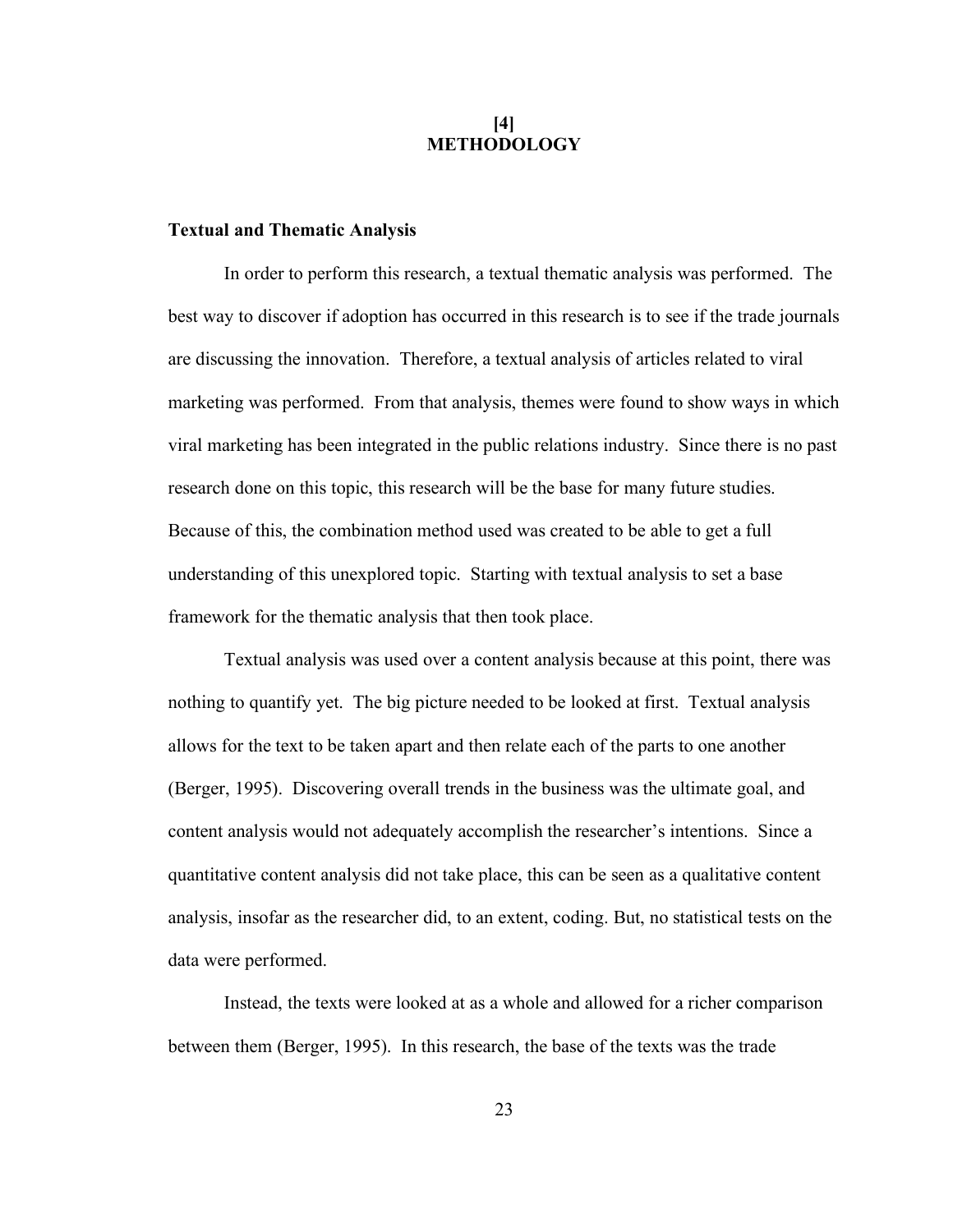journals themselves. While they were analyzed as a whole, as some textual analysis literature calls for, the researcher used Berger's (1995) classification method and focusing on specific articles that deal directly with the topic at hand.

Also, these journals were analyzed according to their content and meaning, not the structure (Fairclough, 1992). For this research, the way that the journals presented the text was not as important as what they said in them. Textual analysis allows the researcher to truly examine the way that the words are presented to the readers (Fairclough, 1992). The language used in the articles gave a clue into how the practitioners felt about viral marketing and its adoption. With this method, there were a variety of ways in which the researcher could use the text to lend itself to the next step of research. Prior (2004) states that before the research starts, the angle the text is going to be analyzed from must be decided. For this research, the text was examined in relation to the way that the practitioners are affected by this innovation. It discovered how this innovation has impacted the industry. It then allowed for the trends dealing with the innovation to be discovered.

#### **Thematic Analysis**

The thematic analysis was performed after the textual analysis. The themes were then extracted from that initial analysis. "Thematic analysis is a search for themes that emerge as being important to the description of the phenomenon " (Fereday, Muir-Cochran, 2006, pp. 3). The phenomenon that was being dealt with for this research was the diffusion of this innovation. When performing a thematic analysis, careful reading and rereading of the text is important to uncover the patterns in the data (Fereday, Muir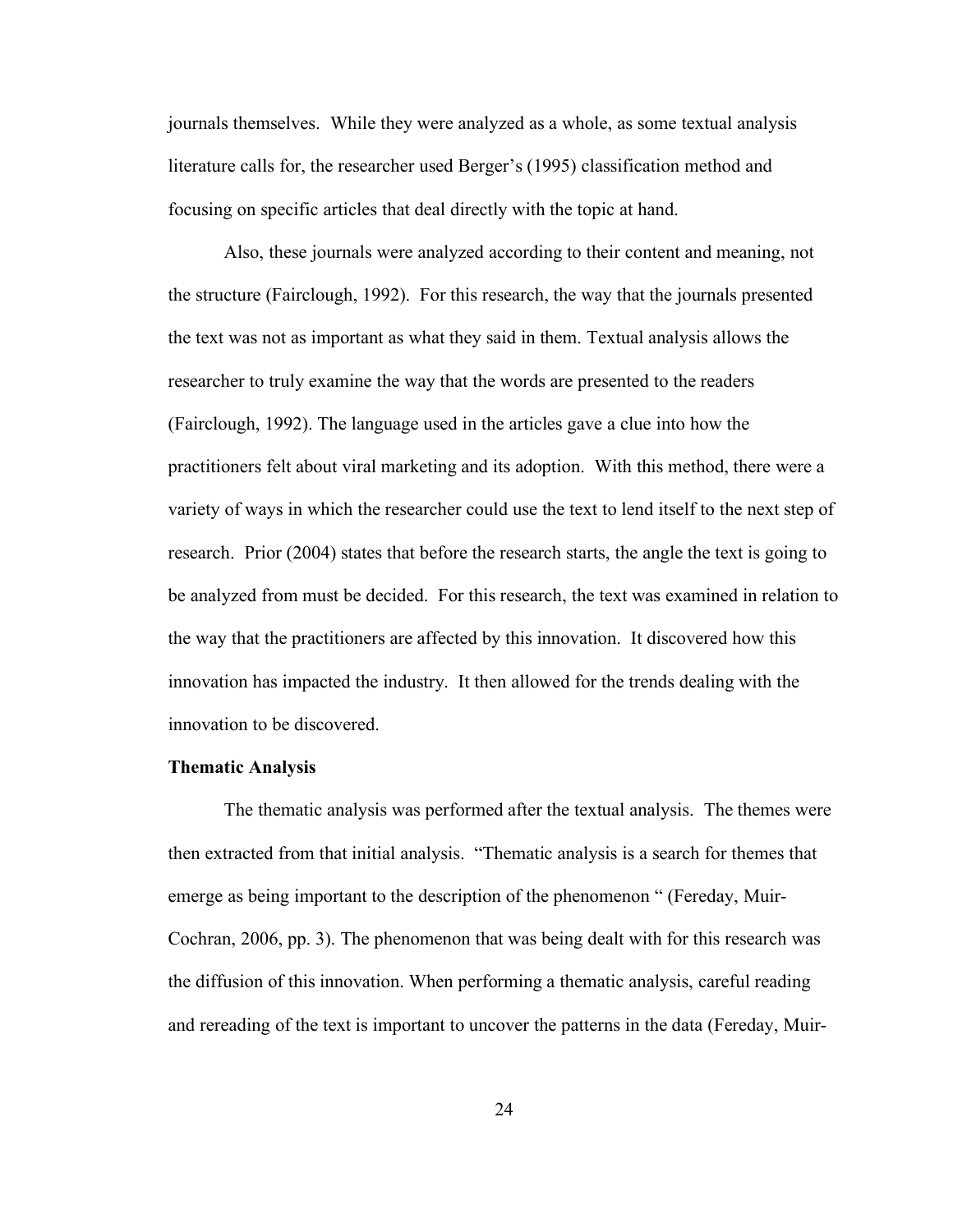Cochran, 2006). This allows for proper categories of analysis to emerge. For this study, the researcher categorized the trends in public relations that dealt with viral marketing.

Thematic analysis generally occurs after interviews or ethnographic studies as a way to uncover the true feelings of people's experiences (Arson, 1994). Using textual analysis did allow for a social aspect of these industries to be explored and can therefore lent itself to then be analyzed thematically. Arson (1994) explains thematic analysis as a way to focus "on identifiable themes and patterns of living and/or behavior" (pp. 1). For this research the patterns of living and behavior translated into industry trends. A part of thematic analysis is to have already classified patterns, and this was done through the textual analysis.

Once the content was separated into those categories, the data had to be combined and resorted to fit into sub-themes (Arson, 1994). In the discussion, these themes will be justified from the researcher's perspective in order to give readers a better understanding of why what was pulled out of the data was considered important. All of this lead to how viral marketing is being used in public relations, which was the ultimate goal.

## **Limitations**

A slight problem with using textual and thematic analysis was the subjective nature of them. Since texts can carry a lot of meaning, different people can interpret the information different ways (Berger, 1995). It is known that qualitative research cannot be generalized (Stacks, 2002), and the same will be true for this research. It could be possible that if another person tried to replicate the findings, their interpretation would differ. For such preliminary work in this area though, that is acceptable. This is the beginning to future research dealing with the diffusion of viral marketing. It is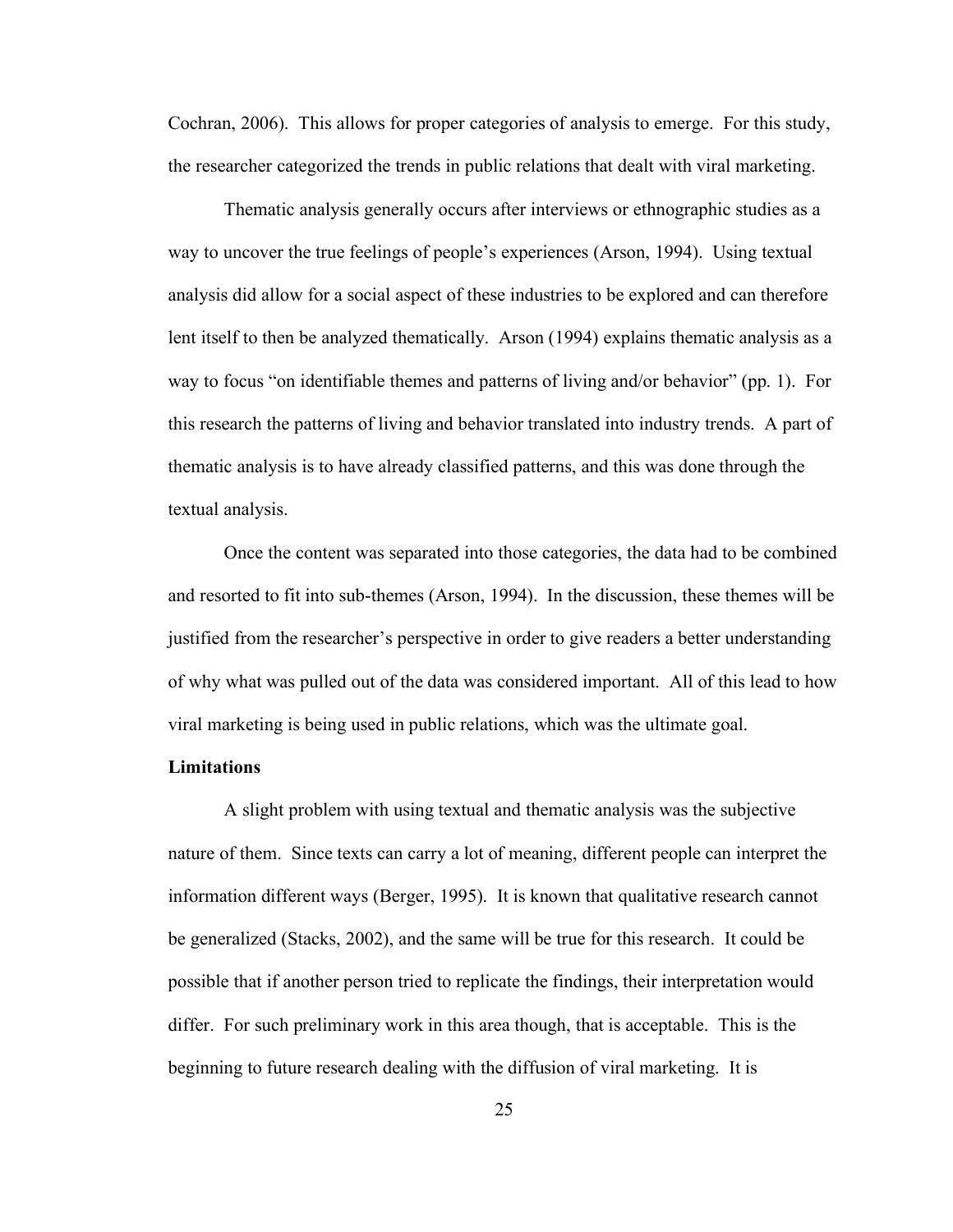imperative that this initial stage is completed for academics and practitioners as a foundation for future studies. It will show where viral marketing is headed in the industry, which is beneficial for practitioners planning on using the technique.

## **What Texts Were Studied**

In order to understand the diffusion of viral marketing in the public relations industry, it was helpful to also comprehend how it diffused into the advertising industry. This gave different perspectives to the concept in general, and the way in which it is being used in relation to the two industries. Since viral marketing started as an advertising concept, seeing how they started using it and continue to use it was beneficial for understanding the same in public relations. Therefore, this study performed a comparison of trade journals from both professions.

The two trade journals from the advertising profession used were *Advertising Age* and *AdWeek*. Both provided for coverage on issues affecting the advertising world. This included company changes, brand extensions, and new technologies affecting the industry. Viral marketing and the campaigns that have used this strategy have all been covered in these two publications. To counteract those two publications, *PRWeek* and *PR News* were used to discover what public relations was saying about viral marketing. Like the advertising publications, these looked at the trends occurring in the industry.

These four publications were chosen because they are highly reputable throughout the industries. The researcher needed publications that were seen as credible. The stories that were analyzed needed to be found as trustworthy by professionals in order to get a robust view of what was happening in the industries. The readership of each journal is high and each state that they are one of the most read in the field. They offer information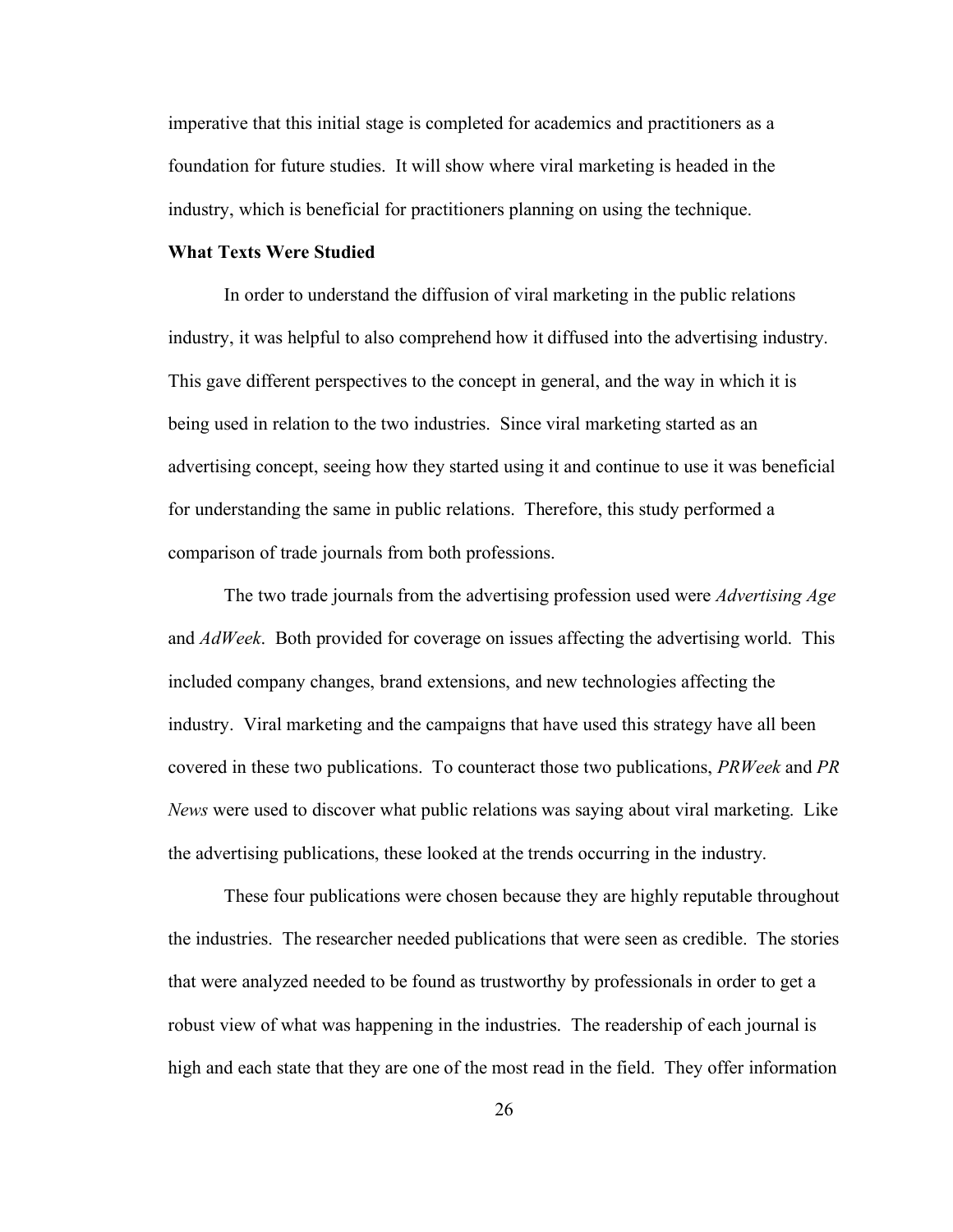dealing with changes in the field and new strategies being implemented. Also, since they were available online, they offered more than the print publications including blogs, which can also contain information regarding viral marketing. Each was also updated daily or weekly which showed that they are staying on top of the industry trends.

#### **Finding Articles and Selecting Population**

Two journals from each industry were chosen in order to have a broader and more in depth understanding of how the professionals perceive and use viral marketing. In order to make sound conclusions for this research all the articles that discuss viral marketing beginning with its advent in 1997 until December 2007 were to be read. While ten years was a large span to work with, it was necessary in order to discover the adoption or lack of adoption that has occurred. In actuality though, articles in the advertising journals began in the year 1998, and the public relations journals began in 2000. The researcher gathered articles from those years until 2007 still.

To lessen the burden, the online archives for each were utilized. The first keyword used was "viral marketing." This brought up the most useful results for analysis. When searching "viral marketing" with the advertising journals, 859 articles were produced. The researcher felt that this was an adequate amount to get a sample for analysis. For the public relations articles, the word "viral marketing" did not generate nearly as many results. Therefore, the researcher needed to look at what else was happening in the industry in order to see what other keywords would need to be used. The terms "social media" and "web 2.0" were also used for the search. Using these allowed for a total number of articles that was acceptable to then get a sample. The total number of article was 388.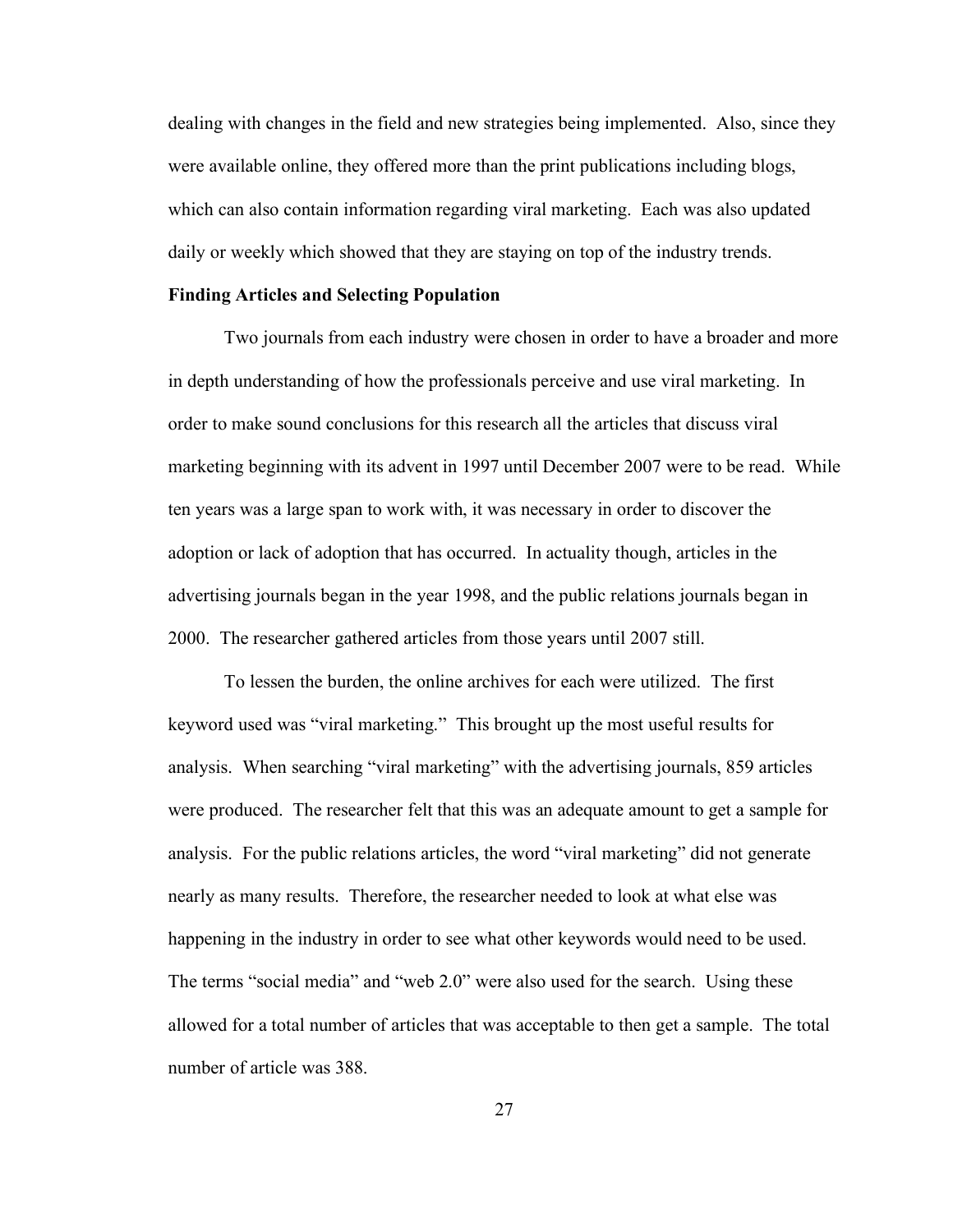Other terms were not used because the researcher wanted to be sure that the campaigns and techniques discussed centered around the Internet as is the true definition of viral marketing. Those terms were also not searched within the advertising articles because there would have been too many articles. This would have caused a large discrepancy with the amount of articles compared to public relations, which would then have caused a difference in the amount of articles needed for a sample between the industries. There were also limitations with time, and too many articles would have posed a problem for the researcher.

Since a vast amount of articles was produced between the four publications, a random number table was used. Actually, two random number tables were used. The first table moved from *Handbook of Research Methods: A Guide for Practitioners and Students in the Social Sciences* (Sproull 1988) was not large enough to get 100 samples from the public relations articles . For public relations, a larger random numbers table was from University of Minnesota Morris (Sungur). This allowed for an unbiased selection of 200 articles. Each article had an equal chance of being selected and used for the population (Stacks, 2002). The 200 articles were split 100 advertising and 100 public relations. This random sample let the researcher have a workable number of articles and gave assurance for a representative look at what the trade journals were saying on this topic.

# **What Was Looked For**

Since this research ultimately would like to see the themes that emerge from the textual analysis, it is slightly different than a true textual analysis study. Therefore, there was not a concrete set of codes that were used when looking at each article. What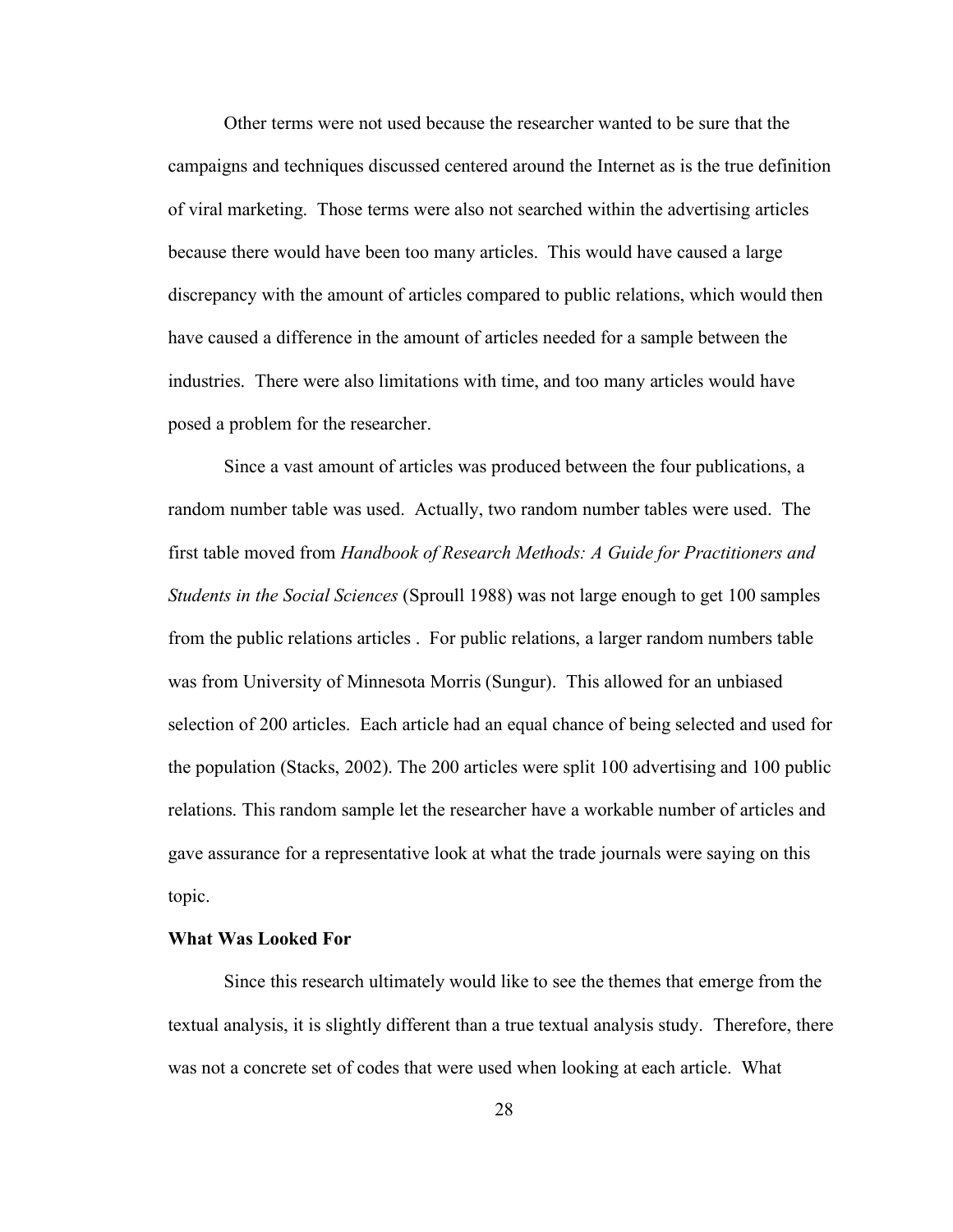occurred was that the codes set a guideline for how to discover the themes that materialized. The codes were based on the themes that the researcher discovered, but only once the research was completed were the themes actually known. The reason that themes were used was because they will indicate the trends occurring in the industries. Knowing the trends show how viral marketing was being diffused into public relations, and how well. It was ultimately the trends that needed to be extracted from all this research.

With textual analysis, the big picture was looked at. This let the researcher to get a full understanding of the meaning behind each article and the implications for viral marketing in the public relations industry. When analyzing the articles, full sentences were pulled out as examples to show what was being said about the topic. Doing this permitted the researcher to have a richer discussion applying theory to practice. There are several propositions that the researcher has that guided the research being done. Those are:

- 1. Advertising started the viral marketing movement, and now public relations is picking up the method and the trade journals will concur. Therefore, it will seem as if public relations is a laggard.
- 2. Public relations is opposed to being connected with marketing and advertising, so it is proposed that there will be changes to the name.
- 3. Viral marketing started with the Internet; therefore it may always be fueled by a change in technology.
	- a. This includes a move from e-mail to social networking sites and cell phone usage.
	- b. There be a discussion between professionals, some that believe that the message is still most important, and others that think technology pushes the campaign.
- 4. Public relations may be more likely than advertising to rely on other media to bolster the viral marketing campaigns.
- 5. As time progresses, the more viral campaigns will be implemented.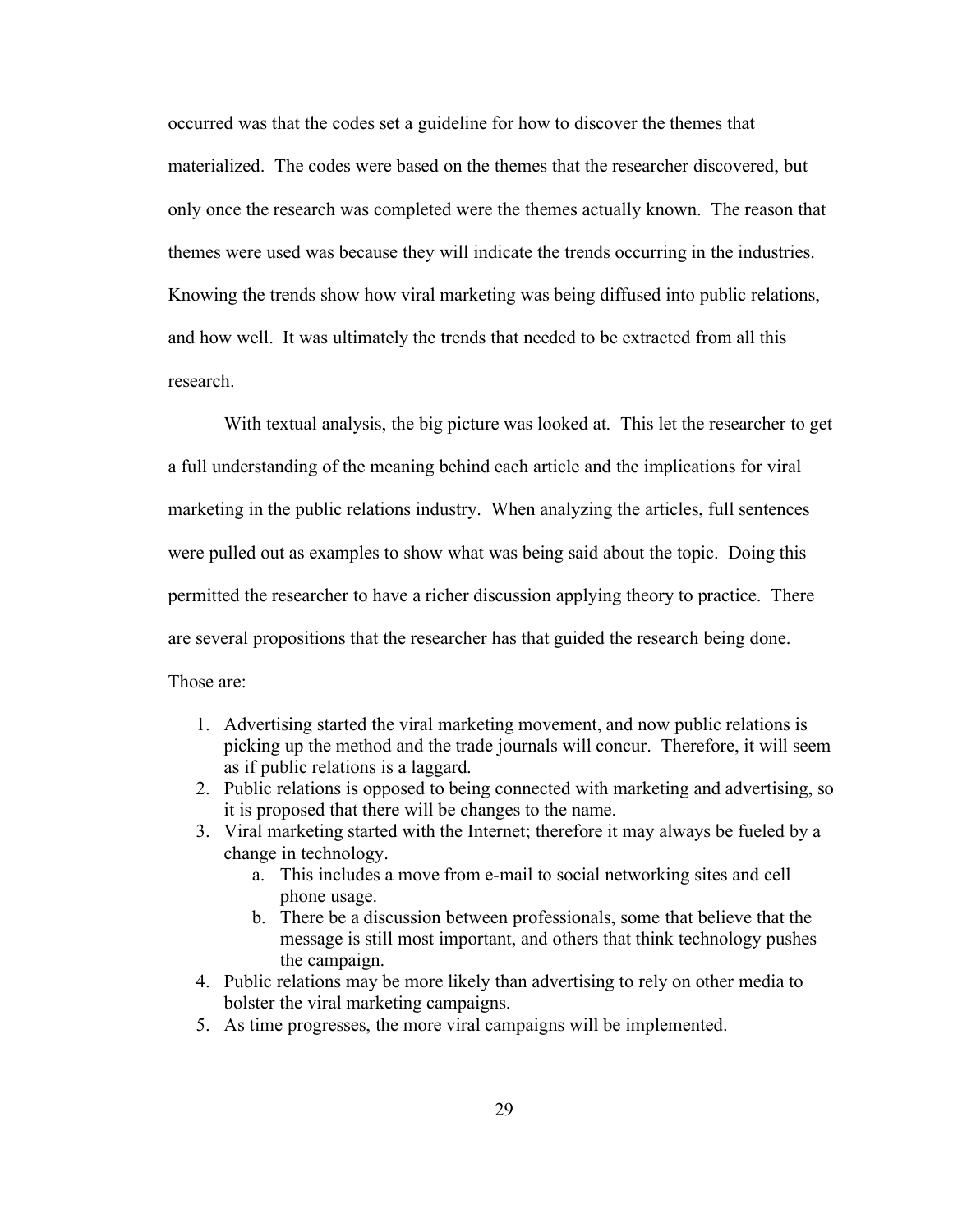6. It is thought that public relations practitioners may find viral marketing to have relative advantage and low complexity, but attachment of "marketing" to the name will deter usage.

These topics allowed for the trends to then be pulled out when the thematic analysis was completed. These trends answered the research question proposed.

# **Analysis**

The guidelines set by the coding sheet let the researcher place the articles into categories according to the topic. Since unlike a content analysis, there was no quantifying, what was done instead was a grouping of trends. The articles were read in a way that looks for where they fall within the preset categories. By separating articles into trends, the thematic analysis could then take place. The thematic analysis looked at each of the broad categories set by the textual analysis and then pulled more specific themes from those. The themes gave a better picture of what was happening to viral marketing.

The themes found in advertising were compared to what was found in public relations. This allowed the researcher to see how different the two industries handle viral marketing, which in turn showed the diffusion it has gone through in public relations. The propositions guided the analysis and were repeatedly referred to in order to be sure that the theory was interrelated to the discussion. The theory was the framework for this entire thesis, and in the end it showed the importance of this study in an academic and practical perspective.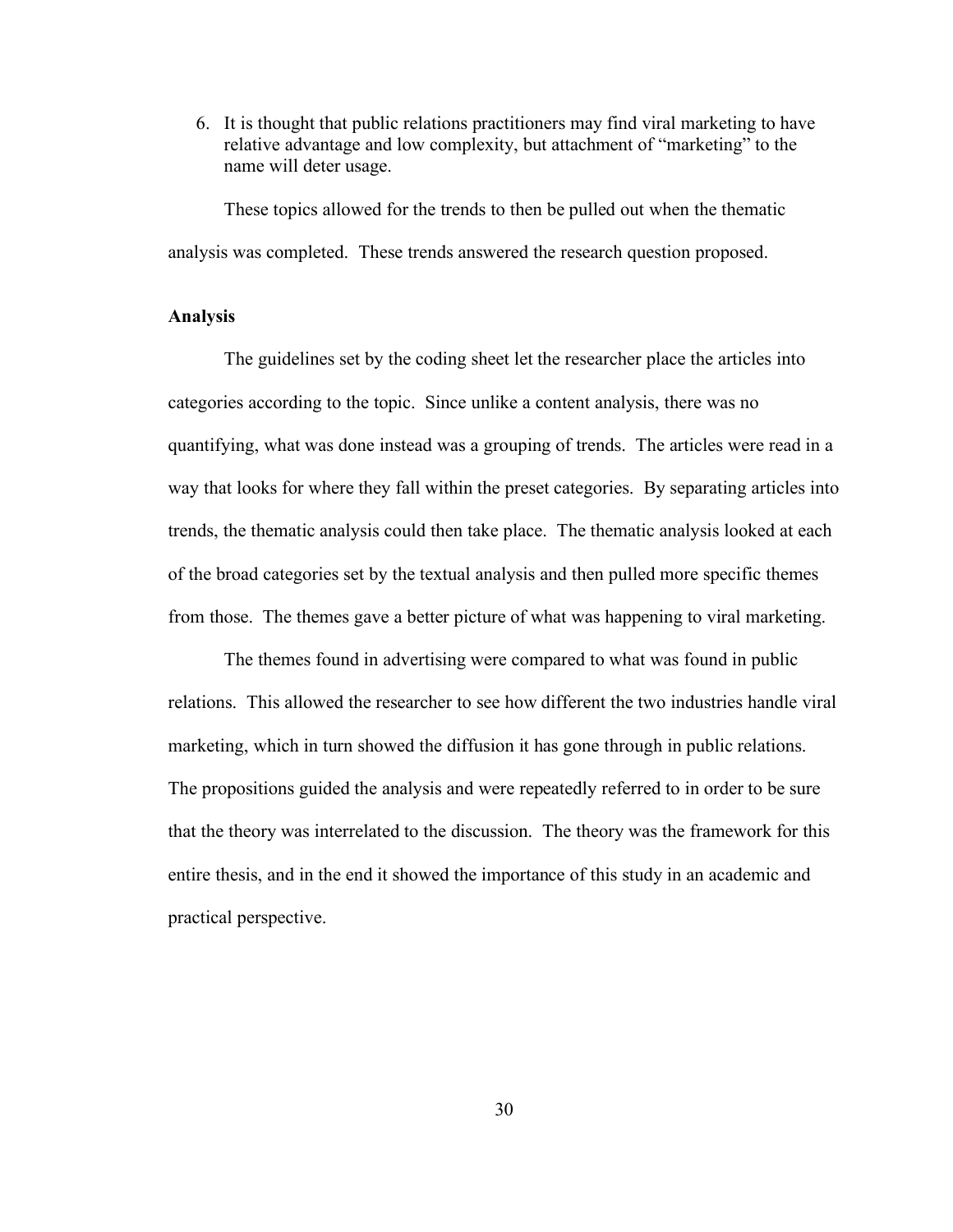**[5] RESULTS**

With the rise of the Internet, much of the advertising and public relations world is now focusing on tactics to reach audiences through this medium. The research performed looked into this phenomenon, with a focus on the public relations industry. Public relations is adopting viral marketing into the profession, but they are making changes to the name, and the techniques that are being used. There is a focus on the social aspect of viral marketing using such methods as blog and social networking sites. The comparison of articles and the wording that was used to describe these new techniques shows the divide between the two industries. Public relations is adopting new media tools, but at a much slower rate than advertising. There is much that public relations professionals can learn by looking at the ways advertising is harnessing viral marketing.

What was found supported most of the propositions set forth by the researcher. Those propositions were:

- 1. Advertising started the viral marketing movement, and now public relations is picking up the method and the trade journals will concur. Therefore, it will seem as if public relations is a laggard.
- 2. Public relations is opposed to being connected with marketing and advertising, so it is proposed that there will be changes to the name.
- 3. Viral marketing started with the Internet; therefore it may always be fueled by a change in technology.
	- a. This includes a move from e-mail to social networking sites and cell phone usage.
	- b. There be a discussion between professionals, some that believe that the message is still most important, and others that think technology pushes the campaign.
- 4. Public relations may be more likely than advertising to rely on other media to bolster the viral marketing campaigns.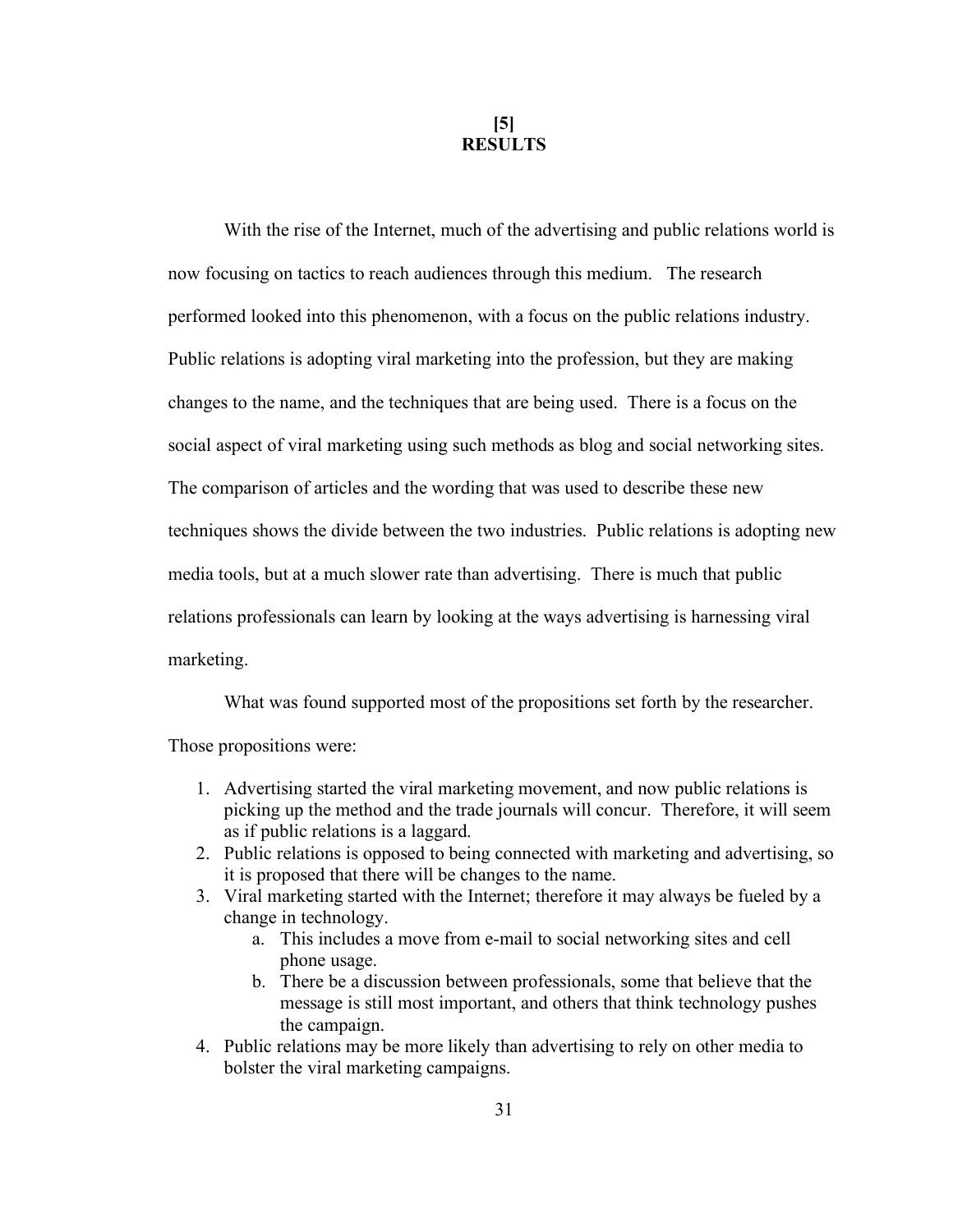- 5. As time progresses, the more viral campaigns will be implemented.
- 6. It is thought that public relations practitioners may find viral marketing to have relative advantage and low complexity, but attachment of "marketing" to the name will deter usage.

Beyond the propositions, other trends with the changing nature of viral marketing were

found. All of these, including the proposition findings, are delineated in the following

table.

| <b>FINDING</b> | PUBLIC RELATIONS                      | <b>ADVERTISING</b>              |
|----------------|---------------------------------------|---------------------------------|
| Proposition 1  | Laggards;                             | Early Adopters;                 |
|                | Articles focus on "how-to" instead of | Articles focus on campaigns     |
|                | what is being done in industry        | and techniques used by          |
|                |                                       | professionals                   |
| Proposition 2  | Uses terms "new media," "social       | Uses terms "viral marketing,"   |
|                | media," and "web 2.0" or "PR 2.0"     | "new media," and "social        |
|                | more than "viral marketing;"          | media"                          |
|                | When using term "viral marketing"     |                                 |
|                | articles relate back to the marketing |                                 |
|                | industry instead of public relations  |                                 |
| Proposition 3  | Change is fueled by technology and    | Same                            |
|                | audiences, mobile phones are the      |                                 |
|                | newest ways to reach audiences        |                                 |
|                | virally; Audiences are now in control |                                 |
|                | and plans revolve around that         |                                 |
| Proposition 4  | Relies on traditional means to        | The same is seen, but still has |
|                | supplement viral campaigns, partly    | less emphasis on the            |
|                | due to loyalty to tradition and       | traditional                     |
|                | weariness of Internet                 |                                 |
| Proposition 5  | More campaigns are implemented        | Has implemented more            |
|                | with each year; Award show            | campaigns than public           |
|                | categories show progression of        | relations from the beginning,   |
|                | campaigns into agencies               | and continues to do so in       |
|                |                                       | 2007; Same with award shows     |
| Proposition 6  | Sees relative advantage with viral    | Understands how public          |
|                | marketing including reaching a        | relations can utilize viral     |
|                | younger audience,                     | marketing for their benefit     |
|                | But there is a higher complexity with |                                 |
|                | viral marketing due to the name and   |                                 |
|                | its connection to the marketing       |                                 |
|                | industry and its nontraditional       |                                 |
|                | techniques,                           |                                 |
|                | Must start integrated communication   |                                 |
|                | campaigns                             |                                 |

TABLE *i* Propositions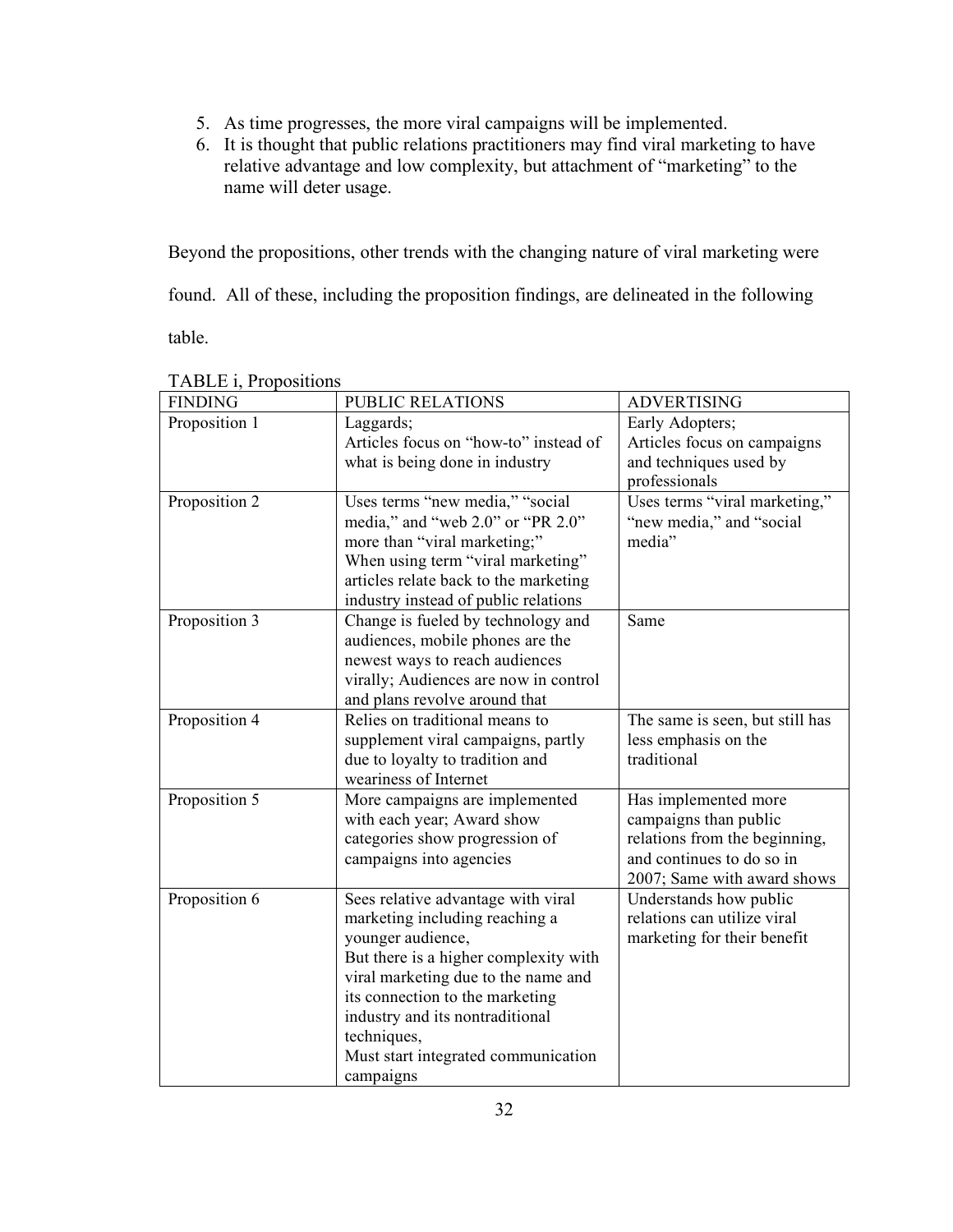| <b>FINDING</b>                    | <b>PUBLIC RELATIONS</b>           | <b>ADVERTISING</b>             |
|-----------------------------------|-----------------------------------|--------------------------------|
| 1. Maintaining Consistent         | Lacks understanding of the big    | Knows that a single funny idea |
| Strategy and the Big Idea         | picture for campaigns, must       | is no longer enough to carry a |
|                                   | look to advertising to see how    | campaign, with many            |
|                                   | to better implement multi-        | opportunities with viral, big  |
|                                   | faceted campaigns                 | ideas are needed to create     |
|                                   |                                   | longstanding and evolving      |
|                                   |                                   | campaigns                      |
| 2. Understanding the              | Can learn from advertising        | Knows the importance of        |
| Audience and Building             | here; Must give control to        | understanding the audience     |
| Relationship with Brand & A       | consumers and let them            | and matching their desires     |
| New Way of Thinking:              | become the marketers; Build       | with the message as well as    |
| <b>Consumer Generated Content</b> | relationship between brand        | the medium to reach them;      |
|                                   | and consumers to create brand     | Encourages user generated      |
|                                   | ambassadors                       | content to continue marketing  |
|                                   |                                   | message                        |
| 3. Corporate Reputation           | Proliferation of social           | Understands how public         |
|                                   | communities allows                | relations can use viral means  |
|                                   | consumers to talk more, and       | to help with crisis and        |
|                                   | negative press spreads as         | reputation management          |
|                                   | quickly as a funny viral video;   |                                |
|                                   | Professionals must build a        |                                |
|                                   | relationship to mitigate the      |                                |
|                                   | negative posts on blogs and       |                                |
|                                   | social networking sites; cannot   |                                |
|                                   | ignore the negative, must         |                                |
|                                   | become a part of the              |                                |
|                                   | conversation                      |                                |
| 4. Measurement                    | Confusion with the Internet       | Same                           |
|                                   | and new techniques makes it       |                                |
|                                   | difficult to report effectiveness |                                |
|                                   | to clients; Starting to create    |                                |
|                                   | programs that will measure all    |                                |
|                                   | aspects of viral, but social      |                                |
|                                   | networking still a problem        |                                |

# TABLE ii, Other Findings

# **PROPOSTION FINDINGS, See Table i**

*Proposition 1:*

*Advertising started the viral marketing movement, and now public relations is picking up the method and the trade journals will concur. Therefore, it will seem as if public relations is a laggard.*

Public relations professionals are laggards in relation to the adoption of viral

marketing. Looking at the four trade journals, it was clear that public relations is just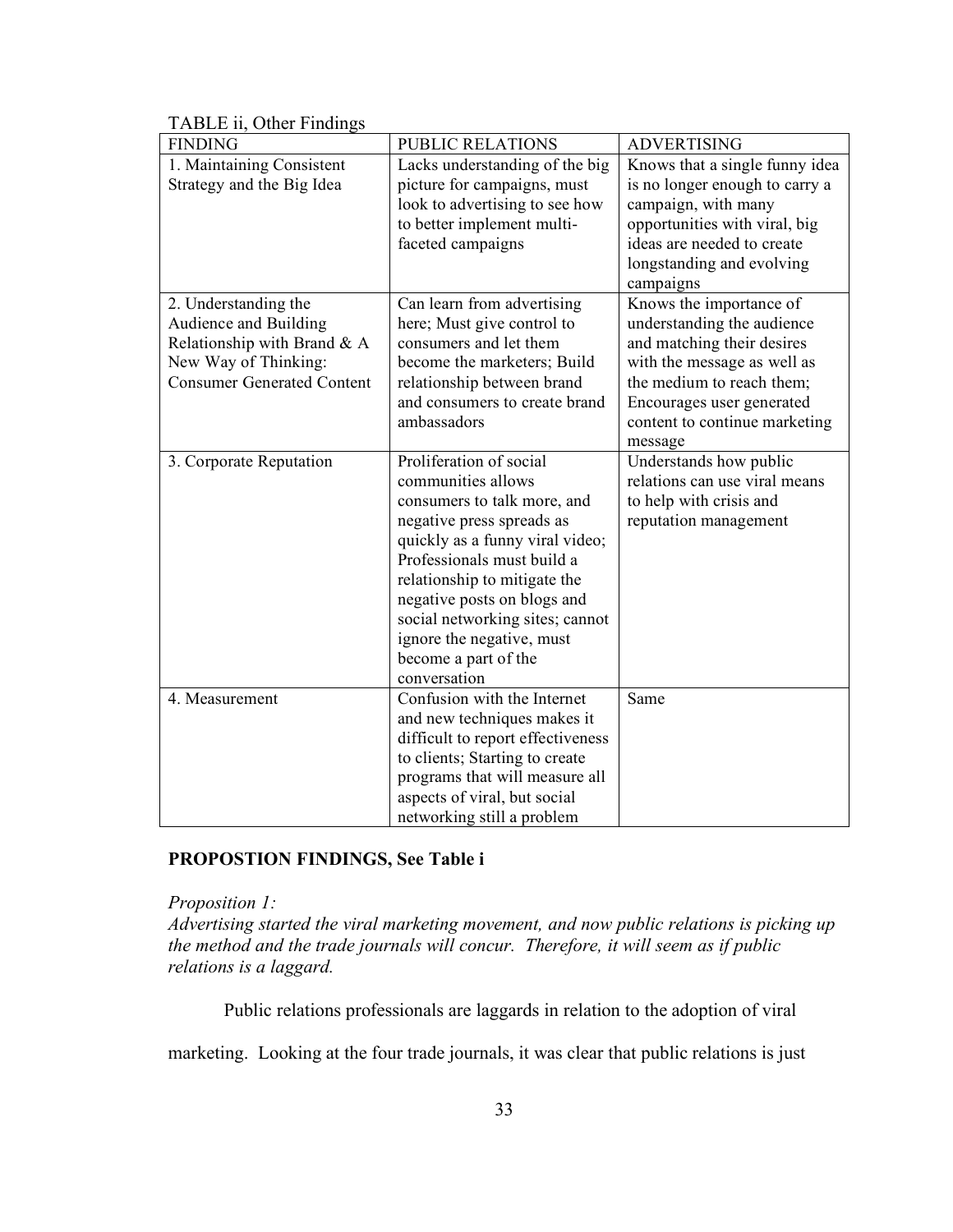now beginning to understand the importance of following audiences online. The sheer volume of articles produced by the two advertising journals far surpassed those produced by the public relations journals. It was also noted that the public relations journals had most results in the year 2007 and none past the year 2000. Even with the advertising journals, there was a more substantial amount in the year 2007 than any other year. These journals had articles related to viral marketing from the year 1998 forward.

Still in the year 2007, public relations practitioners are weary of changing the ways in which they reach audiences and achieve their ultimate goals. "…The rise of social media and digital PR [is] the end of their function as they [public relations professionals] know it" ("The Sky is Falling…," 2007). They are trying to embrace the changes in the industry in order stay with the trends that their counterparts are implementing. A study performed in 2006 discovered that there was an "increase in PR 2.0, or the 'adoption of Web 2.0 tools (blogs, podcasts and RSS feeds) to distribute a PR message,' but acknowledges the still-slow adoption of the term-and practice- in the communications industry" ("Quick Study…," 2006).

#### **Keeping Up with News Outlets**

The importance of using these web 2.0 methods goes beyond keeping up with competition. News outlets that public relations practitioners send press releases to are also changing. "Brands2Life's head of new media says PR practitioners need to catch up with the way news in generated and reported" ("Journalists are Working...," 2007). It is no longer good enough to send plain text press releases to these sources. They are now looking for videos, pictures, html links and social media news releases (O'Connor, 2007).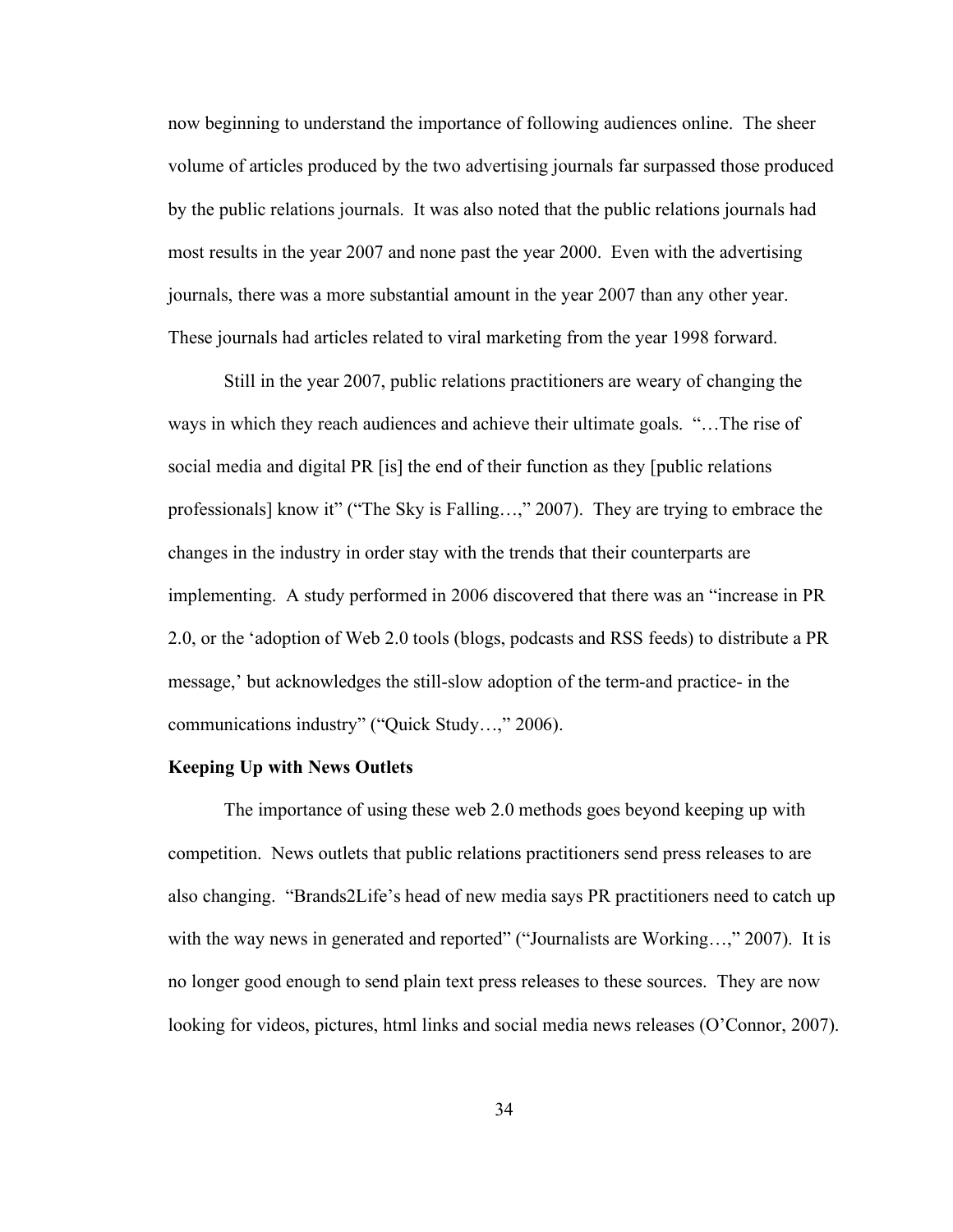Journalists are now looking to blogs to get their news, especially with the rise of online news. "…44 per cent say they get stories from blogs. PR people need to take the medium more seriously by writing their own blogs- assuming they have something interesting to say- or by nurturing relationships with prominent bloggers" ("Journalist are Working…," 2007).

## **Public Relations Focus on How-To**

Another phenomenon that is now occurring in the public relations industry that demonstrates that lagging, is the amount of articles dedicated to tips for using new media as well as seminars dedicated solely to the use of new media. In the advertising journals, this was not found nearly as much. There were some articles that had tips, but most articles dealt with the campaigns that were successful and the ways in which other advertisers were using the techniques. The public relations professionals could find articles explaining how to best find audiences and use blogs, definitions of technological words being used with these new media tools, and the interaction of social media and company reputation, etc (Verdino, 2007; Weisman, 2007; "How To…," 2007; "The Sky is Falling!...," 2007).

*PR News* offers "webinars" for professionals with topics including: how to measure integrated marketing efforts, managing digital reputation, and word of mouth marketing and PR, etc ("PR Measuring Track...," 2007; "Digital PR Track...," 2006). Other companies are offering similar seminars to show the benefits of social media in public relations. This allows public relations professionals to understand why they need to adopt these techniques, but also how they can approach skeptical clients who are also hesitant to use new media tools ("Louis Paul & Partners...," 2007). For public relations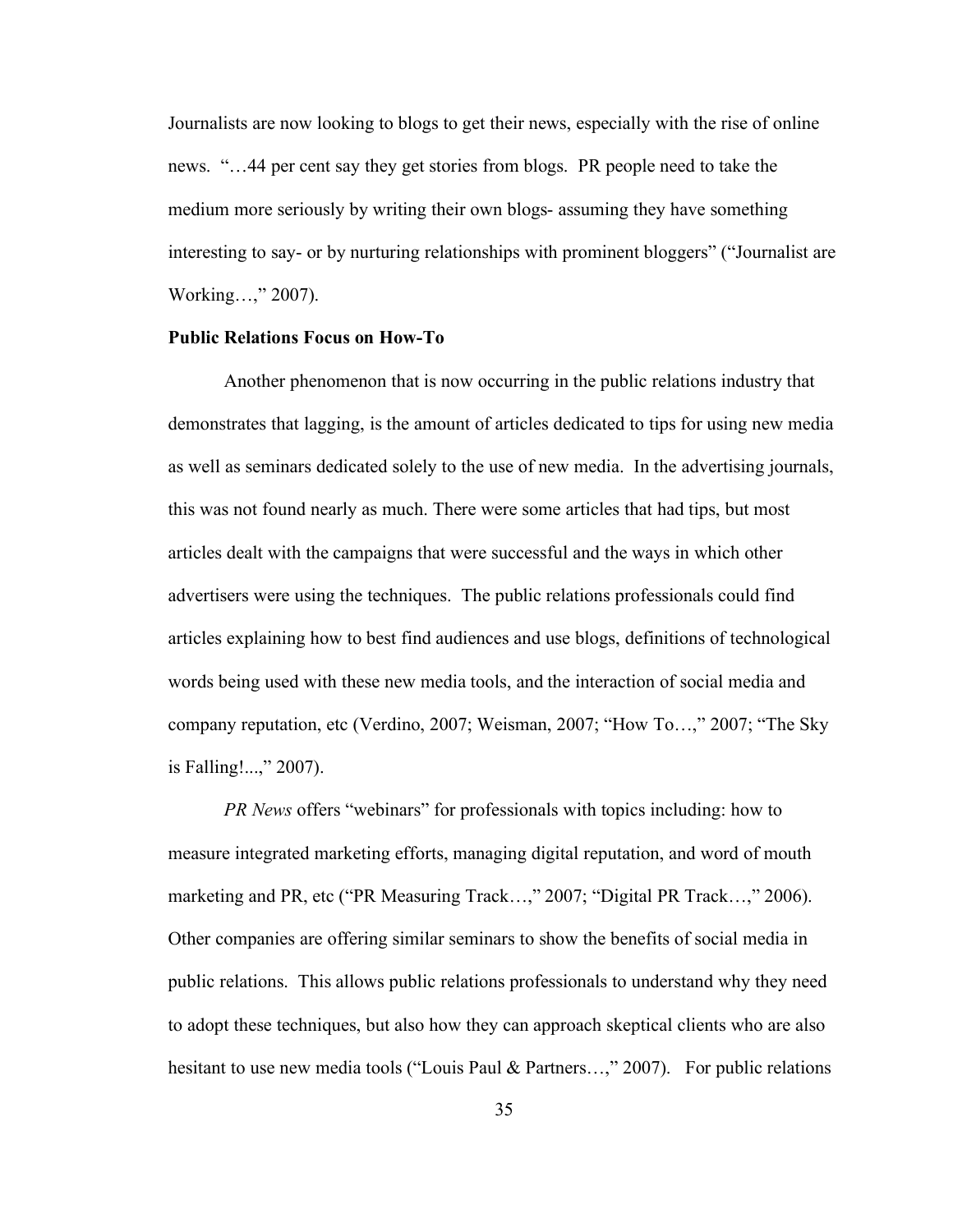practitioners, the articles tote the importance of moving to the future with new media. Once the public relations industry understands this, they can integrate these tools into their campaigns and show their clients how successful they can be.

#### *Proposition 2:*

*Public relations is opposed to being connected with marketing and advertising, so it is proposed that there will be changes to the name.*

Public relations does use different terms like social media and web 2.0 instead of viral marketing. The opposition of being attached to advertising, but mostly marketing is apparent and will be discussed later. That opposition did make for a change in wording by public relations professionals when discussing new media techniques. It should be noted that viral marketing is evolving, but what advertising professionals considered viral is what public relations professionals were renaming. But, viral marketing in the traditional sense, which was discussed in previous literature, was not as prevalent in public relations as it was in advertising. With name changes come modifications to the technique.

# **Name Changes**

New media is one of the most common ways that all forms of viral marketing are grouped. In general, new media describes efforts performed on the Internet. Professionals first need to be convinced to use the Internet, and then join the communities in which their audiences participate. Other forms of new media exist, but the most prevalent is the use of wireless mobile phone technology.

From new media comes two other terms that are widely used in the public relations journals. Social media describes the media used when audiences interact with each other and with a brand or product. This is social networking essentially. When the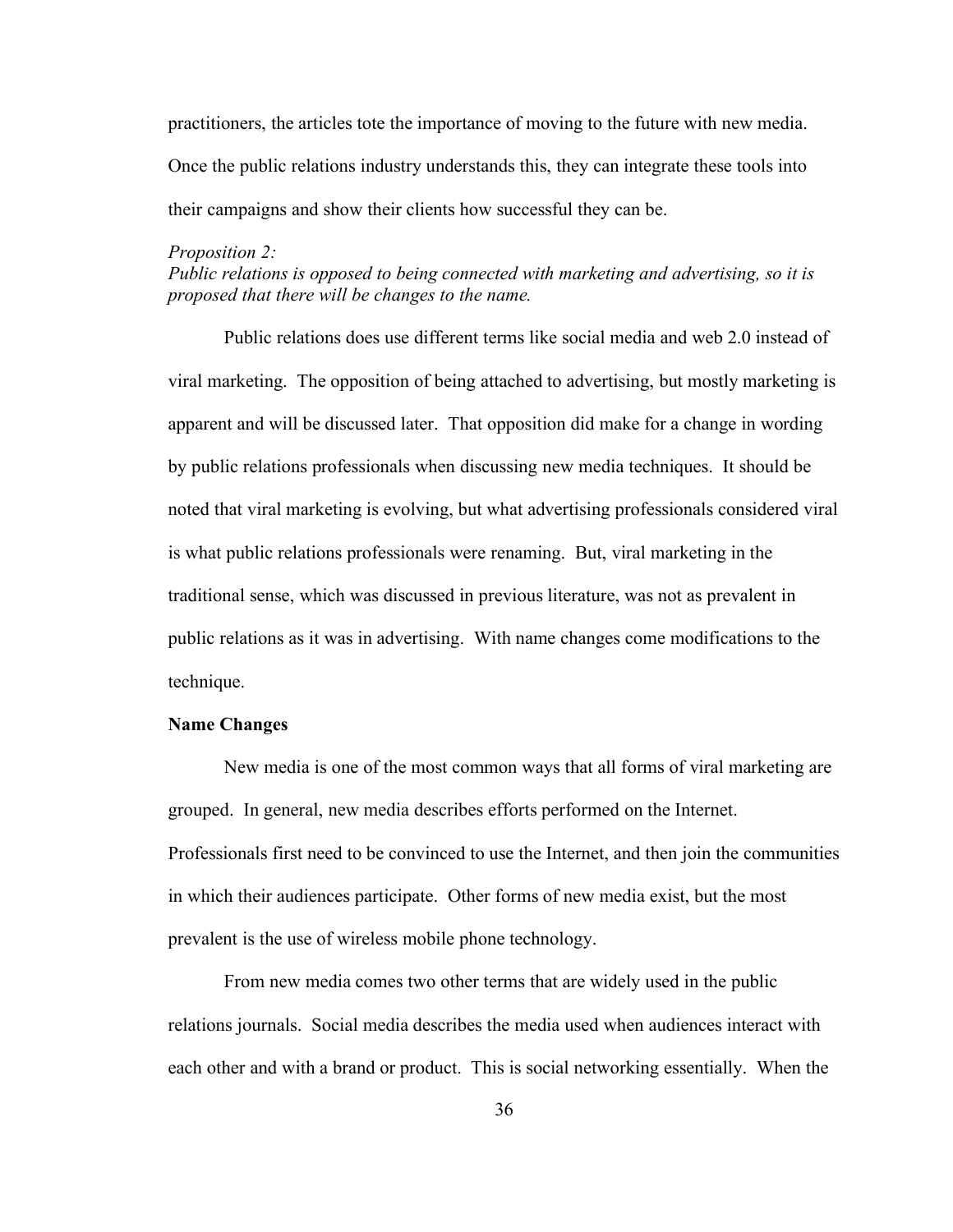term social media is used, it describes social networking sites such as Facebook and MySpace, as well as blogs, and other interfaces in which people share information with each other ("What I Learned About…," 2007). Blogs are of particular interest to public relations professionals. This is a forum where consumers can control content and professionals must be attentive to what is being said about their brands. Advertising professionals are also starting to use the term "social" when talking about viral campaigns. Josh Warner, president of The Feed Company, which has produced many successful viral campaigns will use the word viral, but says he prefers the term "social" (Solman, 2007).

Another term that public relations uses, but not one that advertising does is web 2.0. This refers to blogs, podcasts, and RSS feeds that can be used to distribute messages ("Quick Study…," 2006). Web 2.0 encompasses social media, and it used slightly more broadly than the former.

There is no real consensus between professionals for these definitions though. All the articles did not address or use the terms in the same fashion. These terms were used broadly and interchangeably. Viral marketing was not commonly used, but the techniques were discussed often.

#### **Distance with Techniques**

Also, what was found was a separation of public relations and these new media techniques. For instance, a new campaign implemented by ClickBank includes, "a local and national public relations campaign, internal strategic communications, and new media practices and implementations" ("E-Commerce Retailer…," 2007). This is entire plan was being implemented by one public relations agency. So, even with name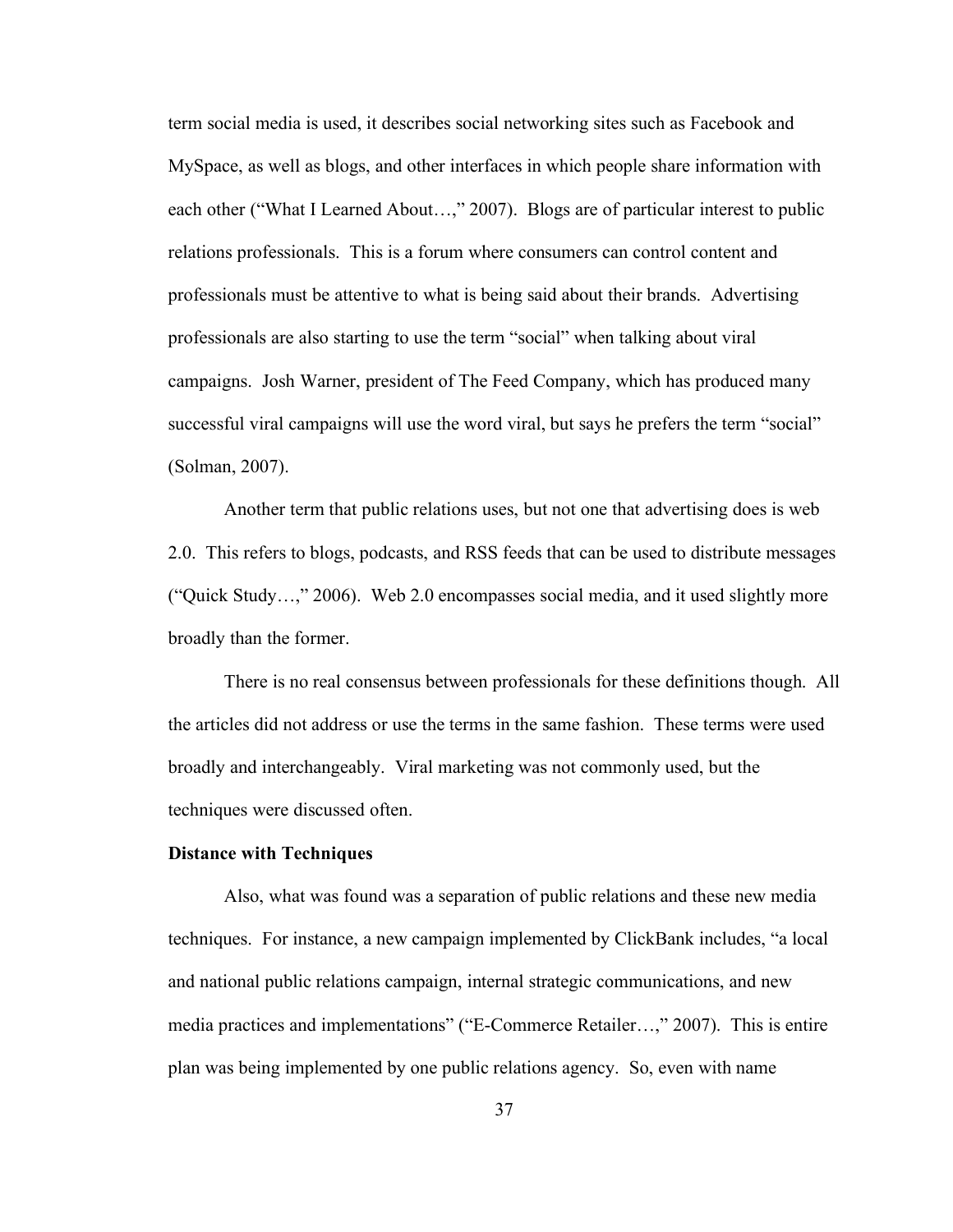changes, public relations would still prefer a dichotomy between a public relations campaign and new media practices.

#### *Proposition 6:*

*It is thought that public relations practitioners may find viral marketing to have relative advantage and low complexity, but attachment of "marketing" to the name will deter usage.*

Public relations does see the relative advantage of viral marketing, but the technique still seems to have a high complexity. Part of the complexity is that the name does not match the goals of public relations. The public relations industry is reluctant to proceed with viral marketing because they do not want to be associated with the marketing industry.

# **High Complexity**

Distinctions were made by public relations professionals in the articles to make a point that they were not marketers. They wanted to make it clear that public relations is a completely different industry and are looking for a different end result for the client. The article "Rise of New Media and Integrated Marketing Challenge Measurement" (2007), discriminates the two by stating that public relations executives manage the brand and marketers are more product/sales-centric.

One of the most difficult things for public relations managers to realize and overcome is that viral marketing is just a name. It is simply what Jurveston decided to call this method.

> "Says Peter Verrengia, President of Communication Consulting Worldwide, a global business unit of Fleishman-Hillard, 'PR people need to be careful that they don't spend so much time defending the label of their activities that they miss an opportunity'" ("Rise of New Media…," 2007).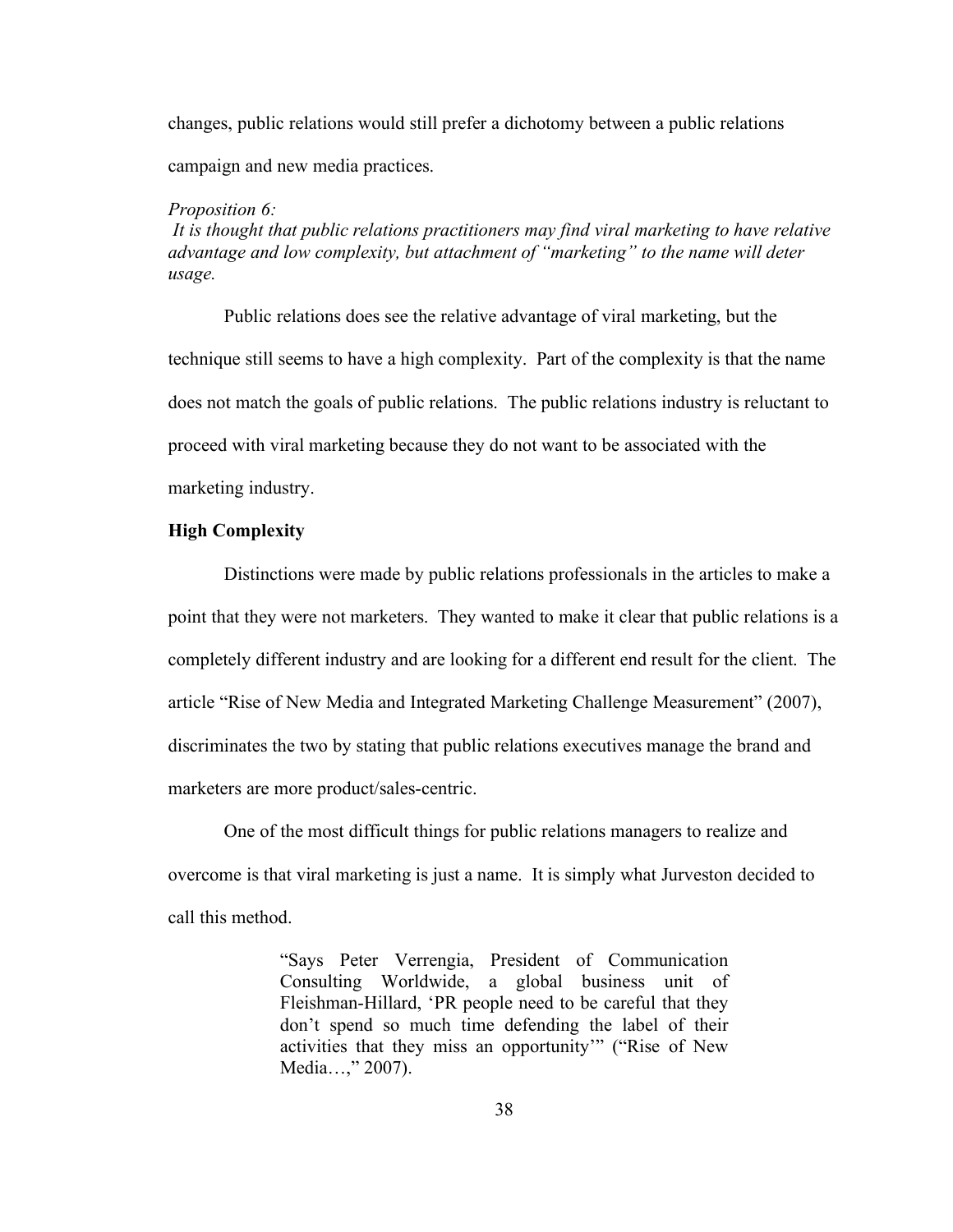Another problem for public relations is their hold on tradition. As discussed in Propositions 1, 2 and 4, public relations does not favor the techniques required for viral marketing. Public relations has to think beyond simple press releases and other non-Internet based ways of creating buzz. The professionals can now use blogs and social networking sites to give consumers more of a chance to talk about the brand,. This technique is discussed further in other findings. Thinking in a more marketing manner is what public relations must do to better adopt viral marketing.

## **Integrated Communications**

It is more important than ever for public relations and marketing to start to integrate. Public relations professionals must get past the narrow mindset that the two industries must be separate. In order to effectively reach audiences, all efforts must have a single strategic plan and use the new media to gain attention.

Eisen Management Group is one agency that understands this. They were hired by Appelgate Media Group to "create, direct and strategically implement a fully integrated national public relations and branding campaign to showcase [a] fresh perspective" ("Eisen Management Group Adds…," 2007). They are going to introduce an interactive website, viral marketing program, publicity and media relations strategy, a new brand identity, literature and collateral. Eisen Management Group president, Rodger Roeser understands, "This isn't a marketing initiative, this is a corporate initiative by Applegate Media Group" ("Eisen Management Group Adds…," 2007).

Public relations managers are now realizing that in order to produce a truly successful campaign for their clients they must have an integrated communications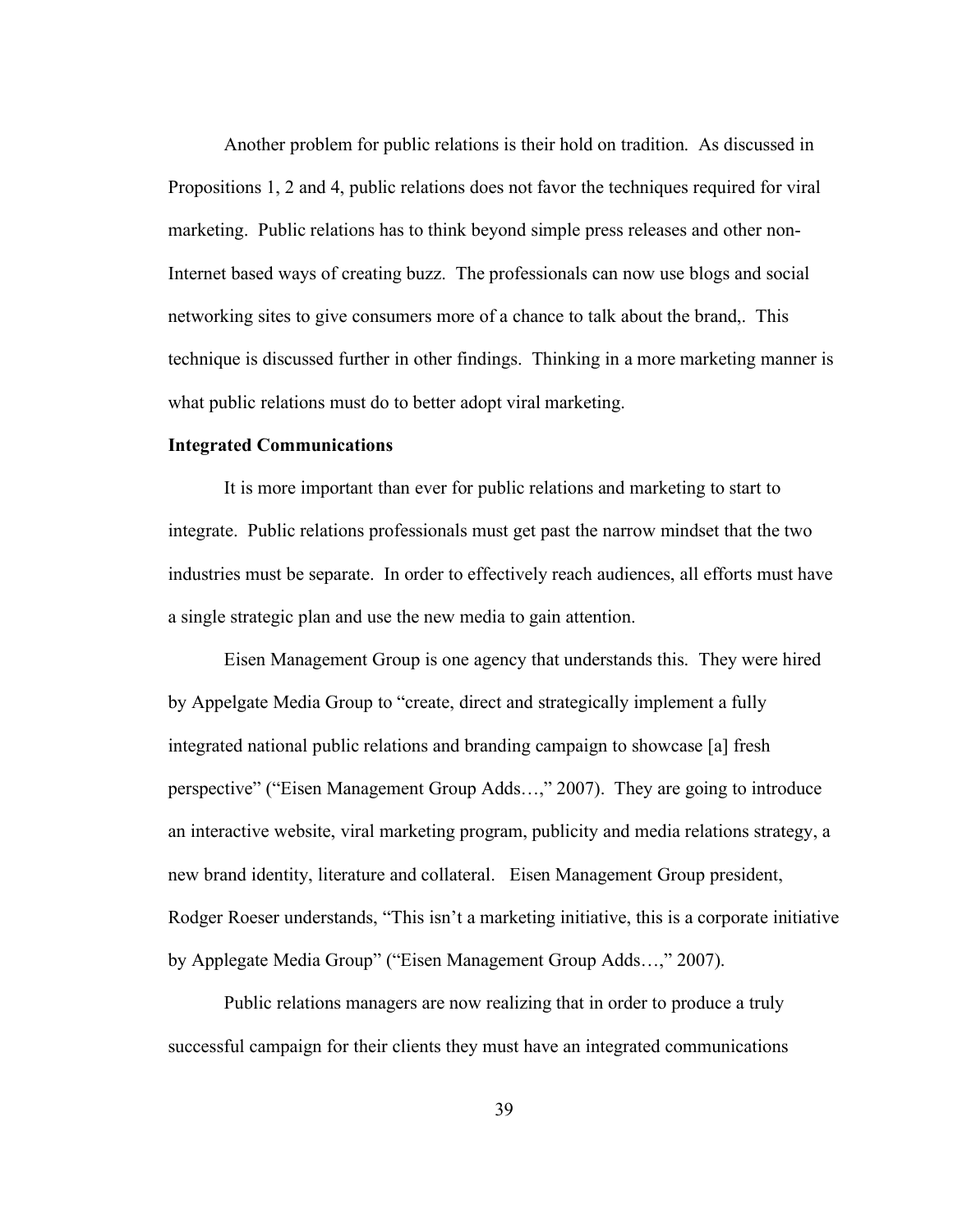campaign. There needs to be cooperation between marketers and those in the public relations field. The name should not be a hindrance to the adoption of these new methods, and finally in 2007, public relation professionals started to realize this.

> "…In terms of PR executives who resist camaraderie, companionship or cohabitation with marketers: Embrace it, because its everyone's highest good. Choosing to ignore it is the equivalent of being your own worst nightmare" ("Rise of New Media…," 2007).

## **Viral Marketing Produces Buzz**

Another fact that public relations professionals need to comprehend is that viral marketing produces the results that public relations campaigns strive for. Viral marketing creates buzz, the exact point of public relations. It allows consumers to spread the word about the product or brand. The consumer becomes the marketer. "Despite its name, VM [viral marketing] should be considered as public relations" (Cowlett, 2001). Viral marketing allows public relation professionals and advertisers to have subtle messages sent to their targeted audiences, and allows them to create relationships between consumers and brands. A game that provides interaction with the brand and provides an entertainment outlet that is then passed on to a friend is something that traditional media cannot provide. Simon Beales, manager of agency, Minds Eye says, "That's true relationship marketing" (Cowlett, 2001).

#### **Benefits of Viral are Relative Advantage**

This being said, public relations is starting to realize the benefits of viral marketing. There is a relative advantage compared to traditional media. Many of the articles toted that new media was the best way to reach the younger audience and have a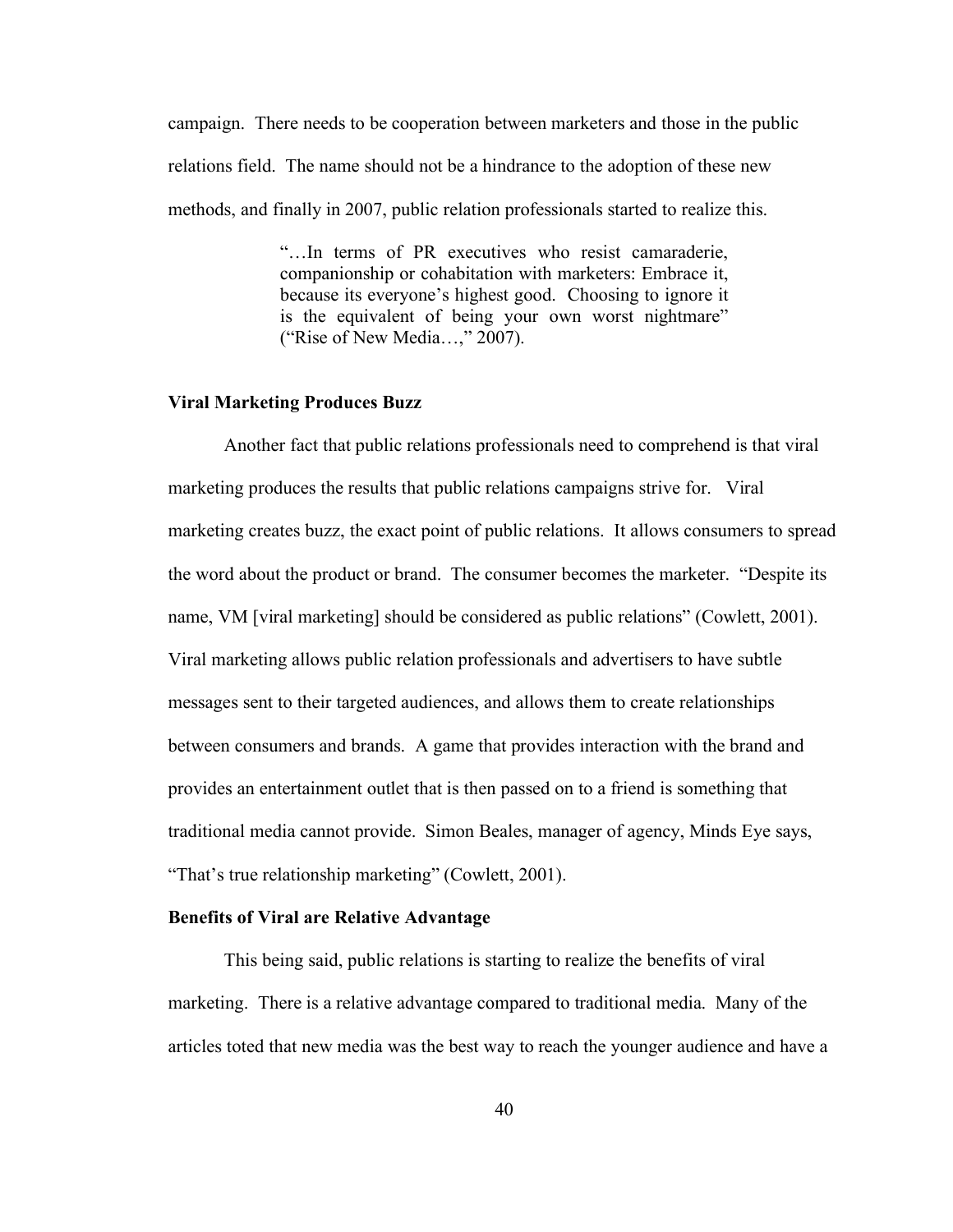conversation with consumers (Hall, 2006; "Brands Tap Into…," 2004; "Industry Pioneer Launches…," 2007) . This relative advantage is in conjunction with the integrated marketing capabilities. The chance to reach audiences that ignore the traditional means of outreach is something that public relations professionals are just starting to understand and take advantage of. There is now a way to reach a young audience, although it is not limited to that segment, through inexpensive means.

It must be noted that public relations professionals can also use these means for internal relations within a corporation. These new means of communication allow for greater engagement with employees. What public relations professionals must remember, which is different from advertising, is that brand reputation and image starts with the employees. Happy employees will relate to a better brand image in the eyes of the consumer. Matt Gonring, a consultant with Gagen McDonlad carried out a study and "inextricably link[ed] employee engagement to customer loyalty" ("Always Low Prices…," 2007). Public Relations agency, O2, is now trying to engage their employees in new ways using web 2.0 technologies. This shows the company's "commitment to its employees" (Marriott, 2007).

#### *Proposition 3:*

*Viral marketing started with the Internet; therefore it may always be fueled by a change in technology.*

*This includes a move from e-mail to social networking sites and cell phone usage. There will be a discussion between professionals, some that believe that the message is still most important, and others that think technology pushes the campaign.*

Viral marketing is an evolving technique. The research found that technology and the audience fuel that change. There was no discussion of message versus technology. There seemed to be a consensus that technology is fueling the changes in messages,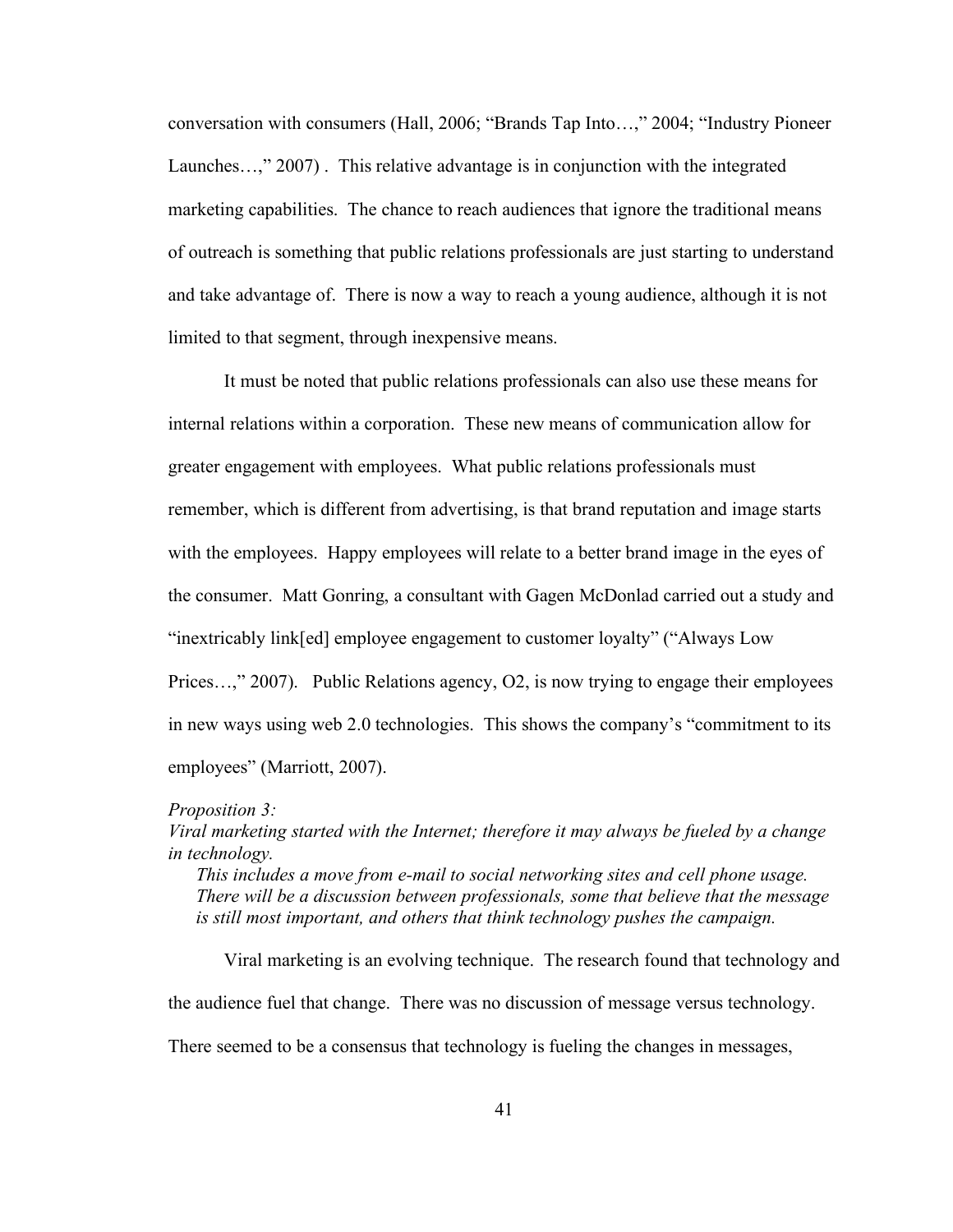which will be discussed with the big idea later. Viral marketing started with simple emails with requests to send to friends (Gunn, 2000). Now, there are a myriad of possibilities to reach consumers in a subtle, yet entertaining way. Technology changes have partly fueled these modifications. With e-mail being able to support more hypertext and media rich formats, even the simplest form of viral has gotten more advanced.

## **Technology Change: Use of Mobile Phones**

One technology that is really changing social media is the mobile phone. Text messages were the first way in which marketers reached out to their consumers. Specialized messages were sent to consumers based on their interests (Morrissey, 2005). From that they saw the potential to bring the viral aspect to mobile phones. A connection is also occurring between wired Internet users and mobile phones. There are many campaigns, like the "Snakes On A Plane" campaign, where friends could prank each other with personalized recorded messages sent to their mobile phones. For "Snakes On A Plane," Samuel L. Jackson's voice was sent to voicemails around the nation (Cuneo, 2006).

Phones can also support highly advanced technology including videos. The phones are now a platform for social media (High, 2007). Videos, like movie trailers and music videos, are sent with high frequency to cell phones, and the entertainment value of those make them highly passable to their friends. Other capabilities that cell phones provide professionals, as well as consumers, is the ability to have mobile communities, like MySpace, but accessed solely on a mobile phone (High, 2007). Mobile social marketing is an area where public relations can learn from advertising.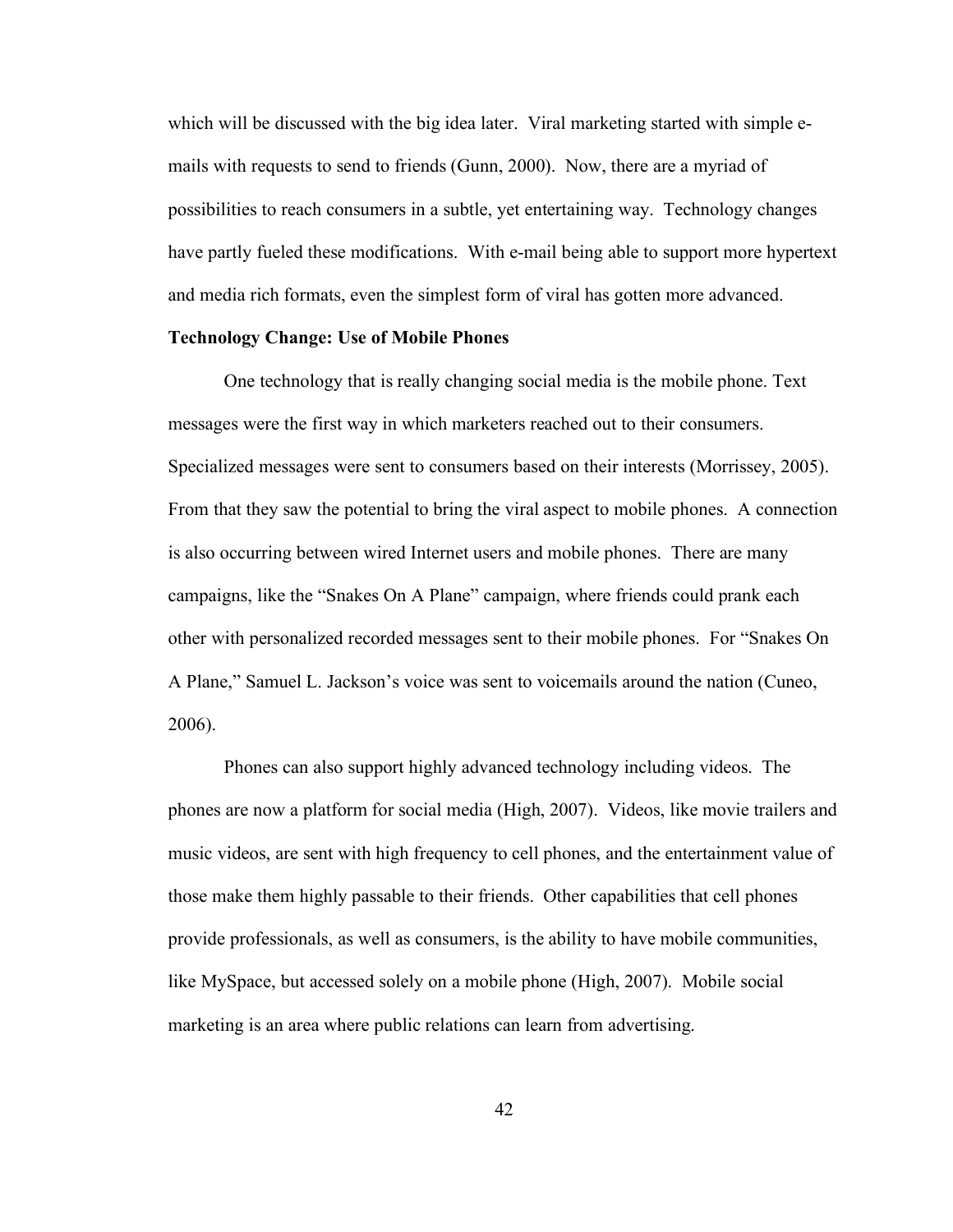#### **Change Due to Audiences**

The other part of the viral marketing evolution is the target audience. Cindy Tripp of Proctor & Gamble media and marketing goes so far to say, "It's not about media, it's about the consumer. When you put the consumer at the center, you're going to get a very different communications plan…" (Neff, Sanders, 2004). Professionals in both industries must follow their audiences. Consumers are moving to the Internet for their media consumption, therefore campaigns must move to the Internet to have an effect. Consumers are creating their own online communities and social networking sites. This allows professionals to have a two-way communication with them. There is a need to join them to have this conversation with them. These online communities also show the shift in viral marketing from strictly viral e-mail to social networking.

#### *Proposition 4:*

*Public relations may be more likely than advertising to rely on other media to bolster the viral marketing campaigns.*

Public relations relies on traditional means slightly more than advertising in part because the industry as a whole is still weary of using the Internet. Traditional means are not dying in either industry though. While there is a shift occurring, and many campaigns are being moved to the Internet, they are being supplemented with traditional methods. It is actually rare that a viral campaign can be successful without any help from other sources (Melillo, 2007).

#### **Examples with Off-Line Support**

When Xerox wanted to change its image with a new product line, they introduced new media into their budget, which included viral videos. This was not all they did though. Their director of global advertising, Barbara Basney stated that their online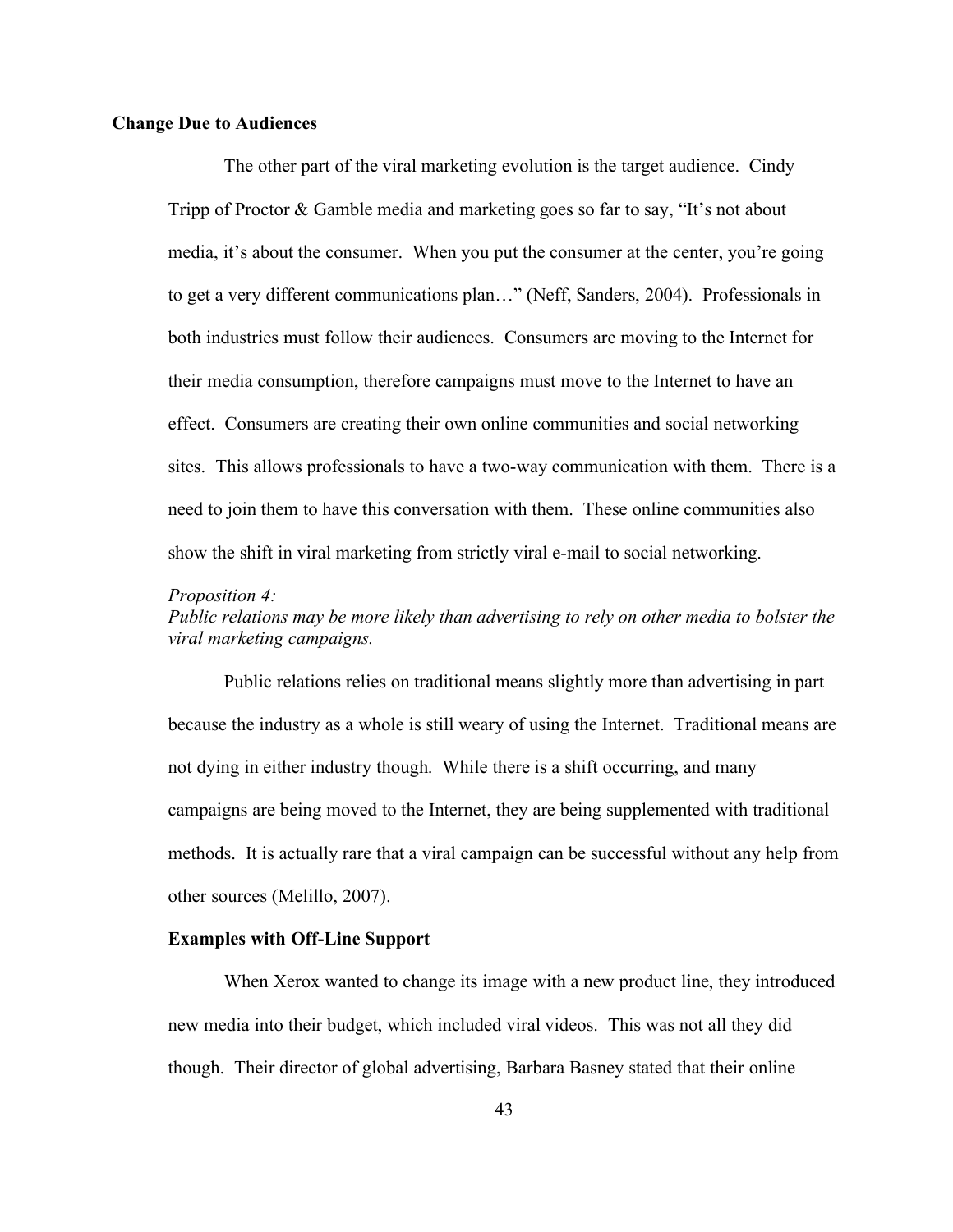spending was actually only increasing by 20 percent and that they were going to take a balanced approach to their advertising effort (Snyder Bulik, 2007).

There was one example that was put out solely on the web, which was the ElfYourself campaign by OfficeMax. It started with just 11 people "elfing" themselves that turned into 11 million people "elfing" themselves. While this was all started through viral means, traditional buzz helped to make it such a success. It was picked up by news outlets including USA Today, MSNBC, and Entertainment Weekly, as well as on a number of blogs (Stanely, 2007). The buzz created by the viral was enhanced by off-line discussion. It needs to be noted that this was a rare find in the articles. The rest of the viral campaigns discussed were supported by traditional means like commercials or billboards.

#### *Proposition 5:*

# *As time progresses, the more viral campaigns will be implemented.*

As with all emerging technology, there is a natural progression towards changed and increased use. This was found with viral marketing. Advertising definitely implements more campaigns than public relations. The advertising articles described more campaigns than the public relations, which focused on more how-tos. Things are changing though, and it can be predicted that in the future there will be a general rise in viral marketing. Awards in both industries are showing stronger support for innovative new media campaigns than expensive traditional ones, as well as changing the whole structure of awards shows to reflect the change in the industries ("Cannes Must Broaden…," 2007; Rogers, 2006; "IABC/Detroit Celebrates…," 2007). These changes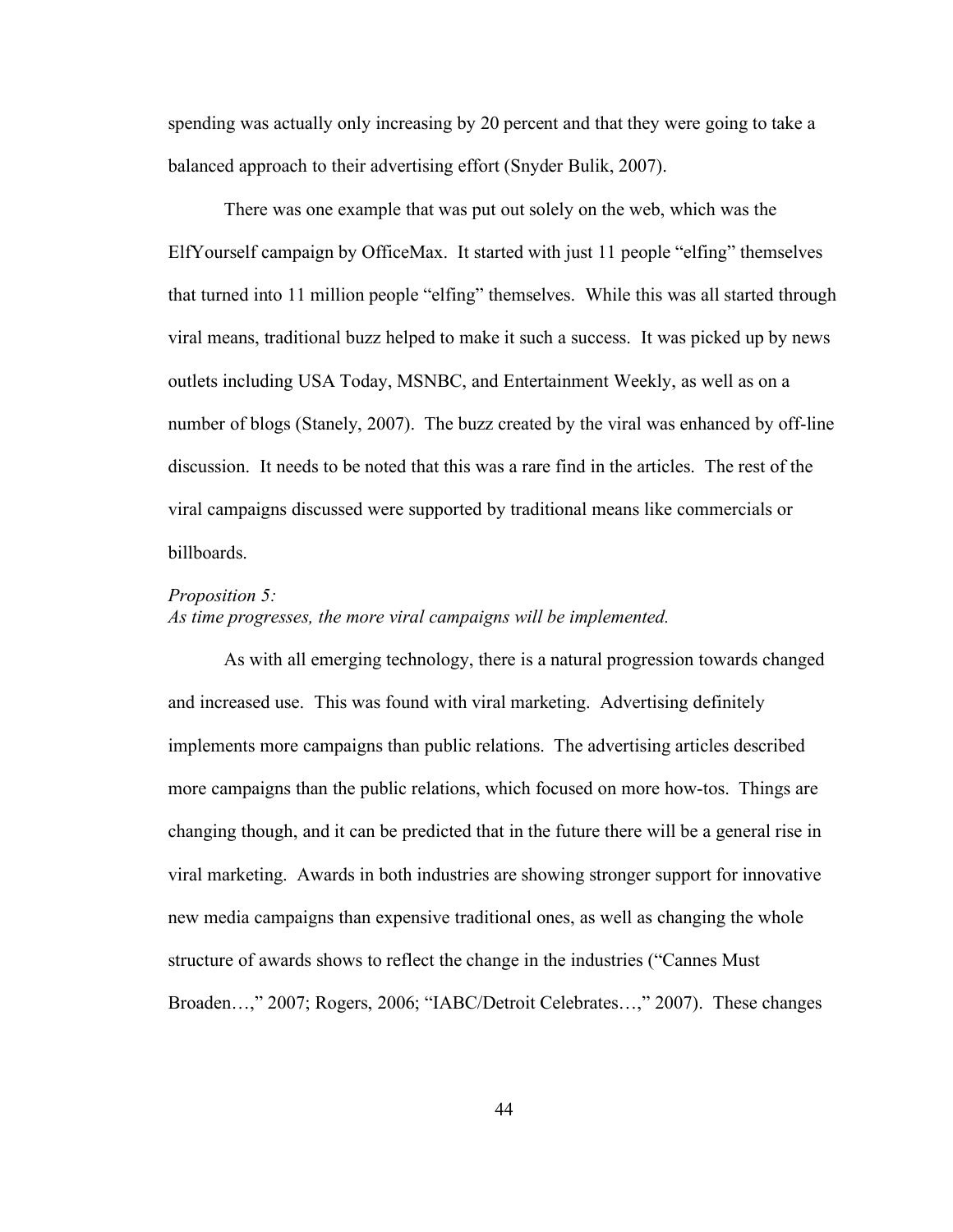implicate the future of the industries, as well as the amount of viral campaigns that will be produced.

# **OTHER FINDINGS, See Table ii**

# *1. Maintaining Consistent Strategy and the Big Idea*

There is much that pubic relations can learn from advertising. Where public relations lacks an understanding of social media, advertising has a firm grasp. When introducing a viral campaign, the point is to have a big idea. From that big idea, subsequent ideas flow for how to implement it. Todd Grant learned that, "Before [viral success] … an idea has to be bigger than the page it's written on" (2007). No longer can a creative simply make a funny commercial or viral video, there must be a solid idea.

David Droga, worldwide chief creative director at Publicis describes this change: "What was different was [creative] people weren't saying, 'I have to have something on TV.' In the next year, you'll hear more and more about alternatives: 'Is it interesting? Is it effective?' It's become a legitimate strategic decision; it's not just about migrating to another media because everyone else is doing it" (O'Leary, 2005). One great idea can create a plethora of opportunities, including user generated content, which shows the passion that consumers have for brands (Grant, 2007).

## **Integrated Campaigns**

This point goes back to the integrated communications campaign that the public relations industry is reluctant to be a part of. Each element of an integrated campaign must have a strategy that is consistent. FedEx created a brand for itself with a core mission being "One Vision. One Voice," which all of its communications revert back to.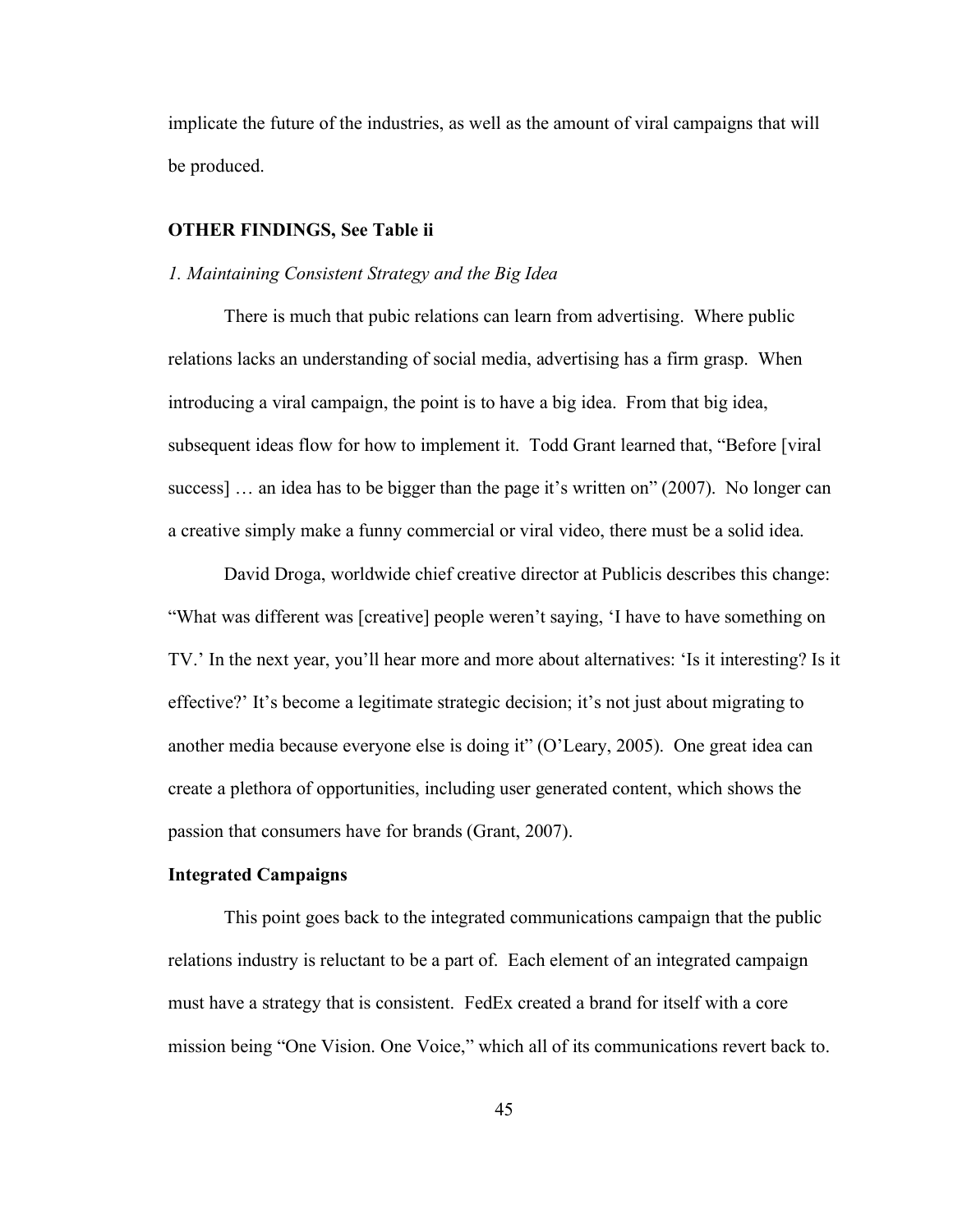It is something that "stakeholders can grasp and define with confidence" ("Lead, Follow Or Get…," 2007). Message alignment is key.

Professionals must understand that in order for a campaign to be sustainable on the Internet, it must be multi-faceted and have the ability to have continued growth and evolution. One idea that can transcend media and time will be the most effective type. This allows for brand loyalty to be created within consumers.

# *2. Understanding the Audience and Building Relationship with Brand & A New Way of Thinking: Consumer Generated Content*

The target audience for a product or brand is one of the most important things to understand when creating a viral campaign. In both types of journals, the audience was emphasized when using these new media techniques. It is the consumer that drives that campaign. One trend that the researcher found was that the consumer becomes the marketer. The consumer is in control of the message ("AdWeeks 2000…," 1999; "Quick Tips," 2007) Therefore, advertisers and public relations professionals must find the appropriate target audience and use the appropriate media to reach them ("Godfrey Offers Solution…," 2007; Smethurst, 2006).

# **Targeting the Right Audience**

This is why the younger audience is typically the target for viral videos. They have gravitated to the Internet for entertainment, news, and connecting with friends. Professionals must follow them in order to reach them because they are particularly opposed to mainstream marketing (Phillips, 2007). Viral marketing allows brands to be promoted in subtle, not overt ways. Consumers are more receptive to this because to them it seems as if they are in charge. They get to decide if they want to pass along that message to their friends (Bloom, 2007). It is this control that makes viral a success.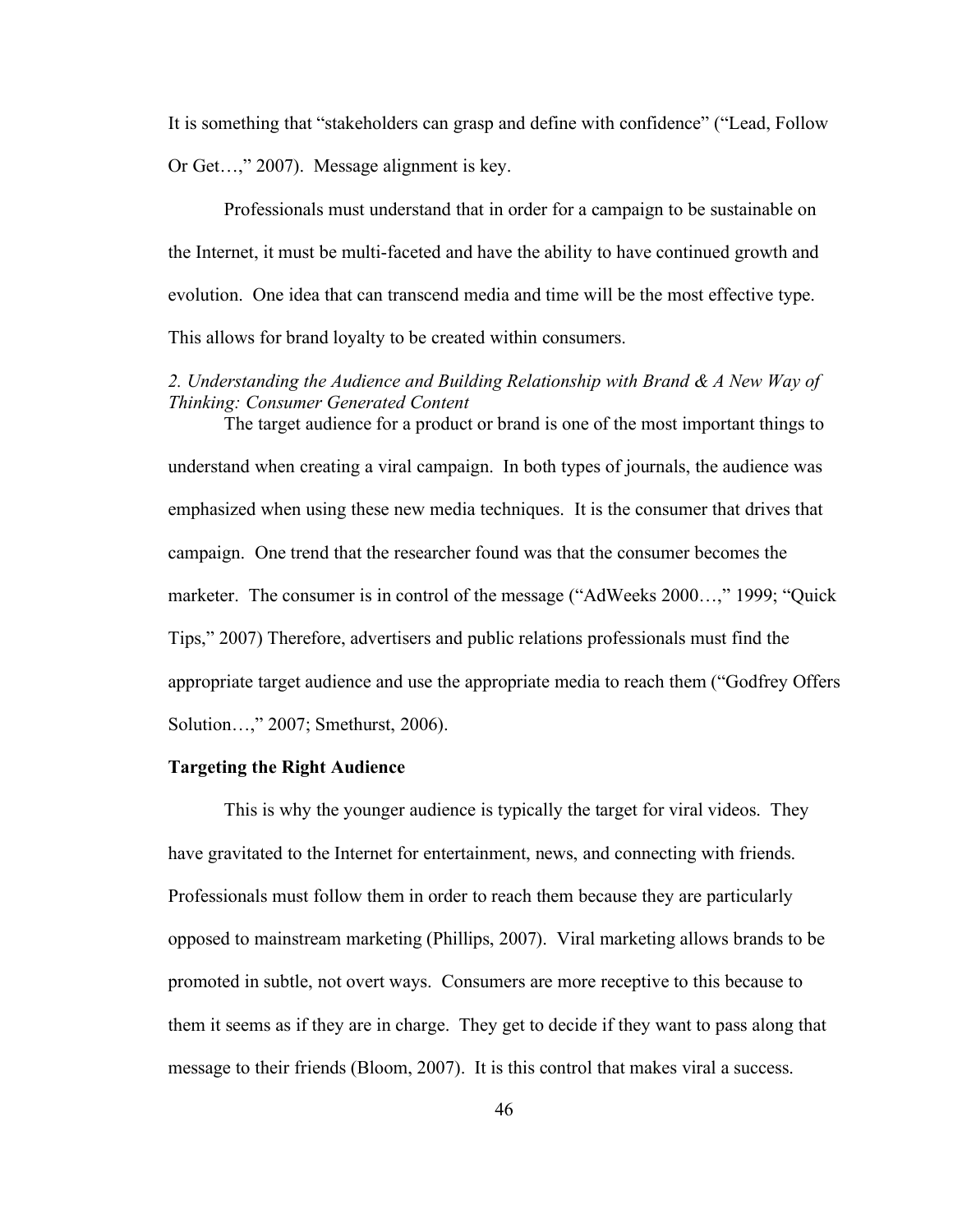One point that was noted in previous research and continues to be a concern for professionals using viral is that the campaign must be appealing enough to be passed along. Incentives are one of the best techniques for catching consumer attention as well as earning the desired pass along effects. Incentives do not have to be physical items. Rex Briggs, CEO of Evolution Marketing says, "If you're tapping into something that's core and central, how people feel on their private side, that could give you a hook for getting into the social network" (Klaassen, 2007). If a viral attempt does not tap into any emotion, it is unlikely that it will be successful.

Viral marketing allows professionals to target a very specific audience with a tailored message ("Umbria Selected by…," 2007; Mack, 2004; "Touch Point Marketing…," 2007). Professionals can begin a successful campaign with knowing the consumer's identity. Everything about their likes, dislikes, psychographics, media use and more need to be considered by the marketers. This allows the professionals to then "communicate the brand's advantages in ways that are both relevant and resonant with individual customer identities" ("Touch Point Marketing…," 2007).

# **Building Brand Relationships**

Having a tailored message allows consumers to build a relationship with the brand. Relationship building is the most important concept and positive outcome for social networking (Klaassen, 2007). Social media allows professionals to engage consumers with the brand. Consumers can interact feely with it, particularly with games and social networks.

The better the relationship a consumer has with a brand, the more likely they are going spread buzz to friends ("Steve Jobs Rocks…," 2007). Online communities are a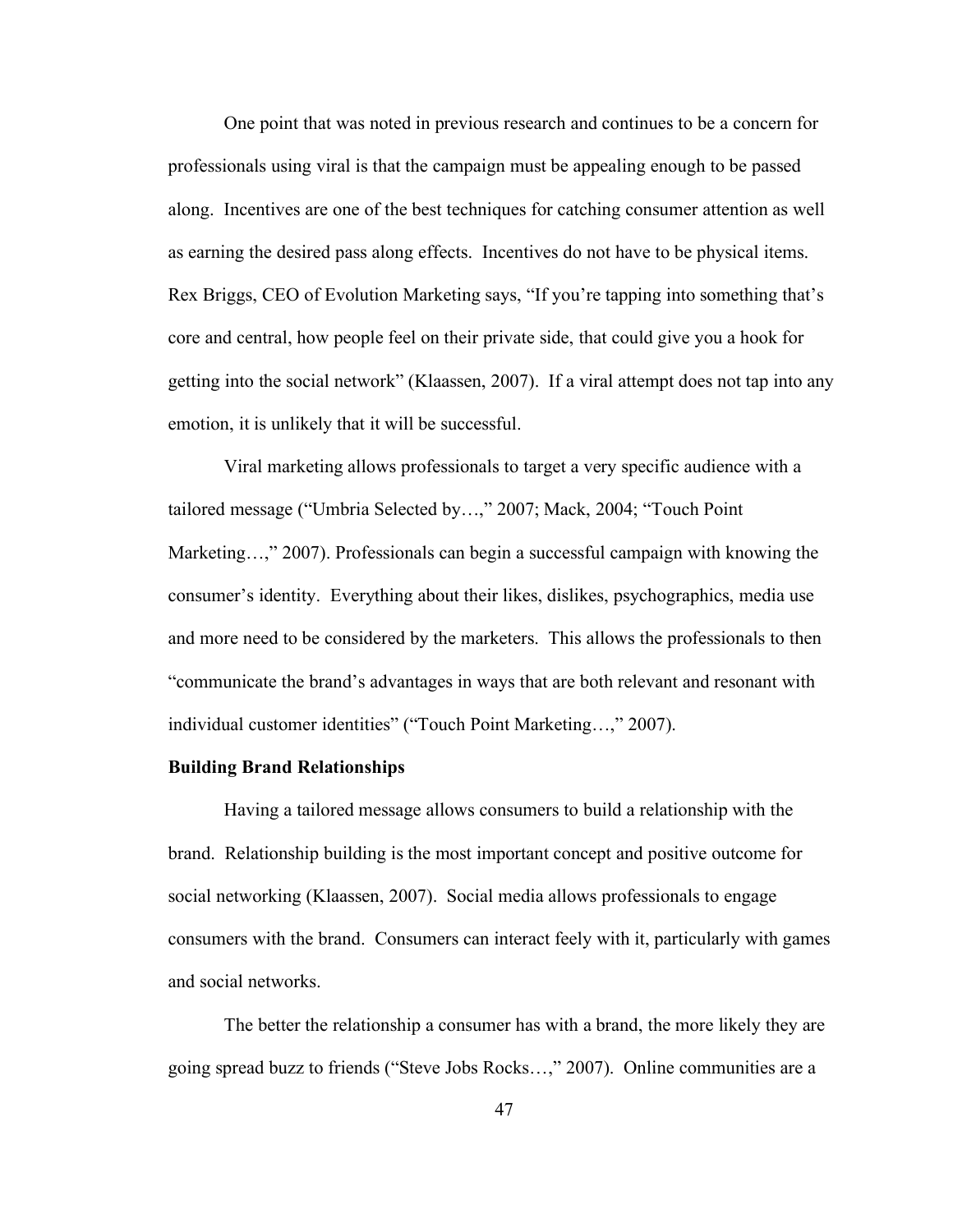resource that professionals can tap into to build relationships and understand customers. There are now social networking sites that revolve around a particular topic or hobby. Tapping into these would be a simple and effective way for public relations professionals to reach a specific target audience (Morrissey, 2007).

Professionals must start listening to the consumers and becoming part of their conversations, and social media is a way to accomplish this (Hampp, 2007). By joining a preexisting social network, public relations professionals can create a dialogue with consumers. Clarifications can be made and trust can be built and maintained. Blogs are a medium in which this is particularly successful. By researching blogs, professionals can find the opinion leaders that are most likely to spread the brand's message. Finding people who are passionate about a topic related to your brand can become the best brand ambassadors for a company. "It's not you selling to them. It's you and them selling together" (Mullman, 2007).

#### **Using Those Relationships**

Once audiences are found, public relations managers, as well as advertisers, must then take the time to show their authenticity and engage the bloggers. Once a relationship is established, professionals can ask the bloggers to talk to other influencers about their brand or product. The relationship must be respected and continued past the product promotion (Weisman, 2007). This is a completely new way of thinking for the public relations industry. It is the way to follow and engage consumers, so it is a technique that can be successful if used properly.

These new relationships allow for a fresh perspective on brands. They become a part of consumers' lives like they have not in the past. Public relations professionals are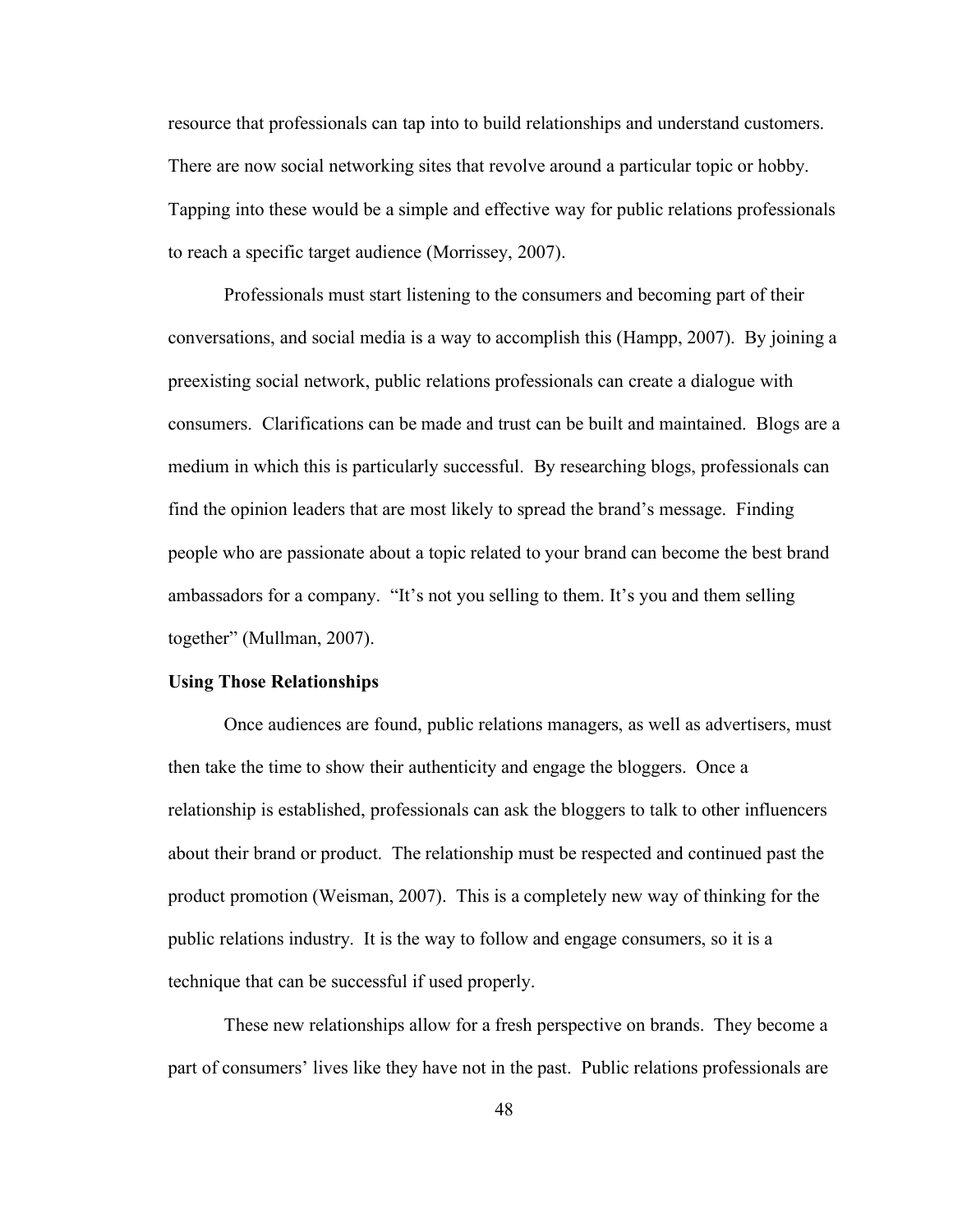beginning to understand the importance of this. For example, Jaime Ernesto Uzeta joined BBMG to lead the expansion of the firm's integrated marketing capabilities. He was brought on because, "[His] focus on social media technologies, reflects the firm's commitment to bringing brands to life in ways that resonate with an increasingly techsavvy marketplace that cares more and more about the triple bottom line: people, planet and profitability" ("Branding and Marketing…," 2007).

# **Lack of Control**

There is a part of new media that is a little upsetting to public relations professionals and it is the potential for lack of control ("The Sky Is Falling!...," 2007; ). This comes from user generated content which is a new development for viral marketing. Consumers can spread word about a brand through their own means, especially with videos and blogs. In the public relations industry, the old ways of doing things was that the agency had complete control over what buzz was created because it was restricted to traditional means.

Now, the industry is being turned on its head, and the professionals must adjust. Without giving up control though, professionals are sending a different message to consumers. They are telling the audience that the marketers know better what they want than they do (Morrissey, 2006). It is possible to mitigate bad press though. By joining in the conversation, professionals can gain back some control to safeguard against attacks. This content created by consumers must not be ignored though ("Bud Light, Oprah and Dave...," 2007). It is the true result of viral marketing, and by letting go of the reins, positive results can occur.

*3. Corporate Reputation*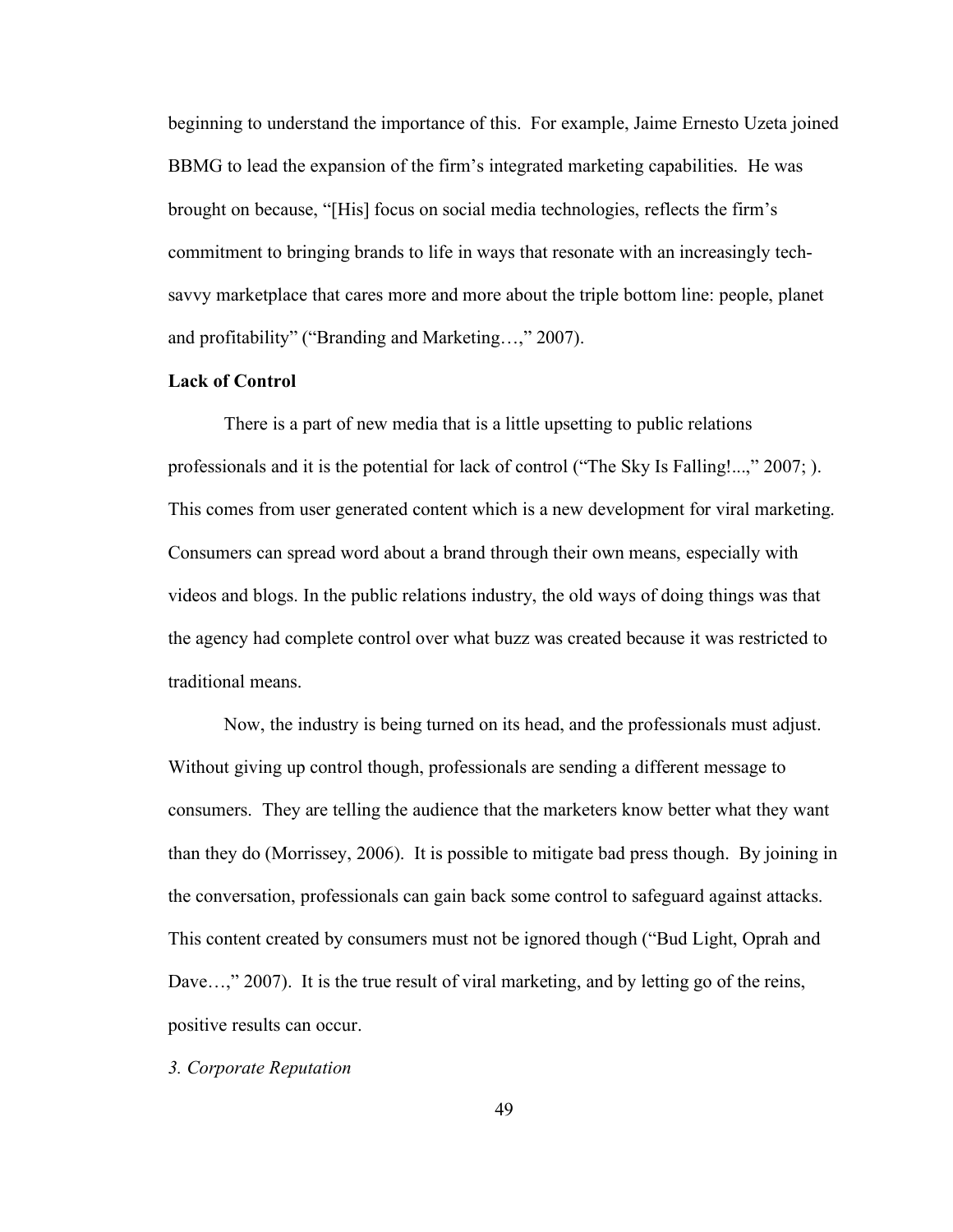Maintaining a positive corporate reputation is the main concern for public relations professionals. New media is challenging the way in which the industry handles this duty. With user generated content, the lack of control means that anything can be said about a brand. "Because control has shifted from the organization to constituents, and because the business climate is so volatile, reputation is the most precious and vulnerable thing a corporation can possess-not to mention one of the most intangible" ("Lead, Follow Or Get…," 2007). Realizing this and how social media is transforming the industry, Morrissey & Compnay, a national reputation management and pubic relations agency, created a blog dedicated to this topic. Peter Morrissey describes this endeavor, "This blog will enable executives to make connections and exchange ideas that will help their organizations build trust and interact more positively with their audiences" ("Morrissey & Company…," 2007).

#### **Dealing with Blogs**

Blogs are a particularly tricky social medium to mitigate and control reputation. When consumers are angry about a product they recently purchased, there is nothing to stop them from going to the web and writing a post on their own blog or a product review site about their terrible experience. Just as quickly as good news can spread, so can a negative message. Dell ran into such a situation. When Jeff Jarvis received poor customer service that he was entitled to, he wrote an angry blog entry that was picked up by national media in the US and the UK. It was reported that Dell say a 42 percent loss in their value because of the entry ("Blogs Under Audit," 2006).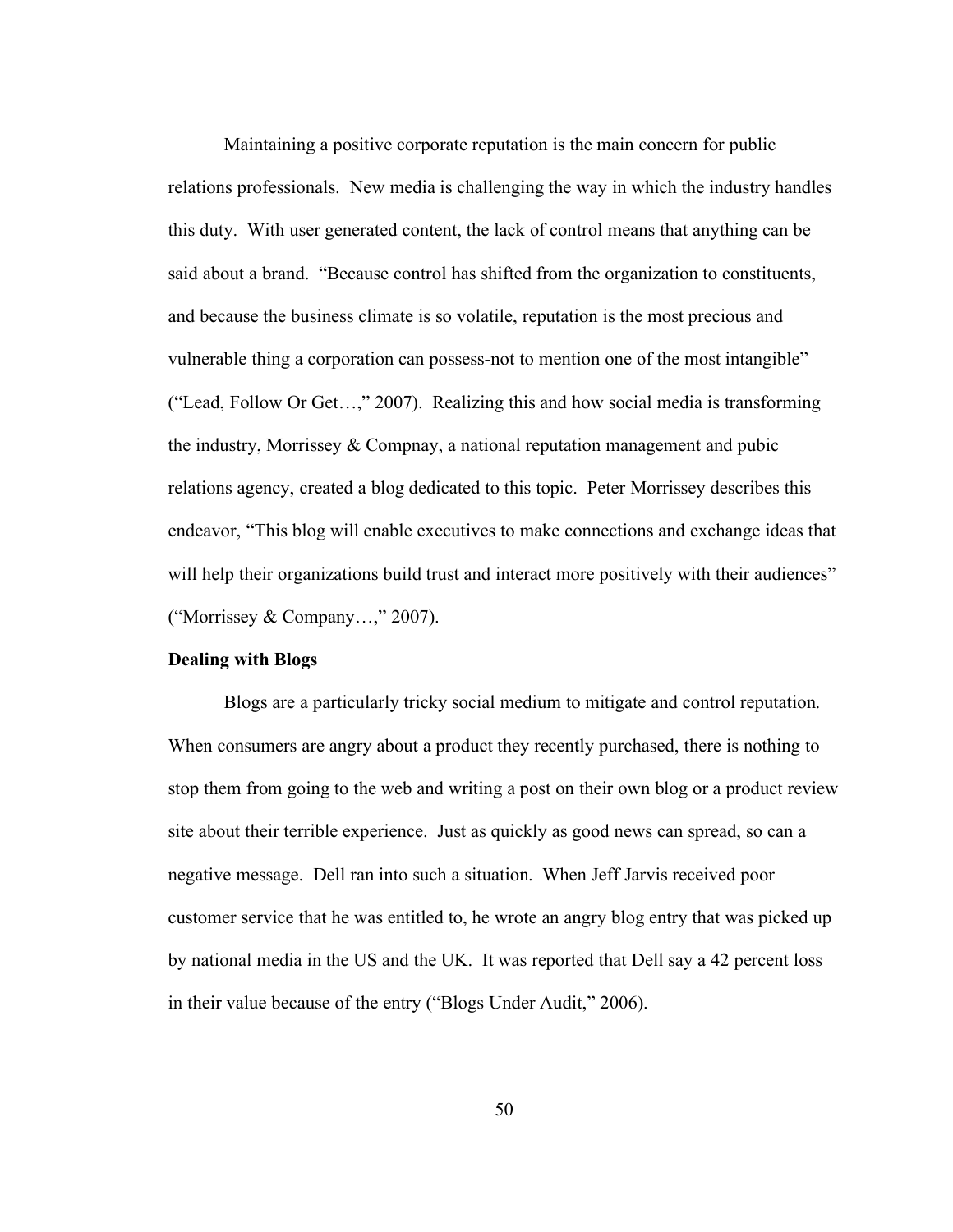Blogs completely change the way public relation managers handle crisises. Mark Rogers, chief executive at Market Sentinel talks about blogs as, "They can be authoritative, but only it the company about whom they have an issue does not step up to the plate" ("Blogs Under Audit," 2006). Therefore, the industry needs to counteract the negative buzz occurring, and one way to do that is to create a conversation and relationship with bloggers ("The Sky Is Falling!...," 2007).

## **Responding to Negative Viral**

Yum Brands learned their lesson when a viral video of rats running rampant through a New York KFC/Taco Bell restaurant. The company considered it an isolated event and did not believe it would become a national issue. They thought they only needed to take action against this one store and did nothing besides close it down. What happened was a video of the rats was distributed online and then picked up by news outlets. It was everywhere.

By midday, more than 1,000 blogs cited and spread the story and video and there were 600 storied posted on websites from Wyoming to the UK (Macarthur, 2007). This miscalculation by Yum Brands was detrimental. Public relations agencies can learn from this. Within the negative chatter, there must be positive conversation about the brand and reassurance for consumers. The industry cannot ignore the impact of social media; they must change their ways to keep up their brand reputation activities.

#### *4. Measurement*

A huge concern for advertising and public relations is the effectiveness of a campaign. Agencies have clients that they must report back to, and if they do not know what they should be measuring they cannot report success, or failure, back to their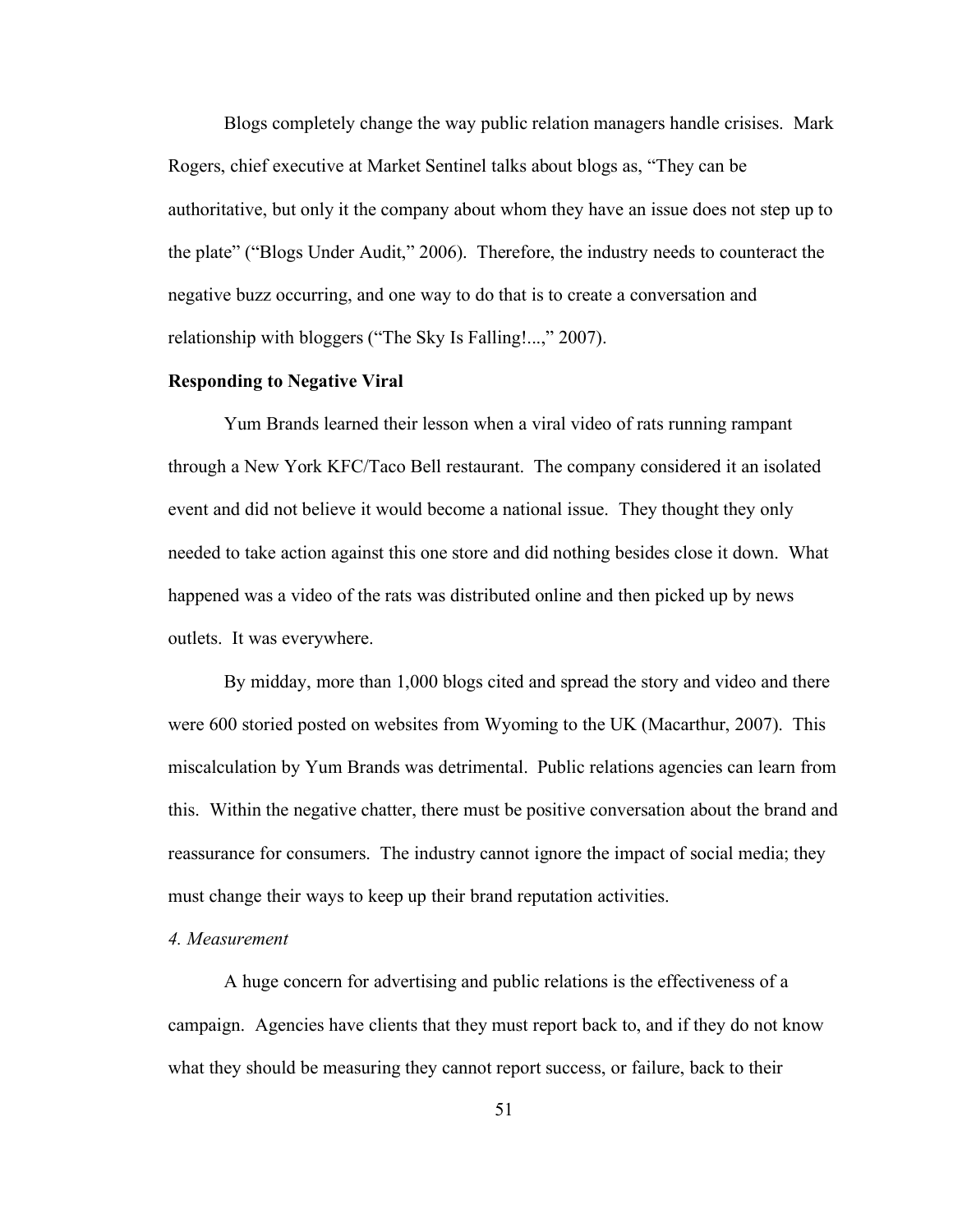clients. New media causes a conundrum when trying to know what measurements need to be taken. Viral marketing is more about performance than reach, as seen with traditional methods of evaluation (Solman, 2007). With so much user generated content, and pass along effects, it can be difficult to track a single campaign. It is almost impossible to track the amount of media that are effecting consumers' perception of the world, including the buzz and "talkability" of a brand campaign ("Measuring the Unmeasureable," 2005).

#### **Multiple, Ambiguous Measures**

Part of the problem lies in the fact that viral messages start on the Internet, which is still hard to measure in itself. It is difficult to find unique viewers of a video for example. Katie Paine, CEO of KDPaine & Partners says, "The real measure of social media is engagement" ("The Power of 1…," 2007). This is not a simple feat. It is clear that changes in the industries need to be made. Microsoft and Cymfony, a market influence analytics company, banded together to create a single number to measure a public relations campaign's effectiveness. The two companies wanted to simplify the multiple measures a campaign has into a simple algorithm ("The Power of 1…," 2007). This model is still in the beginning stages, and the creators admit that social media is creating a barrier for them that they are trying to overcome.

Sway, Inc, a leader in social media marketing, created a program called Shoutlet. This was a web 2.0 tool for all professionals which includes branding and communication tools to create, distribute and track, in real time, online campaigns ("Shoutlet Creates, Distributes…," 2007). This single program is a simple yet comprehensive way for professionals to embrace the changes occurring in the industry. Before this program,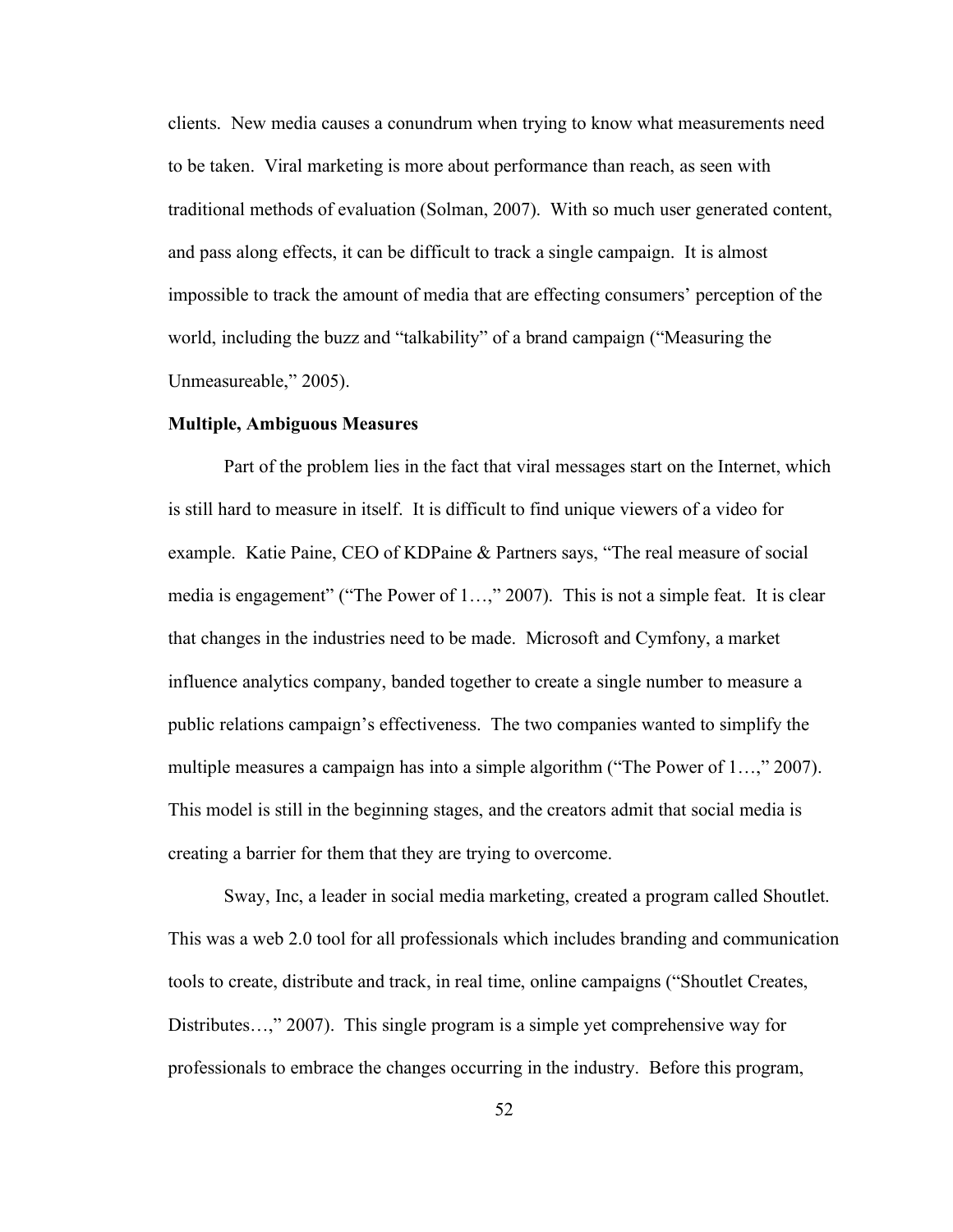multiple tools had to be used for strategies including, video distribution and text messaging with questionable tracking abilities ("Shoutlet Creates, Distributes…," 2007). With the ability to track the social media campaigns, this program is what the future will bring to the industry. Agencies know that in order to convince their clients that new media is a viable option there needed to be a way to show them results. Steps are being taken in the right direction, but there are still hurdles to surmount.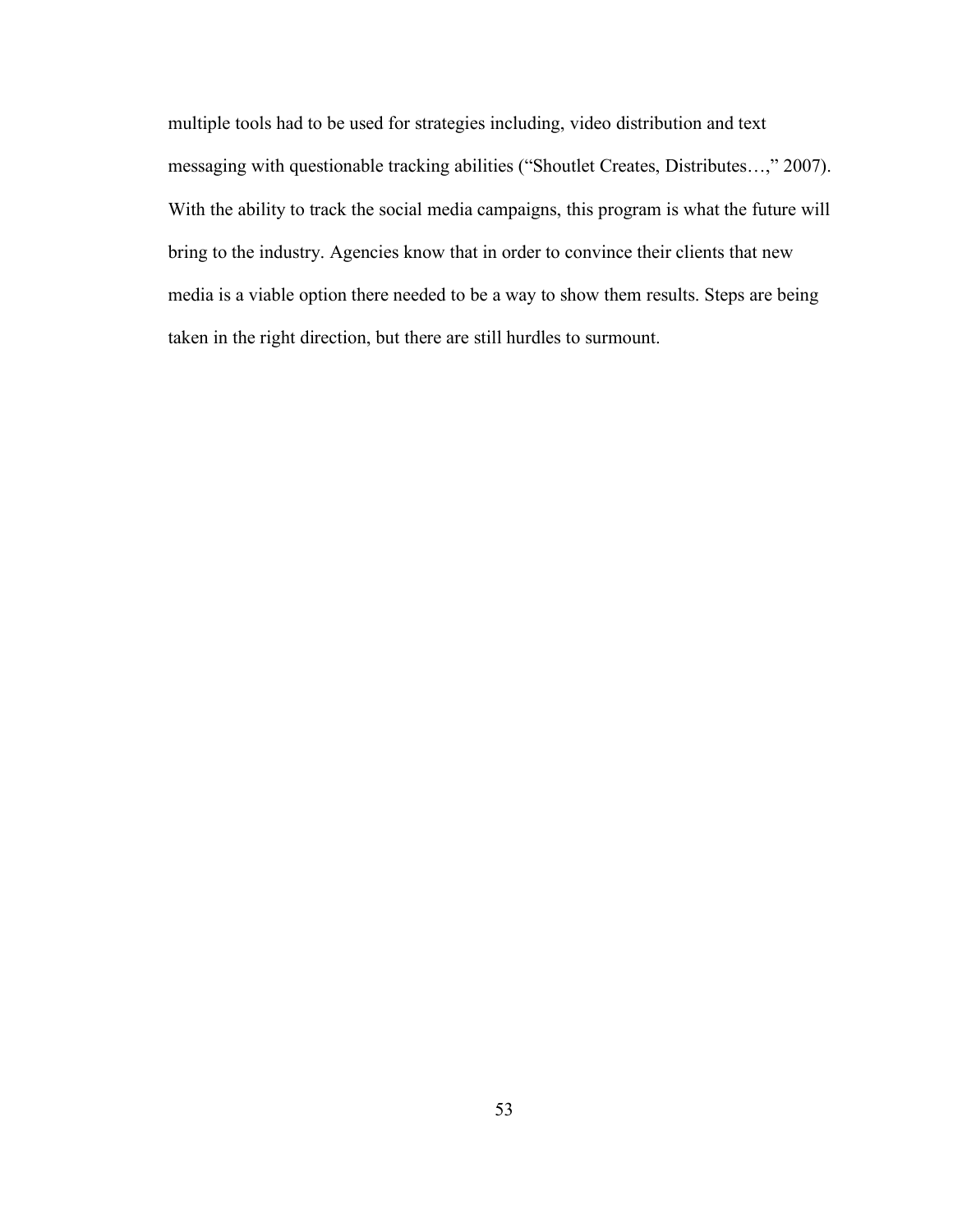# **[5] DISCUSSION**

Public relations is heading into the new media world, and trends were found that show the continued reluctance to produce viral marketing campaigns. There are barriers to the adoption that the researcher recognized, and by looking towards other industries in communication, public relations can learn to better accept viral into their strategies. The researcher did discover a better reception to new media in general by public relations, and these methods are considered viral in advertising terms.

## **Public Relations as Laggards**

The findings for Proposition 1 determined that the public relations industry is a laggard in the adoption of viral marketing. Public relations is just now implementing viral or social media campaigns into their repertoire of techniques. Laggards are in the latter part of the normal bell curve of adoption, meaning that they delayed using the innovation until they felt at ease doing so. Public relations waited until they saw what other industries were doing before starting to use the technique. Instead of trying to exercise these techniques when Jurveston first introduced them, public relations sat in the shadows. It did not seem necessary to them because their old ways of doing things were comfortable and seemed to be working. This oversight put public relations at a disadvantage compared to the rest of the communications industry, and made them weary of using social media, even now. Slowly, they are coming around.

In all communication industries, viral marketing is most likely still on an increasing curve. In the coming years, more and more campaigns will be implemented,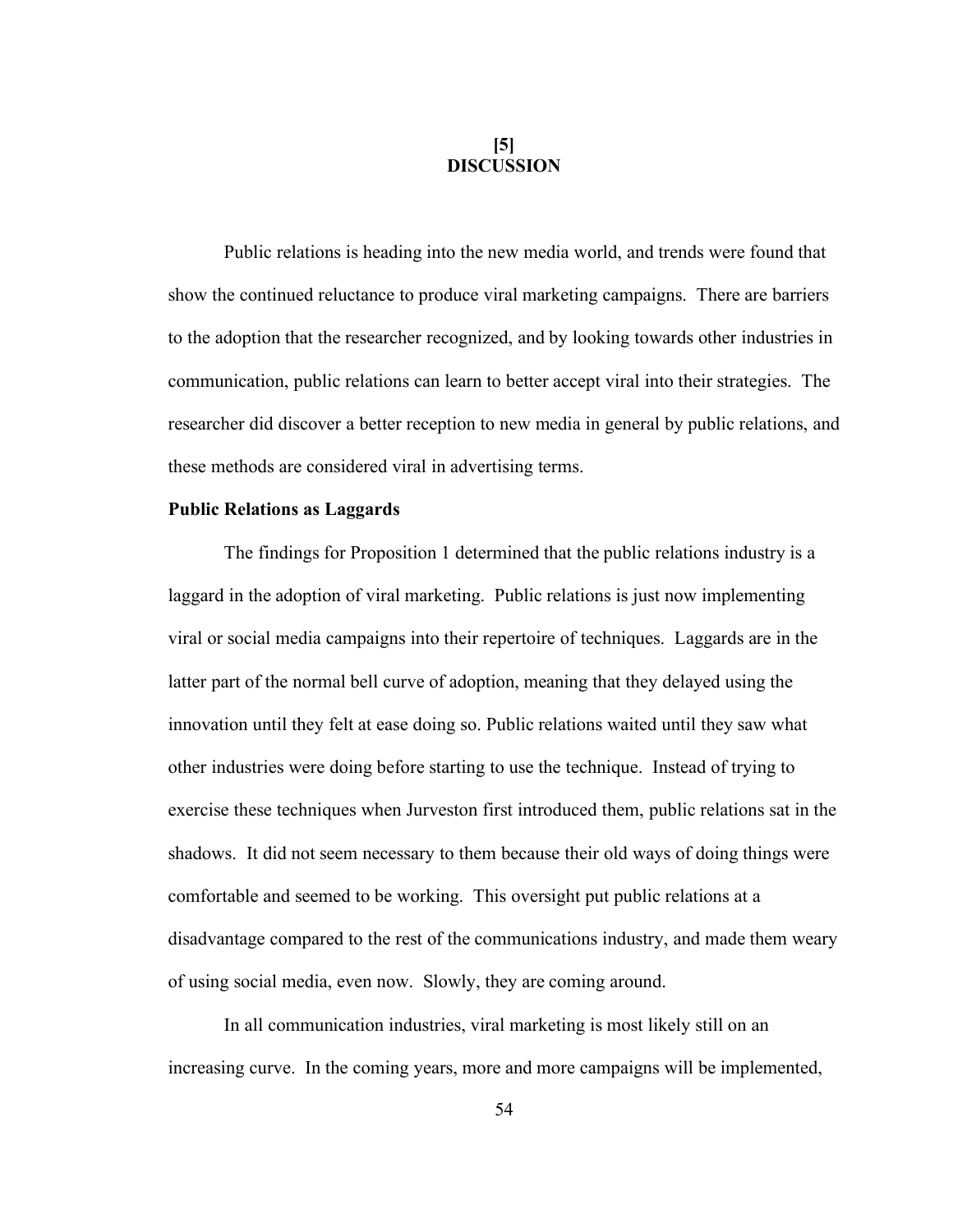and the technique will not seem like a burden to use. It will become a natural selection when deciding which media to use with a brand campaign. Public relations is behind, but is now starting its assent to the upward curve of the S, as created by Rogers. It is realizing that it needs to adopt this innovation in order to survive. With people ignoring traditional media, the industry must use new ways to reach audiences. Professionals must keep up with the trends, and right now, they are slightly behind advertising as well as consumers.

When determining where the industries or people adopting an innovation stand on the S curve, the process that was undergone to make that decision must be examined. When the pubic relations industry first heard about viral marketing, there was a process that they went through to determine that they would not follow that trend. Rogers says that individuals go through a mental process when first hearing about an innovation. A similar progression was done by public relations. They decided that viral marketing was too closely associated with the other industries, among other problems that are discussed in the next section, and therefore did not proceed with the adoption of viral marketing.

### **Problem with Adoption**

Applying the diffusion of innovations theory suggests that public relations went through a five stage process as outlined by Rogers in 1962. Those stages include several decisions such as observing a problem, making an analysis of it, deciding the available courses of action, taking action, and then accepting the consequences of those decisions Looking at this further, the public relations problem with adopting viral marketing can be applied.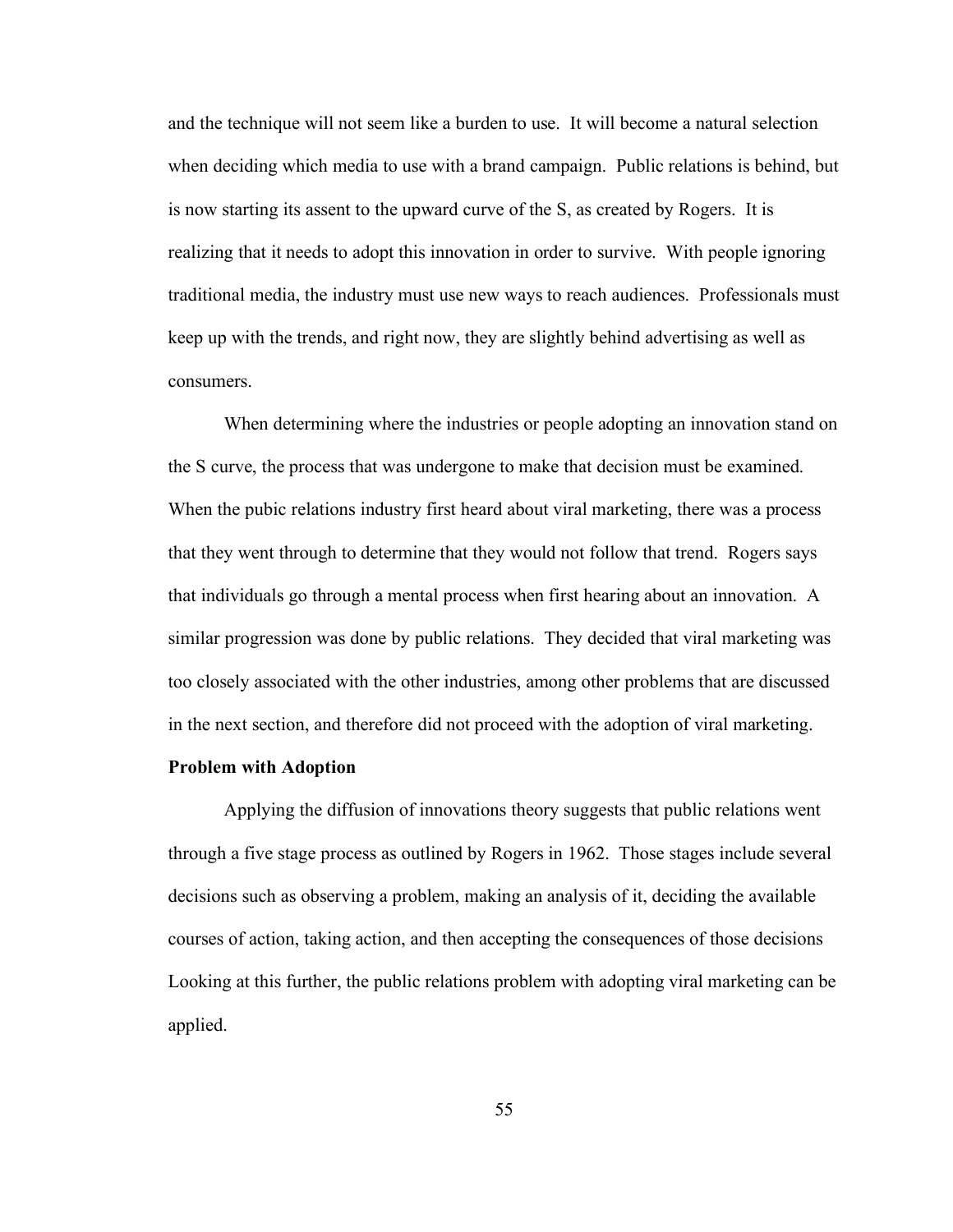The dilemma facing the industry is two-fold. One problem is that the counterparts of the communication industry, those being advertising and marketing, are moving on to new media. They started to move to the Internet with viral campaigns before public relations, as well as employ more campaigns. The second problem is that traditional means are no longer effective enough to reach audiences. Consumers are moving to the Internet for their news, entertainment, and communications means. They are also ignoring traditional media messages. Subtle messages are a better way to gain attention of consumers, and traditional gives overt messages that consumers do not appreciate.

#### **Relative Advantage and High Complexity**

To continue with the five stages, public relations had to then look at the advantages and disadvantages of viral marketing. One way to do this was to look at the relative advantage and the high complexity of the technique as noticed in the findings for Proposition 6. Public relations actually has more reluctance to accept these new media techniques than advertising which counteracts findings in previous studies dealing with the adoption of the Internet in these industries. With this current research, it is important to look closer into these two points to understand where public relations stands.

#### **Relative Advantage**

Viral marketing does have the advantage over straight traditional means. These campaigns are less overt and therefore better received. This was found in Proposition 6 and Other Findings 2. The consumers feel like they are in control. They are deciding whether to first watch, play or pay attention, and then whether they see the intrinsic value and want to pass it on to their friends. Putting consumers in control lets professionals listen to their consumers and see how they are interacting with the brand. Viral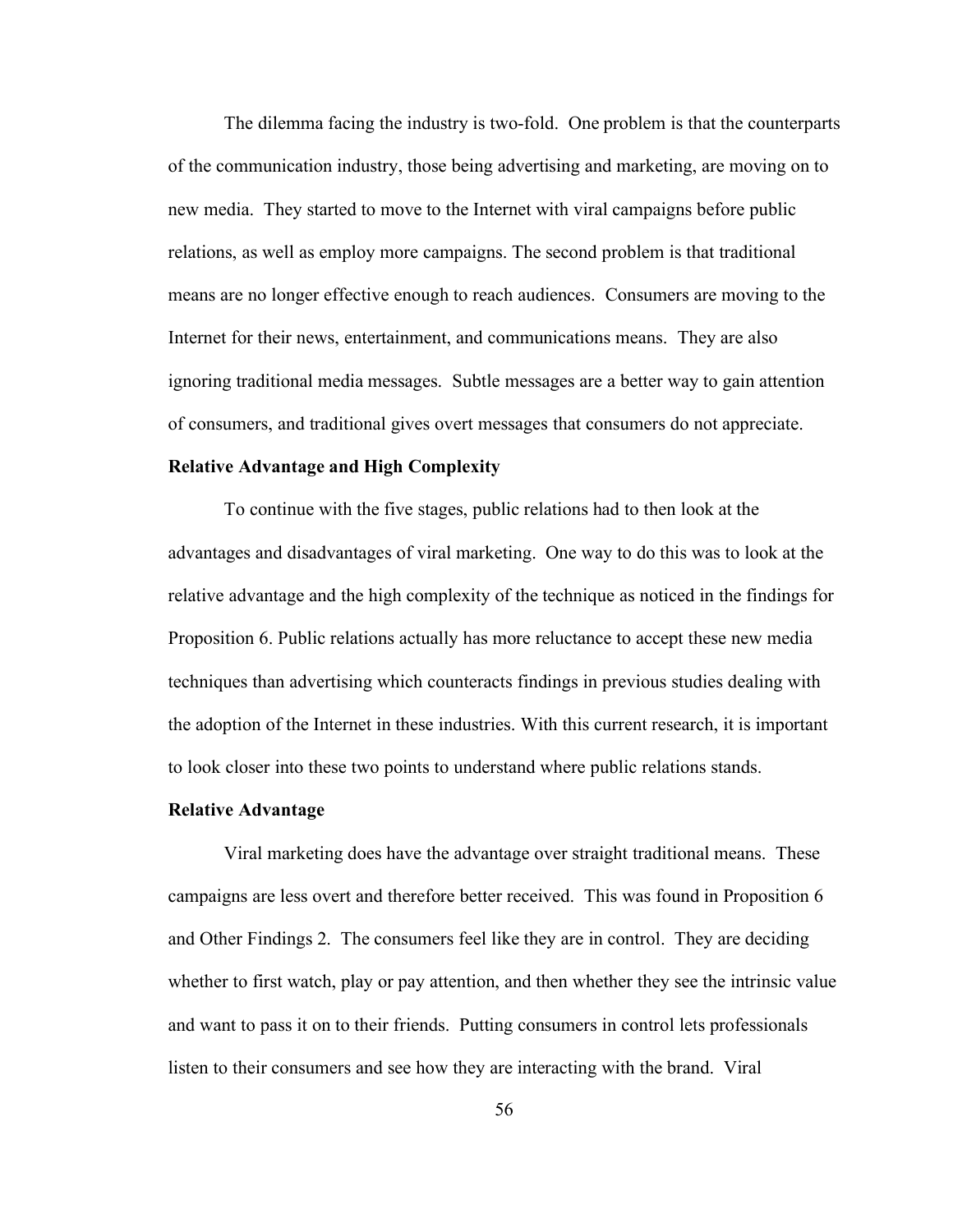marketing allows public relations professionals to build relationships with the consumers, which is a stronger way to build brand loyalists and ambassadors.

This technique also allows professionals to reach the audiences ignoring traditional media effectively. Social media is dominated by the young culture, but it is not solely a medium to reach the youth. With the specialization that is available on the Internet, it is possible to reach older audiences as well, and highly targeted audiences. No longer should public relations think about the mass media. New media provides a way to reach the exact audiences that they are looking for, and create specific messages and relationships for them. Understanding this was key in the findings for Proposition 3 and Other Findings 2.

#### **High Complexity**

The high complexity of viral marketing is a disadvantage in the eyes of public relations professionals. The industry is still trying to convince itself that social media is a viable method of message delivery. Other Findings 4 found measurement as a large setback in using the technique. Evaluation of the Internet in general is still a mystery; therefore measuring a social community on the Internet would cause even more problems. The current research also found that just using the Internet seemed like a hurdle to overcome for public relations. Many of the professionals did not want to relinquish their traditional methods.

It was found though, that in order for a viral campaign to be made aware of was to use traditional methods to promote it. In the findings for Proposition 4, the researcher realized that public relations professionals are trying to hold on to what they know instead of following trends in the communications industry. But, the most successful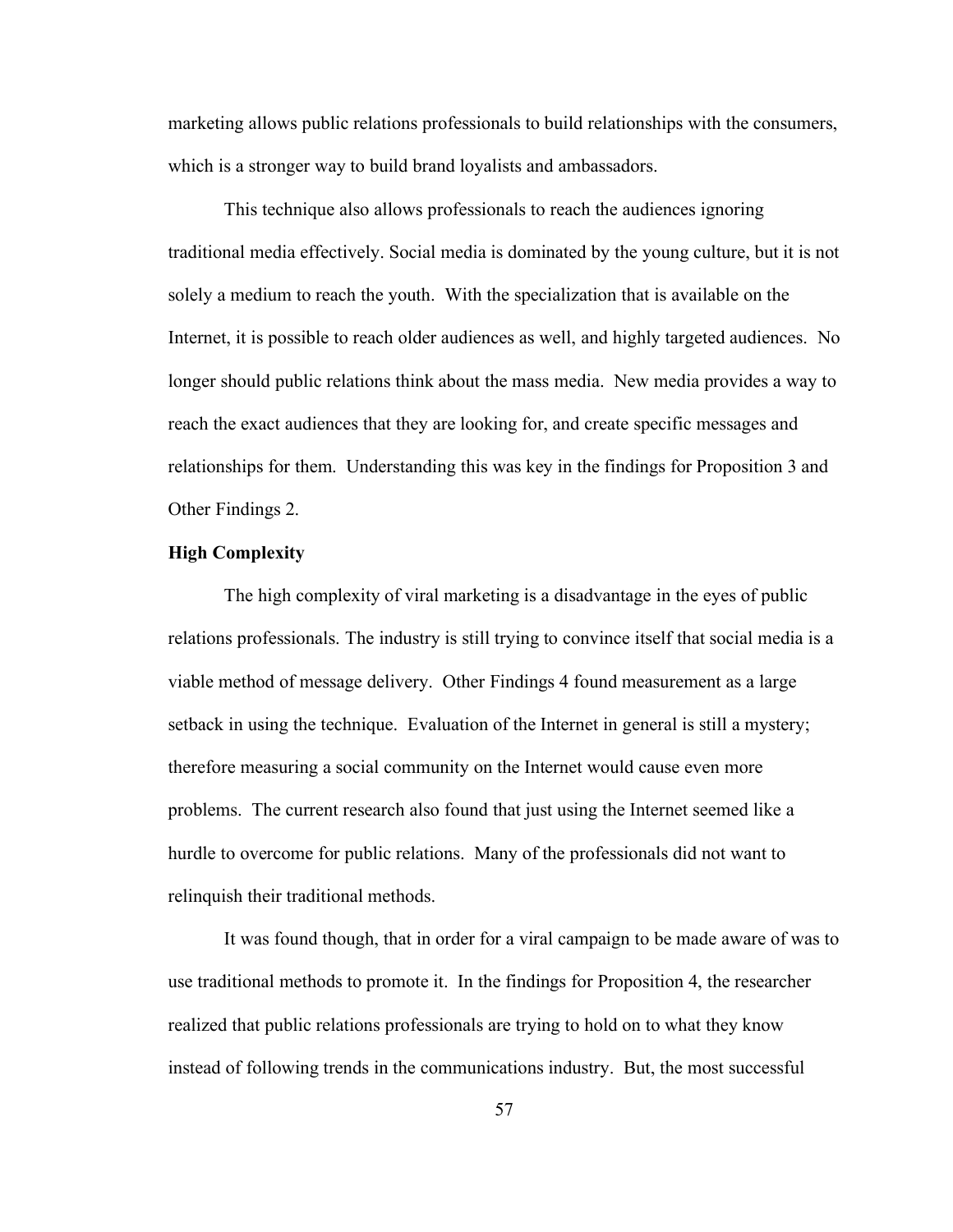campaigns were those that used off-line means to supplement the viral work. Therefore, pubic relations professionals should realize that they do not have to give up everything they trust to follow the target audience online.

The findings for Proposition 1 showed that the public relations industry was not ready to consistently use viral marketing because they did not know how. The amount of "how-to" articles demonstrated to the researcher that the industry needed guidance. Public relations professionals need to be shown that viral marketing is an alternative to traditional media and that it is possible to do.

By looking towards the advertising industry, public relations professionals could gain some understanding. Advertising understands that viral marketing allows for highly targeted audiences to receive entertaining messages that they will pass onto friends. The intrinsic value of messages can be the selling point. Therefore, the importance of understanding the target audience is something that cannot be overlooked. Again, advertising excels here as seen in the findings for Other Findings 2 and Proposition 3.

The attachment of marketing to the name is a hindrance to its use by public relations, which is a disadvantage to adoption. The data shows that public relations prefers to be thought of as a separate entity from advertising or marketing. The distance that public relations puts between itself and other communications industries will only make acceptance and use of social media an even more arduous task. Viral marketing is just a name, what should be the focus is the results it provides. One of the benefits of viral marketing is that it causes discussion about a brand. Essentially, it builds buzz. Public relations does just that. Therefore, there should not be an aversion to viral

58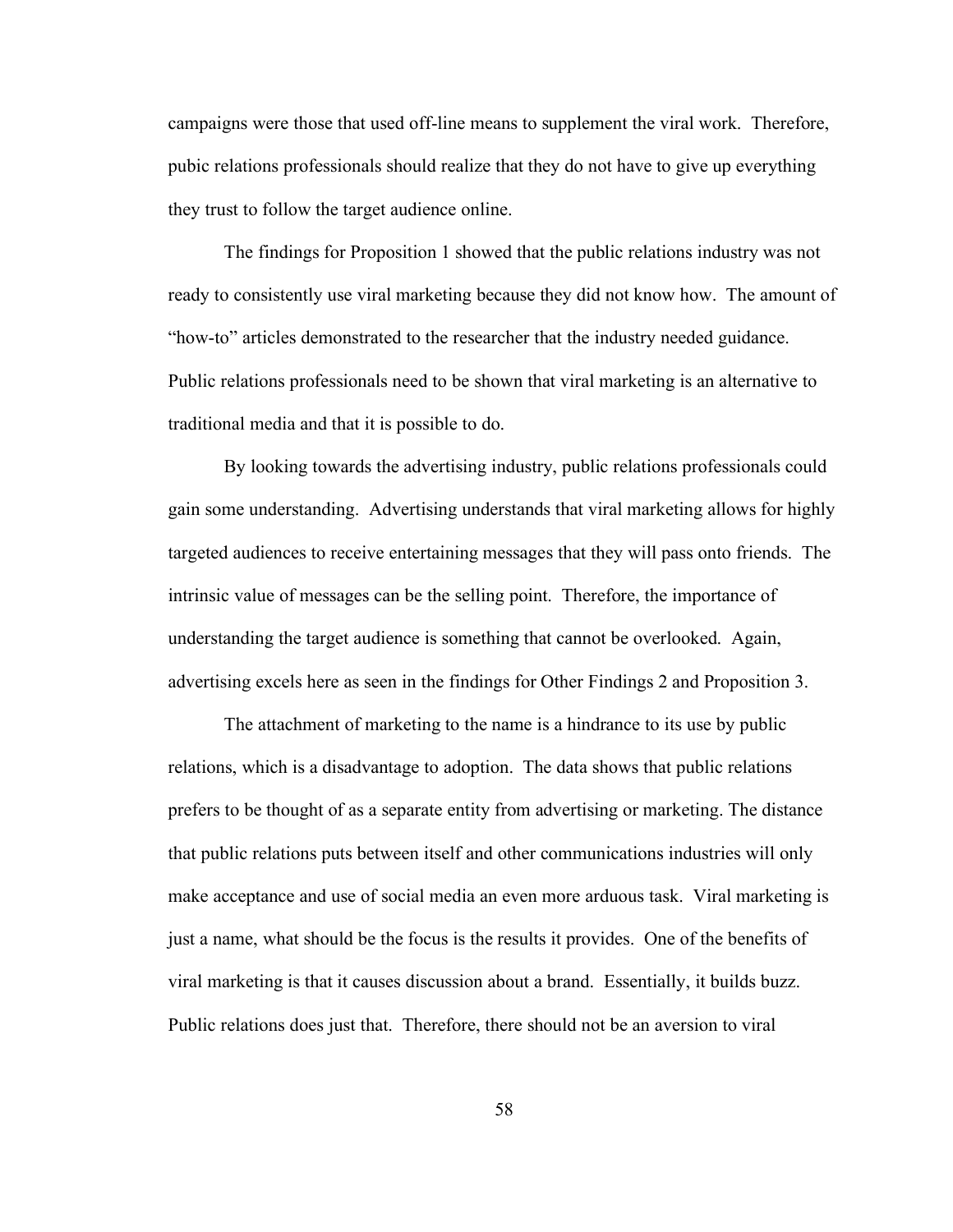marketing. It should be embraced as a way to enhance what public relations is already doing.

## **Importance of the Audience**

Advertising recognizes that you must follow the target audiences. Other Findings 2 shows public relations professionals where they can learn from advertising professionals in relation to audiences. Continuing with the same practices will most likely result in, well nothing. The wrong audiences will most likely be reached and the message will be lost. Advertising professionals also realize that the right medium with the right audience is the most successful way to convey a message.

Viral marketing allows for this. There are more media that can be utilized to hit targets. For instance, younger generations are proficient at using mobile phone technology, and communicate incessantly with them as seen in Proposition 3. Knowing this, viral messages can be sent via phone to these target audiences. It is definitely a new way of thinking, but one that is necessary to continue to promote brands.

Public relations also has many publics in which it must answer to. These include customers, employees, shareholders, management, and more. These stakeholders give public relations the responsibility to perform many duties that advertising does not have. Viral marketing allows public relations professionals to connect with all their stakeholders and build quality relationships. It was found that social media was particularly helpful with was employees in Other Findings 3. CEOs and their employees are now able to have more open communications. This promotes employee satisfaction, which equates to customer satisfaction.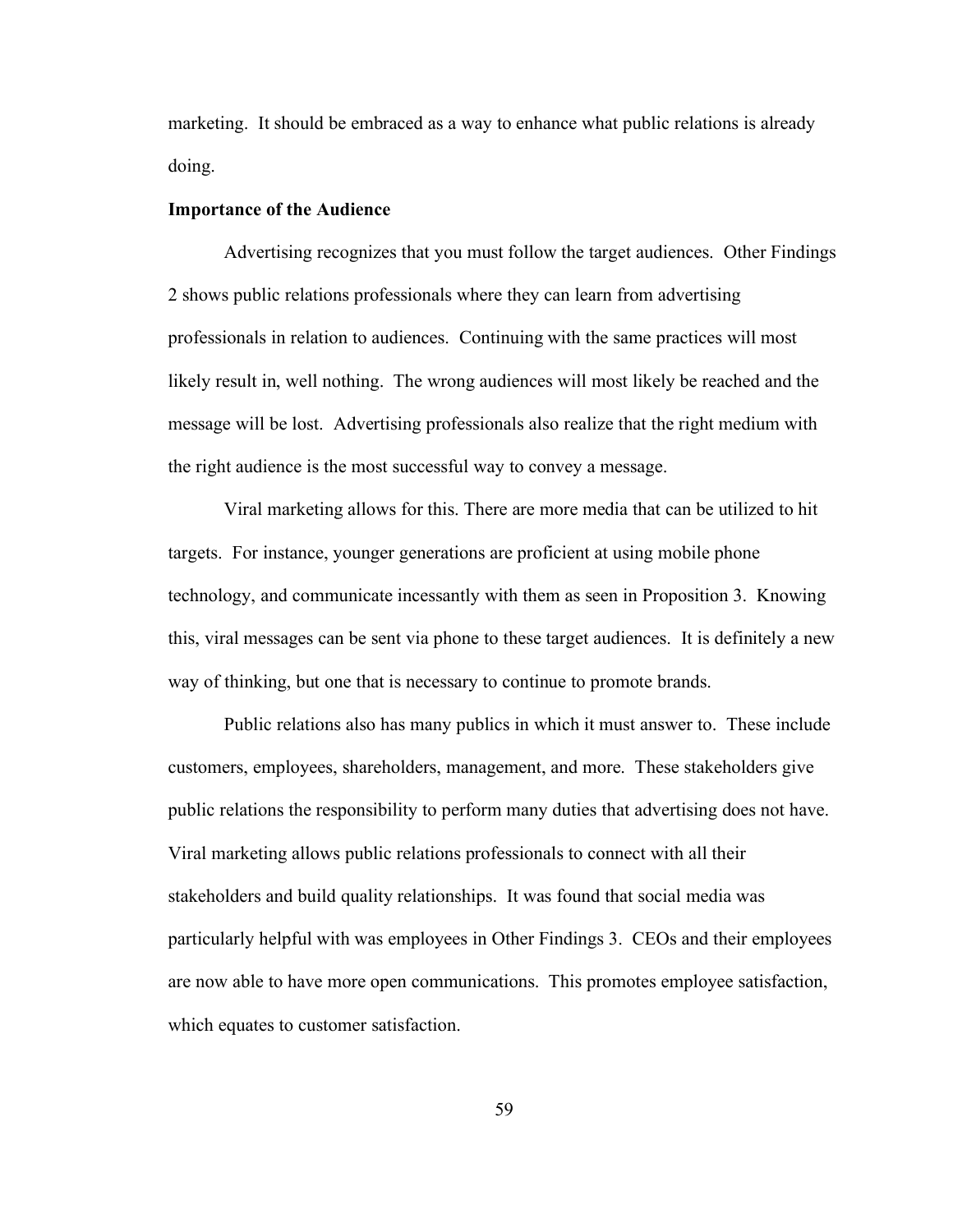#### **Integrated Communications Campaigns**

The findings pointed to the fact that there must be integrated communications campaigns in order to have successful message communication with consumers. Like the barriers that were encountered with IMC in previous research, there is a hesitance to be associated with marketing when creating a single campaign. It is that umbrella of communications that needs to be opened in order to truly use viral marketing to its full potential. The ability to get past the division that the industries created could make communication campaigns that excel beyond expectations.

These types of campaigns will be another innovation that public relations must adopt into their industry. Like IMC, it is an idea that needs to be accepted by public relations before it can be successful. This is another area where the industry should not fall behind its counterparts. This is a way for them to better incorporate the other innovation, viral marketing into their strategies. If the three communications industries adopt these campaigns together, it will be equally beneficial.

The eventual integration of the communication industries will lead to more confusion when trying to define public relations or the others. The original problem with defining the industry may lie in the fact that many responsibilities that each industry performs actually overlap with another. Therefore, it is difficult to separate the three, so they should stop trying to do so. The trend now is to create new communications that has the desired effects for all. The combination will allow for an efficient way to reach audiences.

There could be a reluctance to create integrated communications campaigns because public relations professionals have different views of the end goal than their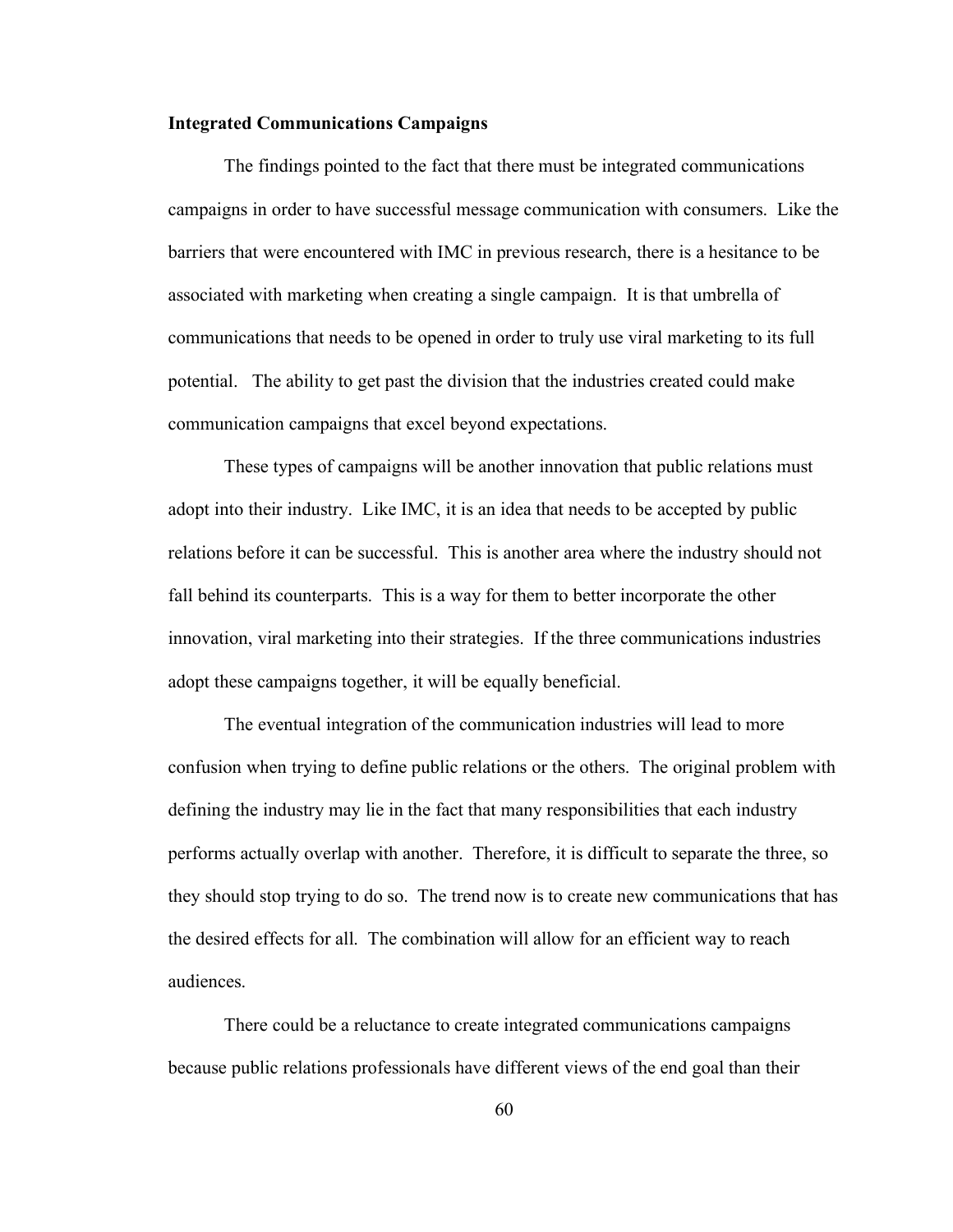counterparts. Public relations has more emotional values at stake. They are not necessarily looking to change purchase decisions, instead there is a need to strike an emotional cord with consumers about issues of public concern at times. Public relations professionals have a duty to gain trust with their audience and being connected with marketing messages could cause a breech of that. There is a delicacy that needs to be paid attention to when creating these integrated campaigns.

## **Changes in the Industry**

With viral marketing, there is no longer a mass media. The highly specific targets allow for a much more fragmented audience. The messages no longer need to appeal large, homogeneous audiences. This not only changes what public relations is, but also, what advertising is. Advertising is most commonly defined as communicating through a mass medium (Richards, Curran, 2002). With the changing technology, the definitions are going to have to change. Along with that change, industry changes will also have to occur. Viral marketing may simply cause a change in role definition. But, change in the entire industry will most likely occur because new jobs will need to be created to fulfill social media needs.

Other transformations in the industry include more abstract modifications, like change in thinking. It may seem obvious, but the way in which communications professionals now think about brands and consumers has been completely turned around. No longer is it marketing to them, now it is marketing with them. Consumers become brand ambassadors and sell the products for the professionals. Allowing consumers to gain control is difficult for public relations in particular. This lack of control was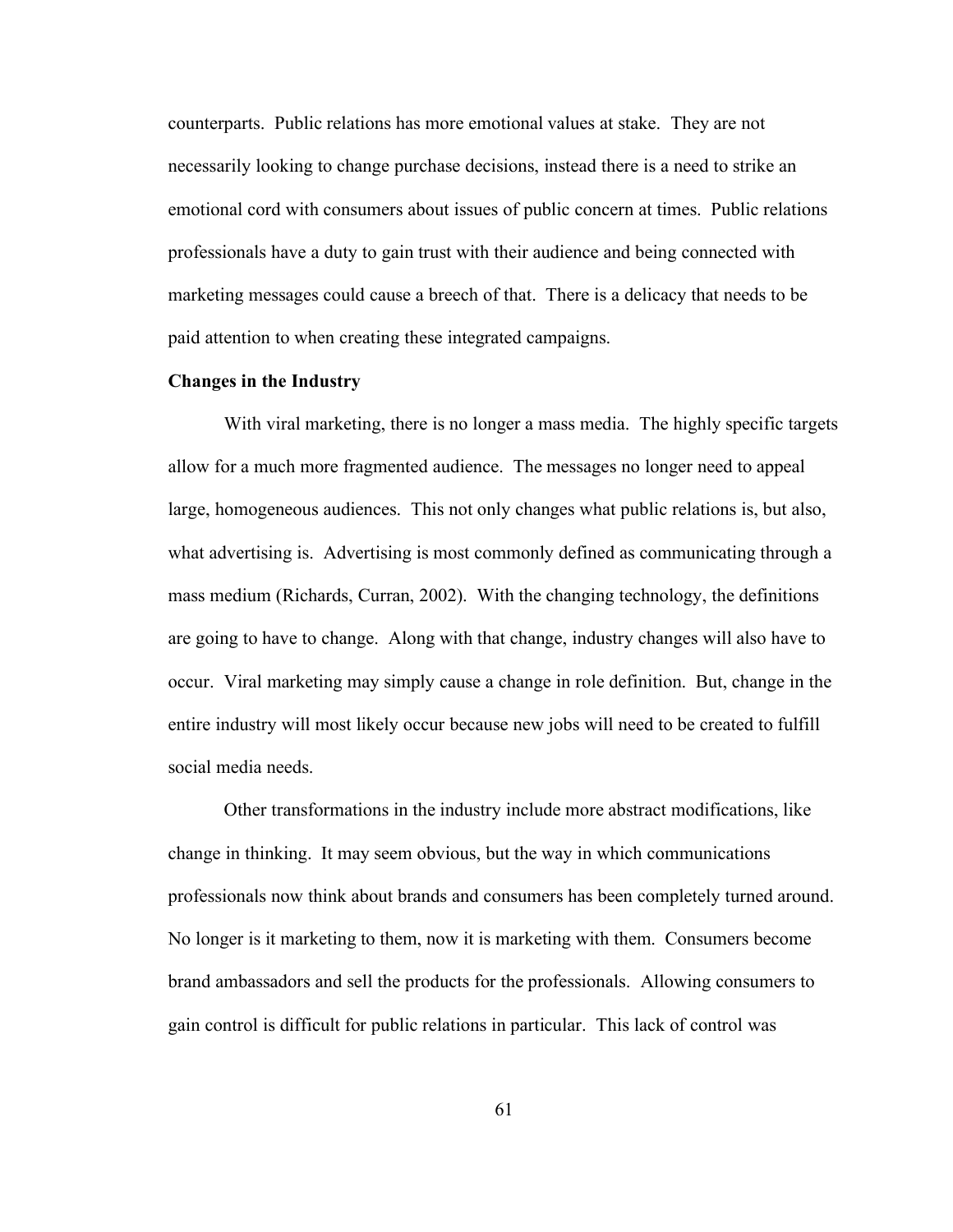delineated in Proposition 6 and Other Findings 2, and seen as a set back for adopting viral marketing.

When it is ingrained in practitioners to sell to audiences, it is not easy to lose control and allow the consumers to do with the brand what they want. To gain some control back, the key is to build a trusting relationship with the consumers. It was seen in Propositions 2, 3 and 6 and Other Findings 2 and 3, social networks and blogs allow professionals to communicate directly with their consumers about brands, as well as discuss other concerns of the bloggers. This capability not only changes thinking, but also changes the structure of the industry.

This new way of thinking and loss of control can also be seen as a disadvantage to adopting the technique into the public relations industry, but should not be. The researcher found that the industry is now realizing that they need to let go and let consumers talk about and market brands with them. Proposition 6 and Other Findings 2 discerned that when consumers are in control they do not feel like they are being bombarded with marketing messages. They get to pick and choose what they pay attention to, and by listening to the consumer the right messages can be sent. This will allow for better reception and pass along by consumers. The personalization that viral marketing provides gives consumers a feeling of respect and loyalty toward a brand.

This slow realization puts public relations still behind advertising, but climbing the curve upwards. The researcher found in Proposition 5 that more and more campaigns are being implemented. In order to continue this trend, viral marketing needs to be understood and accepted by public relations even more. Those that use viral means are more respected in the industry because they are following the trends and consumers. It

62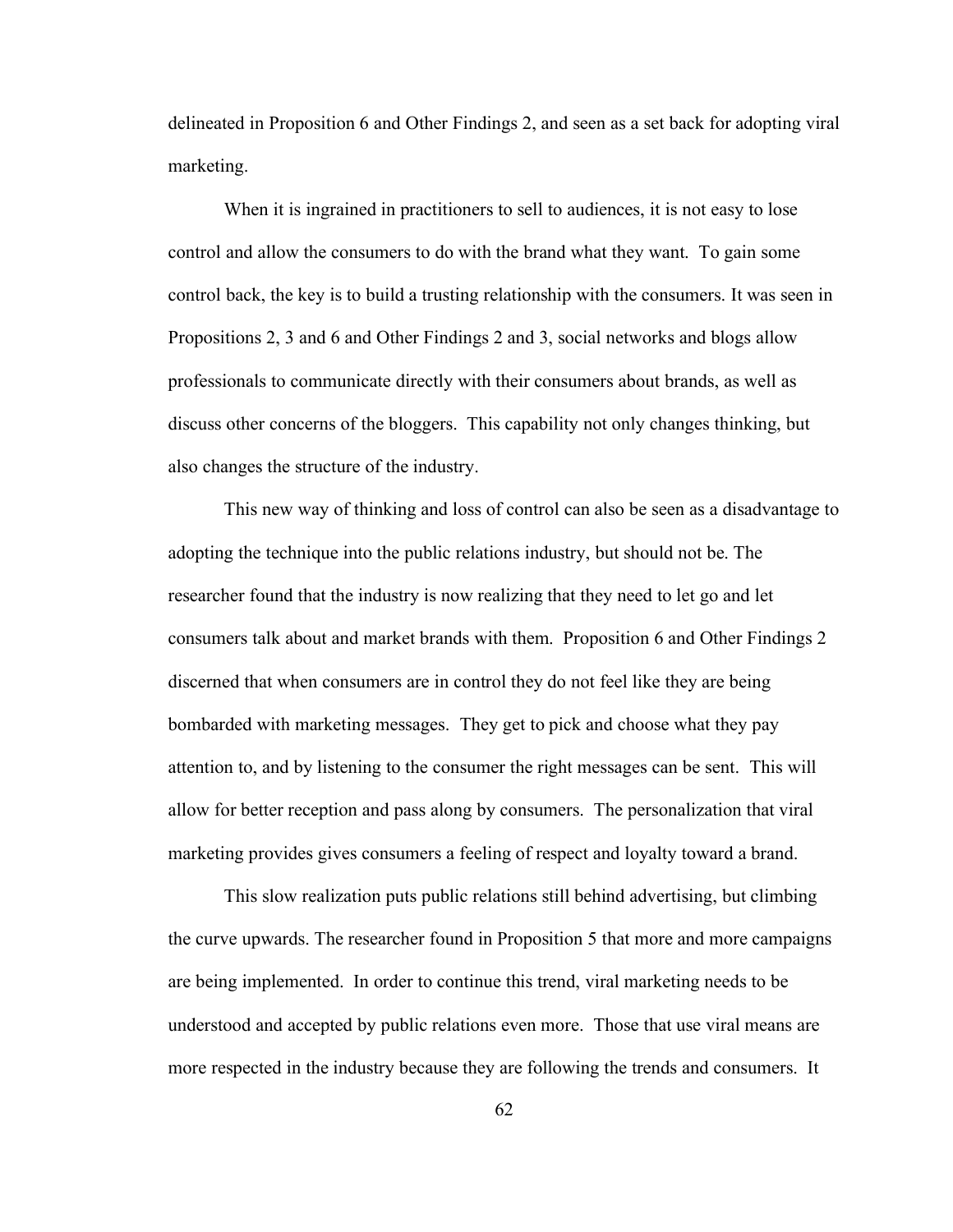was found that in awards, the viral campaigns are singled out more as exceptional work than great traditional campaigns. The industry is headed in the right direction, and all professionals should be ready to plan these campaigns.

## **Crisis Communications**

A large question that has always been attached to public relations is, "Is bad press good press?" This plays even more heavily when viral marketing is introduced. Other Findings 3 showed that social media presents new problems for public relations trying to mitigate bad press. Now people have the power to discuss problems that they have with brands. Blogs give consumers forums to openly converse about how much they hate products or discuss bad experiences they have with them. These posts can be spread quickly and can get picked up by national media. The addition of video technology compounds the situation. By letting consumers create viral video commercials, there is a chance that not all the videos will be positive representations of the brand. That is a risk that professionals must take and decide if the positives outweigh the negatives.

Crisis communications now includes going to blogs and reassuring consumers who are talking. There is great harm that can occur throughout the Internet if companies do not stay on top of Internet chatter, and if they do not respond to the negative press it spreads more and hurts reputation. Now, and in the future more and more issues with viral marketing will arise. It was found in Other Findings 3 that being able to counteract the harm that can occur is really the only way to mitigate it. Putting the positive attributes of brands and reassurance that problems are being fixed into conversations seems to be the best way to do it. Even though these problems could be seen as too much

63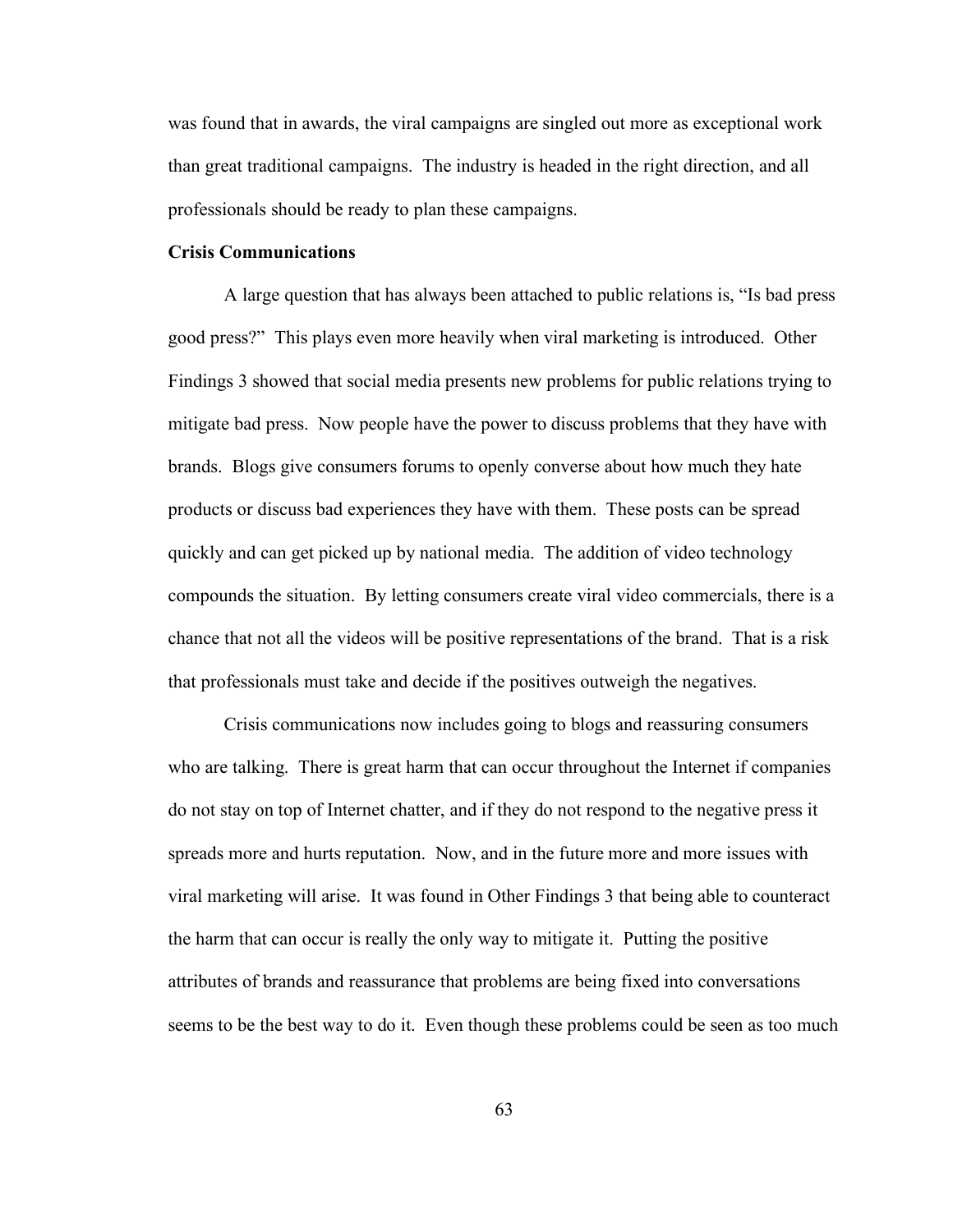to deal with for public relations, it is something they cannot ignore, and therefore consequently must participate in social media.

## **Diffusion of Viral Marketing**

When looking at the adoption of this innovation, viral marketing, it is apparent that public relations not only had to adopt this marketing concept, but also the techniques that departed from the norm. The acceptance of participating in a marketing fueled strategy was the first part of adoption for public relations. The industry needed to get past the division, that was seen in Proposition 1 and 6, it created and not only have a partnership with their marketing counterparts, but use this method of reaching audiences. It is still a hurdle being jumped, but acceptance is the first step. This relates back to the integrated communications campaign. Being able to create such a campaign will allow for an effective viral marketing effort. Overcoming this barrier they set for themselves allows public relations to adopt viral marketing into their methods easier and faster.

The other diffusion of innovation that public relations must complete to fully adopt viral marketing is adding Internet communications into their arsenal. The researcher found that there was some reluctance to even use the Internet instead of traditional means to reach stakeholders. This oversight leaves viral marketing out of the question. Public relations should realize that the Internet has the capabilities to not only reach audiences, but talk to them.

Blogs, social networking sites, and viral videos are all fairly new ways that define viral marketing. Proposition 2 revealed that not only are the names changing for viral marketing, but the techniques are too. These new ways to reach audiences should seem more appealing to public relations professionals because they create more buzz than a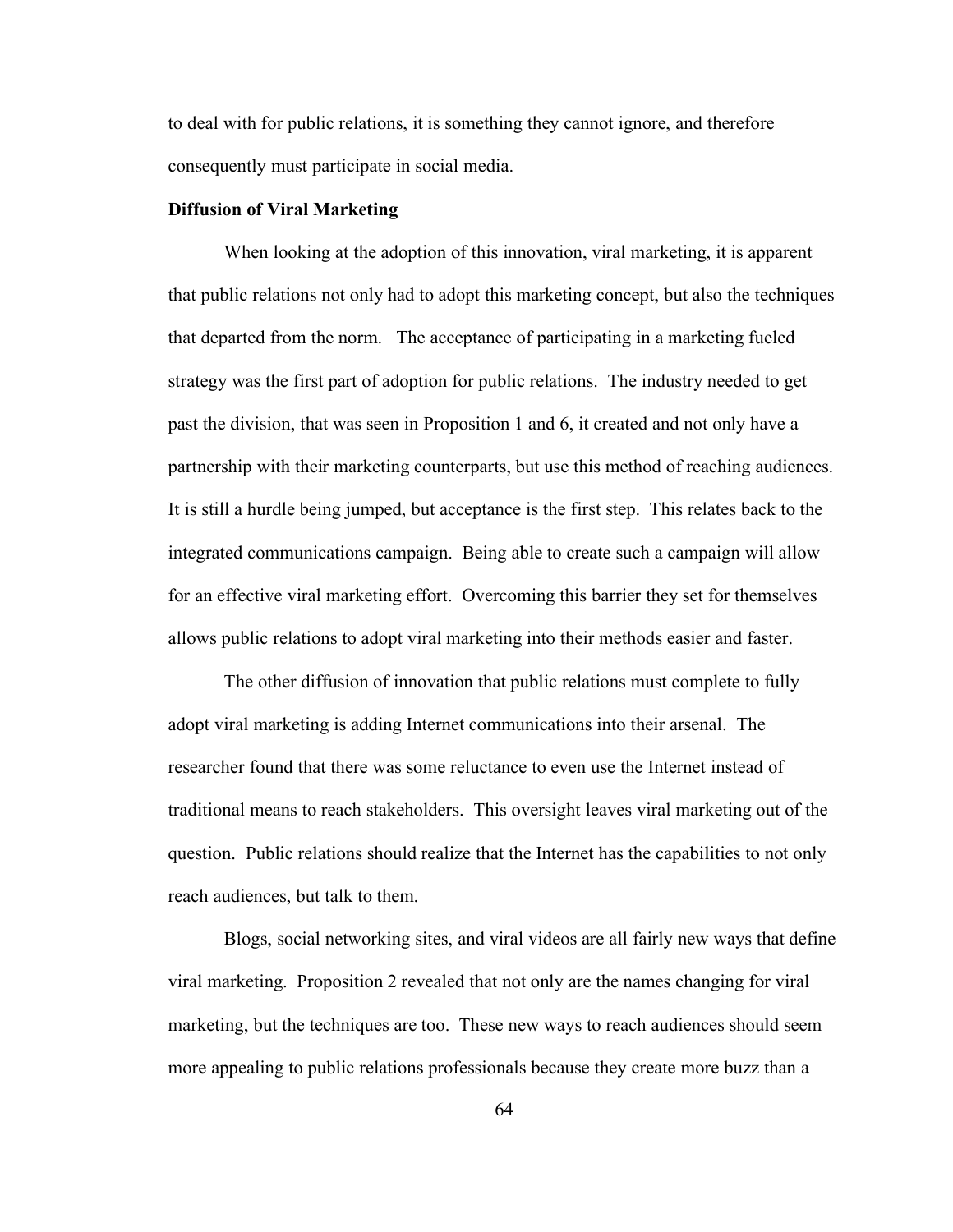viral e-mail. Therefore, these new techniques available for viral marketing fit better with the goals of public relations. This may allow for a quicker adoption of viral marketing into the public relations industry.

### **What it Means for Viral**

This research made it clear that there is still confusion about how to define viral marketing. Public relations' disinclination to use the exact term viral marketing made the process of discovering its accepted definition even more difficult. The findings, particularly in Proposition 2, showed that now public relations is applying new terms to the technique of viral marketing, those being web 2.0 and social media. Advertising is also utilizing the term social media. Viral marketing is evolving, and now encompasses much more than just e-mail.

The new terms that are being applied to viral marketing are partly due to the new techniques available to create viral messages. The one that is most beneficial for public relations are social networking sites. Communities created online are conduits for brand talkability. There is the opportunity to connect with consumers and create long lasting relationships. The findings in Other Findings 2 noticed that the biggest trend in viral marketing is that it is moving to relationship marketing. There is now a need to have open communication with consumers. The same is true with blogs. Blogs can have a large following. Therefore, finding the opinion leaders in blogs can be helpful or detrimental to a campaign. This change in viral is fueled by the consumers. They are dictating where professionals must go to reach them, as seen in Proposition 3.

Monitoring blogs is important, as well as having open communication with them. These emerging technologies change the concept of viral marketing, and the natural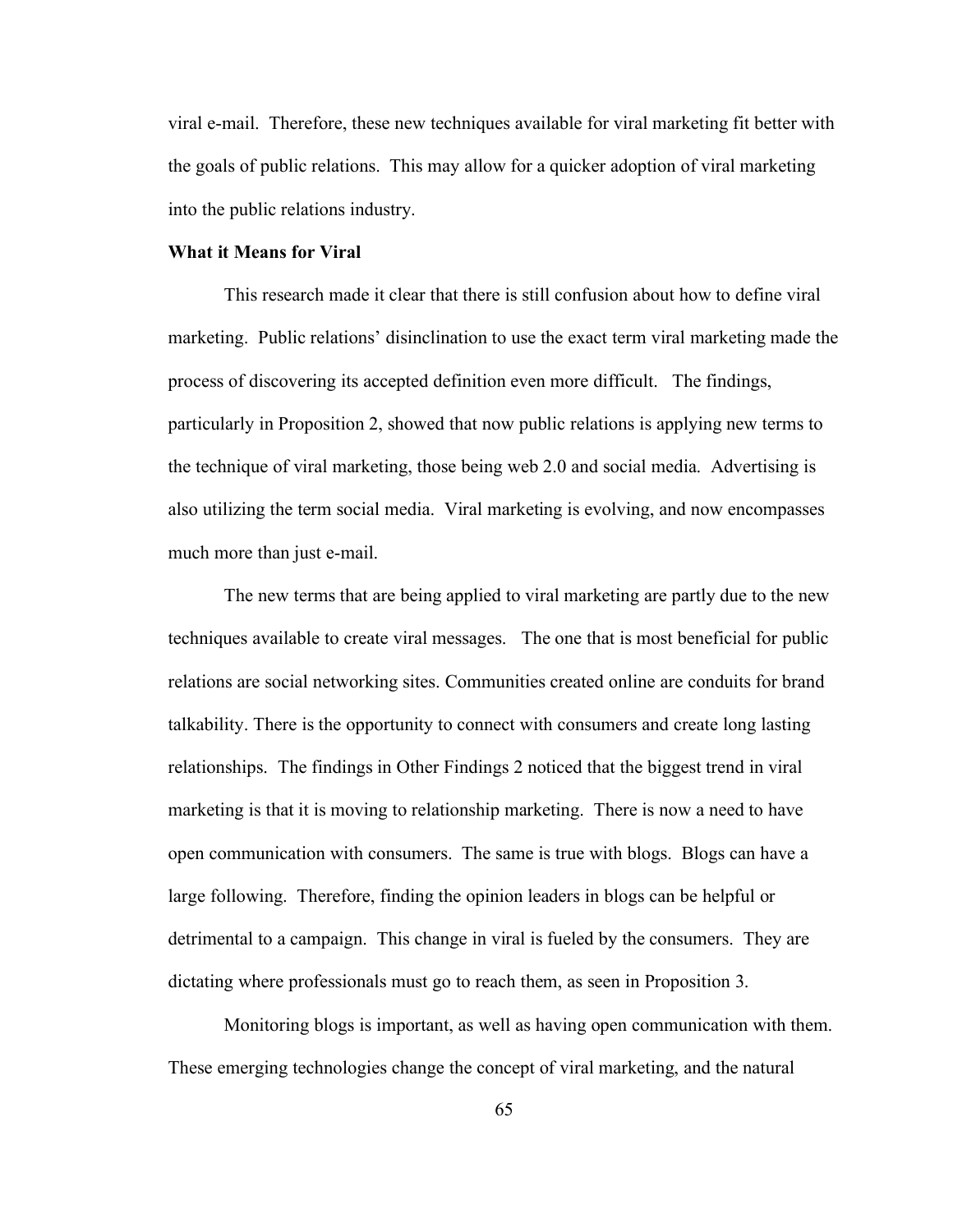progression would then be a change in definition. Proposition 3 noticed that not only do the consumers change the ways in which viral is used, as seen above, but also the technology changes. It is the conjunction of the two as to why viral is changing so much. As technology moves further along, consumers follow the progressions; therefore professionals need to also. It seems to the researcher that because of this, there will be no agreed upon definition because of the evolving nature of technology. If the techniques are constantly changing, it cannot be expected to have a single definition of the practice. There needs to be acceptance of this, but there also needs to be a working definition so practitioners know what they are doing.

One thing about viral marketing that has not changed about viral marketing is the content. The most passed along messages were those that were emotionally charged. Looking at the findings for Proposition 6, 3 and Other Findings 2 the researcher found that incentives are encouraging for pass along, as well as matching the message to the consumer. In Other Findings 1, it was seen that if one big idea that can be created that grabs an audience, it will live longer and be passed along more.

The newer techniques are humorous and highly entertaining to encourage pass along. Personalization has made techniques that much more entertaining, like putting a friend's face on an elf and sending it to them. Messages must have an intrinsic value or they will be lost in cyberspace. Professionals need to understand the desires and motivations of their consumers to send the right message through these means.

Understanding why consumers will pass along a message is critical to viral marketing. The better relationship a consumer has with a brand, the more receptive they will be to a message related to that brand. They will also more likely pass it along to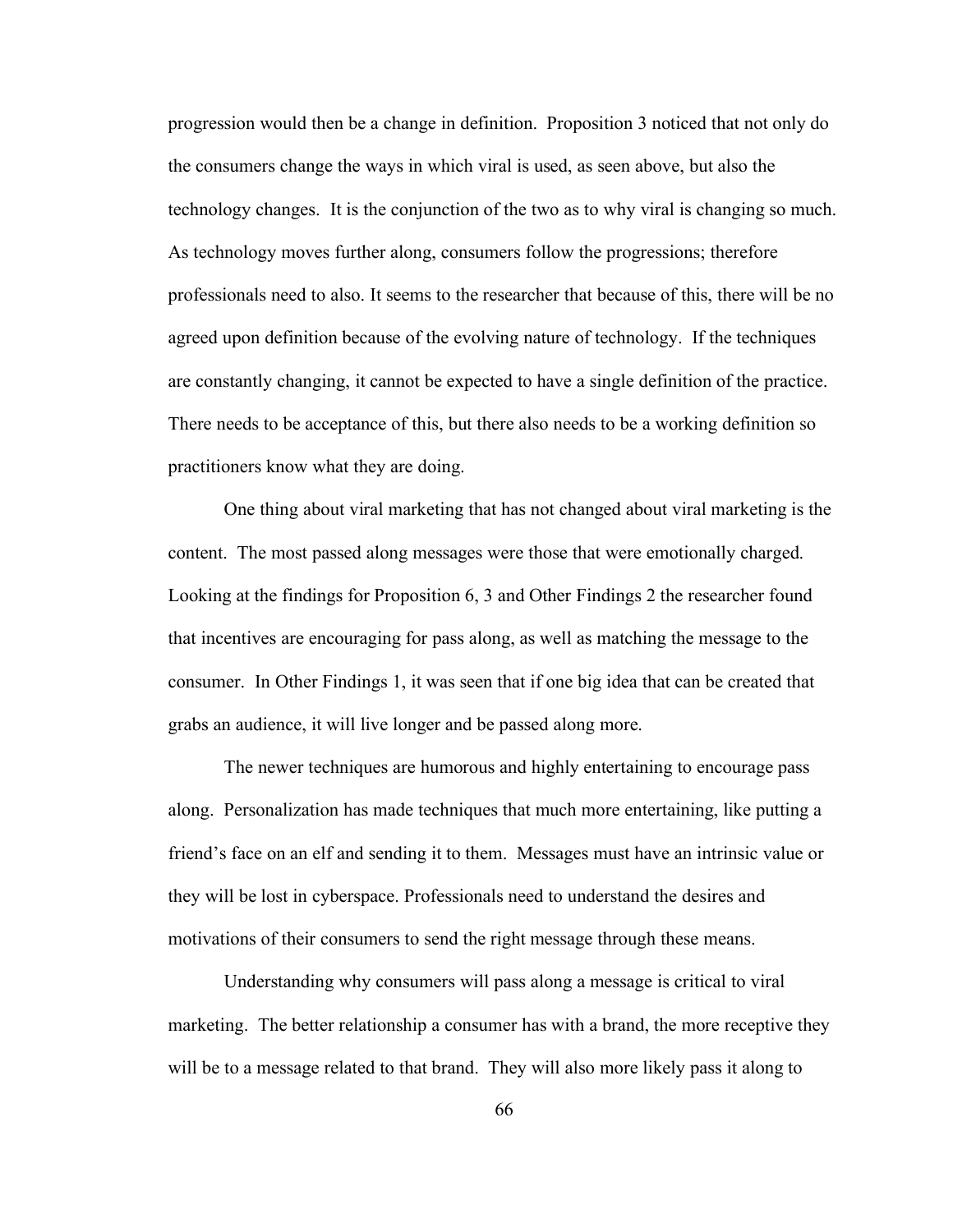those friends who also share that connection. Knowing all of this, the new social communities are essential to use for viral marketing. The relationships that professionals can build will give consumers a closer connection to the brand, and therefore they will accept and pass along a message. Viral marketing is so trendy that it seems it will always be changing. Right now, public relations practitioners must understand this and join their consumers online.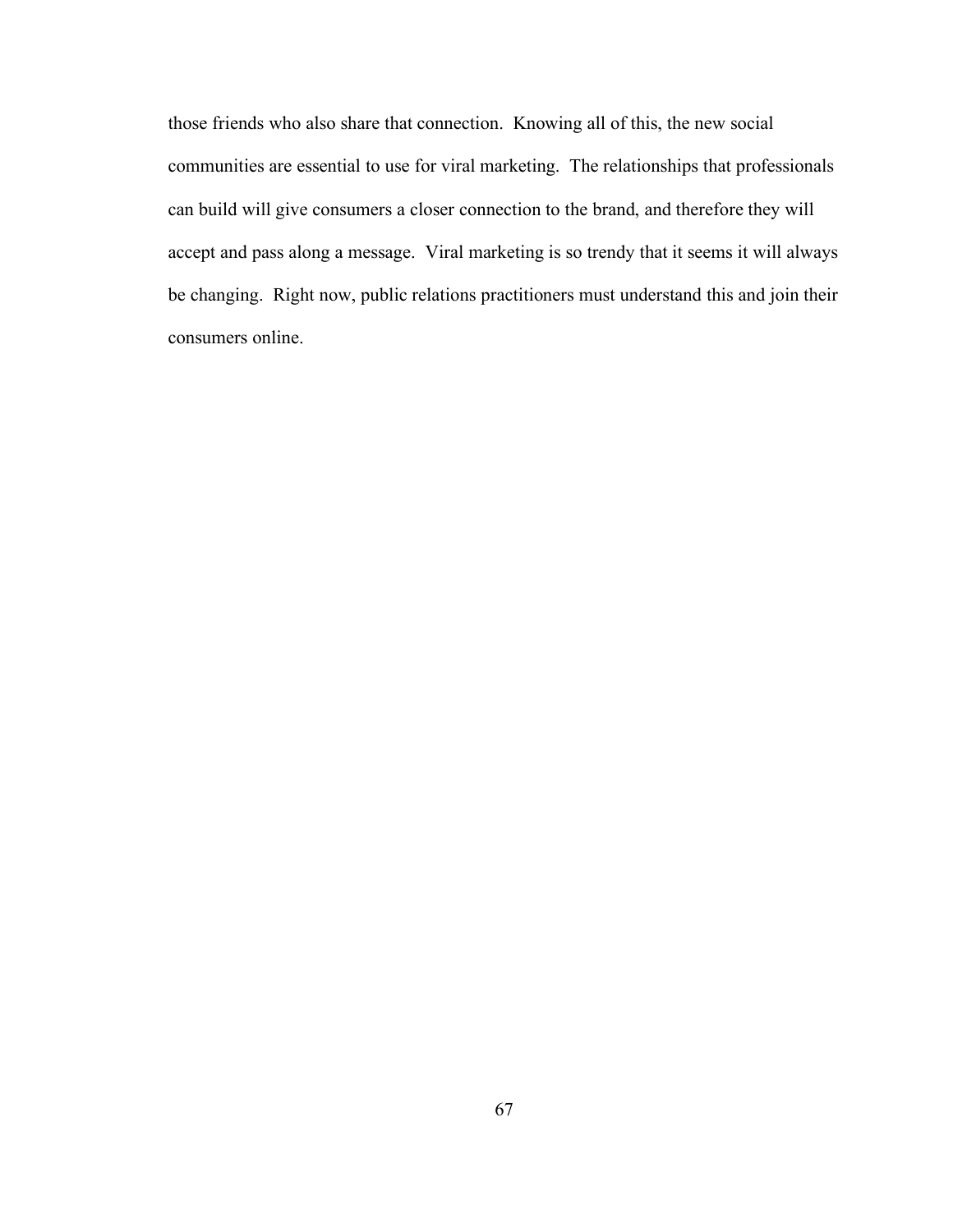## **[6] CONCLUSION**

## **Practicality of Research**

The reason this present research is necessary lies in the lessons that public relations can learn and implement to make adoption of viral marketing that much easier. The data showed that understanding the audience is one of the most important aspects of viral marketing ("Umbria Selected by…," 2007; Mack, 2004; "Touch Point Marketing...," 2007; Klaassen, 2007). No longer do marketers dictate what consumers hear about brands. Becoming apart of consumers' communities online is a way to not only listen to what they are saying, but be a part of that conversation.

There is an ability to build brand relationships to gain loyal consumers who become brand ambassadors. When public relations practitioners create this relationship, consumers feel that they are getting specialized attention. That is invaluable to a brand. In order to successfully do this, professionals must know what makes their target audience tick. The selling points of the brand must match the desires of the audience, they also must match how they reach that audience.

Knowing how to target the right audience with the right message and the right medium is something public relations practitioners need to comprehend. It is a main advantage of viral marketing. With new media, right now the younger audience dominates, as was seen by the present and past research. This is changing, but it seems that the best way to reach this audience is to utilize social media. By tailoring messages to the correct medium, effective campaigns can be produced ("Godfrey Offers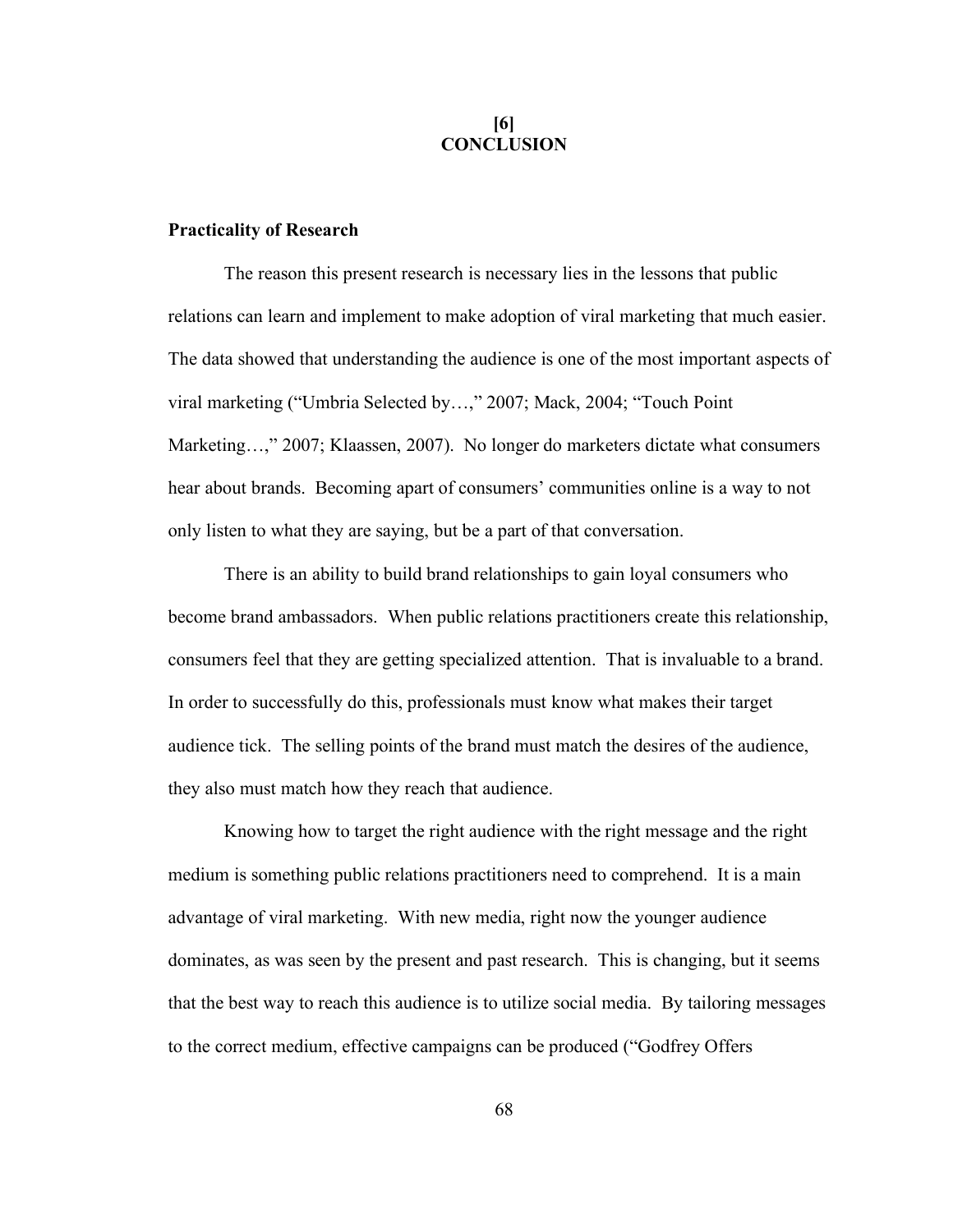Solution…," 2007; Smethurst, 2006). This demonstrates the added personalization that viral marketing allows. Personalization gives added credibility and respect for a brand. It also gives consumers a sense of the control they enjoy.

Keeping campaigns subtle is another advantage of viral marketing. The current research showed that consumers do not want to have marketing messages constantly thrown at them (Phillips, 2007). Therefore, by entertaining them with messages they do not feel as if they are being marketed to. There is also an opt-out option with viral marketing. They can choose whether they want to see the messages (Bloom, 2007). By allowing consumers to be the marketers, brands will be accepted more readily into their lives. This will also be likely to occur with the subtle quality of viral messages.

# **Creating the Big Idea**

Another takeaway from this research is understanding that campaigns now are more about the big idea rather than one very creative idea that can only be used once. This is an area where advertising is excelling. They know that one great commercial is no longer enough to carry a campaign (Grant, 2007). The data showed that there has to be multi-faceted campaigns that allow from growth and improvement. The most successful campaigns will be those that allow for consumers to interact with the campaign and make new features for it. With the ability to expand, a campaign can last for much longer than a traditional campaign.

Viral marketing provides a new forum for promotional messages. A big idea can create the necessary buzz to keep it going (O'Leary, 2005). When the audiences are hit with campaigns that they can relate to and pass along to friends, the brand promotion will continue for much longer than with traditional means. No longer is it about seeing a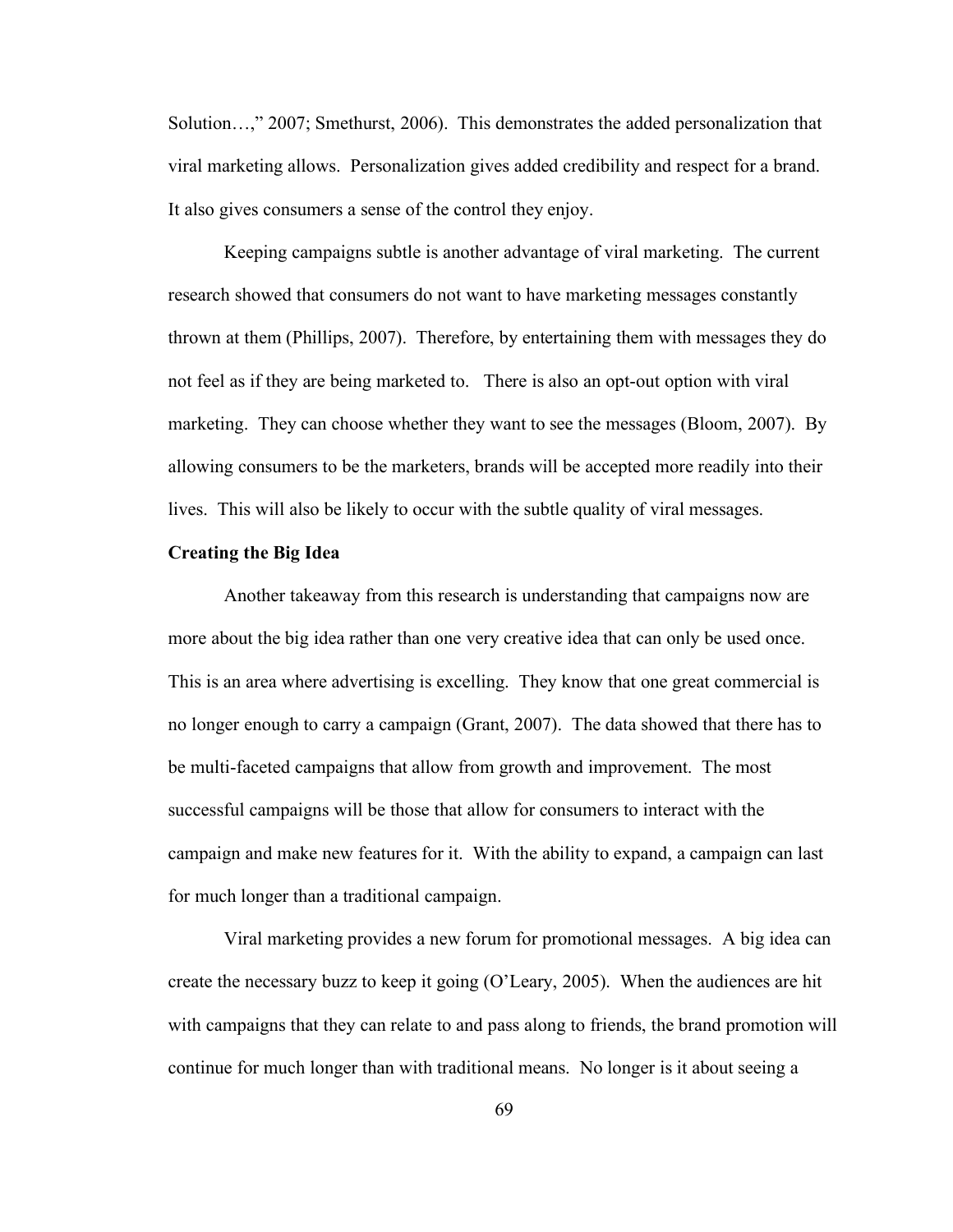message in a predetermined media channel. Now, it is about being able to reach specific audiences through a variety of new media.

# **Marketing Connection**

An obstacle that public relations must get through is being connected with marketing. The term viral marketing is simply that, a term. What is important to remember is that it is the technique that reaches audiences in new and effective ways, and an efficient way to keep up with trends. Being constantly connected with friends and family is a new phenomenon and one that will only get stronger. It is something that needs to be taken advantage of by public relations professionals.

The public relations industry should realize that the marketing industry is not a foe. If the two would combine forces, integrated communications could be created. The present research showed that having integrated campaigns, consumers and professionals will be better served ("Rise of New Media...," 2007). Each industry has strengths and weaknesses that can be improved by the other. They must embrace each other to make it in the future.

#### **Areas to Improve**

Viral marketing is the future, but there are still aspects of the method that need to be developed further. One of the biggest problems facing viral marketing is measurement. Public relations professionals were quite concerned about how to relay effectiveness back to their clients. The problem lies in the fact that the essence of viral marketing lies with the Internet. The evasive nature of the Internet makes any form of marketing on it difficult to measure. A large question lies in how to know how many unique viewers have watched a viral video. Or, how many people have read a particular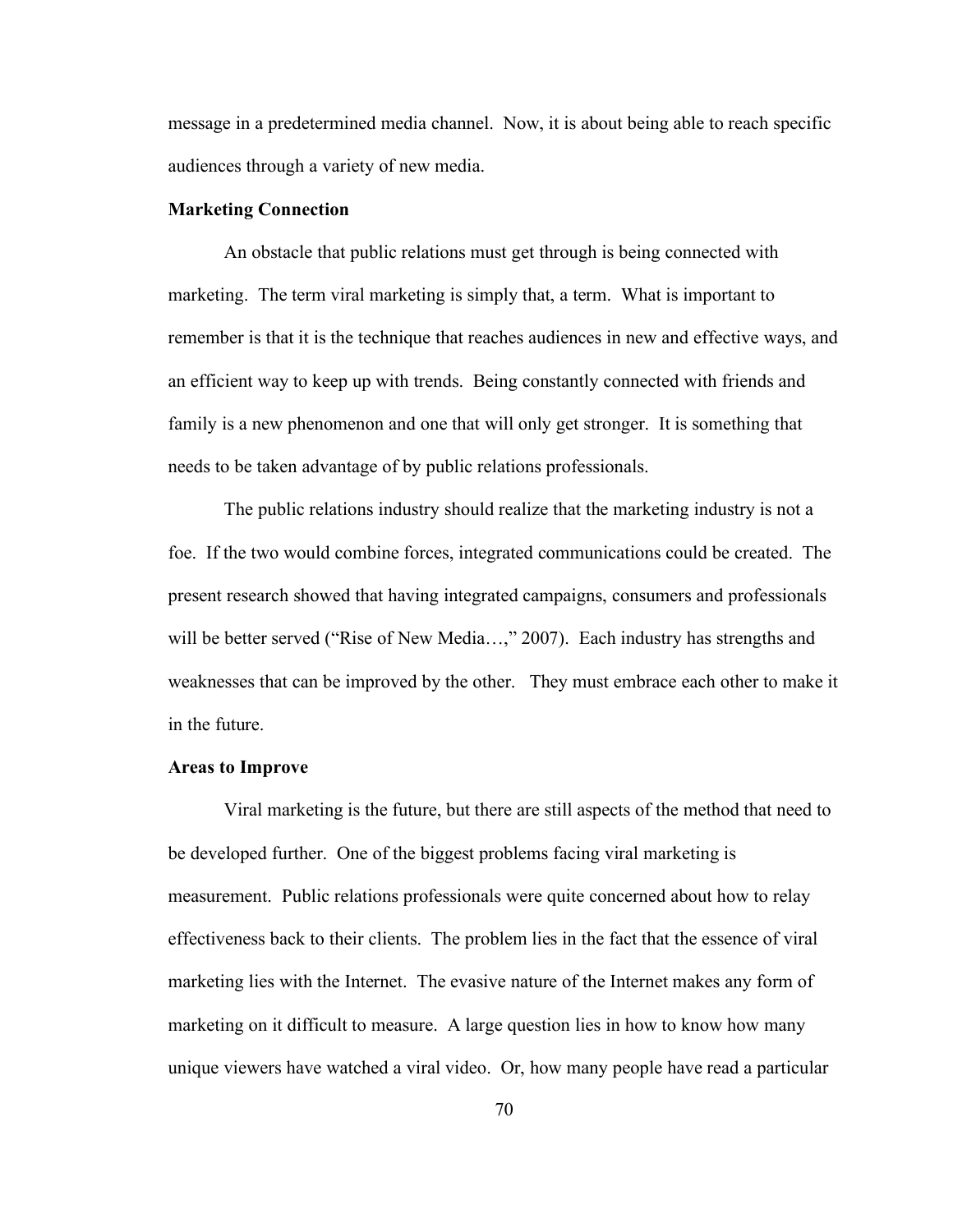blog entry ("Measuring the Unmeasureable," 2005). A compounding problem is that more than one viral technique is employed for one campaign many times.

Companies are working on it right now. Programs are being created to implement campaigns and then track them to give accurate evaluations ("The Power of 1…," 2007; "Shoutlet Creates, Distributes…," 2007). These programs combine all the tools that an agency would use for one viral campaign. These will help with this problem, but do not include all the techniques like social networking sites. Practitioners need to try to resolve this issue. Buzz is not enough of a measurement since buzz does not always equate to sales or good brand reputation (Mullman, 2007, March 19). There is evidence of this with some of viral campaigns. Practitioners will have to decide what is most important to report back to clients.

## **Limitations**

Obtaining the articles for this research was one of the biggest limitations to this type of research. It was assumed that all the articles would be accessible to the researcher, and this was untrue. The articles that were chosen were available through the university, but some of the articles that were compiled were only available online through the journals' websites. This proved to be a stumbling block for the researcher. Some articles that should have been read were inaccessible, so the next random article had to be read instead. 200 articles form both industries were still read through. The next time this research is done, it may be better to get subscriptions to each of the articles to be sure that all articles can be read.

Another limitation was that only four articles were used. There were time limitations to this research, so a reasonable number of journals and articles needed to be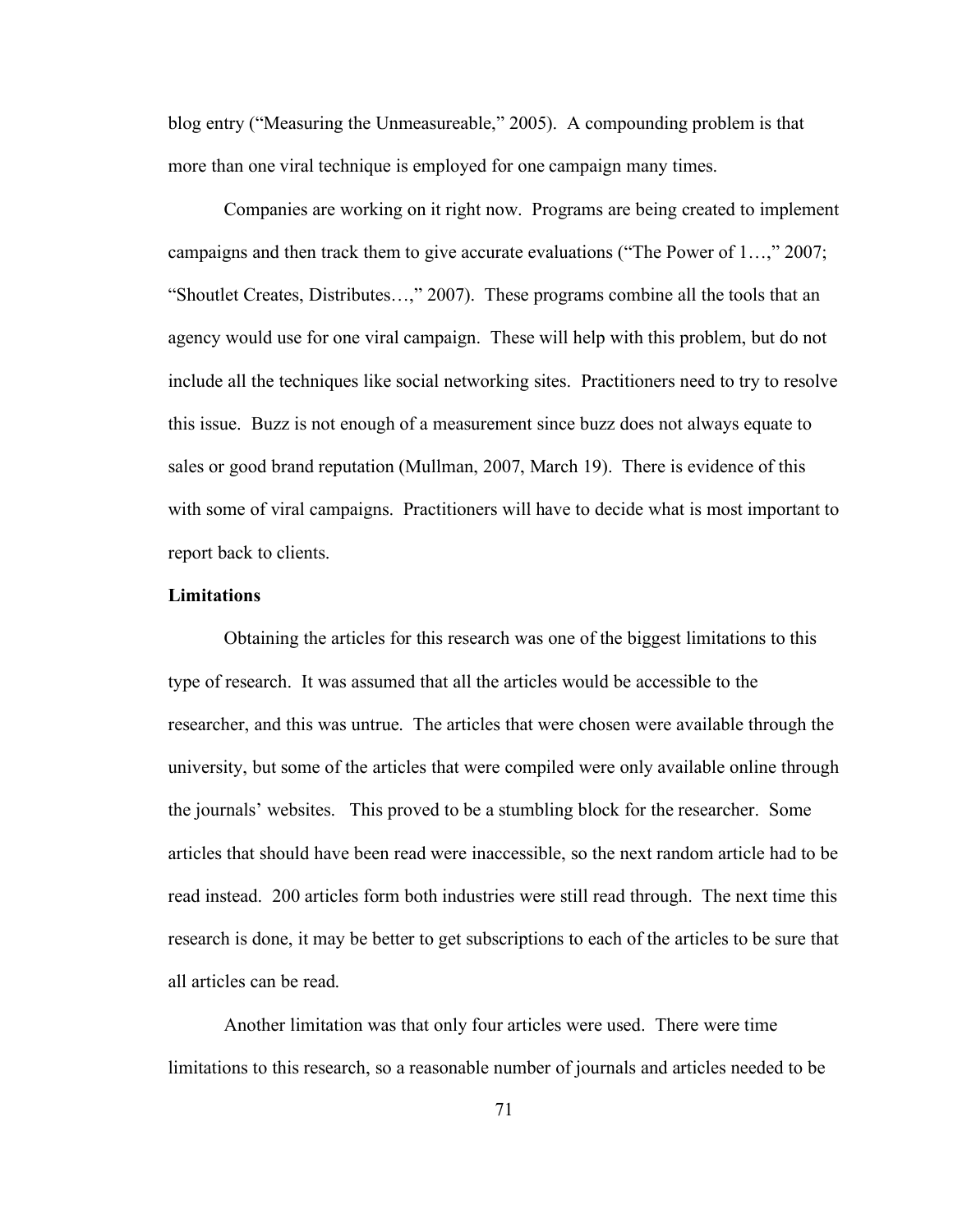sampled. The results that this research produced cannot be generalized for all articles. The suggestions given are only suggestions from these four journals. Different outcomes may result from different articles. This research demonstrates trends happening in the industry in the writings of these four journals.

The general newness of this research also causes some problems. Not much previous research has been done on the topic, therefore there is not much support for the findings that this researcher found. Even the primary research that was done may not have been as robust as a similar topic about a tried and true method of message delivery. There was no other research paper done dealing with this particular topic, so the researcher had to develop a base for other research to be done on the topic. There are now possibilities for deeper evaluation of the adoption of viral marketing.

## **Future Research**

The current research is the foundation for much more research to be done on viral marketing. This research set the base for what is currently being published by the industries. It demonstrates where they stand in relation to the progression of viral marketing. The next step would be to try to see how public relations is using the technique. Talking to professionals would be the best way to accomplish this. By having one on one interviews with those in the field working with the method the research in this field would have a better idea of how the industry feels using viral marketing.

The next step in this research is to see the motivations behind using the technique. Understanding this will give a clearer picture into why practitioners are increasing their use in the ways that they are. The current research gives an overview into why it may be necessary, but by speaking with professionals, personal as well was competitive reasons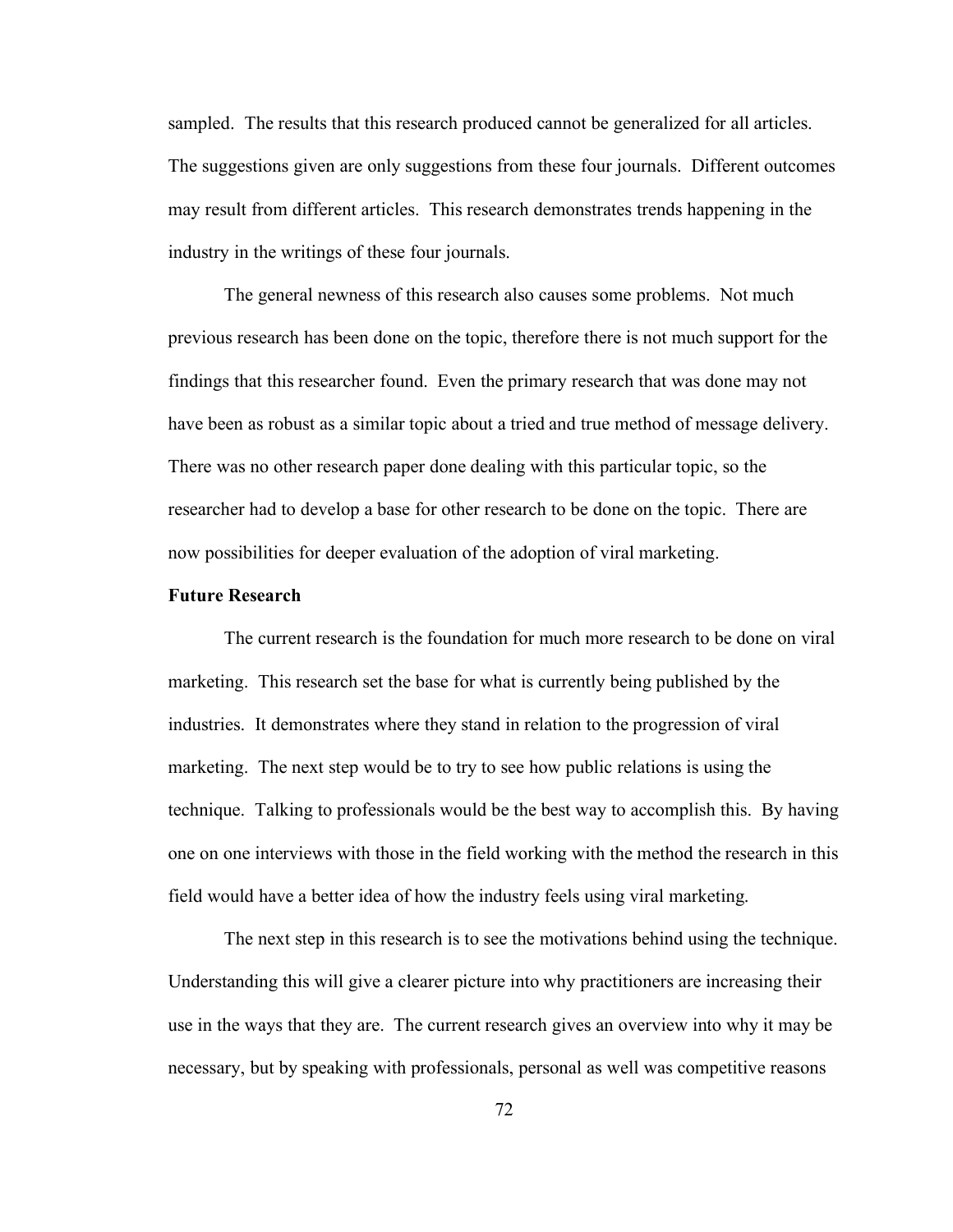may become apparent. In order to have the full picture of the evolution of viral marketing, it is necessary to see what the people performing these tasks think and feel.

After interviews occur, research could be done into future trends that will affect viral marketing. This would involve engaging the consumers. Focus groups or even more quantitative research could be done to see where they stand with viral marketing and where they accept marketing messages. Further research can then delve into the thoughts and behaviors of consumers and their interactions with viral marketing. Areas that can be explored include motivations to open and take the time to read, and then pass along to peers, and the ways in which the message was presented to them that they enjoyed and wanted to share among others. This could give an indication of where the field is heading.

Another aspect of content that should be explored involves the product types that are best suited for viral marketing to see how pervasive this method will be. The current research saw the beginnings of this. Entertainment services and brands targeted to the youth, like Burger King seemed to do the best, but other products were trying to get into the mix, like Xerox. Is it possible to change the image of a brand through viral marketing? Understanding the limits that consumers place on the way advertising for certain products is conducted is a first step before any viral campaign is implemented. Another consideration is whether a viral campaign will match the values and image of the brand. While viral marketing seems like the future of public relations and the communication industries, there is still much research that needs to be done so successful campaigns are produced and well-received by the public.

73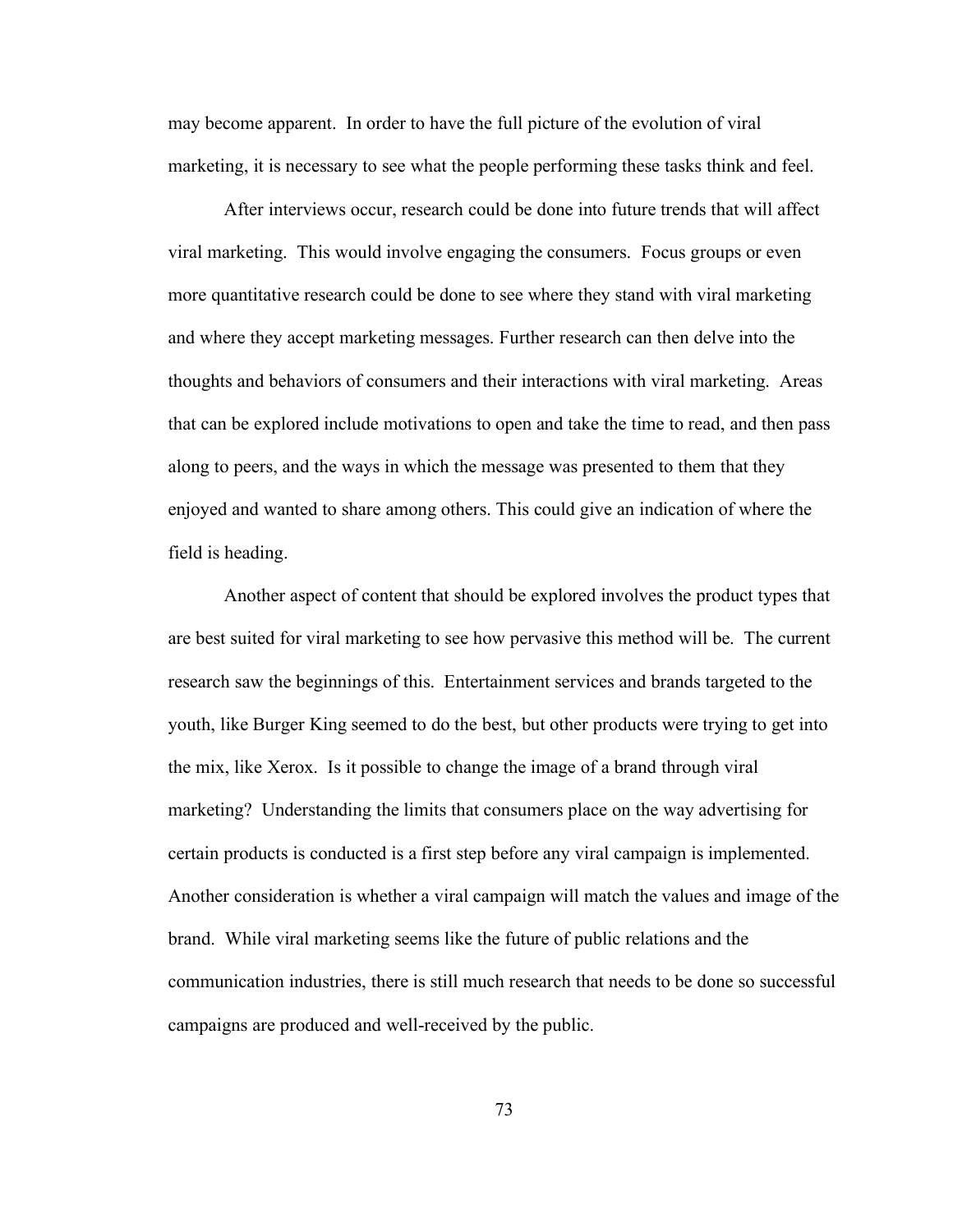The discrepancy between what this current research found compared to the Rodgers Chen (2002) study dealing with public relations' attitude towards the Internet could be explored further. Why were public relations professionals more receptive to using the Internet in the 2002 study than in this current study? It would be helpful to look at what purpose this new technology is playing in the industry. The incongruity could lie in the evolving nature of the Internet and what the practitioners were going to the Internet to accomplish. Therefore, by performing another quantitative study like Rodgers and Chen, insight could be gained into why public relations professionals feel reluctance to turning to the Internet with viral marketing.

## **Implications for the Future**

The evolving nature of viral marketing demonstrates that no professional can get too comfortable with reaching audiences in one manner. Technology is constantly changing and the industries must keep up. If this is not done, they will not effectively reach their audiences. Public relations learned their lesson by being laggards with viral marketing. By being behind the curve, it puts them perpetually behind with all the new technology. The best thing to do is to embrace the changes in technology and methods.

As was learned with viral marketing, it is important to follow the audiences with their media preferences. This is really the only way to reach consumers. The more marketing messages that are infiltrate all media, the more creative professionals will need to be. Right now, viral marketing provides a subtle way to reach consumers and become a part of their lives. Relationship marketing seems to be the future. Being able to have a two-way communication with audiences seems to be effective in building brand loyalty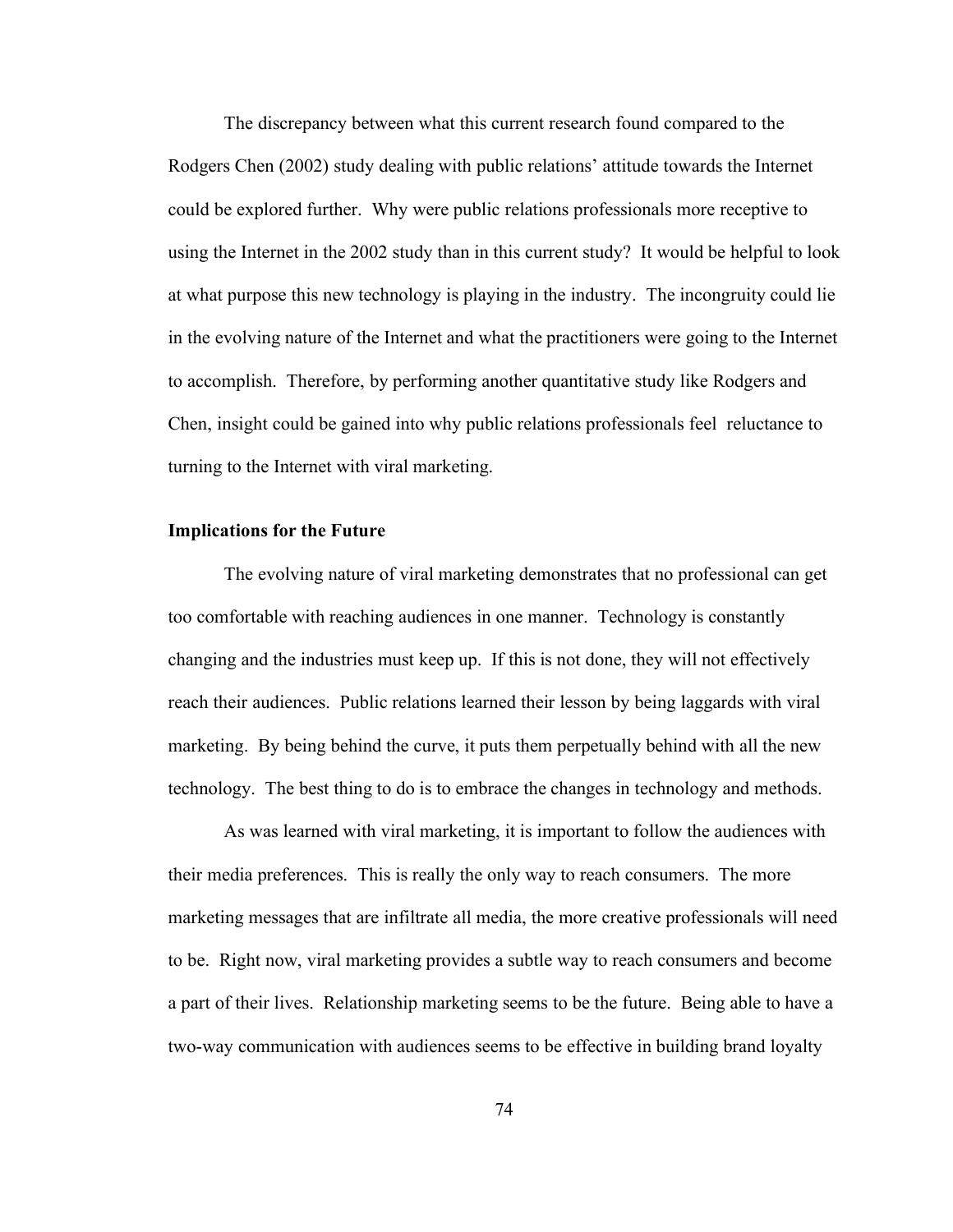and buzz. The better a consumer knows a brand and product, the more they will talk about it to their friends.

Technology changes will allow people to connect even easier. Being able to tap into those networks is key for practitioners. Information will spread faster and along these lines of communication. Also, more people are able to be apart of the move to the Internet. Changing technology allows for more access for more people. So while right now new media is ruled by the younger generation; that is changing. In the future, more and more demographics will be available through the Internet. It will be important for professionals to remember that the messages must be tailored to the audience. What is working right now with viral, that being relying mostly on humor, may not be the best way to hit all the audiences turning to the Internet. It is just something to keep in mind as technology continues to transform lives and how professionals reach consumers.

The most important thing for public relations practitioners to remember for the future is to keep up with the trends. They do not want to fall behind the other communication industries again. By joining forces with them, public relations can better understand trends and keep up with technology and audiences.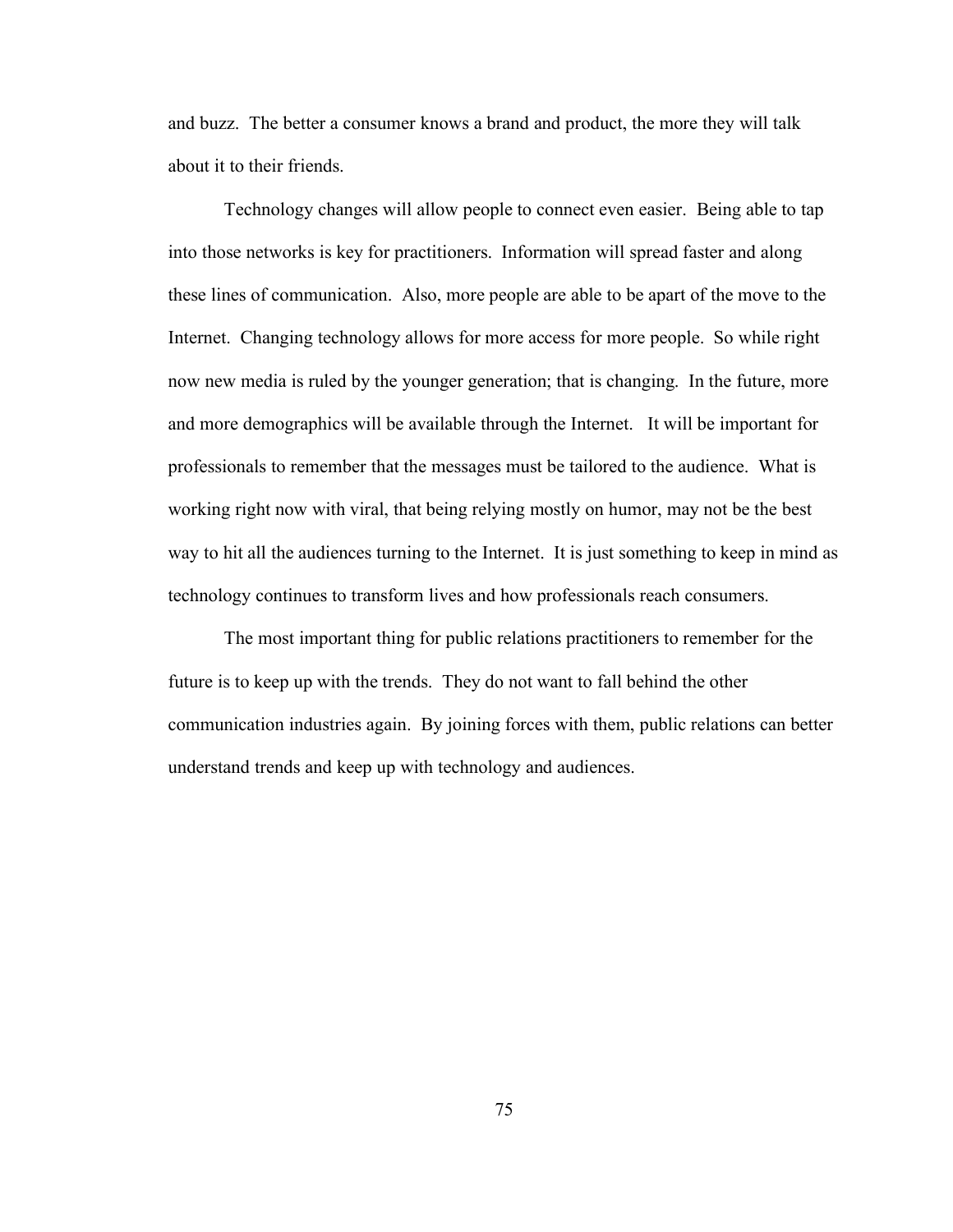## **BIBLIOGRAPHY**

- "ADWeek 2000 Media and Technology: Shops to Watch." (1999, October 18). *ADWeek*, Retrieved February 20, 2008, from http://www.adweek.com/aw/esearch/article\_display.jsp?vnu\_content\_id=533185.
- "Always Low Prices, Always S Low Morale?" (2007, October 10). *PR News*, Retrieved February 18, 2008, from http://www.prnewsonline.com/breakingnews/.
- Arson, J. (1994). A Pragmatic View of Thematic Analysis. *The Qualitative Report*, 2(1), 1-2.
- "Branding and Marketing Practice to West Coast." (2007, June 12). *PR News*, Retrieved February 18, 2008, from http://www.prnewsonline.com/prnewswire/1070.html.
- Berger, A.A. (1995). *Essentials of Mass Communication Theory*. London: SAGE Publications.
- Bargh J.A., McKenna, K.Y.A. (2004). The Internet and Social Life. *Annual Review of Psychology,* 55, 573-590.
- Black, S., Sharpe, M.L. (1983). *Pracitcal Public Relations: Common-Sense Guidelines for Business and Professional People*. New Jersey: Prentice-Hall, Inc.
- "Blogs Under Audit." (2006, June 23). *PR Week*, Retrieved February 18, 2008, from Lexis Nexis.
- Bloom, J. (2007, July 16). "Cloverfield Trailer Will Go Viral and Mainstream." *Advertising Age*, 78(28).
- "Brands Tap Into British Faith Groups." (2004, October 29). *PR Week*, Retrieved February 18, 2008, from Lexis Nexis.
- Brierley, S. (2002). *The Advertising Handbook* (2<sup>nd</sup> Ed.). New York: Routledge.
- "Bud Light, Oprah and Dave are Super Bowl Ad MVPs, Sales Genie Joins Chicago QB Grossman as Goat of the Game." (2007, February 6). *PR News*, Retrieved February 18, 2008, from http://www.prnewsonline.com/prnewswire/608.html.
- Cancel, A.E., Cameron, G.T., Sallot, L.M., and Mitrook, M.A. (1997). It Depends: A Contingency Theory of accommodation in Public Relations. Journal of Public Relations *Research,* 9(1), 31-63.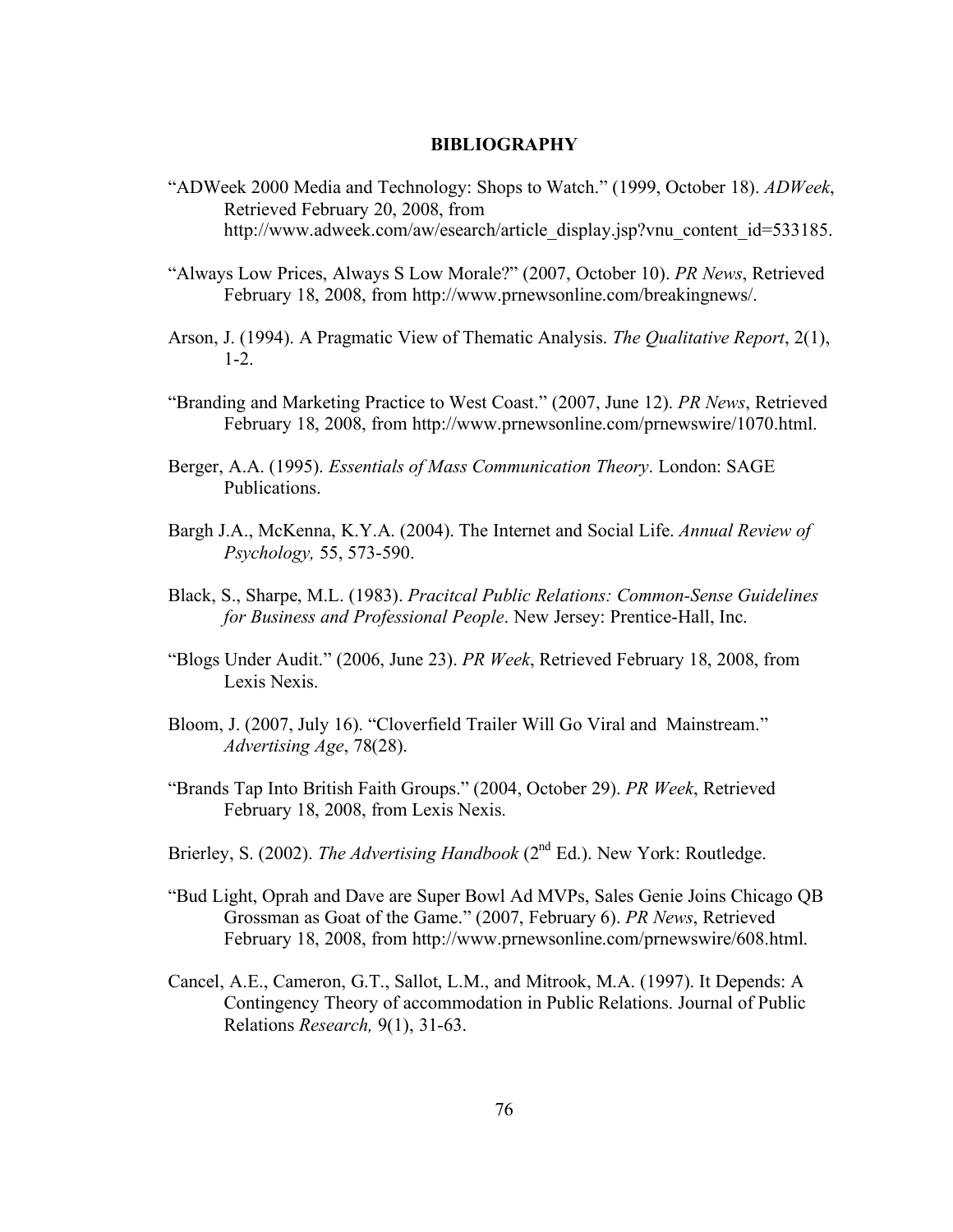- "Cannes Must Broaden Its Definition of 'Creativity'." (2007, June 18). *Advertising Age*, 78(25), 17.
- Carter, D. Living in Virtual Communities: An Ethnography of Human Relationships in Cyberspace. *Information, Communication & Society*, 8(2), 148-167.
- Cho, H., Lee, J.S., Stefanone, M., Gay, G. Development of Comupter-Supported Collaborative Social Networks in a Distributed Learning Community. *Behaviour &Information Technology,* 24(6), 435-447.
- Coppola, N.W. (2006). Guest Editor's Introduction: Communication in Technology Transfer and Diffusion: Defining the Field. *Technical Communication Quarterly*, 15(3), 285-292.
- Cowlett, M. (2001, March 2). "Infectious Marketing-It's Cheap, Easy and Fun to Communicate." *PR Week*, Retrieved February 18, 2008, from Lexis Nexis.
- Cropp, F., Pincus, J.D. (2001). Chapter 13: The Mystery of Public Relations. In A Heath, R.L. Ed., *Handbook of Public Relations* (189-203). Thousand Oaks, CA: Sage Publications.
- Cuneo, A.Z. (2006, September 11). "Mobile: What to Watch in 2007." *Advertising Age*, 77(37).
- "Digital PR Track: How to Manage & Leverage Your Online Digital Reputation." (2007, October 10). *PR News,* Retrieved February 18, 2008, from http://www.prnewsonline.com/webinars/dec12\_webinar.html.
- Dodson, J., Muller, E, (1978). Models of New Product Diffusion Through Advertising and Word-Of-Mouth. *Management Science*, 24, 1568-1578.
- "E-Commerce Retailer, ClickBank Taps Metzger Associates for Local and National PR Campaign." (2007, May 29). *PR News*, Retrieved February 18, 2008, from http://www.prnewsonline.com/prnewswire/987.html.
- "Eisen Management Group Adds New York Media Agency to Client Roster." (2007, February 5). *PR News*, Retrieved February 18, 2008, from http://www.prnewsonline.com/prnewswire/595.html.
- Fairclough, N. (1992). Discourse and Text: Linguistic and Intertextual Analysis within Discourse Analysis. *Dicourse & Society*, 3(2), 193-217.
- Fereday, J. and Muir-Cochran, E. (2006). Demonstrating Rigor Using Thematic Analysis: A Hybrid Approach to Inductive and Deductive Coding and Theme Developments. *International Journal of Qualitative Methods*, 5(1), 1-13.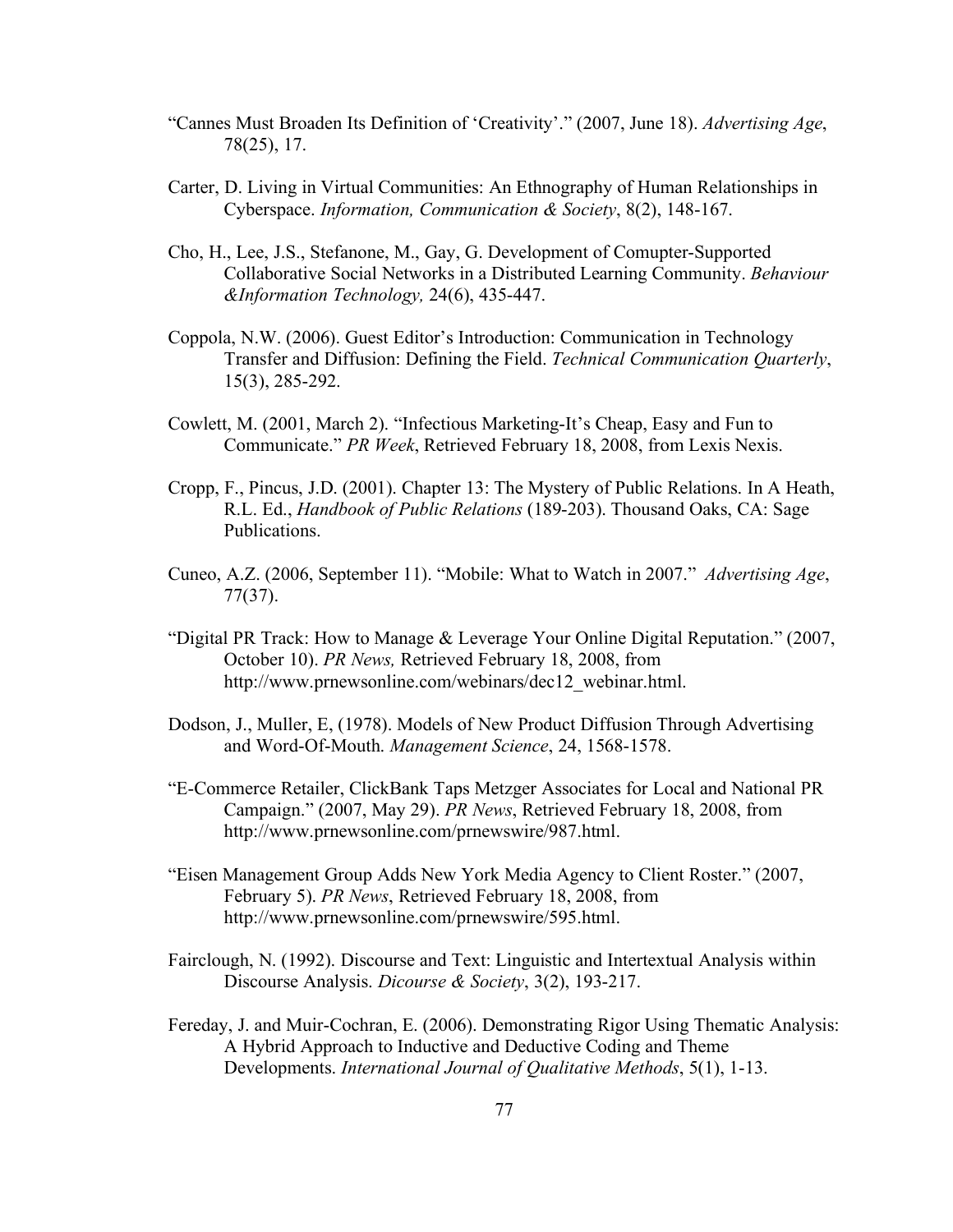- Garton, L., Haythornthwaite, C., Wellman, B. (1997). Studying Online Social Networks. *Journal of Computer-Mediated Communication,* 3 (1), 0–0.
- "Godfrey Offers Solution to Fragmentation—A Media Lobotomy." (2007, August 10). *PR News*, Retrieved February 18, 2008, from http://www.prnewsonline.com/prnewswire/1314.html.
- Grant, T. (2007, March 12). "What Bud Taught Me." *ADWeek*, 48(11), 17.
- Grates, F. (2003). Through the Looking Glass…Seeing the Future of Public Relations Relevance. *Public Relations Quarterly,* 48(3), 15-19.
- Gunn, E.P. (2000, October 16). "Marketers Keen on Enriched E-Mail." *Advertising Age*, 71(43), 12-14.
- Hall, I. (2006, April 14). "Shine Launches New Media Arm for Youth Focus." *PR Week*, Retrieved February 18, 2008, from Lexis Nexis.
- Hampp, A. (2007, July 25). "At CTAM: Olgivy's Steve Hayden Wants to Coin a New Acronym." *Advertising Age,* Retrieved February 20, 2008, from http://adage.com/mediaworks/article?article\_id=119511&search\_phrase=ctam.
- Harris, T. (1993). How MPR Adds Value to Integrated Marketing Communications. *Public Relations Quarterly*, Summer, 13-18.
- Helm, S. (2000). Viral Marketing Establishing Customer Relationships by 'Word-of-Mouse'?. *Electronic Markets*, 10(3), 158-161.
- High, K. (2007, March 19). "Busy Signals-Mobile Gains Momentum." *ADWeek*, 48(12).
- Horsky, D., Simon, L. (1983). Advertising and the Diffusion of Products. *Marketing Science,* 2, 1-17.
- "How To…Translate Cyber Speak." (2007, May 7). *PR News*, Retrieved February 18, 2008, from http://www.prnewsonline.com/news/10950.html.
- IABC/Detroit Celebrates Outstanding Communicators at the 2007 Renaissance Awards Presented by Blue Cross Blue Shield of Michigan." (2007, May 23). *PR News*, Retrieved February 18, 2008, from http://www.prnewsonline.com/prnewswire/973.html.
- "Industry Pioneer Launches Online Manifesto to Promote New Book: 'Small is the Next Big Thing-The Size and Shape of Commerce and Culture'." (2007, April 16). *PR*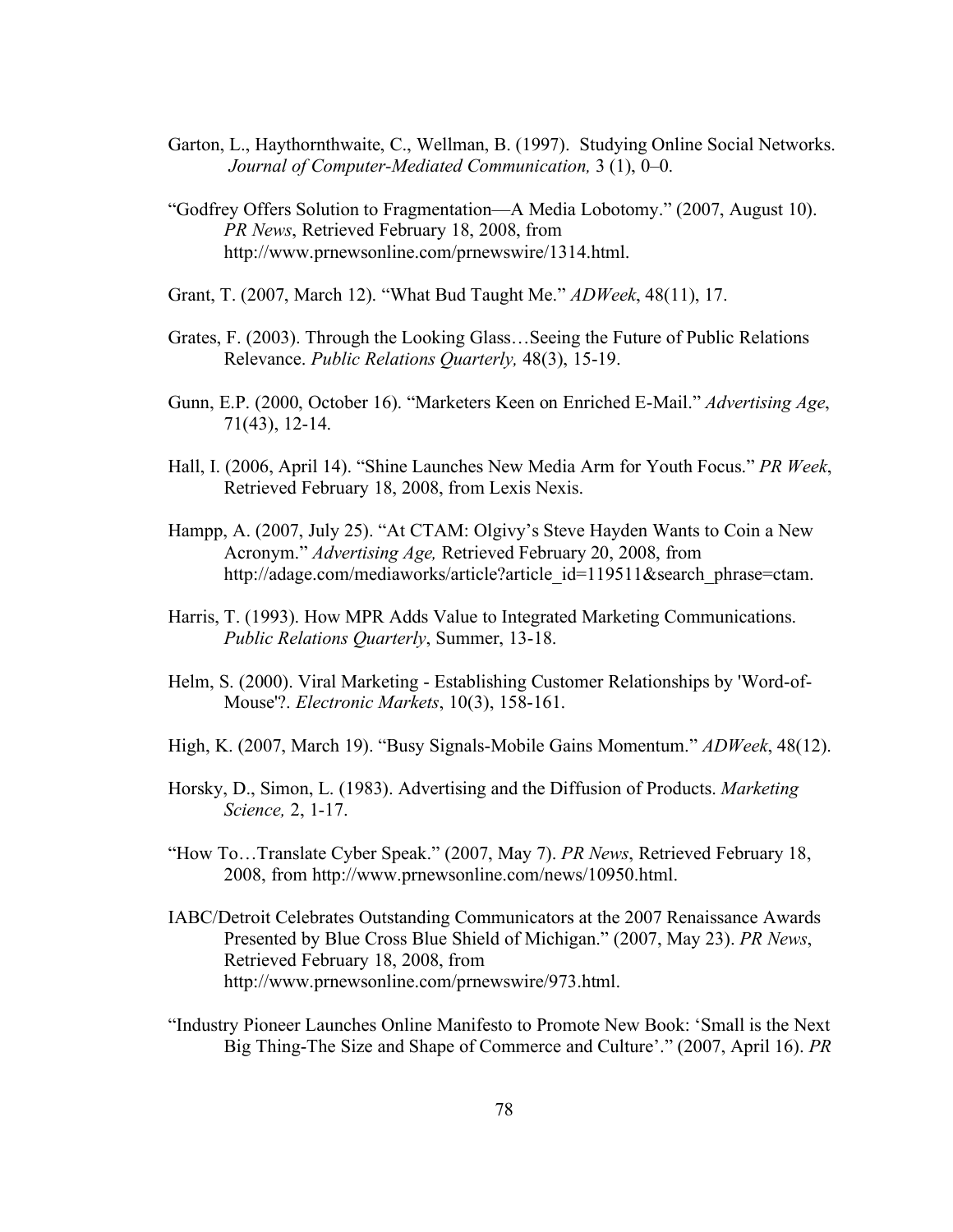*News*, Retrieved February 18, 2008, from http://www.prnewsonline.com/prnewswire/840.html.

- "Journalists Are Working Across Multiple Channels-Are You?" (2007, November 16). *PR Week,* Retrieved February 18, 2008, from Lexis Nexis.
- Jurvetson, S. (2000, May). *What is Viral Marketing?* Retrieved April 7, 2007, from 3http://www.dfj.com.cgi-bin/artman/publish/steve\_may00.shtml.
- Kelly, K.S. (1994). Fund-Raising Encroachment and the Potential of Public Relations Departments in the Nonproit Sector. *Journal of Public Relations Research*, 6(1), 1-22.
- Kharif, O. (2000, August). *An Epidemic of "Viral Marketing."* Retrieved April 7, 2007, from http://www.businessweek.com/bwdaily/dnflash/aug2000/nf20000830\_601.htm.
- Kim, I., Han, D., Schultz, D. (2004). Understanding the Diffusion of Integration Marketing Communications. *Journal of Advertising Research*, 31-45.
- Kitchen, P.J. (2005). New Paradigm-IMC-Under Fire. *Competitiveness Review,* 15(1), 72-80.
- Kitchen, J.P., Li, T. (2005.) Perceptions of Integrated Marketing Communications: A Chinese Ad and PR Agency Perspective. *International Journal of Advertising*, 24(1), 51-78.
- Klaassen, A. (2007, April 23). "What's Making 'Friends' With a MySpace User Worth?" *Advertising Age*, 78(17),.
- Kraut, R., Patterson, V.L., Kiesler, S., Mukhopadhyay, T., and Scherilis, W. (1998). Internet Paradox: A Social Technology that Reduces Social Involvement and Psychological Well-Being? *American Psychologist*, 53(9), 1017-1031.
- Lauzen, M. (1992). Public Relations Roles, Intraorganizational Power, and Encroachment. *Journal o Public Relations Research*, 4(2), 61-80.
- "Lead, Follow or Get Out of the Way: PR's Role in Guiding Change." (2007, July 2). *PR News*, Retrieved February 18, 2008, from http://www.prnewsonline.com/news/11054.html.

Leskovec, J., Adamic, L.A., Huberman, B.A. (2007). The Dynamics of Viral Marketing.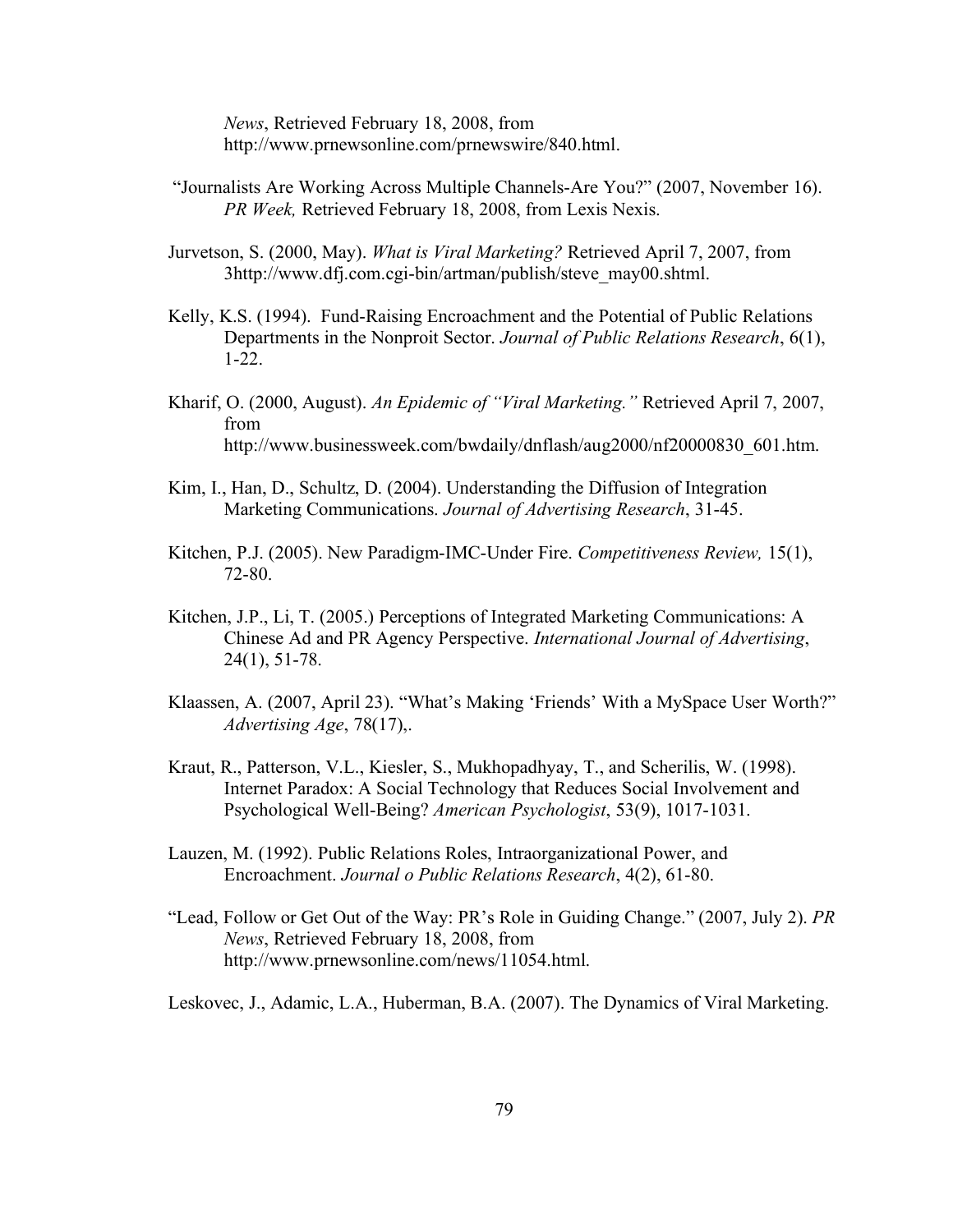- "Lois Paul & Partners' Austin Office Broadens Client Base." (2007, October 25). *PR News,* Retrieved February 18, 2008, from http://www.prnewsonline.com/prnewswire/1635.html.
- Macarthur, K. (2007, February 26). "Taco Hell: Rodent Video Signals New Era in PR Crisis." *Advertising Age*, 78(9), 44-46.
- Mack, A.M. (2004, June 28). "Pay For Play." *ADWeek*, 45(26).
- Mahajan, V., Muller E., Kerin R., (1984). Introduction Strategy for New Products with Positive and Negative Word-Of-Mouth. *Management Science*, 30, 1389-1404.
- "Measuring the Unmeasurable." (2005, September 23). *PR Week*, Retrieved February 18, 2008, from Lexis Nexis.
- Melillo, W. (2007, November 26). "POV: For Starbucks, WoM is Not Enough." *ADWeek*, 48(43).
- "Morrissey & Company Launches Reputation Excellence, a Reputation Management Blog." (2007, September 13). *PR News,* Retrieved February 18, 2008, from http://www.prnewsonline.com/prnewswire/1447.html.
- Morrissey, B. (2007, December 6). "Bode Miller Wants His Own MySpace." *ADWeek*, Retrieved February 20, 2008, from http://www.adweek.com/aw/esearch/article\_display.jsp?vnu\_content\_id=1003682 071.
- Morrissey, B. (2006, July 17). "New Line Lets Users Into Cockpit for 'SoaP'." *ADWeek*, 47(28), 12.
- Morrissey, B. (2005, October 17). "More Agencies Probe The Wireless Frontier." *ADWeek*, 46(40), 12.
- Mullman, J. (2007, March 19). "A-B Just Can't Quit Bud Select." *Advertising Age*, 78(12), 26-28.
- Mullman, J. (2007, February 5). "Blue-Ribbon Tips for Newspapers from…Pabst?" *Advertising Age*, 78(6), 4.
- Neff, J & Sanders, L. (2004, July 19). "Consumer Dictates P&G's New Planning." *Advertising Age*, 75(29), 6.
- Nie N.H. (2001). Sociability, Interpersonal Relations & the Internet: Reconciling Conflicting Findings. *American Behavioral Scientist*, 45 (3), 420-435.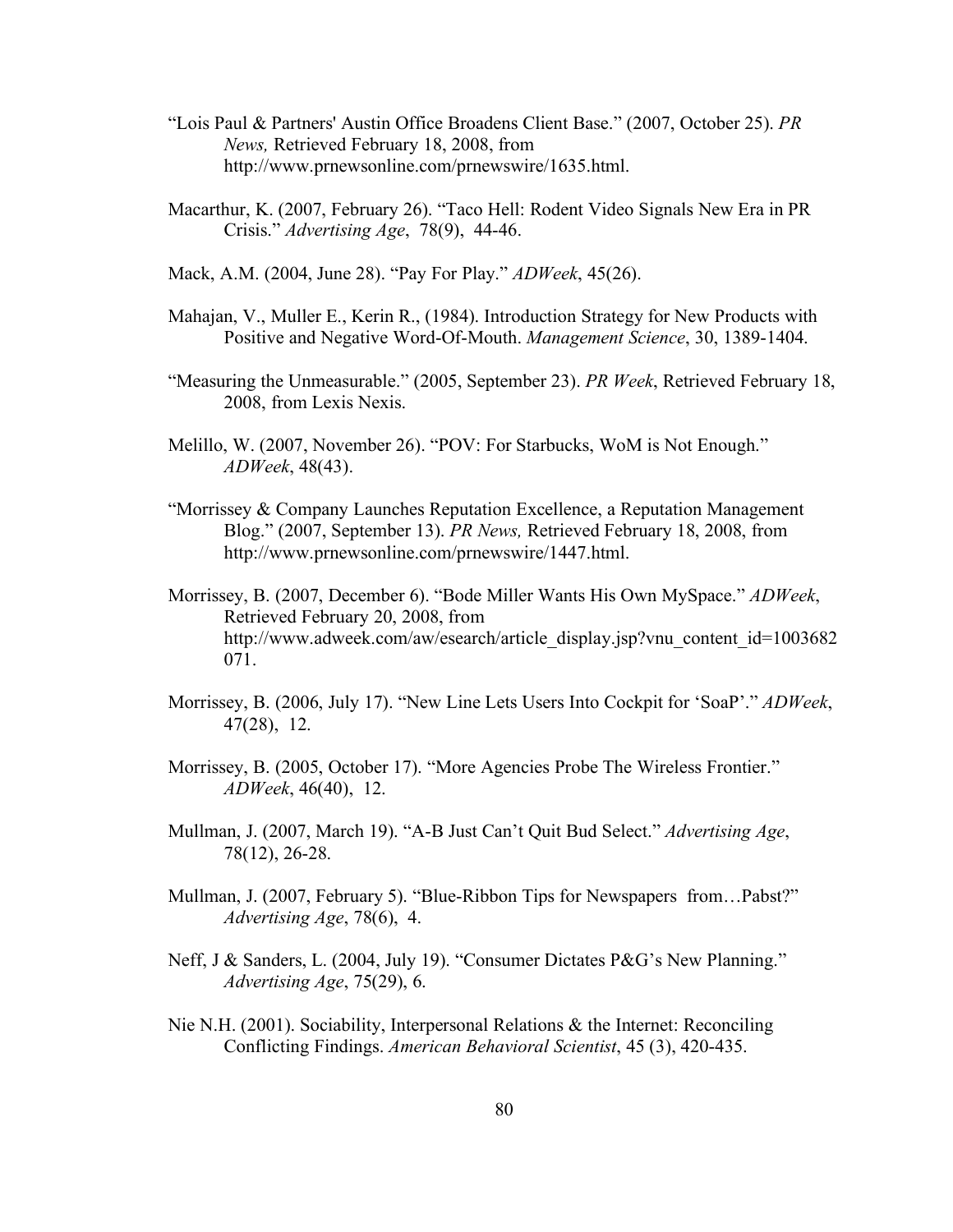- Marriot, H. (2007, September 7). "O2 Internal Work for Engage." *PR Week*, Retrieved February 18, 2008, from Lexis Nexis.
- O'Connor, C. (2007, July 20). "Press Releases With 'A Song and Dance'." (2007, July 20). *PR Week*, Retrieved February 18, 2008, from Lexis Nexis.

O'Leary, N. (2005, January 3). "A New Game." *ADWeek*, 46(1), 4-6.

- "Quick Study: PR 2.0. Measuring Agency Mentions in the Blogosphere." (2006, August 21). *PR News*, Retrieved February 18, 2008, from http://www.prnewsonline.com/news/10461.html.
- "Quick Tips." (2007, November 8). *PR News*, Retrieved February 18, 2008, from http://www.prnewsonline.com/digitalpr/howto/11309.html.
- Phelps, J., Lewis, R., Mobilio, L., Perry, D., Raman, N. (2004). Viral Marketing or Electronic Word-Of-Mouth Advertising: Examining Consumer responses and Motivations to Pass Along Email. *Journal of Advertising Research*, 44, 333-348.
- Phillips, C. (2007, November 19). "Millennials: Clued In or Clueless?" *Advertising Age*, 78(46), 12-13.
- Porter, L., Golan, G.J. (2006). From Subservient Chickens to Brawny Men: A Comparison of Viral Advertising to Television Advertising. *Journal of Interactive Advertising*, 6 (2), 30-38.
- "PR Measurement Track: High-Return Tactics for Measuring Your Integrated Communications Effort, from MySpace to Face to Face." (2007, October 29). *PR News*, Retrieved February 18, 2008, from
- Prior, L. (2004). Doing Things with Documents. In Silverman, D. (Ed.), *Qualitative Research: Theory, Method and Practice* (2nd ed.) (77-94). London: SAGE Publications.
- Richards, J.I., and Curran, C.M. (2002). Oracles on "Advertising": Searching for a Definition. *Journal of Advertising*, Summer, 31(2), 63-77.
- "Rise of New Media and Integrated Marketing Challenge Measurement." (2007, February 2). *PR News*, Retrieved February 18, 2008, from http://www.prnewsonline.com/news/10810.html.
- Rodgers, S. and Chen, Q. (2002). Post-Adoption Attitudes to Advertising on the Internet. *Journal of Advertising Research,* 42(5), 95-118.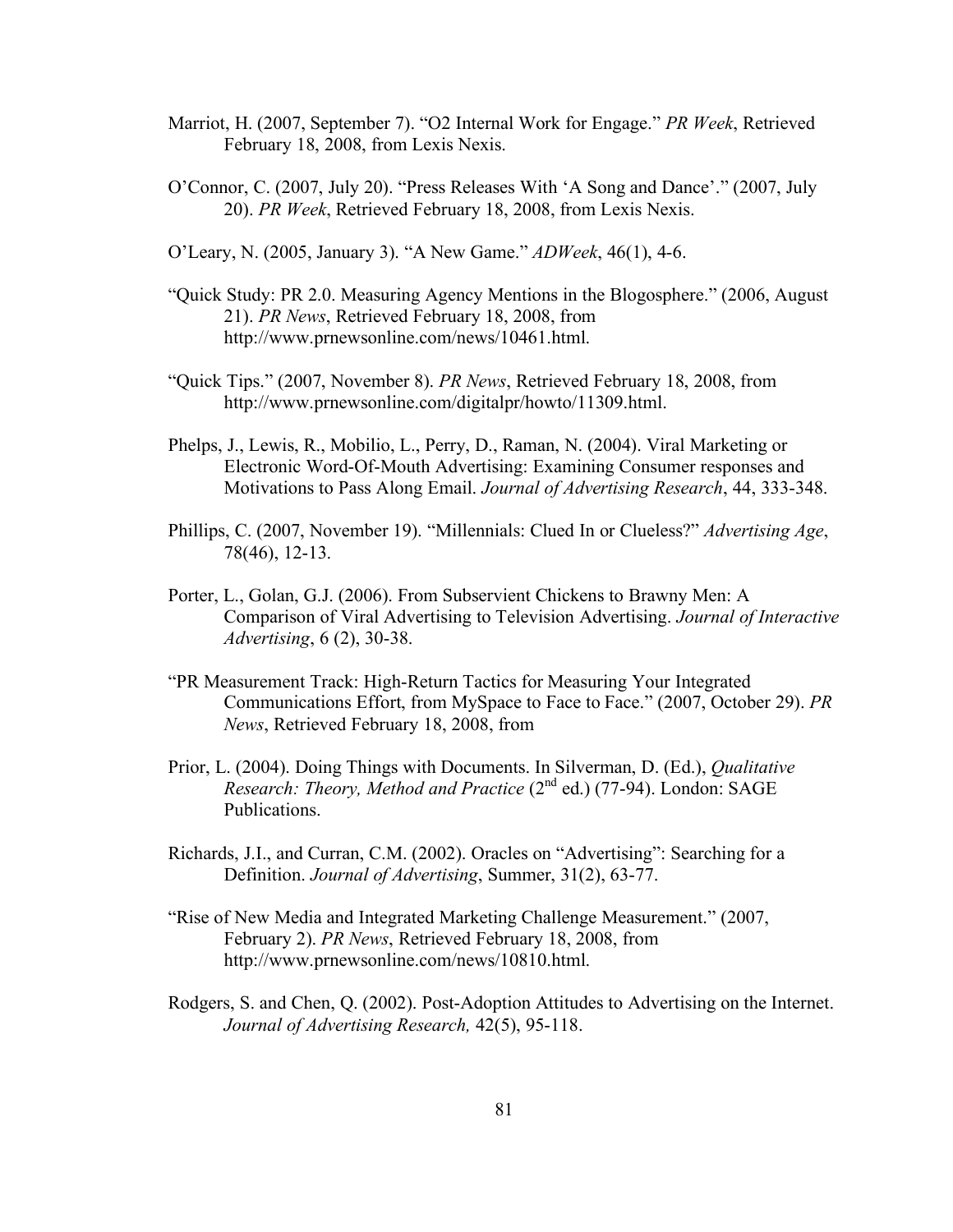- Rogers, D. (2006, October 27). "Web Leads Renewed Industry Confidence." *PR Week*, Retrieved February 18, 2008, from Lexis Nexis.
- Rogers, E.M. & Singhal, Arvind. (1996). Diffusion of Innovations. In Salwen & Stacks (Ed.), *An Integrated Approach to Communication Theory and Research* (pp. 409- 420). Mahwah, N.J.: Lawrence Erlbaum.
- Rogers, E.M. (1995). *Diffusion of Innovations.* (4<sup>th</sup> ed.). Free Press, New York.
- Rogers, E.M. (1976). New Product Adoption and Diffusion. *The Journal of Consumer Research*, 2(4), 290-301.
- Rogers. E.M. (1962). The Adoption Process. In E.M. Rogers, *Diffusion of Innovations* (pp. 76 – 120). New York: The Free Press.
- Rogers. E.M. (1962). Toward a Theory of Diffusion and Adoption of Innovations. In E.M.
- Rogers, *Diffusion of Innovations* (pp. 300 316). New York: The Free Press.
- "Shoutlet Creates, Distributes and Tracks Social Media Marketing Campaigns from One Source." (2007, September 24). *PR News*, Retrieved February 18, 2008, from http://www.prnewsonline.com/prnewswire/1491.html.
- Smethurst, S. (2006, September 22). "Mew Media-Web 'Label' Showcases Unsigned Bands." *PR Week*, Retrieved February 18, 2008, from Lexis Nexis.
- Smith, J. (1996). *Entrepreneur Magazine Guide to Integrated Marketing*. New York: John Wiley & Sons, Inc.
- Snyder Bulik, B. (2007, April 16). "How Xerox Plans to Position Itself as the Cool Copier Company." *Advertising Age*, 48(16).
- Solman, G. (2007, June 11). "Q&A: Feed's Warner." *ADWeek*, 48(24).
- Sproull, N.L. (1988). Handbook Of Research Methods: A Guide for Practitioners and Students in the Social Sciences. Netuchen, N.J.: The Scarecrow Press, Inc.
- Stacks, D.W. (2002). *Primer of Public Relations Research*. New York: The Guilford Press.
- Stanley, T.L. (2007, January 29). "Eat That, Subservient Chicken: OfficeMax ElfYourself Site Draws 36 Million." *Advertising Age*, 11(5), 33-35.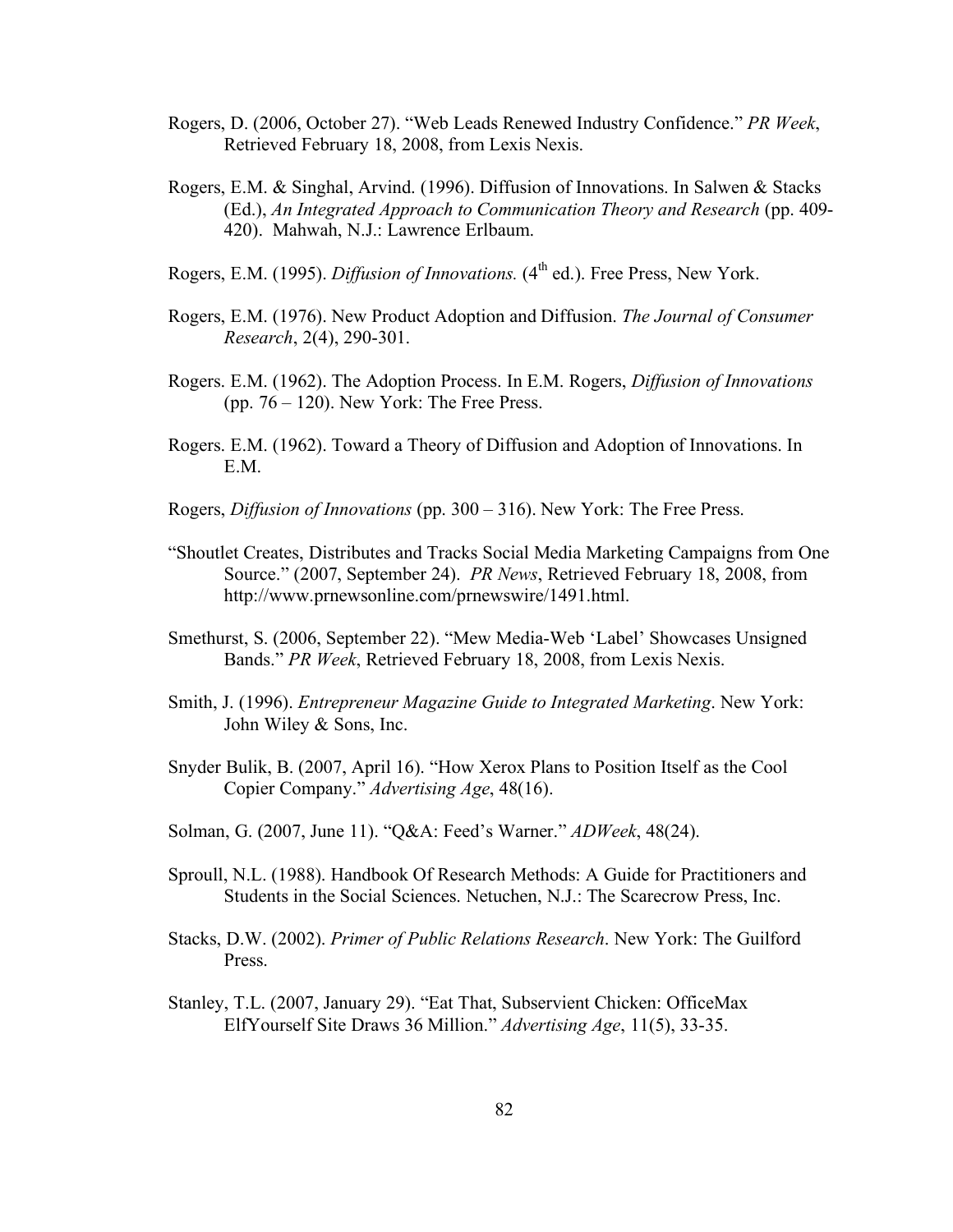- "Steve Jobs Rocks The Vote" (2007, October 10). *PR News*, Retrieved February 18, 2008, from http://www.prnewsonline.com/breakingnews/.
- Sungur, E.A. (n.d.) "Random Numbers Table." *University of Minnesota Morris*, Retrieved February 22, 2008, from http://www.mrs.umn.edu/~sungurea/introstat/public/instruction/ranbox/randomnu mbersII.html.
- "The Power of 1: Does Measurement's Future Hinge on a Single Metric?" (2007, October 8). *PR News*, Retrieved February 18, 2008, from http://www.prnewsonline.com/news/11224.html.
- "The Sky is Falling! The Sky is Falling! Rep Ops & Risks with SEO." (2007, April 2). *PR News,* Retrieved February 18, 2008, from http://www.prnewsonline.com/news/10893.html.
- Tilley, E. (2005). Commentary. What's in a Name? everything, The Appropriateness of 'Public Relations' Needs Further Debate. *Prism 3*. 1-10.
- "Touch Point Marketing: Reaching Consumers from the Inside Out." (2007, November 5). *PR News*, Retrieved February 18, 2008, from http://www.prnewsonline.com/news/11300.html.
- "Umbria Selected by AlwaysOn Media as Top 100 Private Company Award Winner." (2007, January 17). *PR News*, Retrieved February 18, 2008, from http://www.prnewsonline.com/prnewswire/481.html.
- Verdino, G. (2007, November 19). "How To…Conduct Successful Blogger Outreach." *PR News*, Retrieved February, 18, 2008, from http://www.prnewsonline.com/digitalpr/howto/11322.html.
- Vilpponen, A., Winter, S., Sundqvist, S. (2006). Electronic Word of Mouth in Online Environments: Exploring Referral Network Structure and Adoption Behavior. *Journal of Interactive Advertising,* 6 (20), 71-86.
- Weisman, T. (2007, August 27). "How To…Identify and Engage Online Influencers." *PR News*, Retrieved February 18, 2008, from http://www.prnewsonline.com/digitalpr/howto/11150.html.
- Welker, C., (2002). The Paradigm of Viral Communication. *Information Services & Use*, 22, 3-8.
- Wellman, B. (2001). Computer Networks As Social Networks. *Science*, 293, 2031-2035.